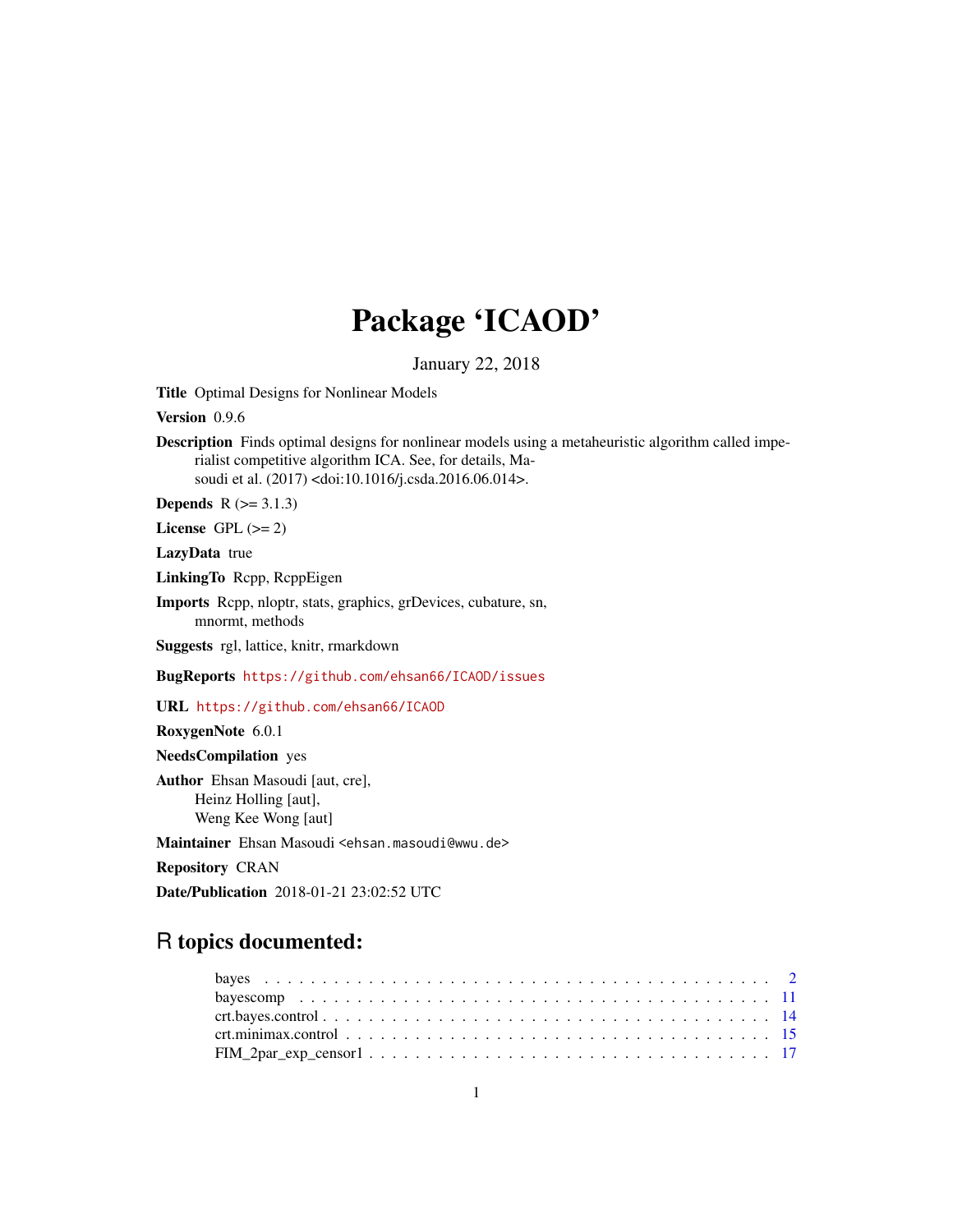<span id="page-1-0"></span>

| uniform                                |  |
|----------------------------------------|--|
| student $\ldots$ , $\ldots$ , $\ldots$ |  |
| skewnormal                             |  |
|                                        |  |
|                                        |  |
|                                        |  |
|                                        |  |
|                                        |  |
|                                        |  |
|                                        |  |
|                                        |  |
|                                        |  |
|                                        |  |
|                                        |  |
|                                        |  |
|                                        |  |
|                                        |  |
|                                        |  |
|                                        |  |
|                                        |  |
|                                        |  |
|                                        |  |
|                                        |  |
|                                        |  |
|                                        |  |
|                                        |  |
|                                        |  |
|                                        |  |
|                                        |  |
|                                        |  |
|                                        |  |
|                                        |  |
|                                        |  |
|                                        |  |
|                                        |  |
|                                        |  |

<span id="page-1-1"></span>bayes *Bayesian D-Optimal Designs*

# Description

Finds (pseudo) Bayesian D-optimal designs for nonlinear models. It should be used when the user assumes a (truncated) prior distribution for the unknown model parameters. If the prior is discrete, please use [robust](#page-49-1).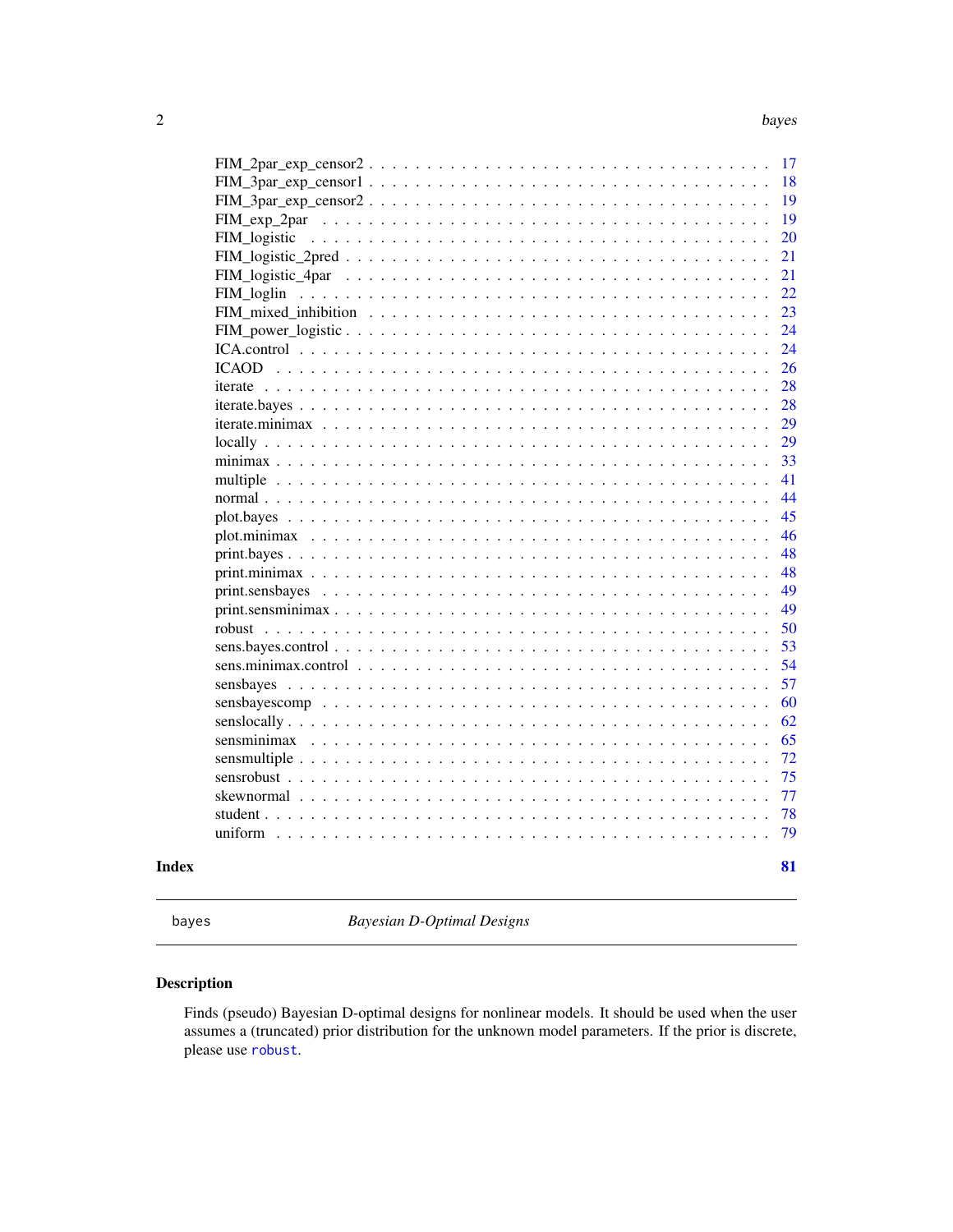#### bayes 3

# Usage

```
bayes(formula, predvars, parvars, family = gaussian(), prior, lx, ux, iter, k,
 fimfunc = NULL, ICA.control = list(), crt.bayes.control = list(),
 sens.bayes.control = list(), initial = NULL, npar = NULL,
 plot_3d = c("lattice", "rgl"))
```
# Arguments

| formula            | A nonlinear model formula. A symbolic description of the model consists of<br>predictors and the unknown model parameters. Will be coerced to a formula if<br>necessary.                                                                                                                                                                                                                                                                                      |
|--------------------|---------------------------------------------------------------------------------------------------------------------------------------------------------------------------------------------------------------------------------------------------------------------------------------------------------------------------------------------------------------------------------------------------------------------------------------------------------------|
| predvars           | A vector of characters. Denotes the predictors in the formula.                                                                                                                                                                                                                                                                                                                                                                                                |
| parvars            | A vector of characters. Denotes the unknown parameters in the formula.                                                                                                                                                                                                                                                                                                                                                                                        |
| family             | A description of the response distribution and link function to be used in the<br>model. This can be a family function, a call to a family function or a character<br>string naming the family. Every family function has a link argument allowing to<br>specify the link function to be applied on the response variable. If not specified,<br>default links are used. For details see family. By default, a linear gaussian<br>model gaussian() is applied. |
| prior              | An object of class cprior. User can also use one of the functions uniform,<br>normal, skewnormal or student to create the prior. See 'Details' of bayes.                                                                                                                                                                                                                                                                                                      |
| lx                 | Vector of lower bounds for the predictors. Should be in the same order as<br>predvars.                                                                                                                                                                                                                                                                                                                                                                        |
| ux                 | Vector of upper bounds for the predictors. Should be in the same order as<br>predvars.                                                                                                                                                                                                                                                                                                                                                                        |
| iter               | Maximum number of iterations.                                                                                                                                                                                                                                                                                                                                                                                                                                 |
| k                  | Number of design points. Must be at least equal to the number of model param-<br>eters to avoid singularity of the FIM.                                                                                                                                                                                                                                                                                                                                       |
| fimfunc            | A function. Returns the FIM as a matrix. Required when formula is missing.<br>See 'Details' of minimax.                                                                                                                                                                                                                                                                                                                                                       |
| ICA.control        | ICA control parameters. For details, see ICA. control.                                                                                                                                                                                                                                                                                                                                                                                                        |
| crt.bayes.control  |                                                                                                                                                                                                                                                                                                                                                                                                                                                               |
|                    | Control parameters to approximate the integral in Bayesian criterion at a given<br>design over the parameter space. For details, see crt.bayes.control.                                                                                                                                                                                                                                                                                                       |
| sens.bayes.control |                                                                                                                                                                                                                                                                                                                                                                                                                                                               |
|                    | Control parameters to verify the general equivalence theorem. For details, see<br>sens.bayes.control.                                                                                                                                                                                                                                                                                                                                                         |
| initial            | A matrix of the initial designs that will be used as initial solutions (countries).<br>Every row is a design, i.e. a concatenation of x and w. Will be coerced to a<br>matrix if necessary. See 'Details' of minimax.                                                                                                                                                                                                                                         |
| npar               | Number of model parameters. Used when fimfunc is given instead of formula<br>to specify the number of model parameters. If not specified truly, the sensitivity<br>(derivative) plot may be shifted below the y-axis. When NULL, it will be set to<br>length(parvars) or prior\$npar when missing(formula).                                                                                                                                                   |
| plot_3d            | Which package should be used to plot the sensitivity (derivative) function for<br>two-dimensional design space. Defaults to "lattice".                                                                                                                                                                                                                                                                                                                        |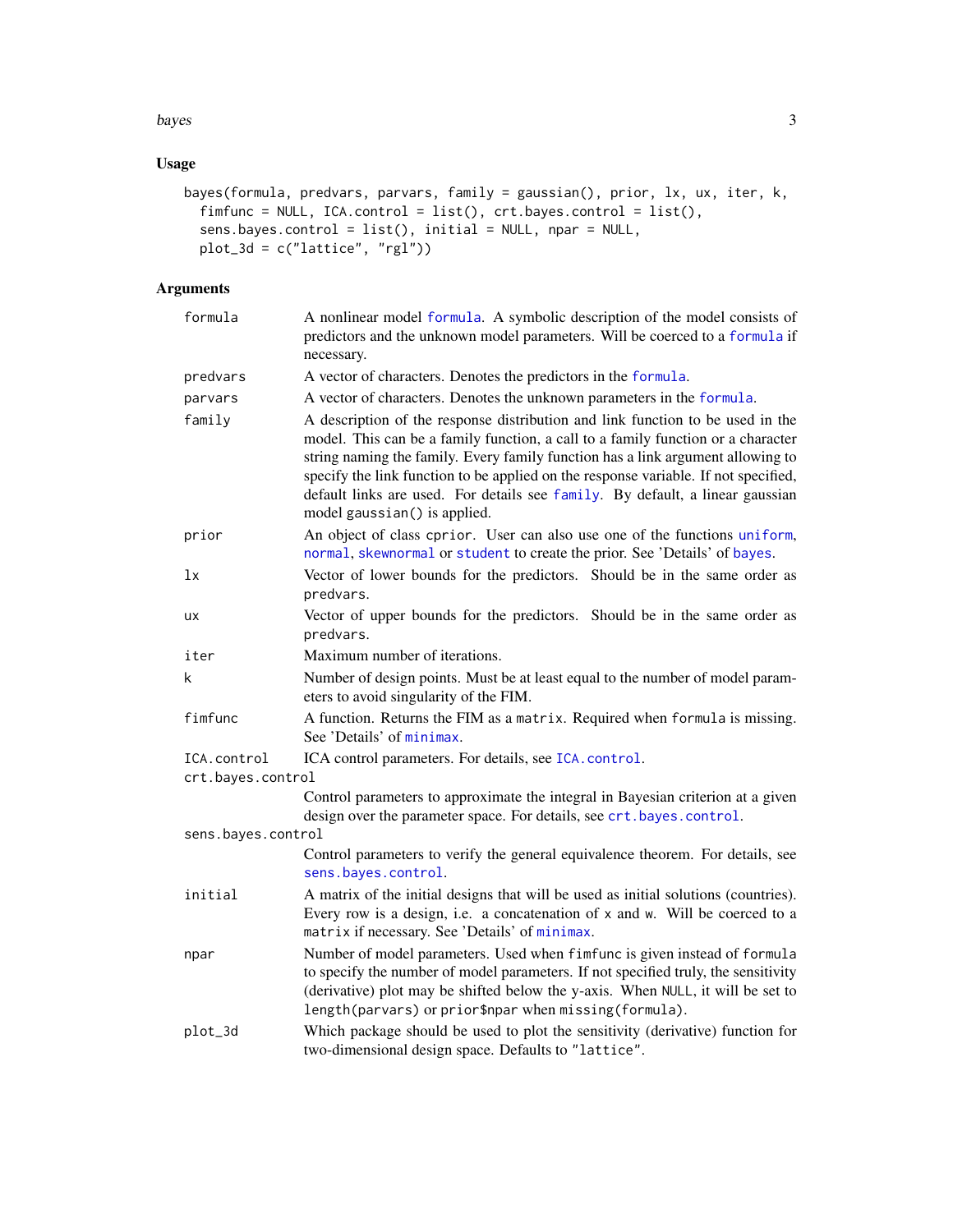#### Details

Let  $\Xi$  be the space of all approximate designs with k design points (support points) at  $x_1, x_2, ..., x_k$ from design space  $\chi$  with corresponding weights  $w_1, ..., w_k$ . Let  $M(\xi, \theta)$  be the Fisher information matrix (FIM) of a k–point design  $\xi$  and  $\pi(\theta)$  is a user-given prior distribution for the vector of unknown parameters  $\theta$ . A Bayesian D-optimal design  $\xi^*$  minimizes over  $\Xi$ 

$$
\int_{\theta \in \Theta} -\log |M(\xi, \theta)| \pi(\theta) d\theta.
$$

An object of class cprior is a list with the following components:

- fn: Prior distribution as an R function with argument param that is the vector of the unknown parameters. See below.
- npar: Number of unknown parameters and is equal to the length of param.
- lower: Argument lower. It has the same length as param.
- upper: Argument lower. It has the same length as param.

A cprior object will be passed to the argument prior of the function [bayes](#page-1-1). The argument param in fn has the same order as the argument parvars when the model is specified by a formula. Otherwise, it is same as the argument param in the function fimfunc.

The user can apply the available prior (object cprior) creators that are [uniform](#page-78-1), [normal](#page-43-1), [skewnormal](#page-76-1) and [student](#page-77-1) to create a cprior object.

Use [plot](#page-0-0) function to verify the general equivalence theorem for the output design.

To increase the speed of the algorithm, change the tuning parameters tol and maxEval via the argument crt.bayes.control. In this case, the user should find a trade-off between accuracy and speed for his/her example.

If some of the parameters are fixed in a model, they should be set to their values via the argument paravars. In this case, you must provide the number of parameters via argument npar for verifying the general equivalence theorem. See 'Examples', Section 'Weibull', 'Richards' and 'Exponential' model.

#### Value

an object of class bayes that is a list including three sub-lists:

- arg A list of design and algorithm parameters.
- evol A list of length equal to the number of iterations that stores the information about the best design (design with least criterion value) of each iteration as follows: evol[[iter]] contains:

| iter        | Iteration number.                                        |
|-------------|----------------------------------------------------------|
| x           | Design points.                                           |
| w           | Design weights.                                          |
| $min\_cost$ | Cost (Bayesian criterion value) of the best imperialist. |
| mean_cost   | Mean of costs of all imperialists.                       |
| sens        | An object of class 'sensbayes'. See below.               |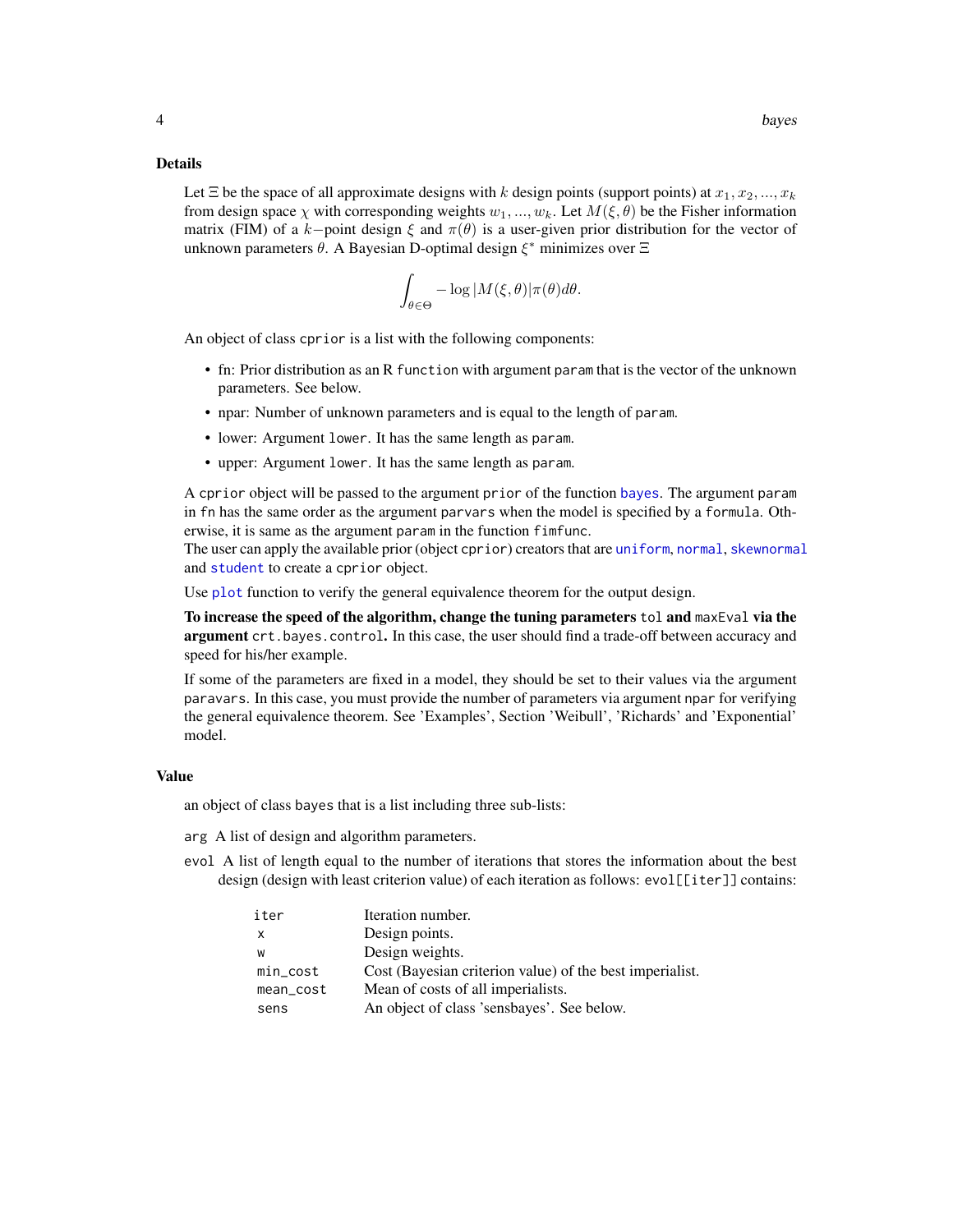#### bayes 5

empires A list of all empires of the last iteration.

alg A list with following information:

| nfeval      | Number of function evaluations. See below.                                   |
|-------------|------------------------------------------------------------------------------|
| nlocal      | Number of successful local search.                                           |
| nrevol      | Number of successful revolutions.                                            |
| nimprove    | Number of successful movements toward the imperialists in assimilation step. |
| convergence | Stopped by 'maxiter' or 'equivalence'?                                       |

sens contains information about design verification by the general equivalence theorem. See sensbayes for more Details. It is only available every ICA.control\$checkfreq iterations and the last iteration if ICA.control\$checkfreq >= 0. Otherwise, NULL.

nfeval does not count the function evaluations from checking the general equivalence theorem.

#### See Also

[sensbayes](#page-56-1)

#### Examples

```
#############################################
# Two parameter logistic model: uniform prior
#############################################
# set the unfirom prior
uni \le- uniform(lower = c(-3, .1), upper = c(3, 2))
# set the lgostic model with formula
res1 <- bayes(formula = \sim 1/(1 + \exp(-b \times (x - a))),
              predvars = "x", parvars = c("a", "b"),
              family = binomial(), 1x = -3, ux = 3,
              k = 5, iter = 1, prior = uni,
              ICA.control = list(rseed = 1366)## Not run:
res1 <- iterate(res1, 500)
plot(res1)
## End(Not run)
# You can also use your Fisher information matrix (FIM) if you think it is faster!
## Not run:
bayes(fimfunc = FIM_logistic, lx = -3, ux = 3, k = 5, iter = 500,
      prior = uni, ICA.control = list(rseed = 1366))
## End(Not run)
###############################################
# Two parameter logistic model: normal prior #1
###############################################
# defining the normal prior #1
norm1 \leq normal(mu = c(0, 1),
```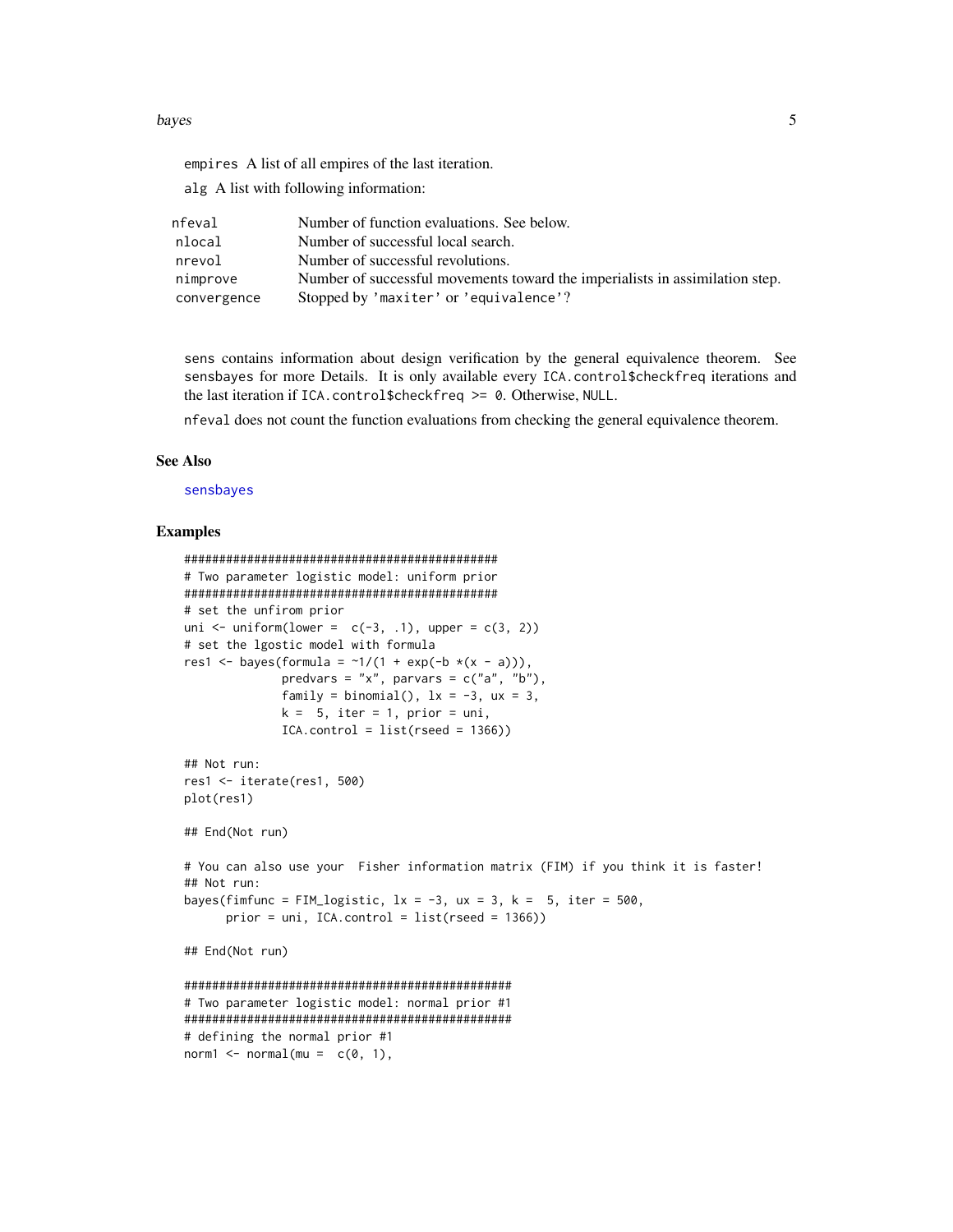```
sigma = matrix(c(1, -0.17, -0.17, .5), nrow = 2),
                lower = c(-3, 1), upper = c(3, 2)## Not run:
# initializing
res2 <- bayes(formula = \sim 1/(1 + \exp(-b \times (x - a))), predvars = "x", parvars = c("a", "b"),
              family = binomial(), lx = -3, ux = 3, k = 4, iter = 1, prior = norm1,
              ICA.contrib = list(rseed = 1366)res2 <- iterate(res2, 500)
plot(res2)
## End(Not run)
###############################################
# Two parameter logistic model: normal prior #2
###############################################
# defining the normal prior #1
norm2 < - normal(m = c(0, 1),sigma = matrix(c(1, 0, 0, .5), nrow = 2),lower = c(-3, .1), upper = c(3, 2)## Not run:
# initializing
res3 <- bayes(formula = \gamma1/(1 + exp(-b \star(x - a))), predvars = "x", parvars = c("a", "b"),
              family = binomial(), lx = -3, ux = 3, k = 4, iter = 1, prior = norm2,
              ICA.control = list(rseed = 1366))
res3 <- iterate(res3, 700)
plot(res3, sens.bayes.control = list(cubature = list(maxEval = 3000, tol = 1e-4),
                                     optslist = list(maxeval = 3000)))
## End(Not run)
######################################################
# Two parameter logistic model: skewed normal prior #1
######################################################
skew1 <- skewnormal(xi = c(0, 1),
                    Omega = matrix(c(1, -0.17, -0.17, .5), nrow = 2),
                    alpha = c(1, 0), lower = c(-3, .1), upper = c(3, 2))## Not run:
res4 <- bayes(formula = \sim 1/(1 + \exp(-b \times (x - a))), predvars = "x", parvars = c("a", "b"),
              family = binomial(), lx = -3, ux = 3, k = 4, iter = 700, prior = skew1,
              ICA.control = list(rseed = 1366, ncount = 60)plot(res4, sens.bayes.control = list(cubature = list(maxEval = 3000, tol = 1e-4),
                                     optslist = list(maxeval = 3000)))
## End(Not run)
######################################################
# Two parameter logistic model: skewed normal prior #2
```

```
######################################################
skew2 <- skewnormal(xi = c(0, 1),
                    Omega = matrix(c(1, -0.17, -0.17, .5), nrow = 2),
```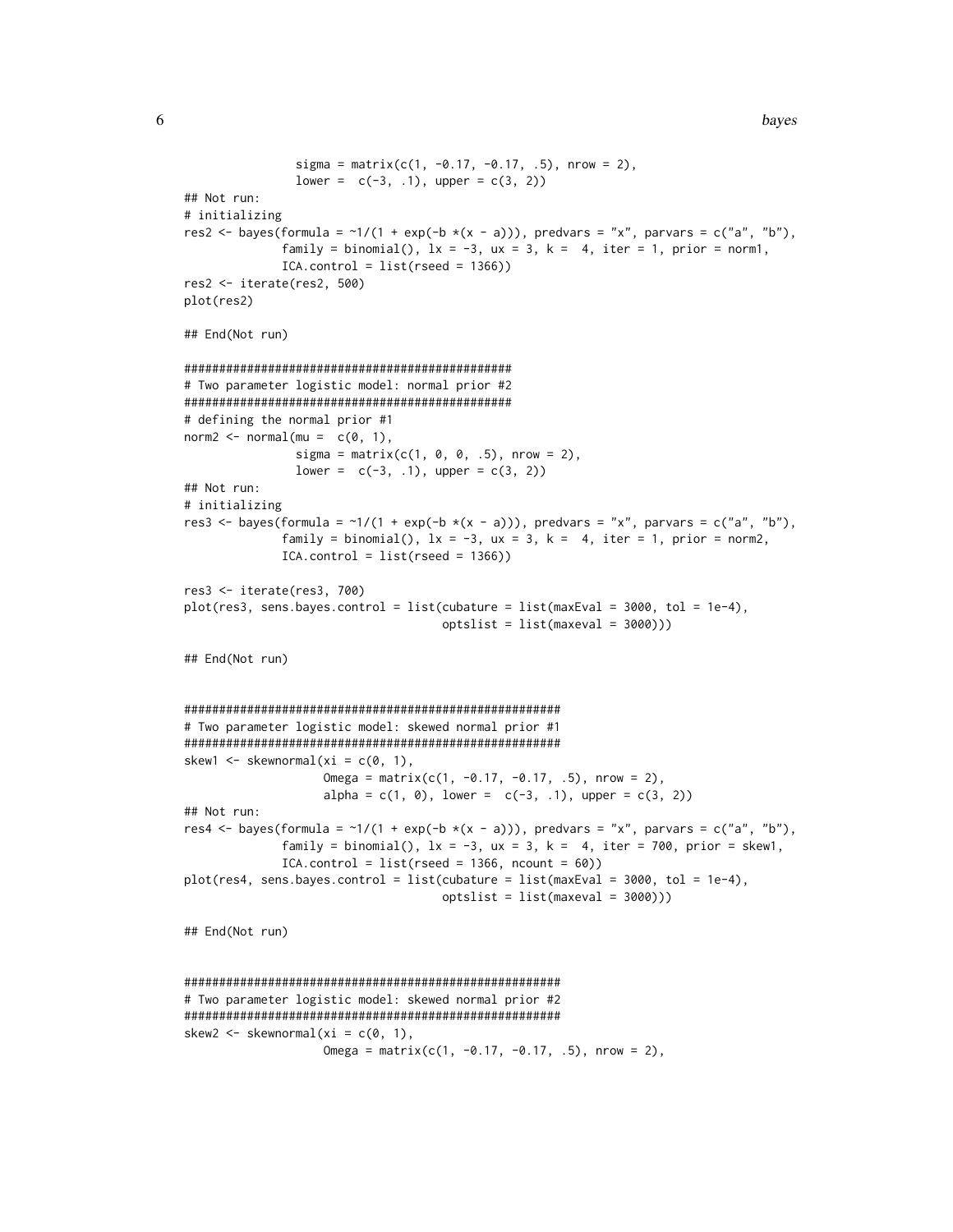```
alpha = c(-1, 0), lower = c(-3, 1), upper = c(3, 2))
## Not run:
res5 <- bayes(formula = \sim 1/(1 + \exp(-b \times (x - a))), predvars = "x", parvars = c("a", "b"),
              family = binomial(), lx = -3, ux = 3, k = 4, iter = 700, prior = skew2,
              ICA.contrib = list(rseed = 1366, ncount = 60)plot(res5, sens.bayes.control = list(cubature = list(maxEval = 3000, tol = 1e-4),
                                     optslist = list(maxeval = 3000)))
## End(Not run)
###############################################
# Two parameter logistic model: t student prior
###############################################
# set the prior
stud <- student(mean = c(0, 1), S = matrix(c(1, -0.17, -0.17, .5), nrow = 2),
                df = 3, lower = c(-3, 1), upper = c(3, 2))
## Not run:
res6 <- bayes(formula = \sim 1/(1 + \exp(-b \times (x - a))), predvars = "x", parvars = c("a", "b"),
              family = binomial(), lx = -3, ux = 3, k = 5, iter = 500, prior = stud,
              ICA.control = list(ncount = 50, \text{rseed} = 1366)plot(res6)
## End(Not run)
# not bad, but to find a very accurate designs we increase
# the ncount to 200 and repeat the optimization
## Not run:
res6 <- bayes(formula = \sim 1/(1 + \exp(-b \times (x - a))),
              predvars = "x", parvars = c("a", "b"),
              family = binomial(), lx = -3, ux = 3, k = 5, iter = 1000, prior = stud,
              ICA.contrib = list(ncount = 200, rseed = 1366)plot(res6)
## End(Not run)
##############################################
# 4-parameter sigmoid Emax model: unform prior
##############################################
1b \leftarrow c(4, 11, 100, 5)ub \leq c(8, 15, 130, 9)## Not run:
res7 <- bayes(formula = \sim theta1 + (theta2 - theta1)*(x^theta4)/(x^theta4 + theta3^theta4),
              predvars = c("x"), parvars = c("theta1", "theta2", "theta3", "theta44"),
              lx = .001, ux = 500, k = 5, iter = 200, prior = uniform(lb, ub),
              ICA-control = list(rseed = 1366, ncount = 60)plot(res7, sens.bayes.control = list(cubature = list(maxEval = 500, tol = 1e-3),
                                      optslist = list(maxeval = 500)))
## End(Not run)
```
####################################################################### # 2-parameter Cox Proportional-Hazards Model for type one cenosred data #######################################################################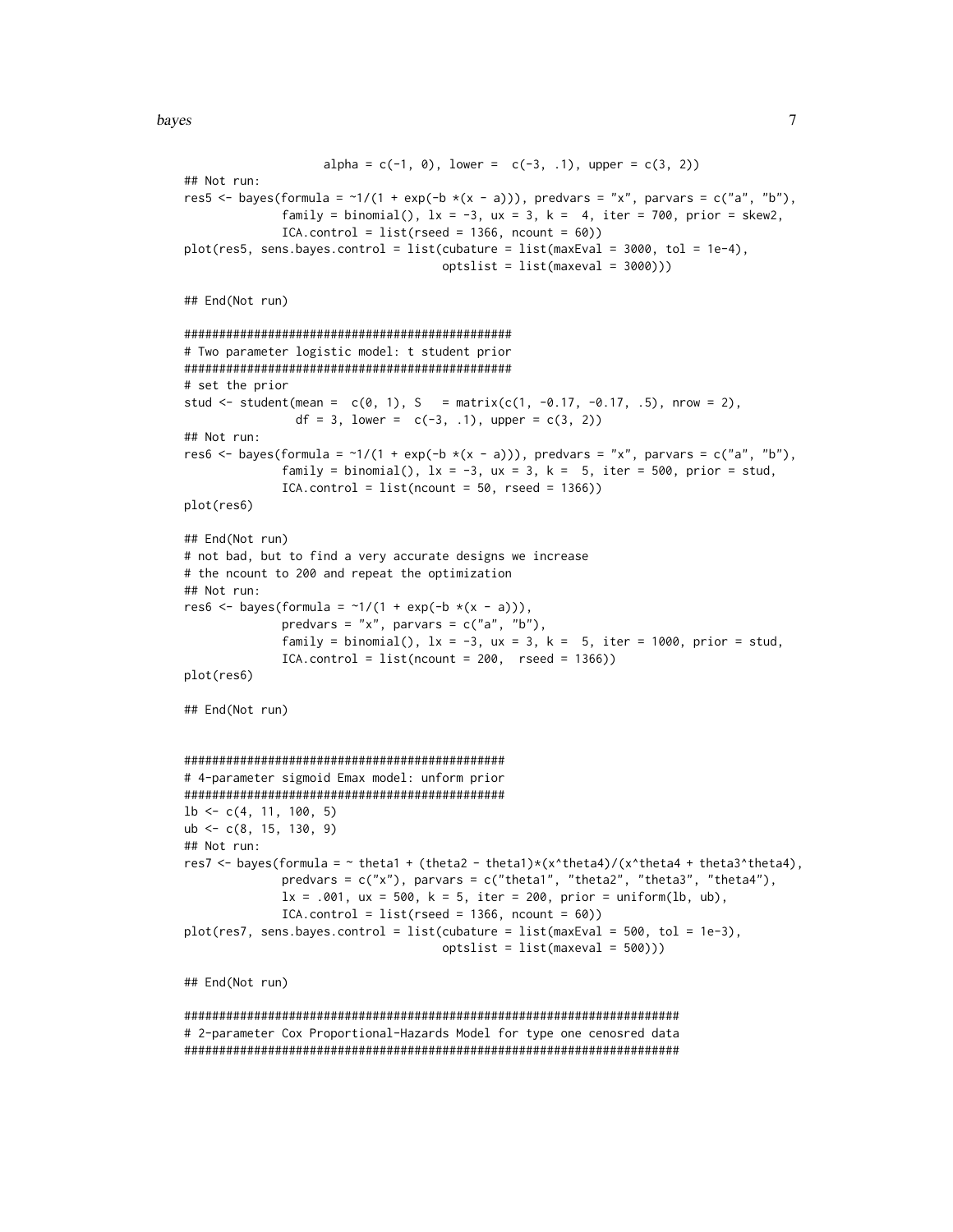8 bayes are seen to be a set of the set of the set of the set of the set of the set of the set of the set of the set of the set of the set of the set of the set of the set of the set of the set of the set of the set of the

```
# The Fisher information matrix is available here with name FIM_2par_exp_censor1
# However, we should reparameterize the function to match the standard of the argument 'fimfunc'
myfin < - function(x, w, param)FIM_2par_exp_censor1(x = x, w = w, param = param, tcensor = 30)
## Not run:
res8 \leq bayes(fimfunc = myfim, lx = 0, ux = 1, k = 4,
              iter = 1, prior = uniform(c(-11, -11), c(11, 11)),
              ICA.control = list(rseed = 1366))
res8 <- iterate(res8, 200)
plot(res8, sens.bayes.control = list(cubature = list(maxEval = 500, tol = 1e-3),
                                     optslist = list(maxeval = 500)))
## End(Not run)
#######################################################################
# 2-parameter Cox Proportional-Hazards Model for random cenosred data
#######################################################################
# The Fisher information matrix is available here with name FIM_2par_exp_censor2
# However, we should reparameterize the function to match the standard of the argument 'fimfunc'
myfin < - function(x, w, param)FIM_2par_exp_censor2(x = x, w = w, param = param, tcensor = 30)
## Not run:
res9 <- bayes(fimfunc = myfim, lx = 0, ux = 1, k = 2,
              iter = 200, prior = uniform(c(-11, -11), c(11, 11)),
              ICA.contrib = list(rseed = 1366))plot(res9, sens.bayes.control = list(cubature = list(maxEval = 100, tol = 1e-3),
                                   optslist = list(maxeval = 100)))
## End(Not run)
#################################
# Weibull model: Uniform prior
################################
# see Dette, H., & Pepelyshev, A. (2008).
# Efficient experimental designs for sigmoidal growth models.
# Journal of statistical planning and inference, 138(1), 2-17.
## See how we fixed a some parameters in Bayesian designs
## Not run:
res10 <- bayes(formula = -a - b * exp(-\text{lambda} * t ^{h}),predvars = c("t"),
               parvars = c("a=1", "b=1", "lambda", "h=1"),
               lx = .00001, ux = 20,
               prior = uniform(.5, 2.5), k = 5, iter = 400,ICA.contrib = list(resed = 1366)plot(res10)
## End(Not run)
#################################
# Weibull model: Normal prior
```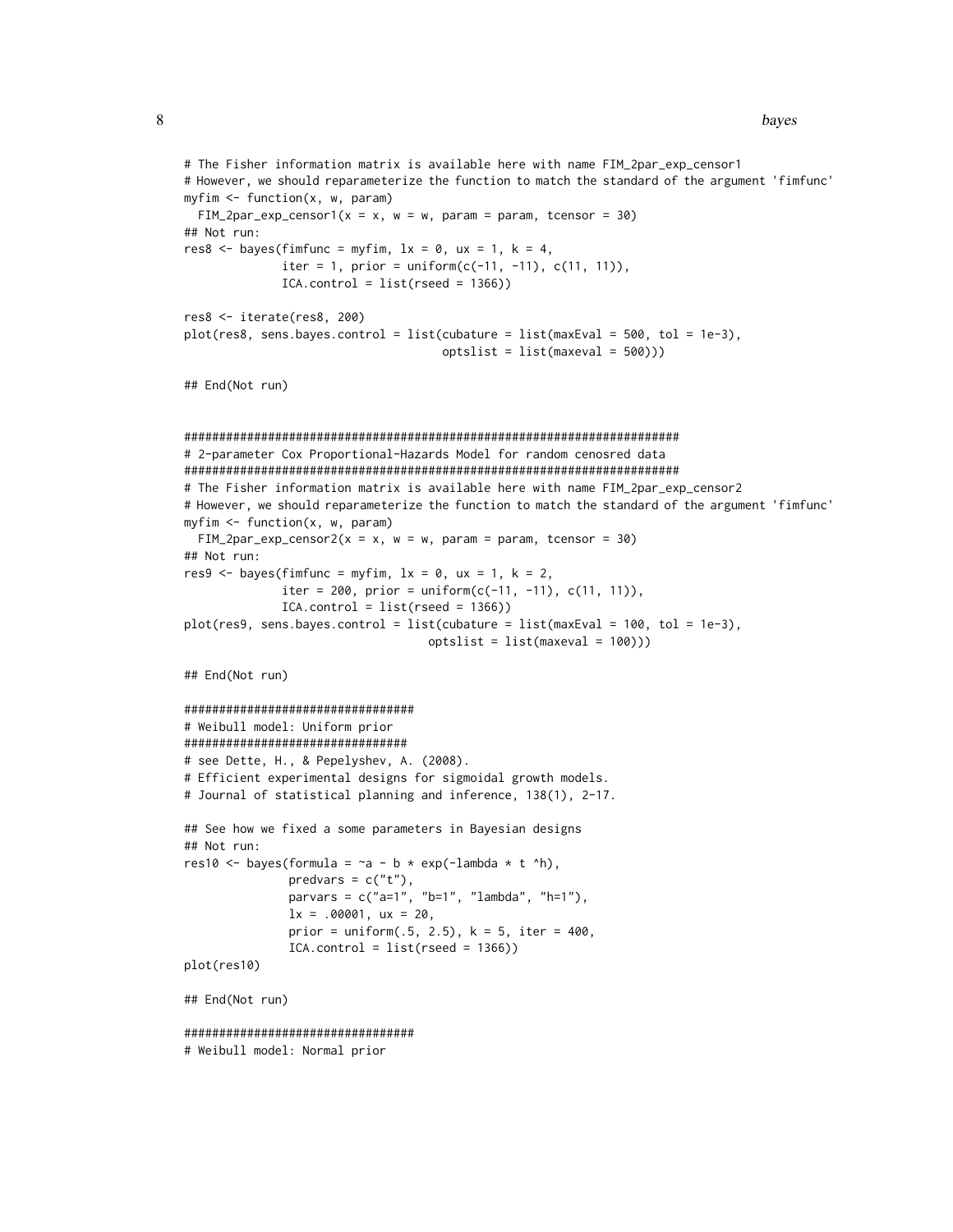#### bayes **9**

```
################################
norm3 \le normal(mu = 1, sigma = .1, lower = .5, upper = 2.5)
res11 <- bayes(formula = -a - b * exp(-\text{lambda} * t ^h),
               predvars = c("t"),
               parvars = c("a=1", "b=1", "lambda", "h=1", "h=1"lx = .00001, ux = 20, prior = norm3, k = 4, iter = 1,
               ICA.control = list(rseed = 1366)## Not run:
res11 <- iterate(res11, 400)
plot(res11)
## End(Not run)
#################################
# Richards model: Normal prior
#################################
norm4 <- normal(mu = c(1, 1), sigma = matrix(c(.2, 0.1, 0.1, .4), 2, 2),
                lower = c(.4, .4), upper = c(1.6, 1.6))## Not run:
res12 <- bayes(formula = -a/(1 + b * exp(-\text{lambda}*t))^h,
               predvars = c("t"),
               parvars = c("a=1", "b", "lambda", "h=1"),
               lx = .00001, ux = 10,
               prior = norm4,
               k = 5, iter = 400,
               ICA.contrib = list(rseed = 1366)plot(res12, sens.bayes.control = list(cubature = list(maxEval = 1000, tol = 1e-3),
                                       optslist = list(maxeval = 1000)))
## End(Not run)
#################################
# Exponential model: Uniform prior
#################################
res13 <- bayes(formula = \sima + exp(-b*x), predvars = "x",
               parvars = c("a = 1", "b"),
               lx = 0.0001, ux = 1,
               prior = uniform(lower = 1, upper = 20),
               iter = 1, k = 3,ICA.control= list(rseed = 100))
## Not run:
res13 <- iterate(res13, 300)
plot(res13)
## End(Not run)
#################################
# Power logistic model
#################################
# See, Duarte, B. P., & Wong, W. K. (2014).
# A Semidefinite Programming based approach for finding
# Bayesian optimal designs for nonlinear models
```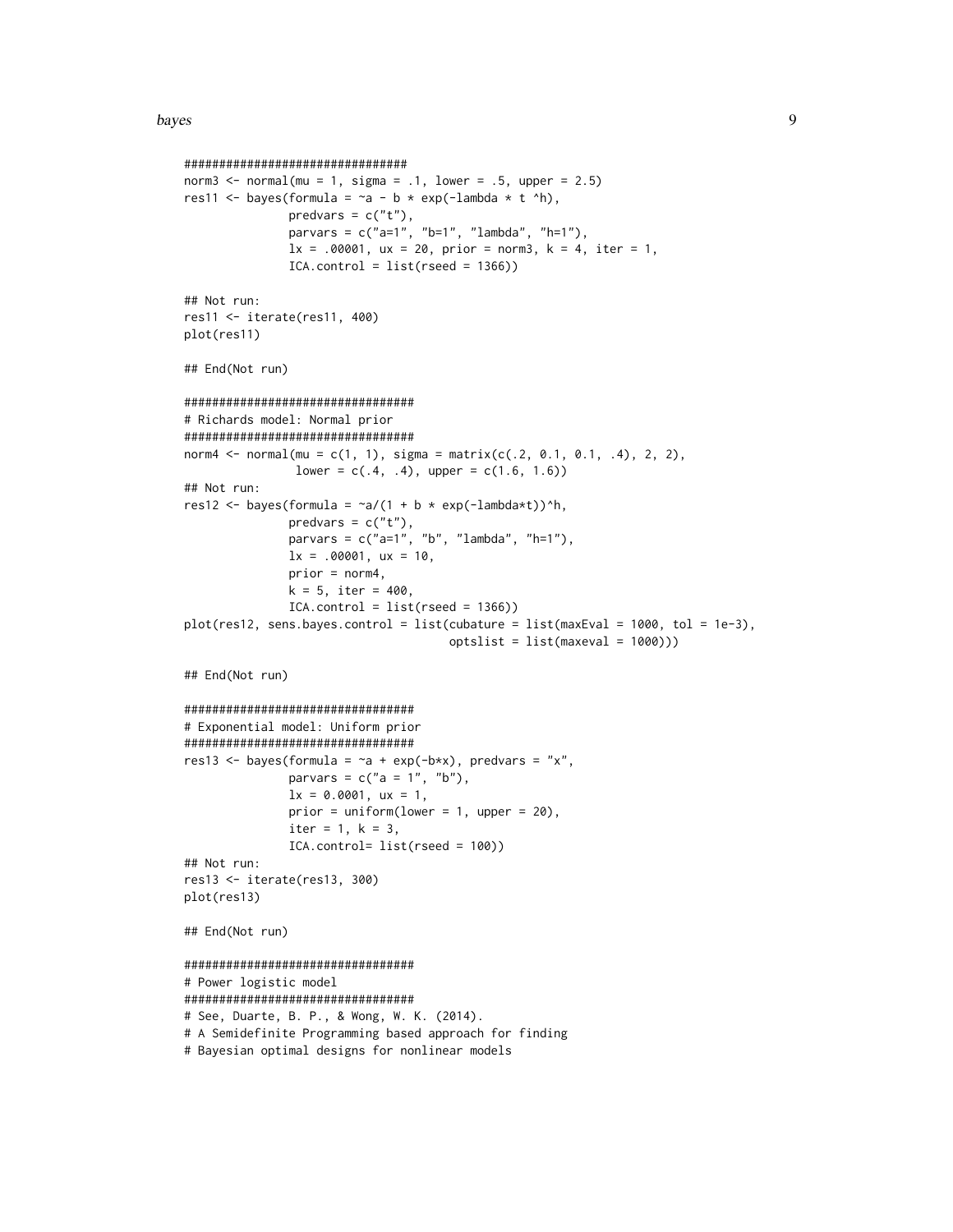```
uni1 <- uniform(lower = c(-.3, 6, .5), upper = c(.3, 8, 1))
## Not run:
res14 <- bayes(formula = \gamma1/(1 + exp(-b *(x - a)))^s, predvars = "x",
               parvars = c("a", "b", "s"),
               lx = -1, ux = 1, prior = uni1, k = 5, iter = 1)
res14 <- iterate(res14, 300)
plot(res14)
## End(Not run)
############################################################################
# A two-variable generalized linear model with a gamma distributed response
############################################################################
1b \leftarrow c(.5, 0, 0, 0, 0, 0)ub <- c(2, 1, 1, 1, 1, 1)
myformula1 <- ~beta0+beta1*x1+beta2*x2+beta3*x1^2+beta4*x2^2+beta5*x1*x2
## Not run:
res15 <- bayes(formula = myformula1,
               predvars = c("x1", "x2"), parvars = paste("beta", 0:5, sep = ""),
               family = Gamma(),
               lx = rep(0, 2), ux = rep(1, 2),prior = uniform(lower = lb, upper = ub),
               k = 7, iter = 1, ICA.control = list(rseed = 1366))
res14 <- iterate(res14, 500)
plot(res14, sens.bayes.control = list(cubature = list(maxEval = 5000, tol = 1e-4),
                                      optslist = list(maxeval = 3000)))
## End(Not run)
#################################
# Three parameter logistic model
#################################
sigmal \leq matrix(-0.1, nrow = 3, ncol = 3)
diag(sigma1) <- c(.5, .4, .1)norm5 \le normal(mu = c(0, 1, .2), sigma = sigma1,
                lower = c(-3, 1, 0), upper = c(3, 2, .7))## Not run:
res16 <- bayes(formula = \sim c + (1-c)/(1 + exp(-b *(x - a))), predvars = "x",
               parvars = c("a", "b", "c"),family = binomial(), 1x = -3, ux = 3,
               k = 4, iter = 500, prior = norm5,
               ICA.contrib = list(rseed = 1366, ncount = 50),crt.bayes.contrib = list(cubature = list(maxEval = 2500, tol = 1e-4)))plot(res16, sens.bayes.control = list(cubature = list(maxEval = 3000, tol = 1e-4),
                                      optslist = list(maxeval = 3000)))
# took 925 second on my system
## End(Not run)
```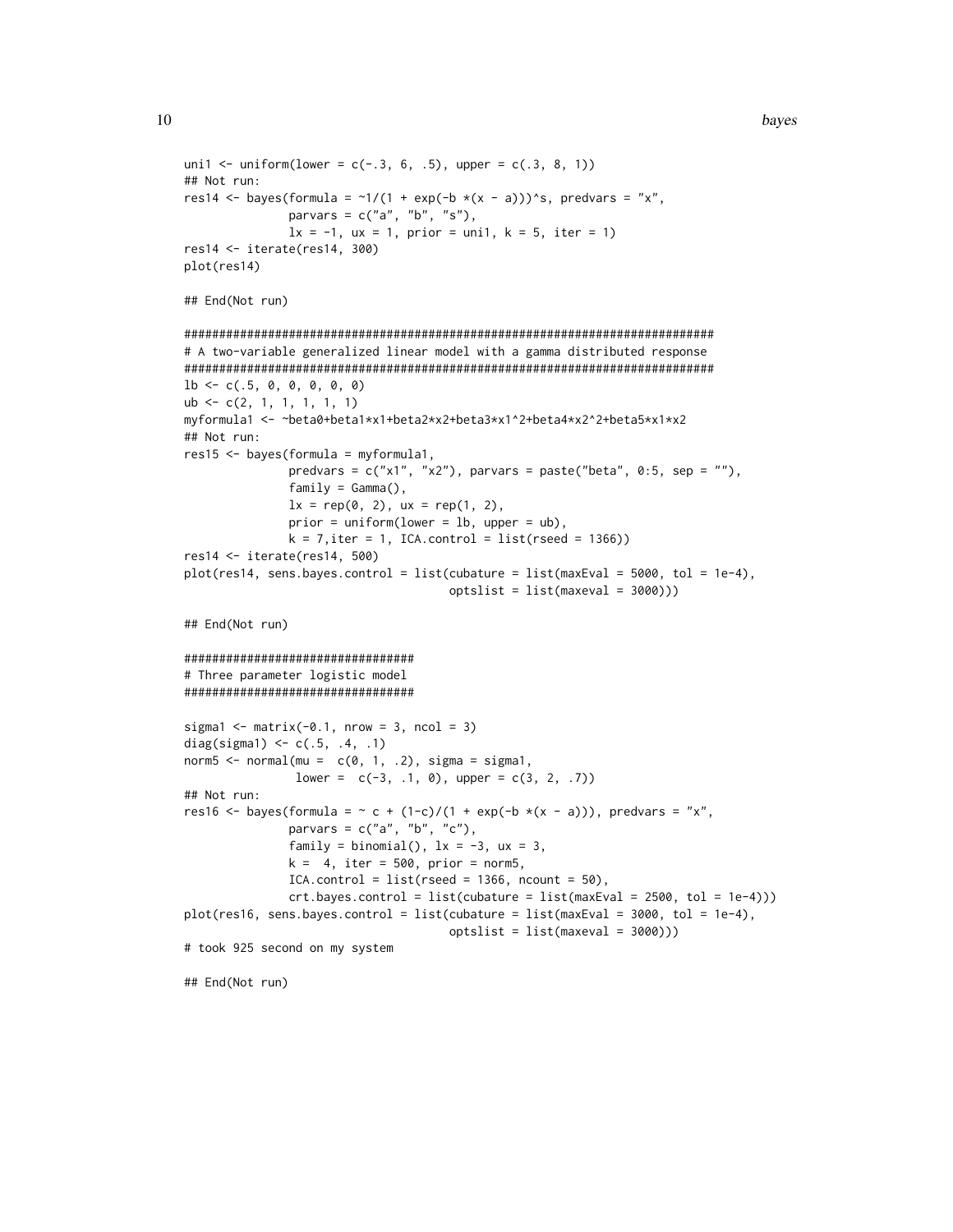<span id="page-10-1"></span><span id="page-10-0"></span>

# Description

Finds compound Bayesian DP-optimal designs that meets the dual goal of the parameter estimation and increasing the probability of a particular outcome in a binary response model. A compound Bayesian DP-optimal design maximizes the product of the efficiencies of a design ξ with respect to D- and average P-optimality, weighted by a pre-defined mixing constant  $0 \le \alpha \le 1$ .

# Usage

```
bayescomp(formula, predvars, parvars, family = binomial(), prior, alpha, prob,
  lx, ux, iter, k, fimfunc = NULL, ICA.control = list(),
  crt.bayes.control = list(), sens.bayes.control = list(), initial = NULL,
 npar = NULL, plot_3d = c("lattice", "rgl"))
```
# Arguments

| formula   | A nonlinear model formula. A symbolic description of the model consists of<br>predictors and the unknown model parameters. Will be coerced to a formula if<br>necessary.                                                                                                                                                                                                                                                                                      |
|-----------|---------------------------------------------------------------------------------------------------------------------------------------------------------------------------------------------------------------------------------------------------------------------------------------------------------------------------------------------------------------------------------------------------------------------------------------------------------------|
| predvars  | A vector of characters. Denotes the predictors in the formula.                                                                                                                                                                                                                                                                                                                                                                                                |
| parvars   | A vector of characters. Denotes the unknown parameters in the formula.                                                                                                                                                                                                                                                                                                                                                                                        |
| family    | A description of the response distribution and link function to be used in the<br>model. This can be a family function, a call to a family function or a character<br>string naming the family. Every family function has a link argument allowing to<br>specify the link function to be applied on the response variable. If not specified,<br>default links are used. For details see family. By default, a linear gaussian<br>model gaussian() is applied. |
| prior     | An object of class cprior. User can also use one of the functions uniform,<br>normal, skewnormal or student to create the prior. See 'Details' of bayes.                                                                                                                                                                                                                                                                                                      |
| alpha     | A value between 0 and 1. Compound or combined DP-criterion is the product<br>of the efficiencies of a design with respect to D- and average P- optimality,<br>weighted by alpha.                                                                                                                                                                                                                                                                              |
| prob      | Either formula or a function. when function, its argument is x and param<br>same as the arguments in fimfunc. prob as a function takes the design points<br>and vector of parameters and returns the probability of success at each design<br>points. See 'Examples'.                                                                                                                                                                                         |
| 1x        | Vector of lower bounds for the predictors. Should be in the same order as<br>predvars.                                                                                                                                                                                                                                                                                                                                                                        |
| <b>UX</b> | Vector of upper bounds for the predictors. Should be in the same order as<br>predvars.                                                                                                                                                                                                                                                                                                                                                                        |
| iter      | Maximum number of iterations.                                                                                                                                                                                                                                                                                                                                                                                                                                 |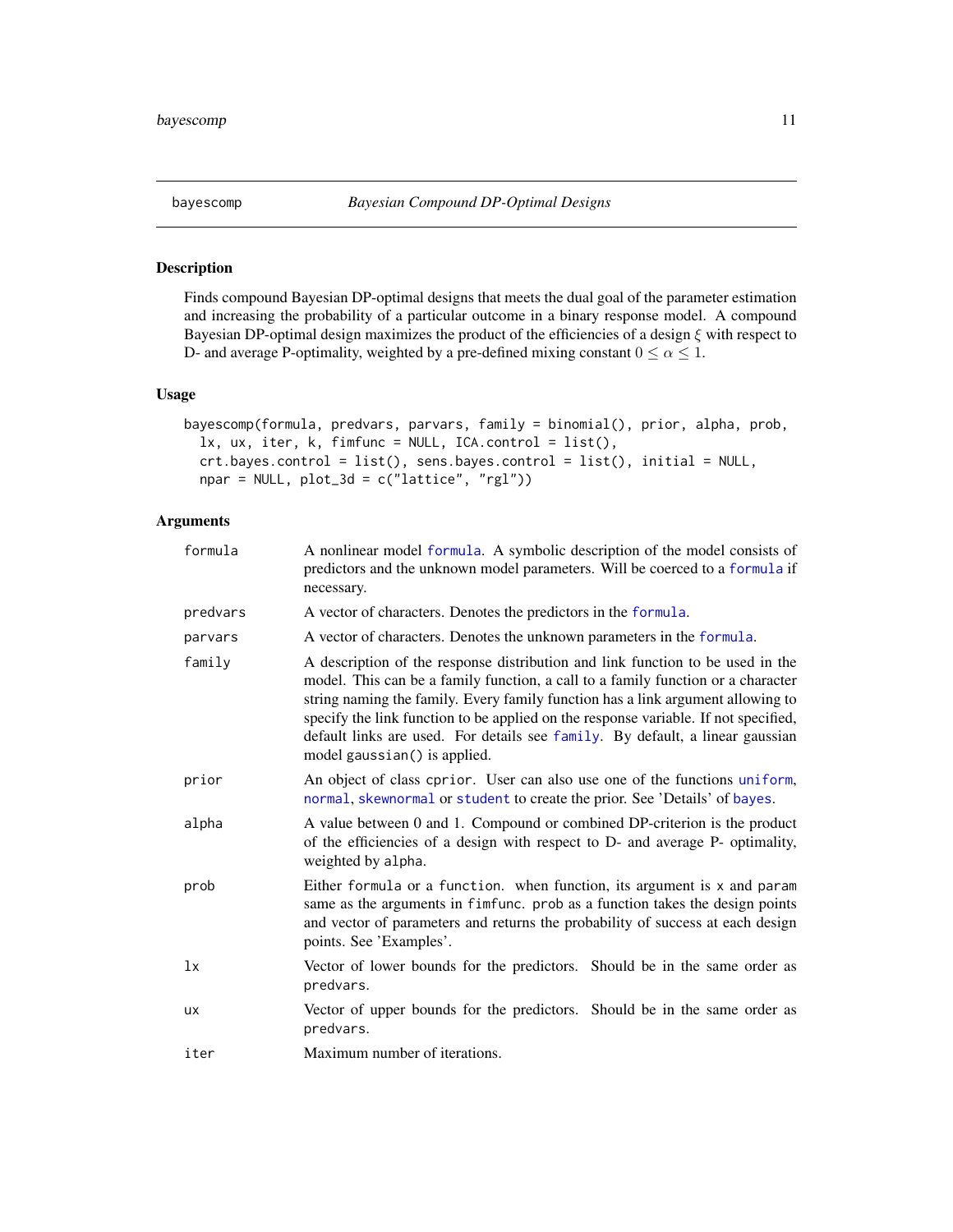| k                  | Number of design points. Must be at least equal to the number of model param-<br>eters to avoid singularity of the FIM.                                                                                                                                                                                     |
|--------------------|-------------------------------------------------------------------------------------------------------------------------------------------------------------------------------------------------------------------------------------------------------------------------------------------------------------|
| fimfunc            | A function. Returns the FIM as a matrix. Required when formula is missing.<br>See 'Details' of minimax.                                                                                                                                                                                                     |
| ICA.control        | ICA control parameters. For details, see ICA. control.                                                                                                                                                                                                                                                      |
| crt.bayes.control  |                                                                                                                                                                                                                                                                                                             |
|                    | Control parameters to approximate the integral in Bayesian criterion at a given<br>design over the parameter space. For details, see crt.bayes.control.                                                                                                                                                     |
| sens.bayes.control |                                                                                                                                                                                                                                                                                                             |
|                    | Control parameters to verify the general equivalence theorem. For details, see<br>sens.bayes.control.                                                                                                                                                                                                       |
| initial            | A matrix of the initial designs that will be used as initial solutions (countries).<br>Every row is a design, i.e. a concatenation of x and w. Will be coerced to a<br>matrix if necessary. See 'Details' of minimax.                                                                                       |
| npar               | Number of model parameters. Used when fimfunc is given instead of formula<br>to specify the number of model parameters. If not specified truly, the sensitivity<br>(derivative) plot may be shifted below the y-axis. When NULL, it will be set to<br>length(parvars) or prior\$npar when missing(formula). |
| plot_3d            | Which package should be used to plot the sensitivity (derivative) function for<br>two-dimensional design space. Defaults to "lattice".                                                                                                                                                                      |

#### Details

Let  $\Xi$  be the space of all approximate designs with k design points (support points) at  $x_1, x_2, ..., x_k$ from design space  $\chi$  with corresponding weights  $w_1, ..., w_k$ . Let  $M(\xi, \theta)$  be the Fisher information matrix (FIM) of a k−point design  $\xi$ ,  $\pi(\theta)$  is a user-given prior distribution for the vector of unknown parameters  $\theta$  and  $p(x_i, \theta)$  is the ith probability of success given by  $x_i$  in a binary response model. A Bayesian compound DP-optimal criterion maximizes over Ξ

$$
\int_{\theta \in \Theta} \frac{\alpha}{q} \log |M(\xi, \theta)| + (1 - \alpha) \log \left( \sum_{i=1}^{k} w_i p(x_i, \theta) \right) \pi(\theta) d\theta.
$$

Use [plot](#page-0-0) function to verify the general equivalence theorem for the output design.

To increase the speed of the algorithm, change the tuning parameters tol and maxEval via the argument crt.bayes.control.

# Value

an object of class bayes that is a list including three sub-lists:

- arg A list of design and algorithm parameters.
- evol A list of length equal to the number of iterations that stores the information about the best design (design with least criterion value) of each iteration as follows: evol[[iter]] contains:

| iter | Iteration number. |
|------|-------------------|
|      | Design points.    |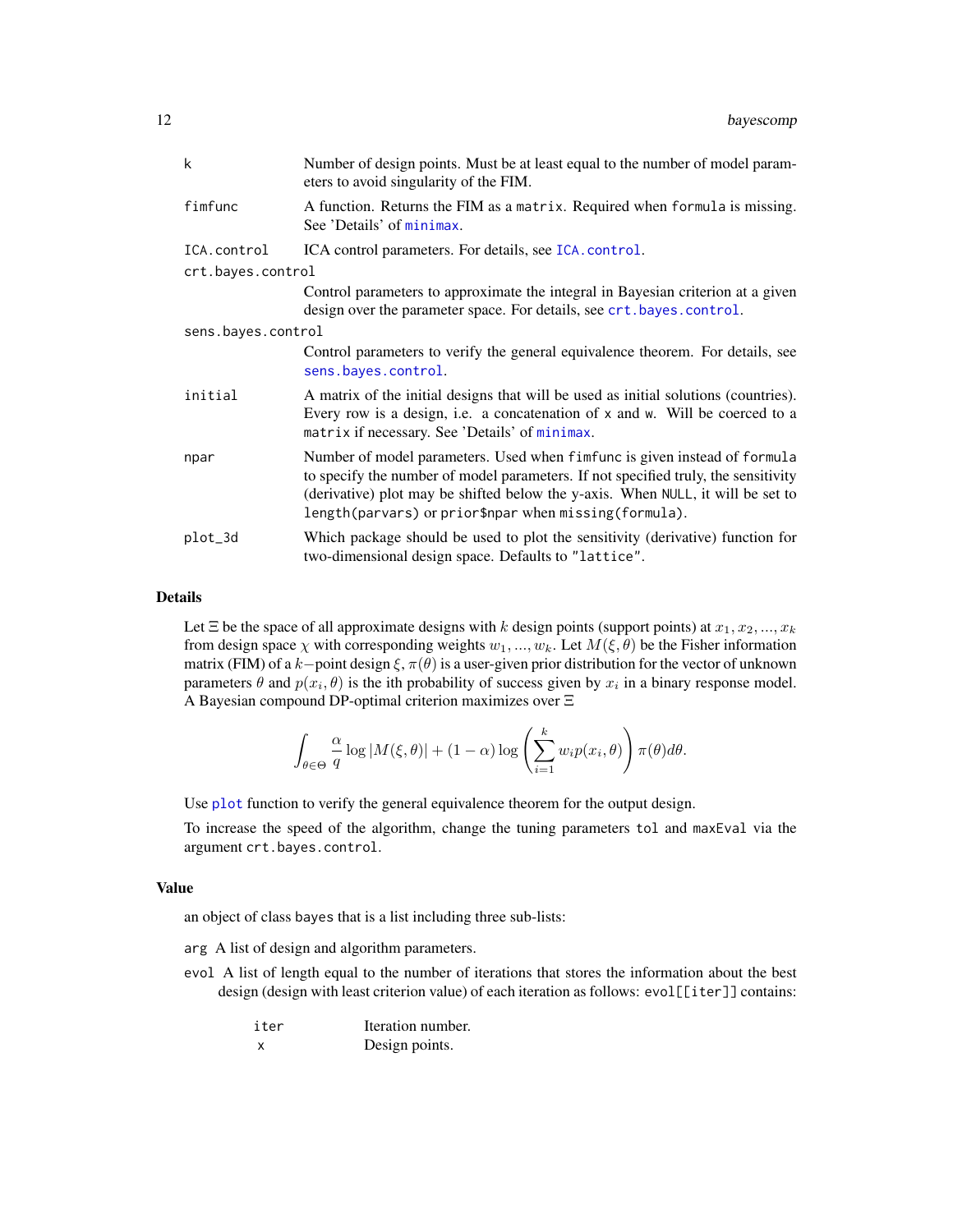# bayescomp and the state of the state of the state of the state of the state of the state of the state of the state of the state of the state of the state of the state of the state of the state of the state of the state of

| W           | Design weights.                                          |
|-------------|----------------------------------------------------------|
| $min\_cost$ | Cost (Bayesian criterion value) of the best imperialist. |
| mean_cost   | Mean of costs of all imperialists.                       |
| sens        | An object of class 'sensbayes'. See below.               |

empires A list of all empires of the last iteration.

alg A list with following information:

| nfeval      | Number of function evaluations. See below.                                   |
|-------------|------------------------------------------------------------------------------|
| nlocal      | Number of successful local search.                                           |
| nrevol      | Number of successful revolutions.                                            |
| nimprove    | Number of successful movements toward the imperialists in assimilation step. |
| convergence | Stopped by 'maxiter' or 'equivalence'?                                       |

sens contains information about design verification by the general equivalence theorem. See sensbayes for more Details. It is only available every ICA.control\$checkfreq iterations and the last iteration if ICA.control\$checkfreq >= 0. Otherwise, NULL.

nfeval does not count the function evaluations from checking the general equivalence theorem.

#### References

McGree, J. M., Eccleston, J. A., and Duffull, S. B. (2008). Compound optimal design criteria for nonlinear models. Journal of Biopharmaceutical Statistics, 18(4), 646-661.

# See Also

#### [sensbayescomp](#page-59-1)

# Examples

```
##########################################################################
# DP-optimal design for a logitic model with two predictors: with formula
##########################################################################
p \leftarrow c(1, -2, 1, -1)myprior \le uniform(p -1.5, p + 1.5)
myformula1 <- ~exp(b0+b1*x1+b2*x2+b3*x1*x2)/(1+exp(b0+b1*x1+b2*x2+b3*x1*x2))
res1 <- bayescomp(formula = myformula1,
                  predvars = c("x1", "x2"),parvars = c("b0", "b1", "b2", "b3"),
                  family = binomial(),
                  lx = c(-1, -1), ux = c(1, 1),prior = myprior, iter = 1, k = 7,
                  prob = \sim1-1/(1+exp(b0 + b1 * x1 + b2 * x2 + b3 * x1 * x2)),
                  alpha = .5, ICA.control = list(rseed = 1366))
```
## Not run: res1 <- iterate(res1, 1000)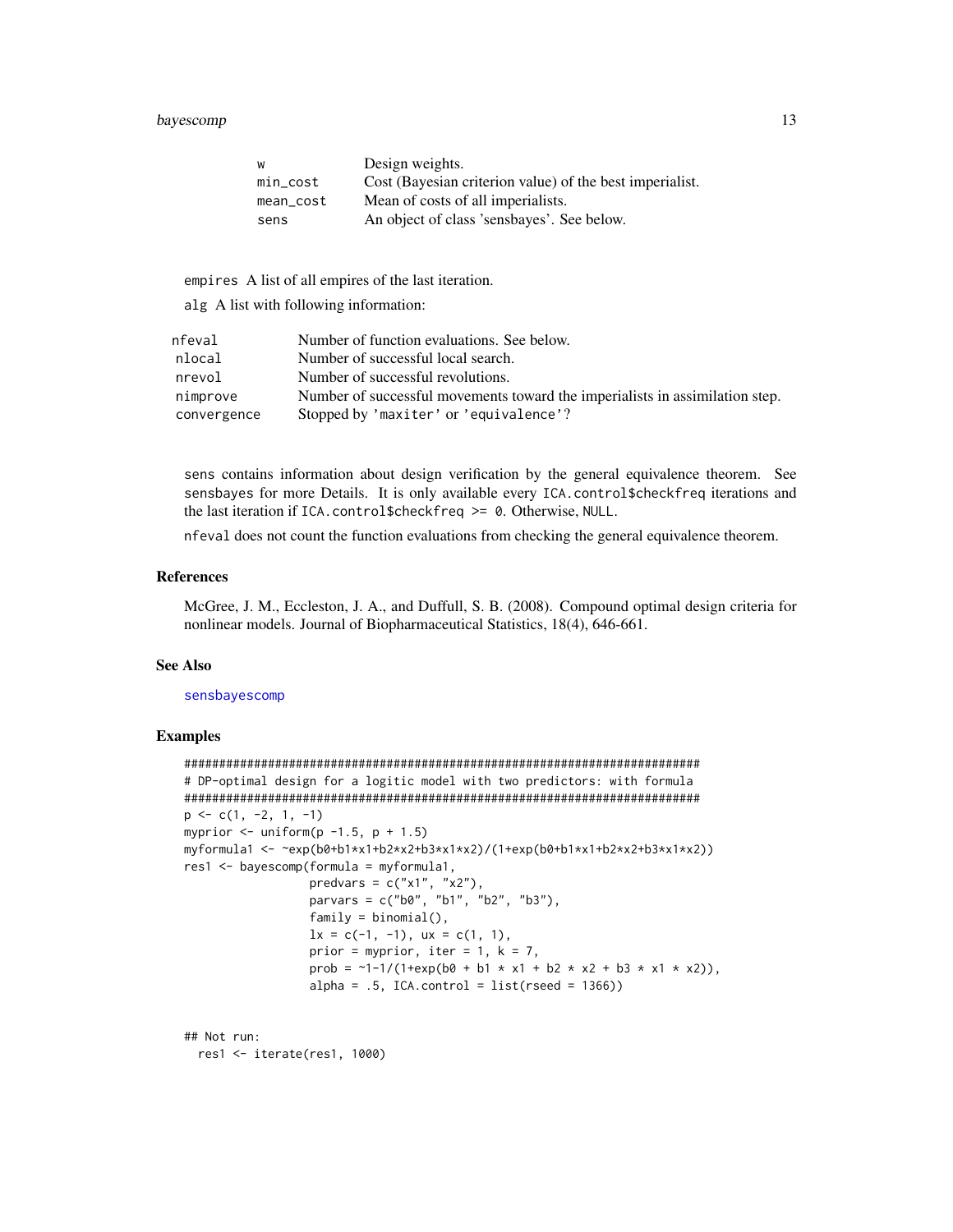```
plot(res1, sens.bayes.contrib = list(cubature = list(tol = 1e-3, maxEval = 1000)))## End(Not run)
##########################################################################
# DP-optimal design for a logitic model with two predictors: with fimfunc
##########################################################################
# The function of the Fisher information matrix for this model is 'FIM_logistic_2pred'
# We should reparameterize it to match the standard of the argument 'fimfunc'
myfim \leq function(x, w, param){
 npoint <- length(x)/2
 x1 \leftarrow x[1:npoint]x2 \leq x[(npoint+1):(npoint*2)]
 FIM_logistic_2pred(x1 = x1,x2 = x2, w = w, param = param)
}
## The following function is equivalent to the function created
# by the formula: \sim1-1/(1+exp(b0 + b1 * x1 + b2 * x2 + b3 * x1 * x2))
# It returns probability of success given x and param
# x = c(x1, x2) and param = c()
myprob \leq function(x, param){
 npoint <- length(x)/2
 x1 \leftarrow x[1:npoint]x2 \leq x[(npoint+1):(npoint*2)]
 b0 \leq param[1]
 b1 \leftarrow param[2]b2 \leq param[3]
 b3 \leq param[4]out <- 1-1/(1+exp(b0 + b1 * x1 + b2 * x2 + b3 * x1 * x2))
 return(out)
}
## Not run:
res2 <- bayescomp(fimfunc = myfim,
                  lx = c(-1, -1), ux = c(1, 1),prior = myprior, iter = 1000, k = 7,
                  prob = myprob, alpha = .5,
                  ICA.contrib = list(rseed = 1366))plot(res2, sens.bayes.control = list(cubature = list(maxEval = 1000, tol = 1e-4)))
## End(Not run)
```
<span id="page-13-1"></span>crt.bayes.control *Control Parameters for Evaluating Bayesian Criteria*

#### **Description**

The function crt.bayes.control returns a list of [hcubature](#page-0-0) control parameters for approximating the integrals in Bayesian criteria. The key tuning parameters here are tol and maxEval. Their value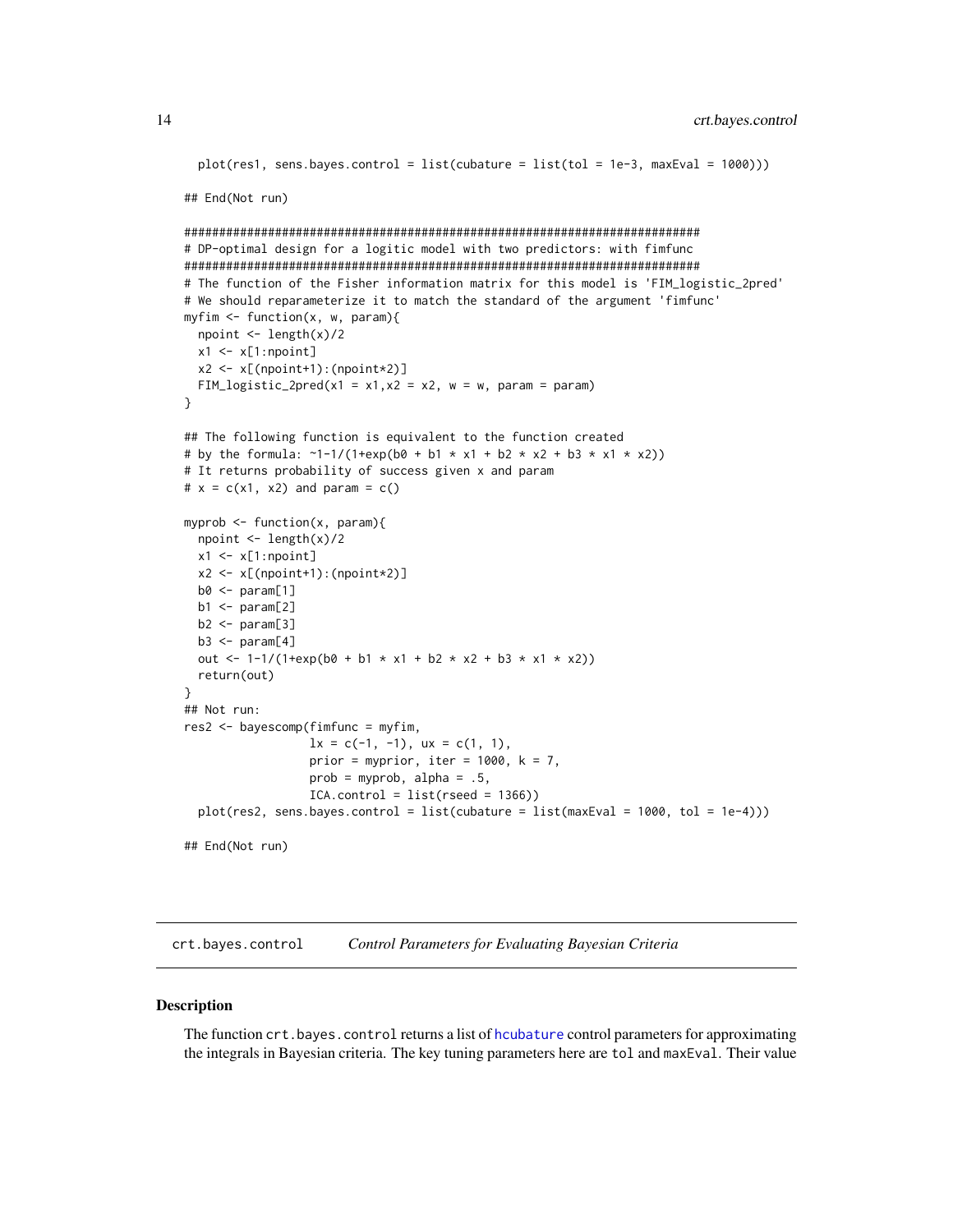#### <span id="page-14-0"></span>crt.minimax.control 15

affect the algorithm speed and the accuracy of the results. The user should find a trade-off between accuracy and speed for his/her example.

#### Usage

```
crt.bayes.contrib(cubature = list(tol = 1e-05, maxEval = 50000, absError = 0))
```
# Arguments

cubature A list that will be passed to the arguments of the function [hcubature](#page-0-0). See 'Details'.

# Details

cubature is a list that its components will be passed to the function [hcubature](#page-0-0). Its components are:

- tol The maximum tolerance. Defaults to 1e-5.
- maxEval The maximum number of function evaluations needed. Note that the actual number of function evaluations performed is only approximately guaranteed not to exceed this number. Defaults to 5000.
- absError The maximum absolute error tolerated. Defaults to 0.

One can specify a maximum number of function evaluations. Otherwise, the integration stops when the estimated error is less than the absolute error requested, or when the estimated error is less than tol times the integral, in absolute value, or the maximum number of iterations is reached, whichever is earlier.

# Value

A list of control parameters for [hcubature](#page-0-0).

# Examples

```
crt.bayes.control()
crt.bayes.control(cubature = list(tol = 1e-4))
```
<span id="page-14-1"></span>crt.minimax.control *Control Parameters for Optimizing Minimax Criteria Over Parameter Space*

#### Description

The function crt.minimax.control returns a list of [nloptr](#page-0-0) control parameters for optimizing the minimax criterion over the parameter space.

The key tuning parameter here is maxeval. Its value should be increased when either the dimension or the size of the parameter space becomes larger to avoid pre-mature convergence in the inner optimization problem over the parameter space. The user should find a trade-off between accuracy and speed for his/her example.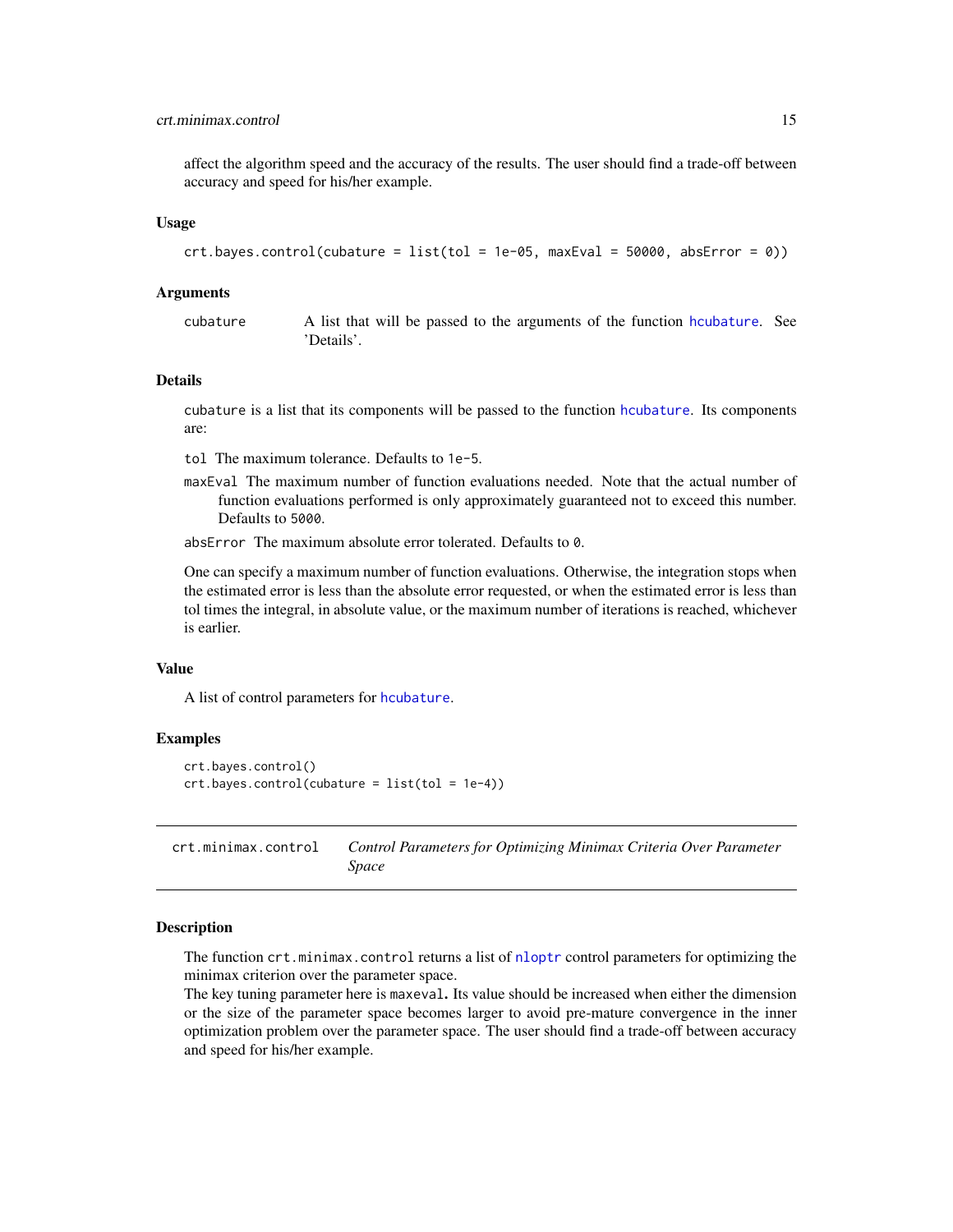#### Usage

```
crt.minimax.control(x0 = NULL, optslist = list(stopval = -Inf, algorithm =NLOPT_GN_DIRECT_L", xtol_rel = 1e-05, ftol_rel = 1e-08, maxeval = 1000), ...
```
#### Arguments

| x0       | Vector of starting values for the optimization problem (must be from the param-<br>eter space). |
|----------|-------------------------------------------------------------------------------------------------|
| optslist | A list. It will be passed to the argument opts of the function nloptr. See<br>'Details'.        |
| $\cdots$ | Further arguments will be passed to nl. opts from package nloptr.                               |

#### Details

Argument optslist will be passed to the argument opts of the function [nloptr](#page-0-0):

- stopval Stop minimization when an objective value <= stopval is found. Setting stopval to -Inf disables this stopping criterion (default).
- algorithm Defaults to NLOPT\_GN\_DIRECT\_L. DIRECT-L is a deterministic-search algorithm based on systematic division of the search domain into smaller and smaller hyperrectangles.
- xtol\_rel Stop when an optimization step (or an estimate of the optimum) changes every parameter by less than xtol\_rel multiplied by the absolute value of the parameter. Criterion is disabled if xtol\_rel is non-positive. Defaults to 1e-5.
- ftol\_rel Stop when an optimization step (or an estimate of the optimum) changes the objective function value by less than ftol\_rel multiplied by the absolute value of the function value. Criterion is disabled if ftol\_rel is non-positive. Defaults to 1e-8.
- maxeval Stop when the number of function evaluations exceeds maxeval. Criterion is disabled if maxeval is non-positive. Defaults to 1000. See below.

A full description of all options is shown by nloptr.print.options() in package [nloptr](#page-0-0).

# Value

A list of control parameters for the function [nloptr](#page-0-0).

# Examples

crt.minimax.control(optslist = list(maxeval = 2000))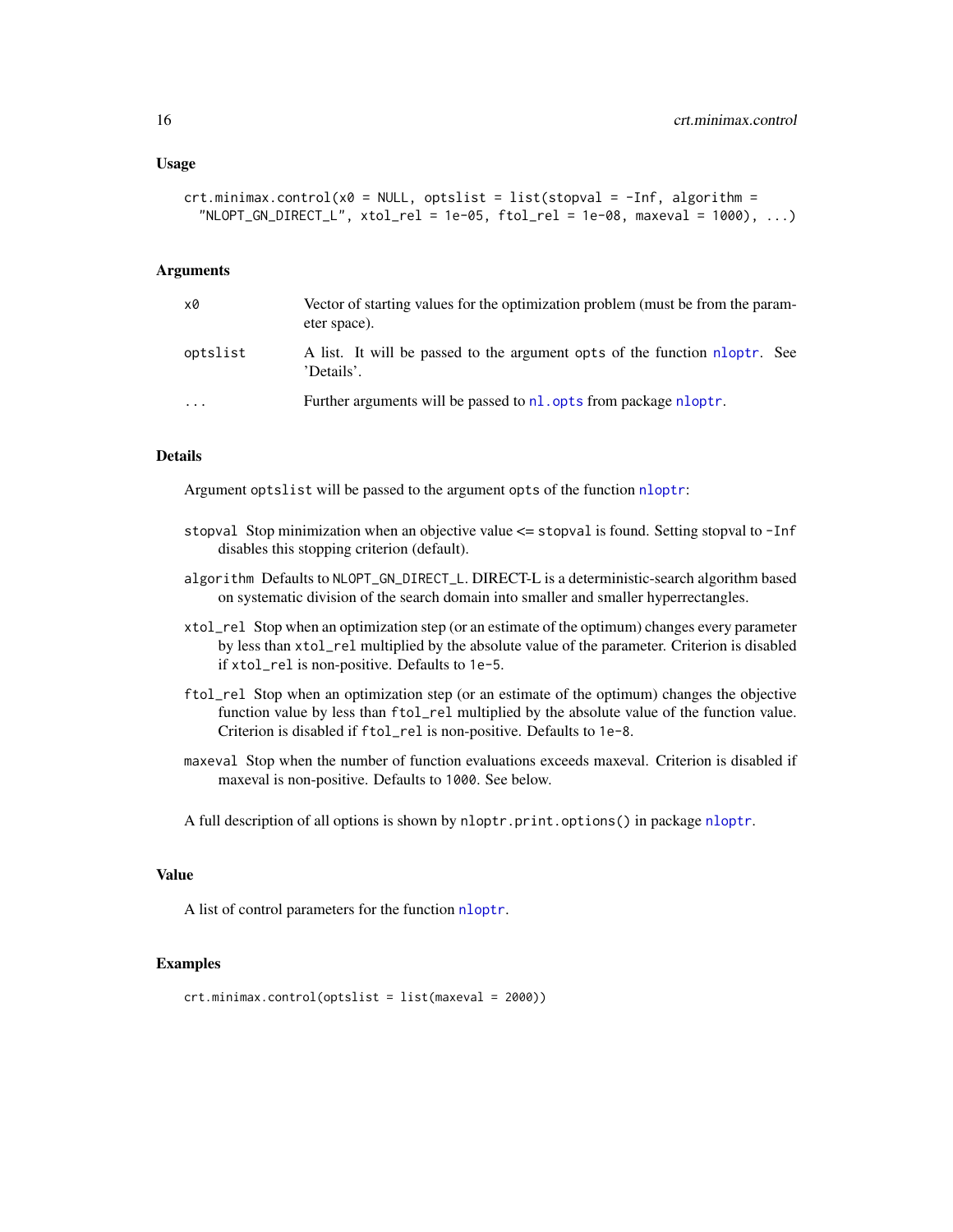<span id="page-16-0"></span>FIM\_2par\_exp\_censor1 *Fisher Information Matrix for a 2-Parameter Cox Proportional-Hazards Model for Type One Censored Data*

# Description

It provides the cpp function for the FIM introduced in Eq. (3.1) of Schmidt and Schwabe (2015) for type one censored data.

# Usage

FIM\_2par\_exp\_censor1(x, w, param, tcensor)

#### **Arguments**

| X       | Vector of design points.                                                             |
|---------|--------------------------------------------------------------------------------------|
| W       | Vector of design weight. Its length must be equal to the length of x and sum(w) = 1. |
| param   | Vector of values for the model parameters $c(\beta_0, \beta_1)$ .                    |
| tcensor | The experiment is terminated at the fixed time point tcensor.                        |

#### Value

Fisher information matrix.

#### References

Schmidt, D., & Schwabe, R. (2015). On optimal designs for censored data. Metrika, 78(3), 237- 257.

FIM\_2par\_exp\_censor2 *Fisher Information Matrix for a 2-Parameter Cox Proportional-Hazards Model for Random Censored Data*

# Description

It provides the cpp function for the FIM introduced in Eq. (3.1) of Schmidt and Schwabe (2015) for random censored data (type two censored data).

#### Usage

FIM\_2par\_exp\_censor2(x, w, param, tcensor)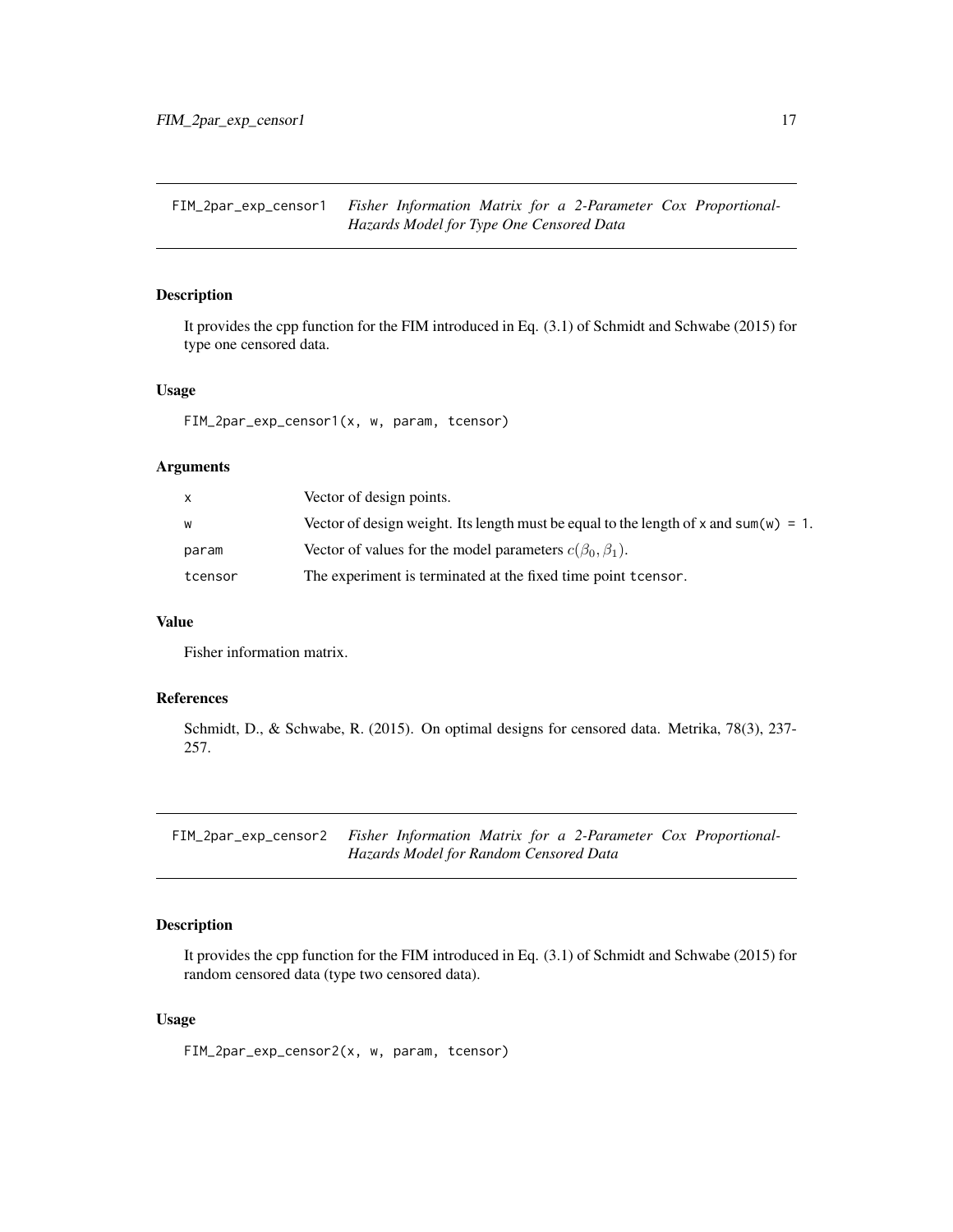# <span id="page-17-0"></span>Arguments

| $\mathsf{x}$ | Vector of design points.                                                             |
|--------------|--------------------------------------------------------------------------------------|
| W            | Vector of design weight. Its length must be equal to the length of x and sum(w) = 1. |
| param        | Vector of values for the model parameters $c(\beta_0, \beta_1)$ .                    |
| tcensor      | The experiment is terminated at the fixed time point to ensor.                       |

# Value

Fisher information matrix.

# References

Schmidt, D., & Schwabe, R. (2015). On optimal designs for censored data. Metrika, 78(3), 237- 257.

FIM\_3par\_exp\_censor1 *Fisher Information Matrix for a 3-Parameter Cox Proportional-Hazards Model for Type One Censored Data*

# Description

It provides the cpp function for the FIM introduced in Page 247 of Schmidt and Schwabe (2015) for type one censored data.

# Usage

FIM\_3par\_exp\_censor1(x, w, param, tcensor)

# Arguments

| X       | Vector of design points.                                                             |
|---------|--------------------------------------------------------------------------------------|
| W       | Vector of design weight. Its length must be equal to the length of x and sum(w) = 1. |
| param   | Vector of values for the model parameters $c(\beta_0, \beta_1, \beta_2)$ .           |
| tcensor | The experiment is terminated at the fixed time point to ensor.                       |

# Value

Fisher information matrix.

# References

Schmidt, D., & Schwabe, R. (2015). On optimal designs for censored data. Metrika, 78(3), 237- 257.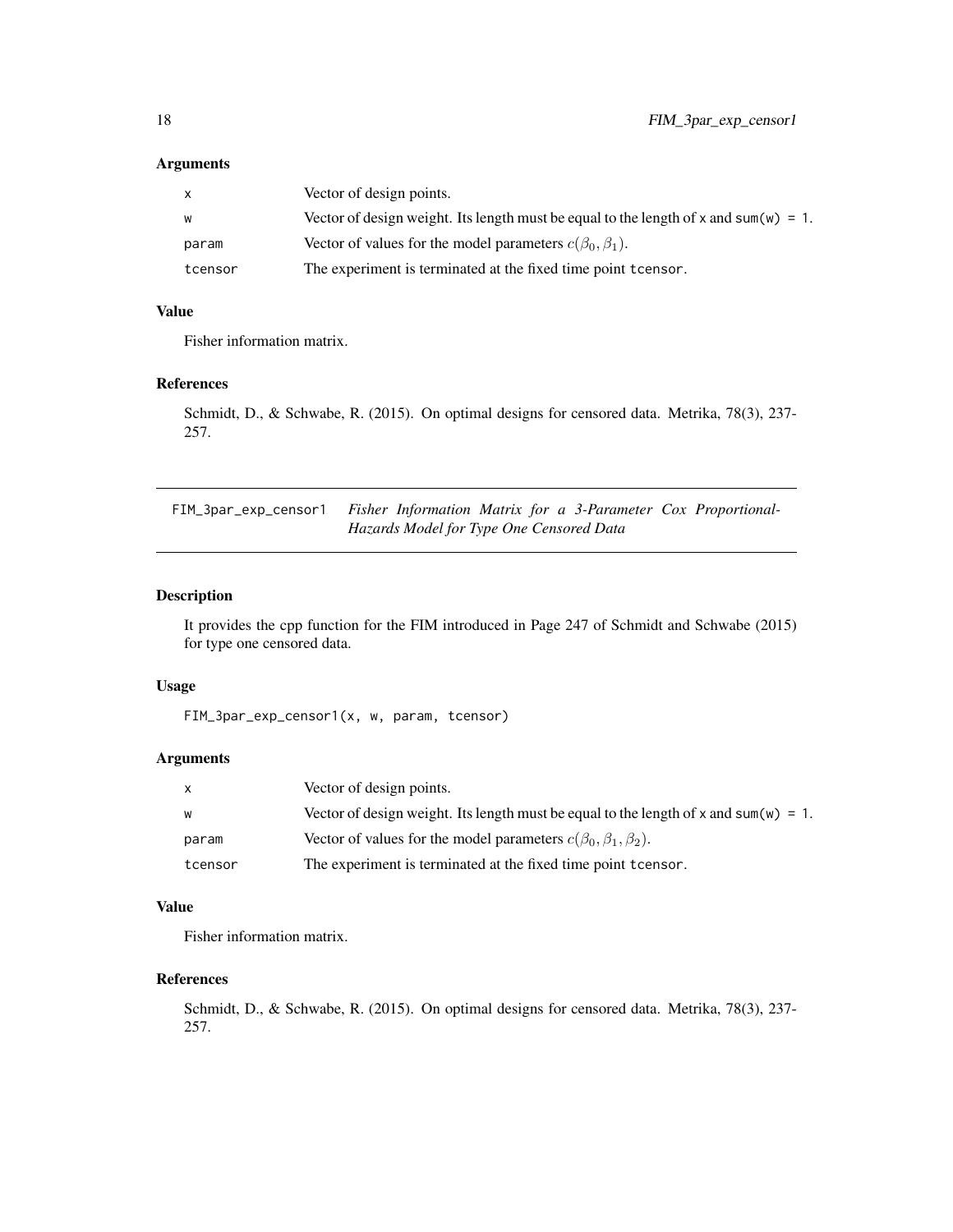<span id="page-18-0"></span>FIM\_3par\_exp\_censor2 *Fisher Information Matrix for a 3-Parameter Cox Proportional-Hazards Model for Random Censored Data*

# Description

It provides the cpp function for the FIM introduced in Page 247 of Schmidt and Schwabe (2015) for random censored data (type two censored data).

# Usage

FIM\_3par\_exp\_censor2(x, w, param, tcensor)

# Arguments

| x       | Vector of design points.                                                             |
|---------|--------------------------------------------------------------------------------------|
| w       | Vector of design weight. Its length must be equal to the length of x and sum(w) = 1. |
| param   | Vector of values for the model parameters $(\beta_0, \beta_1, \beta_2)$ .            |
| tcensor | The experiment is terminated at the fixed time point to ensor.                       |

# Value

Fisher information matrix.

# References

Schmidt, D., & Schwabe, R. (2015). On optimal designs for censored data. Metrika, 78(3), 237- 257.

FIM\_exp\_2par *Fisher Information Matrix for the 2-Parameter Exponential Model*

# Description

It provides the cpp function for FIM for the model  $\sim a + \exp(-b \times x)$ .

# Usage

FIM\_exp\_2par(x, w, param)

#### Arguments

|       | Vector of design points.                                                             |
|-------|--------------------------------------------------------------------------------------|
|       | Vector of design weight. Its length must be equal to the length of x and sum(w) = 1. |
| param | Vector of values for the model parameters $c(a, b)$ .                                |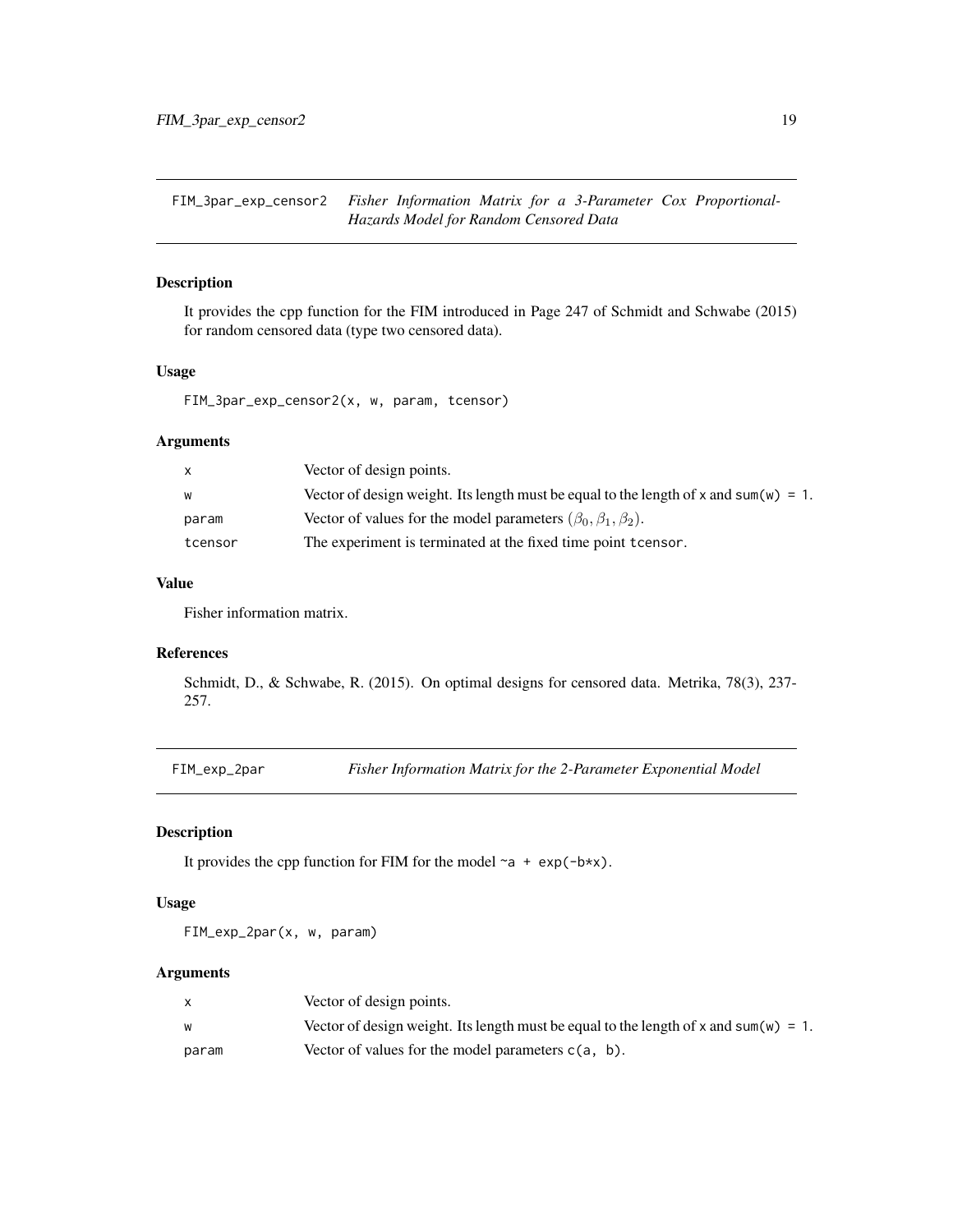#### Details

The FIM does not depend on the value of a.

# Value

Fisher information matrix.

# References

Dette, H., & Neugebauer, H. M. (1997). Bayesian D-optimal designs for exponential regression models. Journal of Statistical Planning and Inference, 60(2), 331-349.

#### Examples

FIM\_exp\_2par(x = c(1, 2), w = c(.5, .5), param = c(3, 4))

FIM\_logistic *Fisher Information Matrix for the 2-Parameter Logistic (2PL) Model*

#### Description

It provides the cpp function for FIM for the model  $\sim 1/(1 + \exp(-b \times (x - a)))$ . In item response theory (IRT), a is the item difficulty parameter, b is the item discrimination parameter and x is the person ability parameter.

#### Usage

FIM\_logistic(x, w, param)

#### Arguments

|       | Vector of design points.                                                             |
|-------|--------------------------------------------------------------------------------------|
| W     | Vector of design weight. Its length must be equal to the length of x and sum(w) = 1. |
| param | Vector of values for the model parameters $c(a, b)$ .                                |

# Details

It can be shown that minimax and standardized D-optimal designs for the 2PL model is symmetric around point  $a_M = (a^L + a^U)/2$  where  $a^L$  and  $a^U$  are the lower bound and upper bound for parameter  $a$ , respectively. In [ICA.control](#page-23-1), arguments sym and sym\_point can be used to specify  $a_M$  and find accurate symmetric optimal designs.

#### Value

Fisher information matrix.

#### Examples

FIM\_logistic(x = c(1, 2), w = c(.5, .5), param = c(2, 1))

<span id="page-19-0"></span>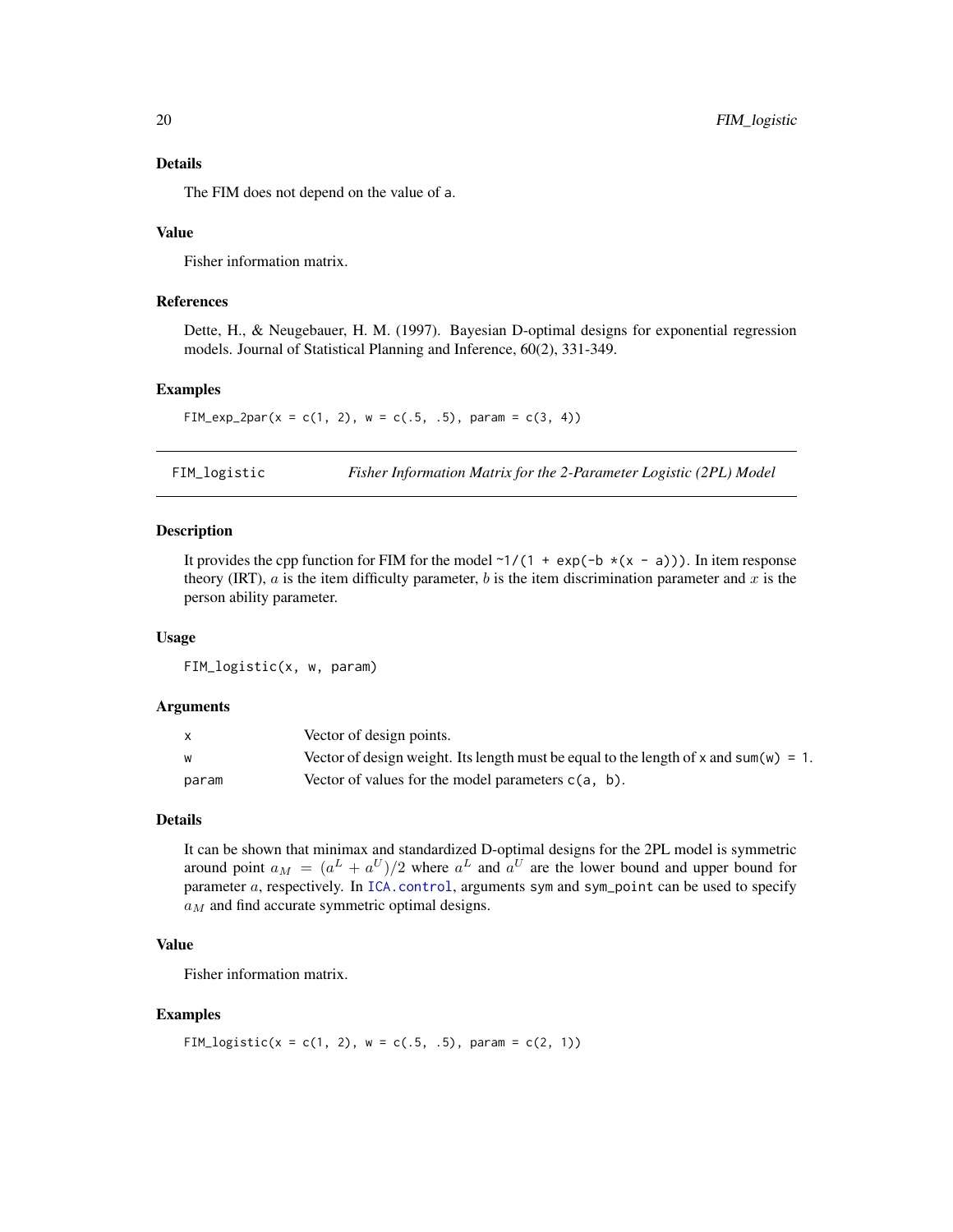<span id="page-20-0"></span>FIM\_logistic\_2pred *Fisher Information Matrix for the Logistic Model with Two Predictors*

# Description

It provides the cpp function for FIM for the following model: ~exp(b0+ b1 \* x1 + b2 \* x2 + b3 \* x1 \* x2)/(1 + exp(b0 + b1 \* x1 + b2 \* x2 + b3 \* x1 \* x2)).

# Usage

```
FIM_logistic_2pred(x1, x2, w, param)
```
# Arguments

| x1    | Vector of design points (for first predictor).                                       |
|-------|--------------------------------------------------------------------------------------|
| x2    | Vector of design points (for second predictor).                                      |
| w     | Vector of design weight. Its length must be equal to the length of x and sum(w) = 1. |
| param | Vector of values for the model parameters $c(b0, b1, b2, b3)$ .                      |

# Value

Fisher information matrix.

FIM\_logistic\_4par *Fisher Information Matrix for the 4-Parameter Logistic Model*

# Description

It provides the cpp function for the FIM for the model ~theta1/(1+exp(theta2\*x+theta3))+theta4. This model is another re-parameterization of the 4-parameter Hill model. For more details, see Eq. (1) and (2) in Hyun and Wong (2015).

# Usage

FIM\_logistic\_4par(x, w, param)

# Arguments

|       | Vector of design points.                                                             |
|-------|--------------------------------------------------------------------------------------|
|       | Vector of design weight. Its length must be equal to the length of x and sum(w) = 1. |
| param | Vector of values for the model parameters $c$ (theta1, theta2, theta3, theta4).      |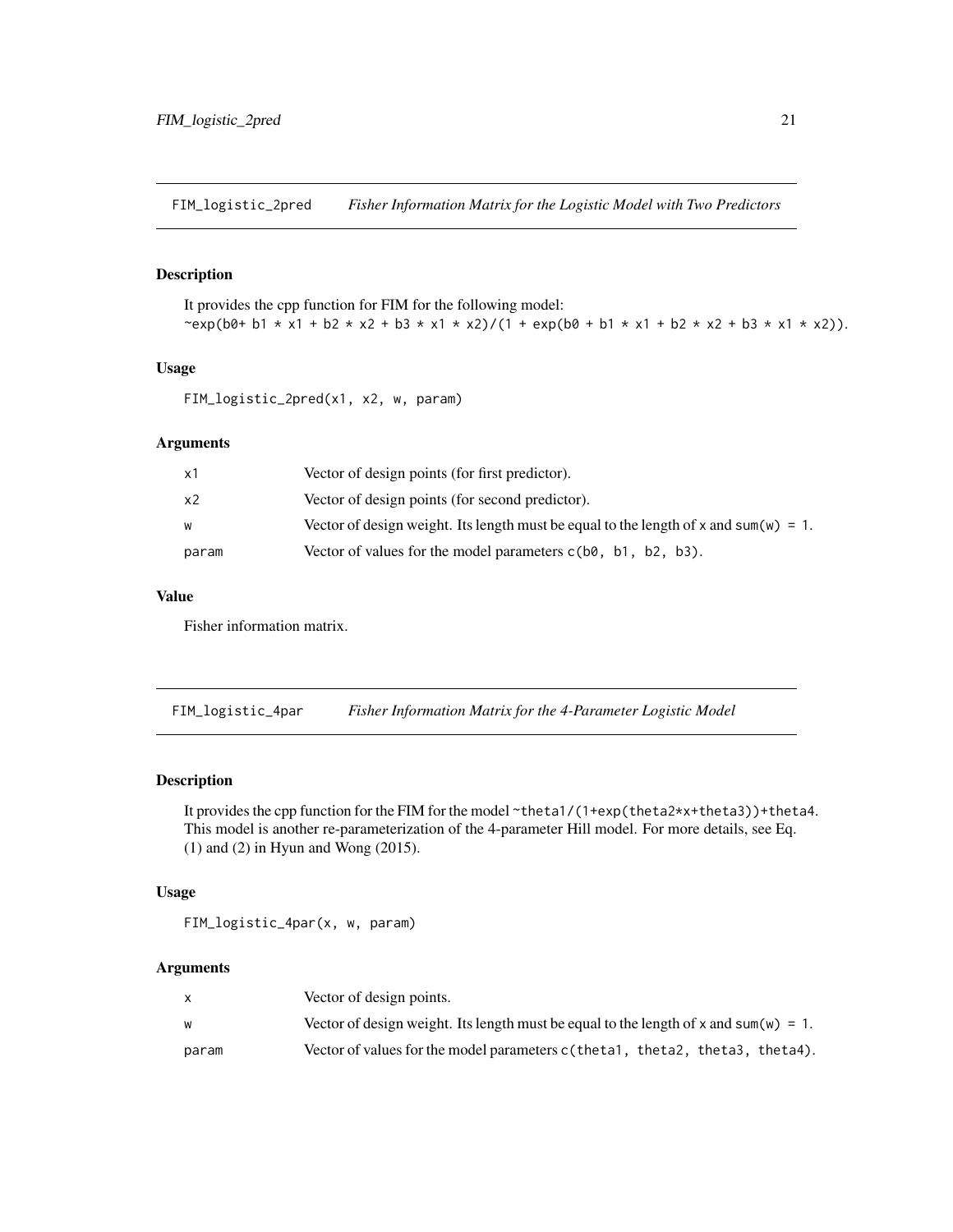# <span id="page-21-0"></span>Details

The fisher information matrix does not depend on theta4.

#### Value

Fisher information matrix.

# References

Hyun, S. W., & Wong, W. K. (2015). Multiple-Objective Optimal Designs for Studying the Dose Response Function and Interesting Dose Levels. The international journal of biostatistics, 11(2), 253-271.

#### See Also

[multiple](#page-40-1)

# Examples

```
FIM_logistic_4par(x = c(-6.9, -4.6, -3.9, 6.7 ),
                  w = c(0.489, 0.40, 0.061, 0.050),
                  param = c(1.563, 1.790, 8.442, 0.137))
```
FIM\_loglin *Fisher Information Matrix for the Mixed Inhibition Model*

# Description

It provides the cpp function for the FIM for the model  $\sim$ theta $\theta$  + theta1\* log(x + theta2).

# Usage

FIM\_loglin(x, w, param)

# Arguments

| X.    | Vector of design points.                                                             |
|-------|--------------------------------------------------------------------------------------|
| W     | Vector of design weight. Its length must be equal to the length of x and sum(w) = 1. |
| param | Vector of values for the model parameters c(theta0, theta1, theta2).                 |

# Details

The FIM of this model does not depend on the parameter theta0.

# Value

Fisher information matrix.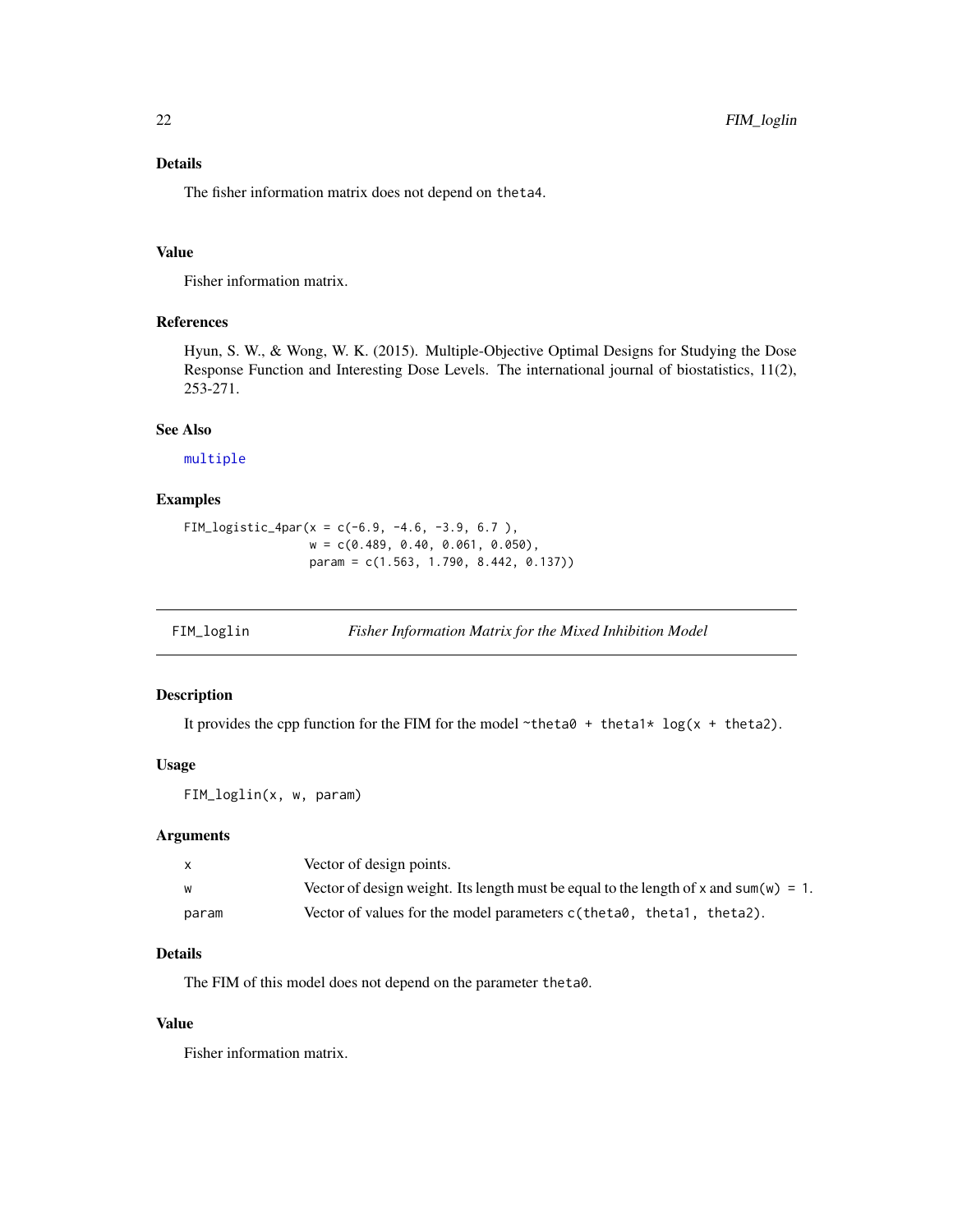# <span id="page-22-0"></span>References

Dette, H., Kiss, C., Bevanda, M., & Bretz, F. (2010). Optimal designs for the EMAX, log-linear and exponential models. Biometrika, 97(2), 513-518.

FIM\_mixed\_inhibition *@title Fisher Information Matrix for the Mixed Inhibition Model.*

# Description

It provides the cpp function for FIM for the model  $\sim \frac{\sqrt{8}}{1 + 1/Kic} + \frac{1}{Kic} + \frac{1}{Kic} + \frac{1}{Kic}$ 

# Usage

```
FIM_mixed_inhibition(S, I, w, param)
```
#### Arguments

|       | Vector of S component of design points. S is the substrate concentration.                             |
|-------|-------------------------------------------------------------------------------------------------------|
|       | Vector of I component of design points. I is the inhibitor concentration.                             |
| W     | Vector of design weight. Its length must be equal to the length of S and I, besides<br>$sum(w) = 1$ . |
| param | Vector of values for the model parameters $c(V, Km, Kic, Kiu)$ .                                      |

# Details

The optimal design does not depend on parameter  $V$ .

# Value

Fisher information matrix of design.

# References

Bogacka, B., Patan, M., Johnson, P. J., Youdim, K., & Atkinson, A. C. (2011). Optimum design of experiments for enzyme inhibition kinetic models. Journal of biopharmaceutical statistics, 21(3), 555-572.

#### Examples

```
FIM_mixed_inhibition(S = c(30, 3.86, 30, 4.60),
                    I = c(0, 0, 5.11, 4.16), w = rep(.25, 4),param = c(1.5, 5.2, 3.4, 5.6)
```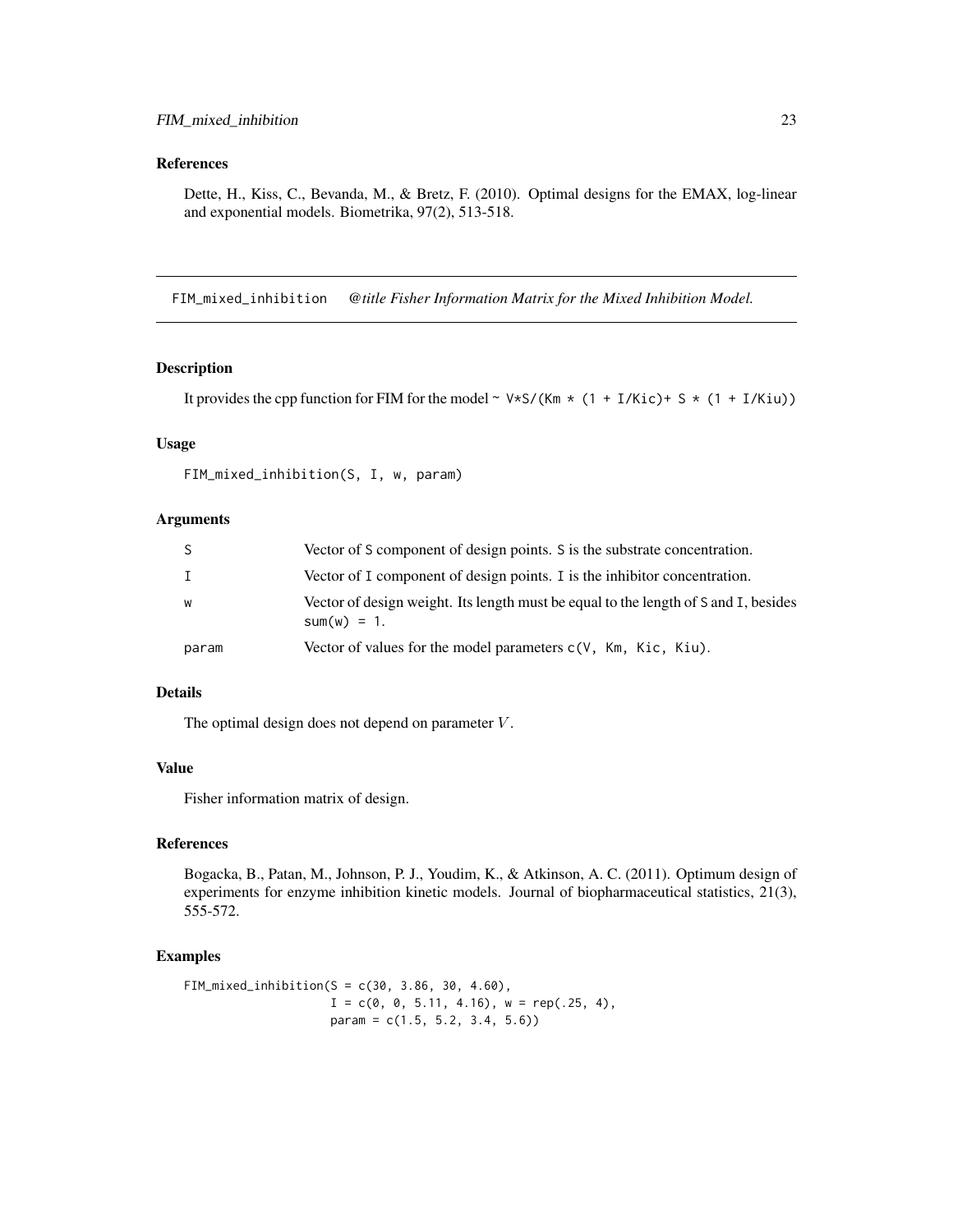<span id="page-23-0"></span>FIM\_power\_logistic *Fisher Information Matrix for the Power Logistic Model*

#### Description

It provides the cpp function for FIM for the model  $\gamma$ 1/(1 + exp(-b  $\star$ (x - a))) $\star$ s, but when s is fixed (a two by two matrix).

# Usage

FIM\_power\_logistic(x, w, param, s)

#### **Arguments**

|       | Vector of design points.                                                             |
|-------|--------------------------------------------------------------------------------------|
| w     | Vector of design weight. Its length must be equal to the length of x and sum(w) = 1. |
| param | Vector of values for the model parameters $c(a, b)$ .                                |
| S     | parameter s.                                                                         |

# Value

Fisher information matrix.

# Note

This matrix is a two by two matrix and not equal to the Fisher information matrix for the power logistic model when the derivative is taken with respect to all the three parameters. This matrix is only given to be used in some illustrative examples.

<span id="page-23-1"></span>ICA.control *ICA Control Optimization Parameters*

# Description

The function ICA.control returns a list of ICA control parameters.

#### Usage

```
ICA.control(ncount = 40, nimp = ncount/10, assim_coeff = 4,
  revol_rate = 0.3, damp = 0.99, uniting_threshold = 0.02,
  equal_weight = FALSE, sym = FALSE, sym_point = NULL,
  stop_rule = c("maxiter", "equivalence"), stoptol = 0.99, checkfreq = 0,plot_cost = TRUE, plot_sens = TRUE, plot_3d = c("lattice", "rgl"),
  trace = TRUE, rseed = NULL)
```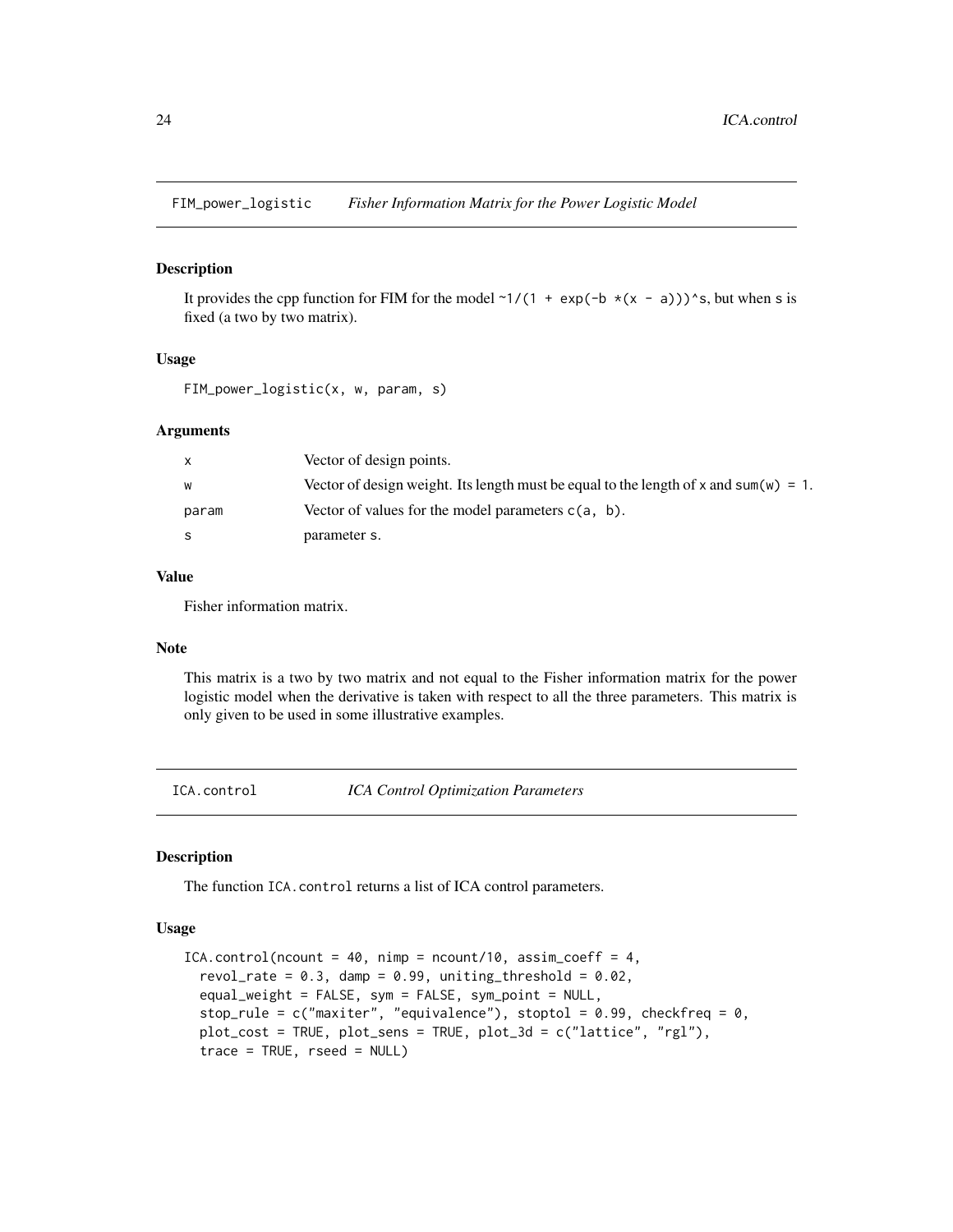#### ICA.control 25

# Arguments

| ncount            | Number of countries. Defaults to 40.                                                                                                                                                                                                                                                                                                          |  |
|-------------------|-----------------------------------------------------------------------------------------------------------------------------------------------------------------------------------------------------------------------------------------------------------------------------------------------------------------------------------------------|--|
| nimp              | Number of imperialists. Defaults to 10 percent of ncount.                                                                                                                                                                                                                                                                                     |  |
| assim_coeff       | Assimilation coefficient. Defaults to 4.                                                                                                                                                                                                                                                                                                      |  |
| revol_rate        | Revolution rate. Defaults to 0.3.                                                                                                                                                                                                                                                                                                             |  |
| damp              | Damp ratio for revolution rate. revol_rate is decreased in every iteration by<br>damp. Defaults to 0.99.                                                                                                                                                                                                                                      |  |
| uniting_threshold |                                                                                                                                                                                                                                                                                                                                               |  |
|                   | If the distance between two imperialists is less than the product of the uniting<br>threshold by the largest distance in the search space, ICA unites the empires.<br>Defaults to 0.02.                                                                                                                                                       |  |
| equal_weight      | Should the weights of design points assumed to be equal? Defaults to FALSE. If<br>TRUE, it reduces the dimension of the search space and produces a design that<br>gives equal weight to all of its support points.                                                                                                                           |  |
| sym               | Should the design points be symmetric around sym_point? Defaults to FALSE.<br>When TRUE, sym_point must be given.                                                                                                                                                                                                                             |  |
| sym_point         | If sym = TRUE, the design points will be symmetric around sym_point. See<br>'Details'.                                                                                                                                                                                                                                                        |  |
| stop_rule         | Either 'maxiter' or 'equivalence'. Denotes the type of stopping rule. See<br>'Details'. Defaults to 'maxiter'.                                                                                                                                                                                                                                |  |
| stoptol           | If stop_rule = 'equivalence', algorithm stops when ELB is larger than<br>stoptol. Defaults to 0.99.                                                                                                                                                                                                                                           |  |
| checkfreq         | The algorithm checks the general equivalence theorem. It plots the sensitiv-<br>ity or derivative function and calculates the efficiency lower bound ELB, if<br>plot_sens == TRUE, every checkfreq iterations. When checkfreq = 0,<br>no check will be made. When checkfreq = Inf, only the output design will<br>be verified. Defaults to 0. |  |
| plot_cost         | Plot the iteration (evolution) of algorithm? Defaults to TRUE.                                                                                                                                                                                                                                                                                |  |
| plot_sens         | Plot the sensitivity (derivative) function at every checkfreq. Defaults to TRUE.                                                                                                                                                                                                                                                              |  |
| plot_3d           | Character. Which package should be used to plot the sensitivity plot for models<br>with two explanatory variables?                                                                                                                                                                                                                            |  |
| trace             | Print the information in every iteration? Defaults to TRUE.                                                                                                                                                                                                                                                                                   |  |
| rseed             | Random seed. Defaults to NULL.                                                                                                                                                                                                                                                                                                                |  |
|                   |                                                                                                                                                                                                                                                                                                                                               |  |

# Details

If stop\_rule = 'maxiter', the algorithm iterates until maximum number of iterations. If stope\_rule = 'equivalence', the algorithm stops when either ELB is greater than stoptol or reaches maxiter. In this case, you must specify the check frequency by checkfreq. Note that checking equivalence theorem is a very time consuming process, especially for Bayesian and minimax problems. We advise using this option only for locally, multiple objective and robust optimal designs.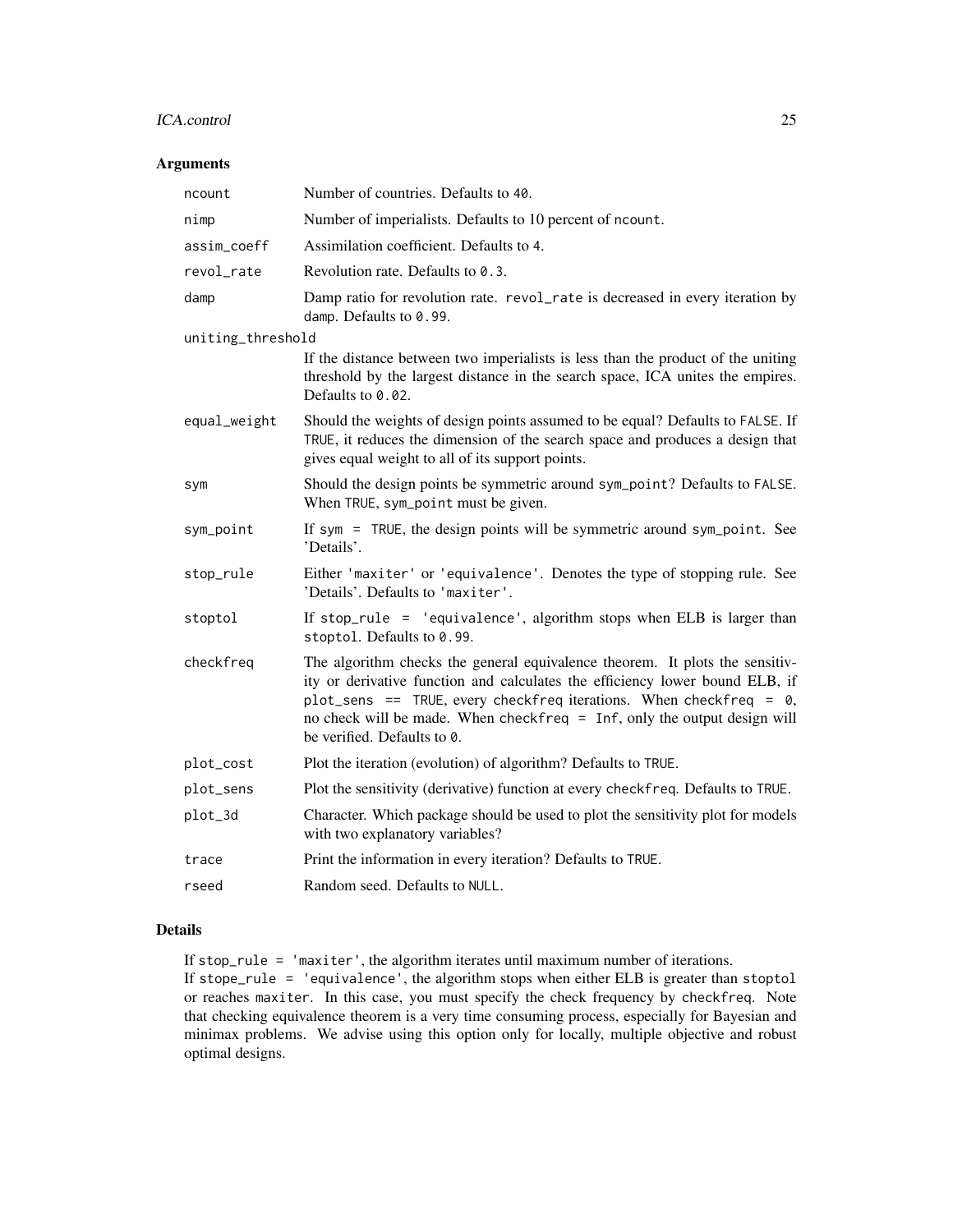<span id="page-25-0"></span>Assume the 2PL model of the form  $P(Y = 1) = \frac{1}{1 + exp(-b(x-a))}$  and let the parameters a and b belong to  $[a_L, a_U]$  and  $[b_L, b_U]$ , respectively. It can be shown that the optimal design for this model is symmetric about  $a_M = \frac{a_L + a_U}{2}$ . For this model, to find accurate symmetric designs, one can set sym = TRUE and provide the value of the  $a_M$  via sym\_point. In this case, the output design will be symmetric around the point sym\_point. The length of sym\_point must be equal to the number of model predictors, here is 1.

# Value

A list of ICA control parameters.

#### Examples

ICA.control(ncount = 100)

#### ICAOD *ICAOD: Finding Optimal Designs for Nonlinear Models*

#### **Description**

Different functions are available to find optimal designs for nonlinear models. The user should choose either of them based on her/his strategy to deal with the unknown model parameters: :

- [locally](#page-28-1): finds locally D-optimal designs. A vector of initial estimates or guess is available for the vector of model parameters.
- [robust](#page-49-1): finds robust optimal designs or optimal designs in average. Some (weighted) vector of initial estimates are available for the vector of unknown model parameters (discrete prior).
- [bayes](#page-1-1): finds Bayesian D-optimal designs. A continuous prior is available for the vector of unknown model parameters.
- [minimax](#page-32-1): finds minimax and standardized maximin D-optimal designs. Each of the unknown model parameters belong to an user-specified interval. The purpose is to find a design that protects the user against the worst scenario over the parameter space. Standardized designs should be used when locally optimal design of the model of interest has analytical solution.

There are also some functions to find optimal designs for special problems or models:

- [multiple](#page-40-1): finds locally multiple objective optimal designs for the 4-parameter Hill model. It uses the same strategy as the function locally to deal with the unknown model parameters.
- [bayescomp](#page-10-1): finds a design that that meets the dual goal of the parameter estimation and increasing the probability of a particular outcome in a binary response model. It uses the same strategy as the function bayes to deal with the unknown mode parameters.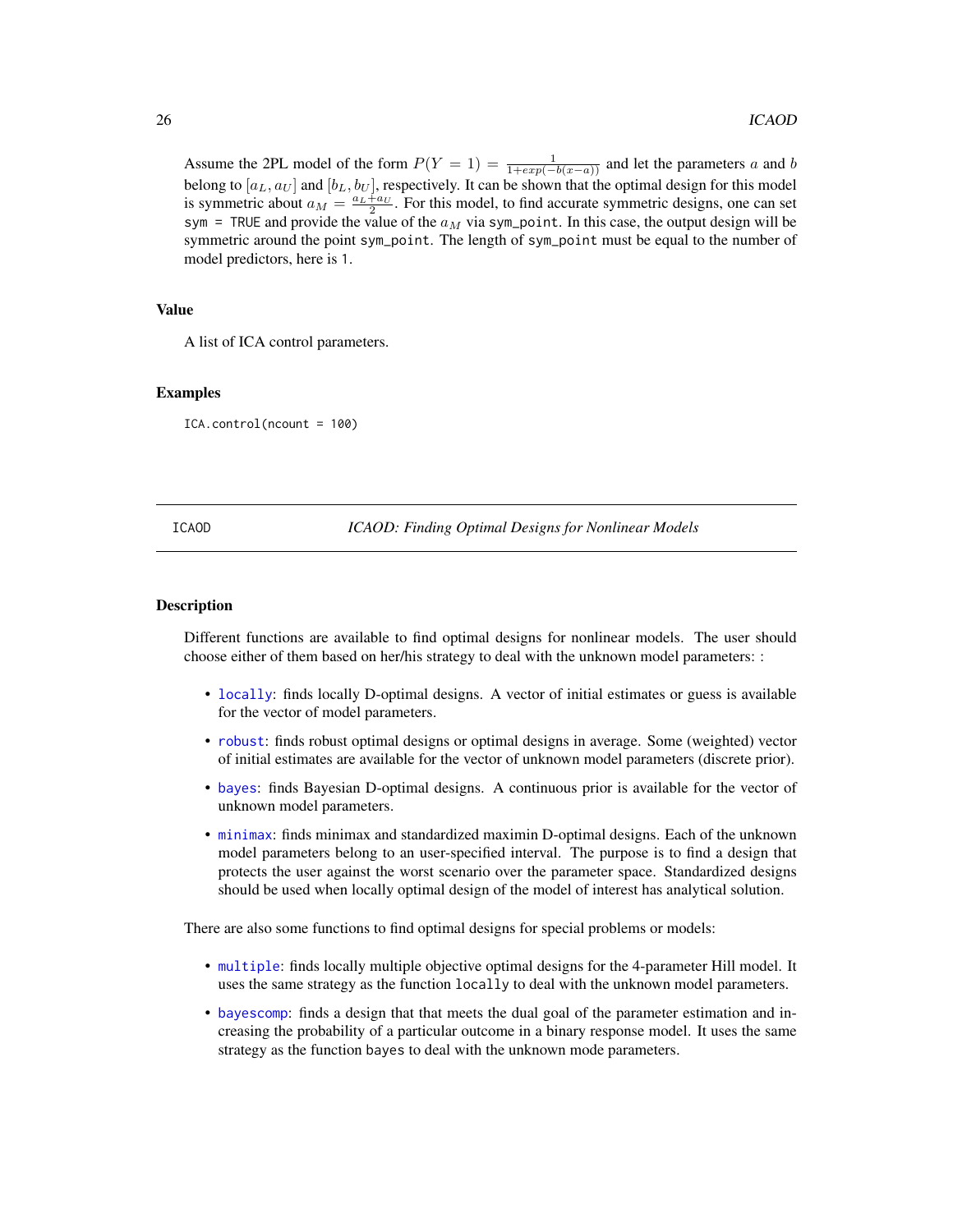# ICAOD 27

#### Details

The optimization of the outer problem (over the design space) is done using a metaheuristic algorithm called imperialist competitive algorithm (ICA). The user can always adjust its tuning parameters through the function [ICA.control](#page-23-1). Based on our experience, the most important parameter here is the number of countries, equivalent to the number of particles in the PSO algorithm and that can be regulated via the argument ncount.

Depending on the strategy dealing with the unknown model parameters, each type of optimal design problem may have an inner problem. Given a known design (support points and weights), the inner problems is:

- [locally](#page-28-1): equivalent to a simple function (criterion) evaluation at the vector of initial estimates of the vector of model parameters.
- [robust](#page-49-1): equivalent to a weighted some of function (criterion) evaluations at the vectors of initial estimates of the model parameters.
- [bayes](#page-1-1): equivalent to an integral approximation over the multiple prior distribution of the unknown model parameters (by function [hcubature](#page-0-0)). The integration tuning parameters can be adjusted by the function crt.bayes.control. The most important ones are maxEval and tol.
- [bayes](#page-1-1): equivalent to an optimization problem over the parameter space that is the cartesian product of some intervals for the model unknown parameters (by function [nloptr](#page-0-0)). The optimization tuning parameters can be regulated by the function crt.minimax.control. The most important tuning parameter is maxeval. The convergence of the algorithm for minimax and standardized maximin designs requires solving global multi-optima optimization problems over the parameter space. Therefore, the parameter maxeval plays a very important role to avoid getting trapped in the local optima of the inner problem.

The functions [locally](#page-28-1) and [robust](#page-49-1) are very easy to be applied and they are usually fast. The speed of the functions [bayes](#page-1-1) and [minimax](#page-32-1) considerably depends on the value of the tuning parameters.

Because the output design in this package is always an approximate or continuous design, the general equivalence theorem may be used to assess the proximity of the design to the true-optimal design based on derivative plot and efficiency lower bound.

For each type of design, the user can use the following functions to verify the optimality of her/his output design:

- [senslocally](#page-61-1)
- [sensrobust](#page-74-1)
- [sensbayes](#page-56-1)
- [sensminimax](#page-64-1)
- [sensmultiple](#page-71-1)
- [sensbayescomp](#page-59-1)

# References

Masoudi E, Holling H, Wong W.K. (2017). Application of Imperialist Competitive Algorithm to Find Minimax and Standardized Maximin Optimal Designs. Computational Statistics and Data Analysis, 113, 330-345. <doi:10.1016/j.csda.2016.06.014>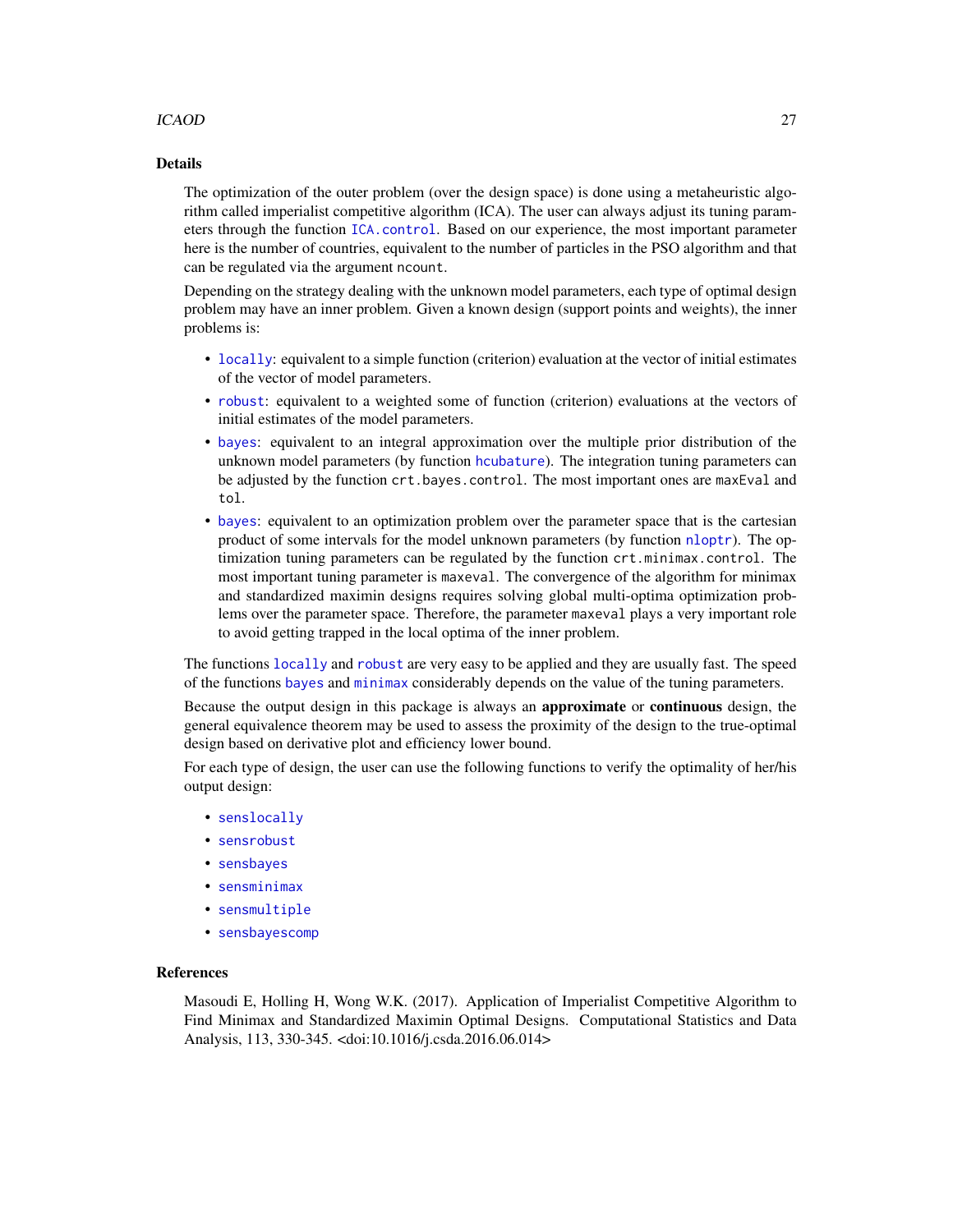<span id="page-27-0"></span>

#### Description

Runs the ICA optimization algorithm on an object of class 'bayes' or 'minimax' for more number of iterations and updates the results.

# Usage

iterate(object, iter)

# Arguments

| object | An object of class 'minimax' or 'Bayesian'. |
|--------|---------------------------------------------|
| iter   | Number of iterations.                       |

# Value

An (updated) object of class 'bayes' or 'minimax'.

# See Also

[iterate.minimax](#page-28-2) and [iterate.bayes](#page-27-1).

<span id="page-27-1"></span>iterate.bayes *Updating an Object of Class* bayes

# Description

Runs the ICA optimization algorithm on an object of class bayes for more number of iterations and updates the results.

#### Usage

## S3 method for class 'bayes' iterate(object, iter)

# Arguments

| object | An object of class bayes. |
|--------|---------------------------|
| iter   | Number of iterations.     |

# See Also

[bayes](#page-1-1)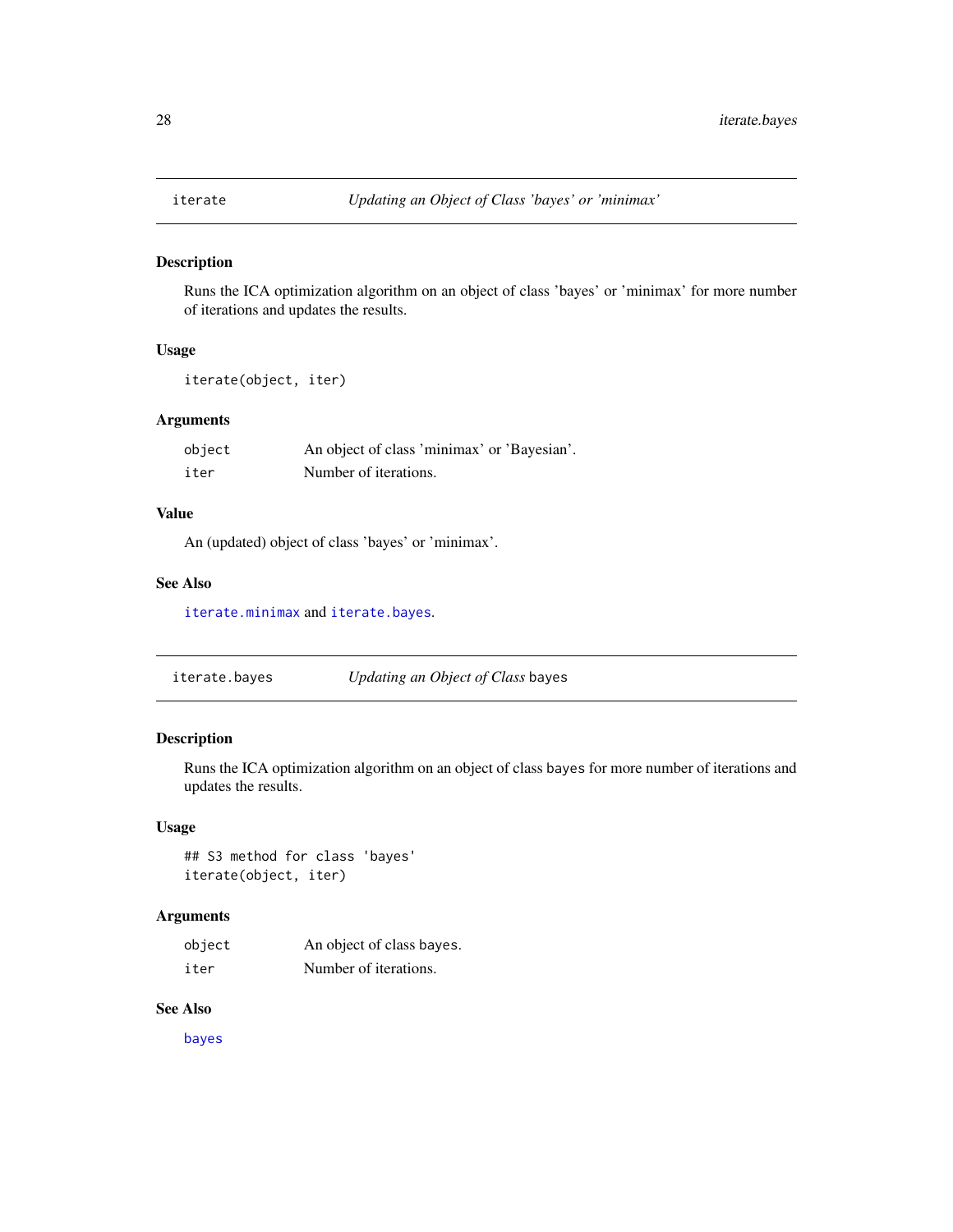<span id="page-28-2"></span><span id="page-28-0"></span>iterate.minimax *Updating an Object of Class* minimax

#### Description

Runs the ICA optimization algorithm on an object of class minimax for more number of iterations and updates the results.

# Usage

## S3 method for class 'minimax' iterate(object, iter)

#### Arguments

| object | An object of class minimax. |
|--------|-----------------------------|
| iter   | Number of iterations.       |

# See Also

[minimax](#page-32-1)

<span id="page-28-1"></span>locally *Locally D-Optimal Designs*

# Description

Finds locally D-optimal designs for nonlinear models. It should be used when initial estimates for the unknown parameters are available from, say, a pilot study or previous research. Locally optimal designs may not be efficient when the initial estimates are far away from the true values of the parameters.

# Usage

```
locally(formula, predvars, parvars, family = gaussian(), lx, ux, iter, k,
  inipars, fimfunc = NULL, ICA.control = list(),
  sens.minimax.control = list(), initial = NULL, npar = length(inipars),
 plot_3d = c("lattice", "rgl"))
```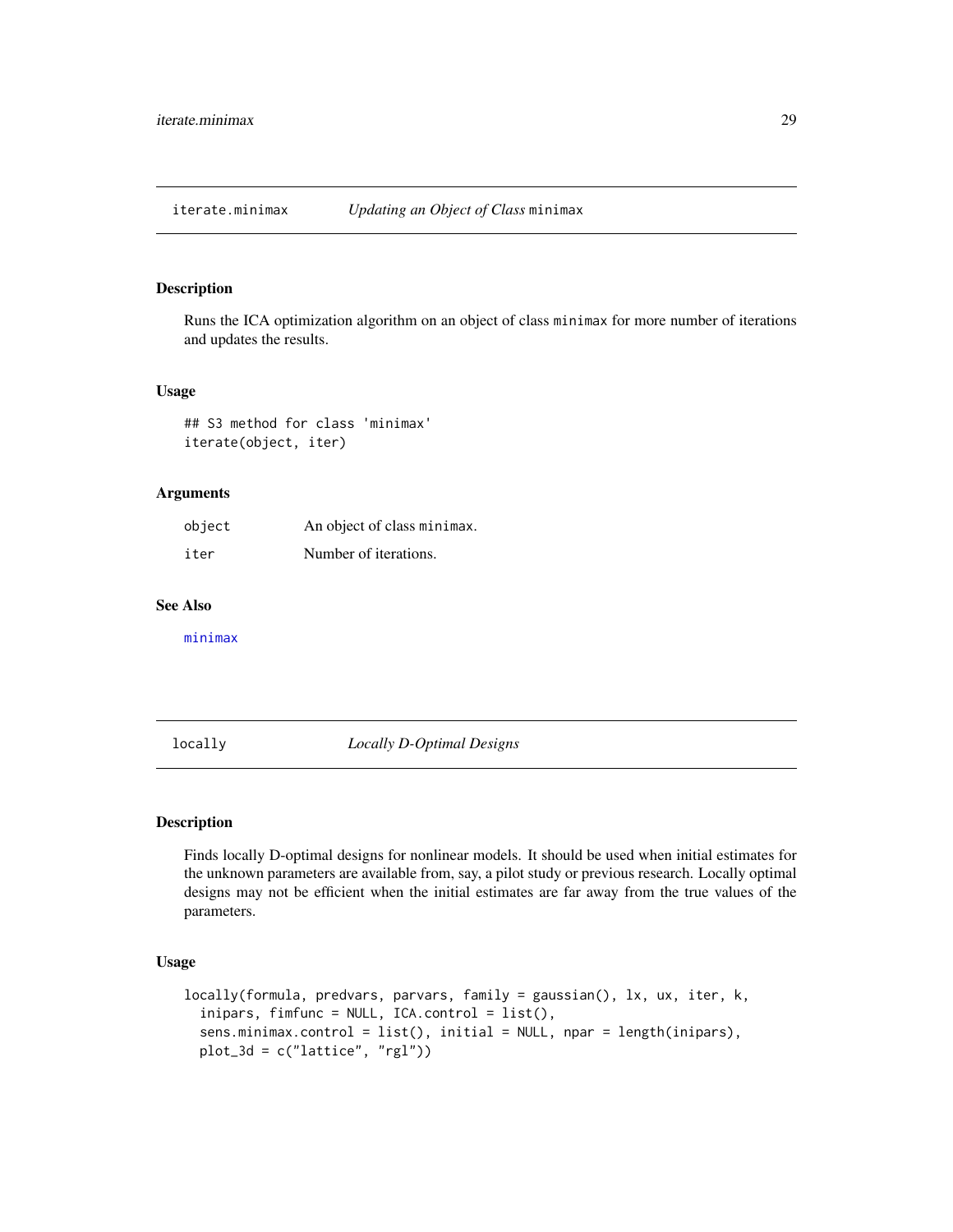# Arguments

| formula                             | A nonlinear model formula. A symbolic description of the model consists of<br>predictors and the unknown model parameters. Will be coerced to a formula if<br>necessary.                                                                                                                                                                                                                                                                                      |
|-------------------------------------|---------------------------------------------------------------------------------------------------------------------------------------------------------------------------------------------------------------------------------------------------------------------------------------------------------------------------------------------------------------------------------------------------------------------------------------------------------------|
| predvars                            | A vector of characters. Denotes the predictors in the formula.                                                                                                                                                                                                                                                                                                                                                                                                |
| parvars                             | A vector of characters. Denotes the unknown parameters in the formula.                                                                                                                                                                                                                                                                                                                                                                                        |
| family                              | A description of the response distribution and link function to be used in the<br>model. This can be a family function, a call to a family function or a character<br>string naming the family. Every family function has a link argument allowing to<br>specify the link function to be applied on the response variable. If not specified,<br>default links are used. For details see family. By default, a linear gaussian<br>model gaussian() is applied. |
| 1x                                  | Vector of lower bounds for the predictors. Should be in the same order as<br>predvars.                                                                                                                                                                                                                                                                                                                                                                        |
| <b>UX</b>                           | Vector of upper bounds for the predictors. Should be in the same order as<br>predvars.                                                                                                                                                                                                                                                                                                                                                                        |
| iter                                | Maximum number of iterations.                                                                                                                                                                                                                                                                                                                                                                                                                                 |
| k                                   | Number of design points. Must be at least equal to the number of model param-<br>eters to avoid singularity of the FIM.                                                                                                                                                                                                                                                                                                                                       |
| inipars                             | Vector. Initial values for the unknown parameters. Must match parvars or<br>argument param of the function provided in fimfunc.                                                                                                                                                                                                                                                                                                                               |
| fimfunc                             | A function. Returns the FIM as a matrix. Required when formula is missing.<br>See 'Details' of minimax.                                                                                                                                                                                                                                                                                                                                                       |
| ICA.control<br>sens.minimax.control | ICA control parameters. For details, see ICA. control.                                                                                                                                                                                                                                                                                                                                                                                                        |
|                                     | Control parameters to verify the general equivalence theorem. For details, see<br>the function sens.minimax.control.                                                                                                                                                                                                                                                                                                                                          |
| initial                             | A matrix of the initial designs that will be used as initial solutions (countries).<br>Every row is a design, i.e. a concatenation of x and w. Will be coerced to a<br>matrix if necessary. See 'Details' of minimax.                                                                                                                                                                                                                                         |
| npar                                | Number of model parameters. Used when fimfunc is given instead of formula<br>to specify the number of model parameters. If not given, the sensitivity plot may<br>be shifted below the y-axis. When NULL, it will be set here to length (inipars).                                                                                                                                                                                                            |
| plot_3d                             | Which package should be used to plot the sensitivity (derivative) function for<br>two-dimensional design space. Defaults to "lattice".                                                                                                                                                                                                                                                                                                                        |

# Details

Let  $M(\xi, \theta_0)$  be the Fisher information matrix (FIM) of a k-point design  $\xi$  and  $\theta_0$  be the initial user-specified estimates for the unknown parameters. A locally D-optimal design  $\xi^*$  minimizes over  $\Xi$ 

$$
-\log|M(\xi,\theta_0)|.
$$

One can adjust the tuning parameters in [ICA.control](#page-23-1) to set a stopping rule based on the general equivalence theorem. See "Examples".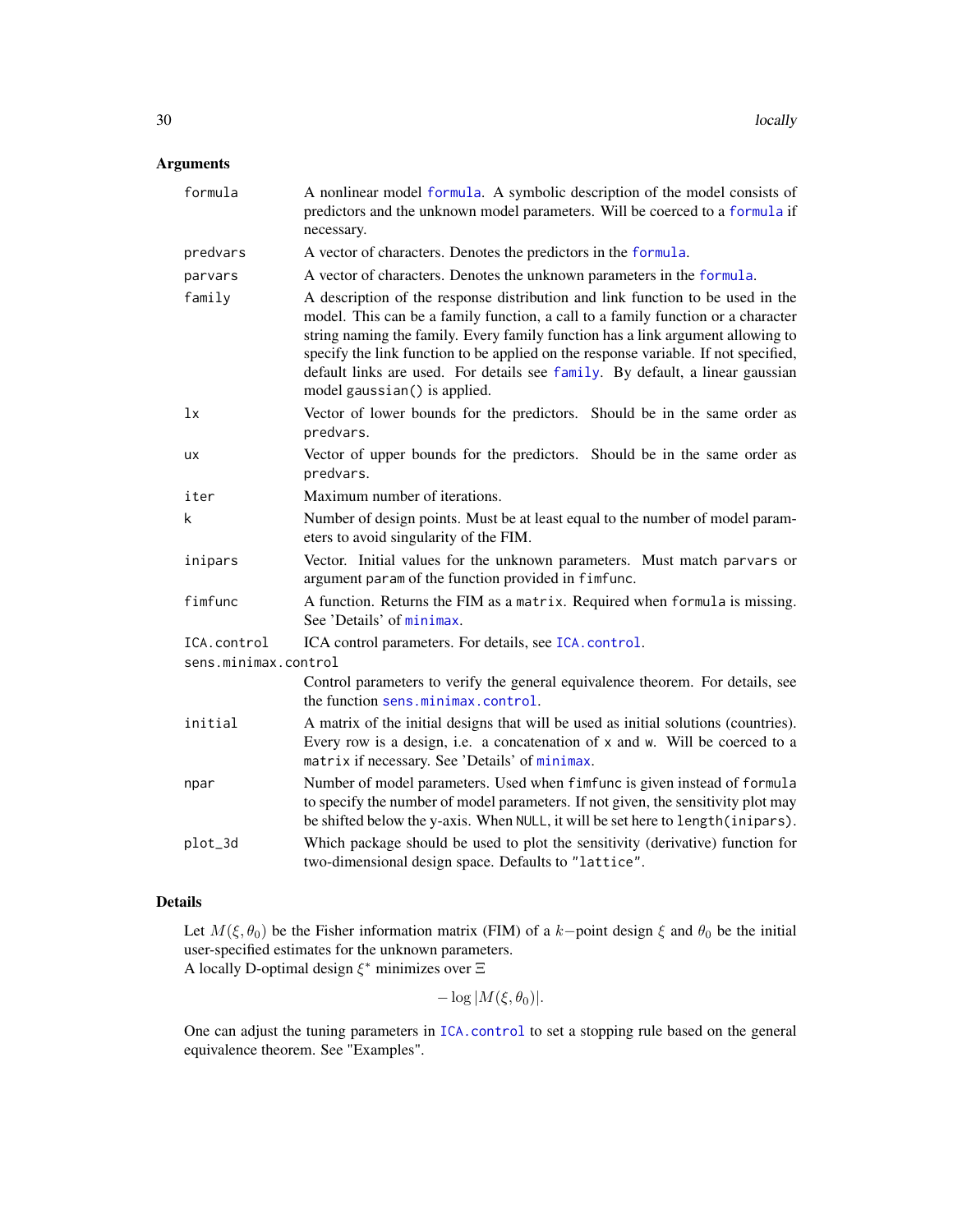#### locally 31

#### Value

an object of class minimax that is a list including three sub-lists:

arg A list of design and algorithm parameters.

evol A list of length equal to the number of iterations that stores the information about the best design (design with least criterion value) of each iteration. evol[[iter]] contains:

| iter         | Iteration number.                                                 |
|--------------|-------------------------------------------------------------------|
| $\mathsf{x}$ | Design points.                                                    |
| W            | Design weights.                                                   |
| $min\_cost$  | Cost (criterion value) of the best imperialist in iteration iter. |
| mean_cost    | Mean of costs of all imperialists in iteration iter.              |
| sens         | An object of class 'sensminimax'. See below.                      |
| param        | Vector of parameters.                                             |

empires A list of all empires of the last iteration.

alg A list with following information:

| nfeval      | Number of function evaluations. See below.                                   |
|-------------|------------------------------------------------------------------------------|
| nlocal      | Number of successful local search.                                           |
| nrevol      | Number of successful revolutions.                                            |
| nimprove    | Number of successful movements toward the imperialists in assimilation step. |
| convergence | Stopped by 'maxiter' or 'equivalence'?                                       |

sens contains information about the design verification by the general equivalence theorem. See sensminimax for more details. It is only available every ICA.control\$checkfreq iterations and the last iteration if ICA.control\$checkfreq >= 0. Otherwise, NULL.

param is a vector of parameters that is the global minimum of the minimax criterion or the global maximum of the standardized maximin criterion over the parameter space, given x, w.

nfeval does not count the function evaluations from checking the general equivalence theorem.

#### References

Masoudi E, Holling H, Wong W.K. (2017). Application of Imperialist Competitive Algorithm to Find Minimax and Standardized Maximin Optimal Designs. Computational Statistics and Data Analysis, 113, 330-345.

#### See Also

[senslocally](#page-61-1)

#### Examples

################################# # Exponential growth model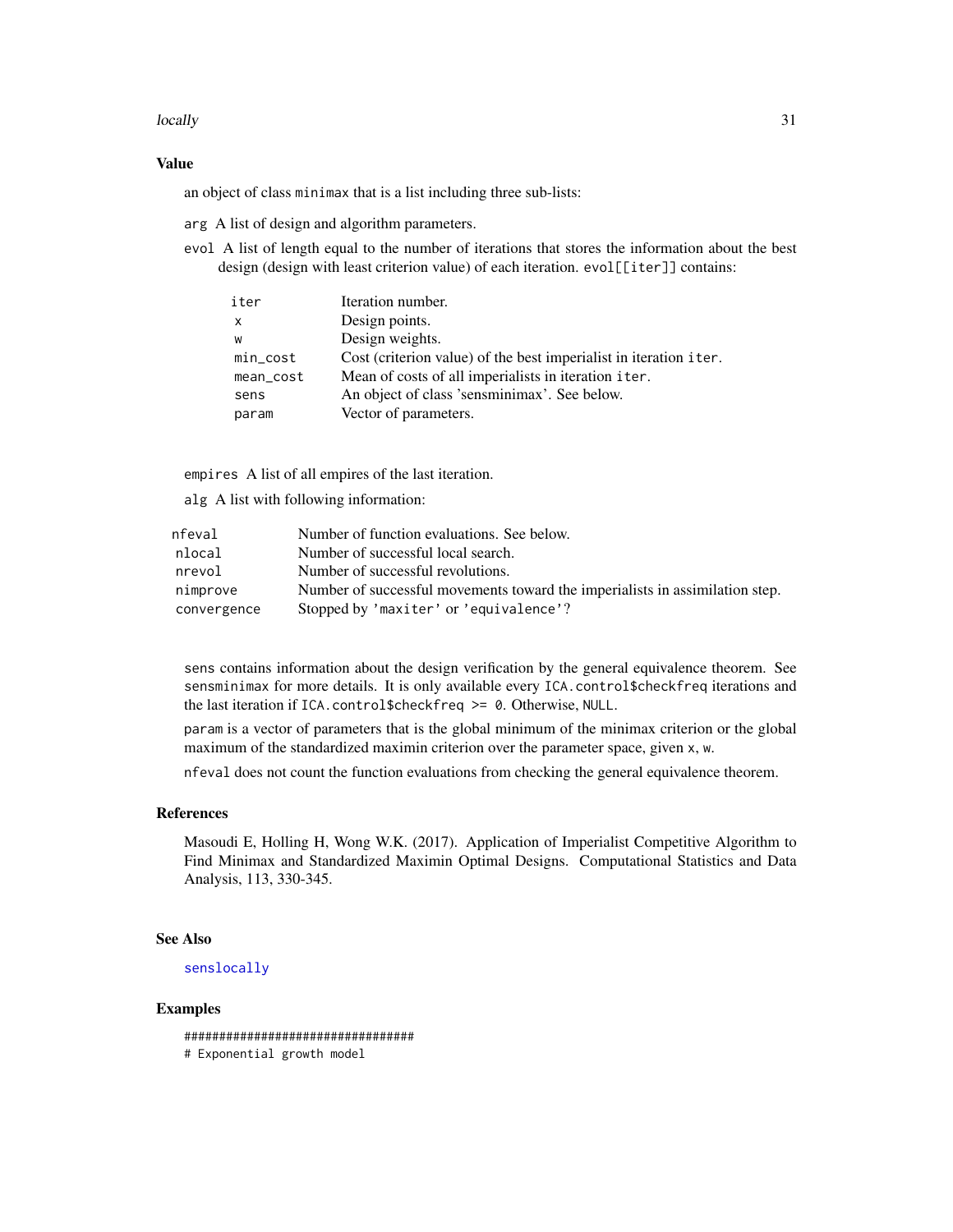```
################################
# See how we set stopping rule by adjusting 'stop_rule', 'checkfreq' and 'stoptol'
# It calls the 'senslocally' function every checkfreq = 50 iterations to
# calculate the ELB. if ELB is greater than stoptol = .95, then the algoithm stops.
# initializing by one iteration
res1 <- locally(formula = \sima + exp(-b*x), predvars = "x", parvars = c("a", "b"),
                1x = 0, ux = 1, inipars = c(1, 10),
                iter = 1, k = 2,ICA.control= ICA.control(rseed = 100,
                                          stop_rule = "equivalence",
                                          checkfreq = 20, stoptol = .95))
## Not run:
# update the algorithm
res1 <- iterate(res1, 150)
#stops at iteration 21 because ELB is greater than .95
## End(Not run)
plot(res1)
################################
## two parameter logistic model
################################
res2 <- locally(formula = \sim 1/(1 + \exp(-b \times (x - a))),
                predvars = "x", parvars = c("a", "b"),
                family = binomial(), 1x = -3, ux = 3,
                inipars = c(1, 3), iter = 1, k = 2,
                ICA.control= list(rseed = 100, stop_rule = "equivalence",
                                  checkfreq = 50, stoptol = .95)
## Not run:
res2 <- iterate(res2, 100)
# stops at iteration 51
## End(Not run)
################################
# A model with two predictors
################################
# mixed inhibition model
## Not run:
res3 <- locally(formula = \sim V*S/(Km * (1 + I/Kic)+ S * (1 + I/Kiu)),
                predvars = c("S", "I"),parvars = c("V", "Km", "Kic", "Kiu"),
                family = gaussian(),
                lx = c(0, 0), ux = c(30, 60),k = 4,iter = 300,
```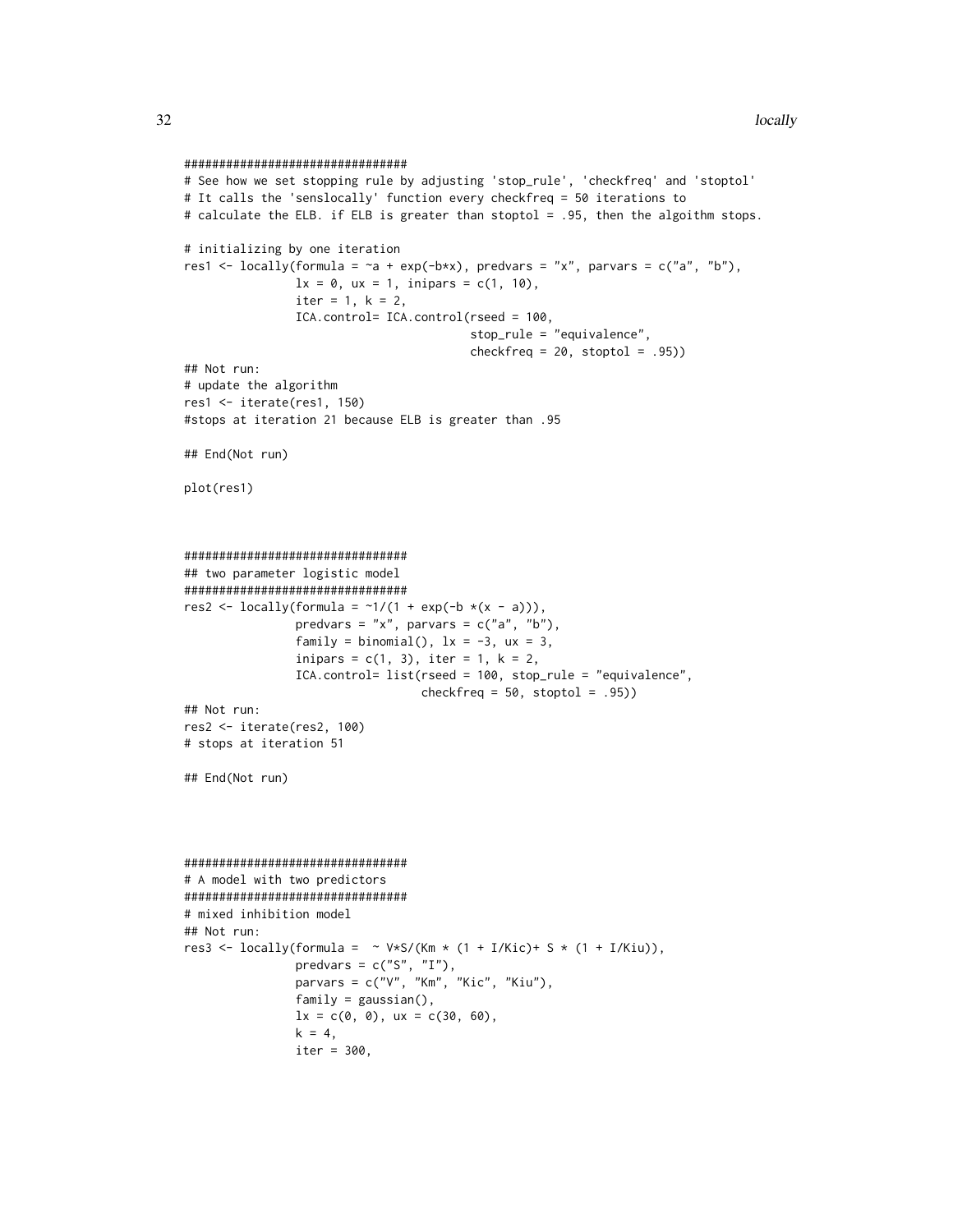<span id="page-32-0"></span>minimax 33

```
inipars = c(1.5, 5.2, 3.4, 5.6),
                ICA.control= list(rseed = 100, stop_rule = "equivalence",
                                  checkfreq = 50, stoptol = .95)
# stops at iteration 100
## End(Not run)
```
<span id="page-32-1"></span>

minimax *Minimax and Standardized Maximin D-Optimal Designs*

#### **Description**

Finds minimax and standardized maximin D-optimal designs for nonlinear models. It should be used when the user assumes each of the unknown parameters belongs to an uncertainty interval (or parameter interval) and the purpose is to protect the experiment from the worst scenario over the space of the Cartesian product of the given uncertainty intervals, denoted by  $\Theta$ . Sometimes,  $\Theta$  is called 'region of uncertainty', that is the parameter space.

If you are looking for a design that is **in average** robust with respect to the parameter space, then you should apply Bayesian optimal designs (continuous parameter space) or robust designs (discrete parameter space). See, functions [bayes](#page-1-1) and [robust](#page-49-1).

In general, although standardized criteria have some good theoretical features, we recommend applying them only when the user can provide a closed-form for locally D-optimal designs for the model of interest by the argument localdes.

# Usage

```
minimax(formula, predvars, parvars, family = gaussian(), lx, ux, lp, up, iter,
 k, n.grid = 0, fimfunc = NULL, ICA.control = list(),
  sens.minimax.control = list(), crt.minimax.control = list(),
  standardized = FALSE, initial = NULL, localdes = NULL,
 npar = length(ln), plot_3d = c("lattice", "rgl"))
```
#### Arguments

| formula  | A nonlinear model formula. A symbolic description of the model consists of<br>predictors and the unknown model parameters. Will be coerced to a formula if<br>necessary.                                                                                                                                                                                                                                                                                      |
|----------|---------------------------------------------------------------------------------------------------------------------------------------------------------------------------------------------------------------------------------------------------------------------------------------------------------------------------------------------------------------------------------------------------------------------------------------------------------------|
| predvars | A vector of characters. Denotes the predictors in the formula.                                                                                                                                                                                                                                                                                                                                                                                                |
| parvars  | A vector of characters. Denotes the unknown parameters in the formula.                                                                                                                                                                                                                                                                                                                                                                                        |
| family   | A description of the response distribution and link function to be used in the<br>model. This can be a family function, a call to a family function or a character<br>string naming the family. Every family function has a link argument allowing to<br>specify the link function to be applied on the response variable. If not specified,<br>default links are used. For details see family. By default, a linear gaussian<br>model gaussian() is applied. |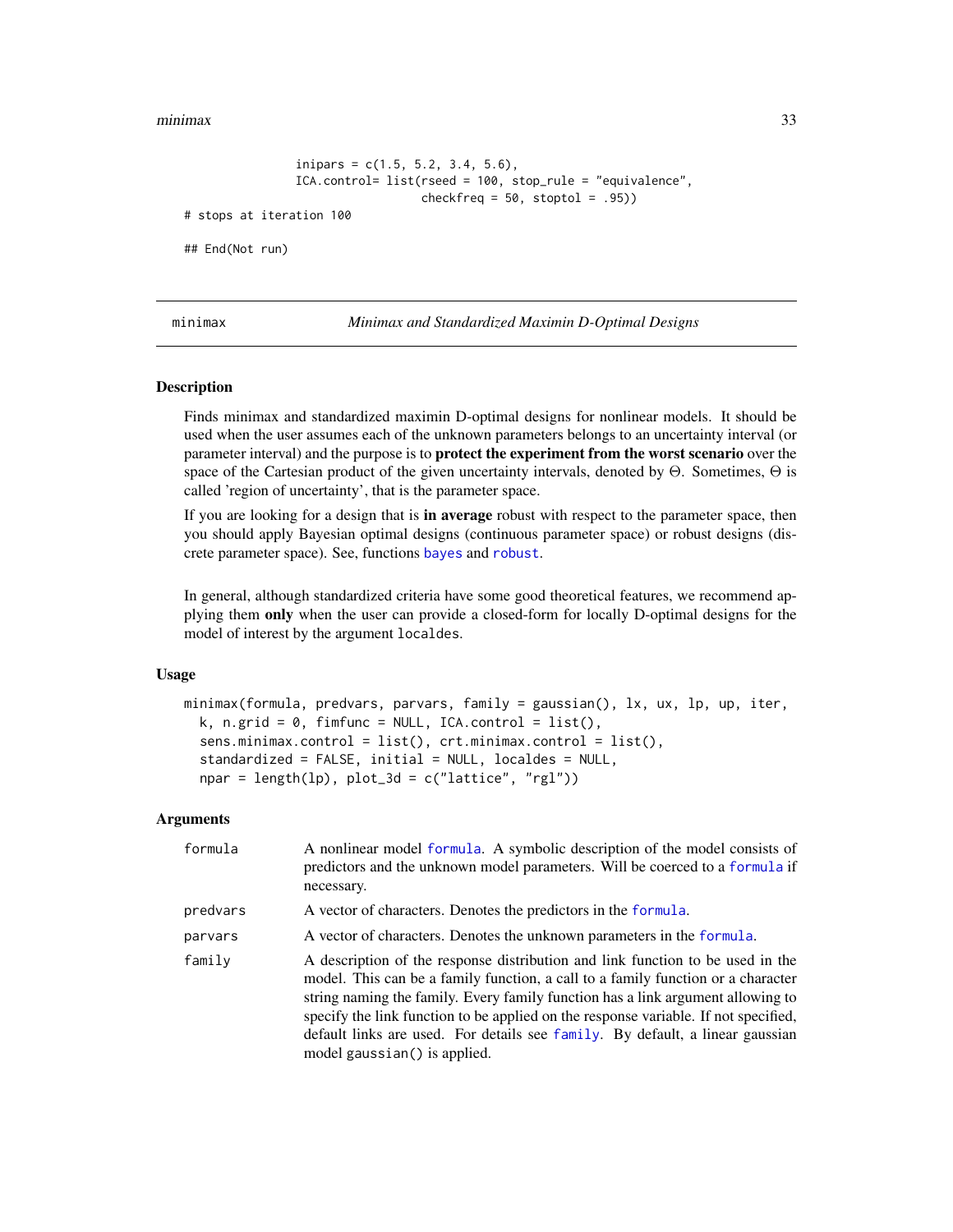| 1x                   | Vector of lower bounds for the predictors. Should be in the same order as<br>predvars.                                                                                                                                                                                                                               |
|----------------------|----------------------------------------------------------------------------------------------------------------------------------------------------------------------------------------------------------------------------------------------------------------------------------------------------------------------|
| ux                   | Vector of upper bounds for the predictors. Should be in the same order as<br>predvars.                                                                                                                                                                                                                               |
| 1p                   | Vector of lower bounds for the model parameters. Should be in the same order<br>as parvars or param in the argument fimfunc.                                                                                                                                                                                         |
| up                   | Vector of upper bounds for the model parameters. Should be in the same order<br>as parvars or param in the argument fimfunc. When a parameter is known<br>(has a fixed value), set its associated lower and upper bounds in 1p and up equal<br>to the known value.                                                   |
| iter                 | Maximum number of iterations.                                                                                                                                                                                                                                                                                        |
| k                    | Number of design points. Must be at least equal to the number of model param-<br>eters to avoid singularity of the FIM.                                                                                                                                                                                              |
| n.grid               | The total number of grid points from the parameter space is n.grid^p. Used<br>to map the parameter space to a <b>discrete</b> grid. Disabled when $n$ grid = $\theta$<br>(default). When set, optimal design protects the experimenter against the worst<br>scenario over the grid points. See 'Details' of minimax. |
| fimfunc              | A function. Returns the FIM as a matrix. Required when formula is missing.<br>See 'Details' of minimax.                                                                                                                                                                                                              |
| ICA.control          | ICA control parameters. For details, see ICA. control.                                                                                                                                                                                                                                                               |
| sens.minimax.control |                                                                                                                                                                                                                                                                                                                      |
|                      | Control parameters to verify the general equivalence theorem. For details, see<br>the function sens.minimax.control.                                                                                                                                                                                                 |
| crt.minimax.control  |                                                                                                                                                                                                                                                                                                                      |
|                      | Control parameters to optimize the minimax or standardized maximin criterion<br>at a given design over a <b>continuous</b> parameter space (when $n$ , grid = $\theta$ ). For<br>details, see the function crt.minimax.control.                                                                                      |
| standardized         | Maximin standardized design? When standardized = TRUE, the argument<br>localdes must be given. Defaults to FALSE. See 'Details' of minimax.                                                                                                                                                                          |
| initial              | A matrix of the initial designs that will be used as initial solutions (countries).<br>Every row is a design, i.e. a concatenation of x and w. Will be coerced to a<br>matrix if necessary. See 'Details' of minimax.                                                                                                |
| localdes             | A function that takes the parameter values as inputs and returns the design points<br>and weights of the locally optimal design. Required when standardized = "TRUE".<br>See 'Details' of minimax.                                                                                                                   |
| npar                 | Number of model parameters. Used when fimfunc is given instead of formula<br>to specify the number of model parameters. If not specified truly, the sensitivity<br>(derivative) plot may be shifted below the y-axis. When NULL, it will be set here<br>to length(lp).                                               |
| plot_3d              | Which package should be used to plot the sensitivity (derivative) function for<br>two-dimensional design space. Defaults to "lattice".                                                                                                                                                                               |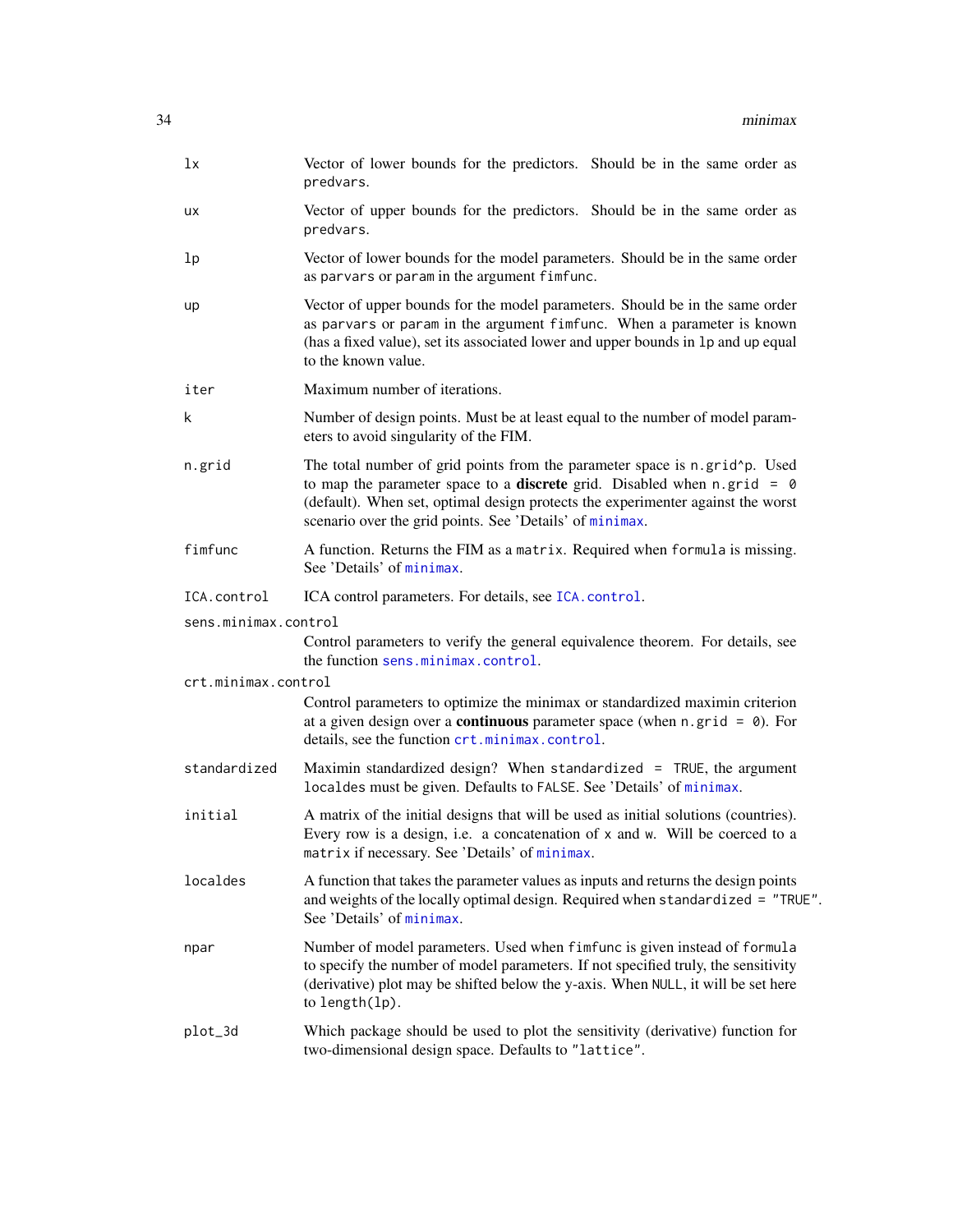#### minimax 35

#### Details

Let  $\Xi$  be the space of all approximate designs with k design points (support points) at  $x_1, x_2, ..., x_k$ from design space  $\chi$  with corresponding weights  $w_1, ..., w_k$ . Let  $M(\xi, \theta)$  be the Fisher information matrix (FIM) of a k−point design  $\xi$  and  $\theta$  be the vector of unknown parameters. A minimax D-optimal design  $\xi^*$  minimizes over  $\Xi$ 

$$
\max_{\theta \in \Theta} -\log |M(\xi, \theta)|.
$$

A standardized maximin D-optimal design  $\xi^*$  maximizes over  $\Xi$ 

$$
\inf_{\theta \in \Theta} \left[ \left( \frac{|M(\xi, \theta)|}{|M(\xi_{\theta}, \theta)|} \right)^{\frac{1}{p}} \right],
$$

where p is the number of model parameters and  $\xi_{\theta}$  is the locally D-optimal design with respect to θ.

A minimax criterion (cost function or objective function) is evaluated at each design (decision variables) by maximizing the criterion over the parameter space. We call the optimization problem over the parameter space as *inner optimization problem*. Here, two separate strategies may be applied to solve the inner problem at a given design (design points and weights):

- 1. Continuous inner problem: optimizes the criterion over a continuous parameter space. We use function [nloptr](#page-0-0) for this purpose. The tuning parameters can be regulated via the argument [crt.minimax.control](#page-14-1). The most important control parameter is maxeval that requires especial attention. The output design here protects the experiment from the worst scenario over the continuous parameter space.
- 2. Discrete inner problem: maps the parameter space to some grid points and optimizes the criterion over a discrete parameter space (the inner optimization problem becomes a discrete space). In this case, the number of grid points can be regulated via n.grid. This strategy is quite efficient (ans fast) when the maxima most likely attain the vertices of the continuous parameter space at any given design. The output design here protects the experiment from the worst scenario over the grid points.

The formula is used to create the Fisher information matrix (FIM) for a nonlinear model when the distribution of the response variable belongs to the natural exponential family. User can also apply the argument fimfunc to provide the FIM her/himself, directly. In this case, argument fimfunc takes a function that has three arguments as follows:

- 1. x a vector of design points. For design points with more than one dimension, it is a concatenation of the design points, but **dimension-wise**. For example, let the model has three predictors  $(I, S, Z)$ . Then, (three-dimensional) design points of a two-point optimal design are {point1 =  $(I_1, S_1, Z_1)$ , point2 =  $(I_2, S_2, Z_2)$ }. Then, the argument x is equivalent to  $x = c(11, 12, 51, 52, 71, 72)$ .
- 2. w a vector that includes the design weights associated with x.
- 3. param a vector of parameter values associated with lp and up.

The output must be the Fisher information matrix with number of rows equal to length(param). See 'Examples'.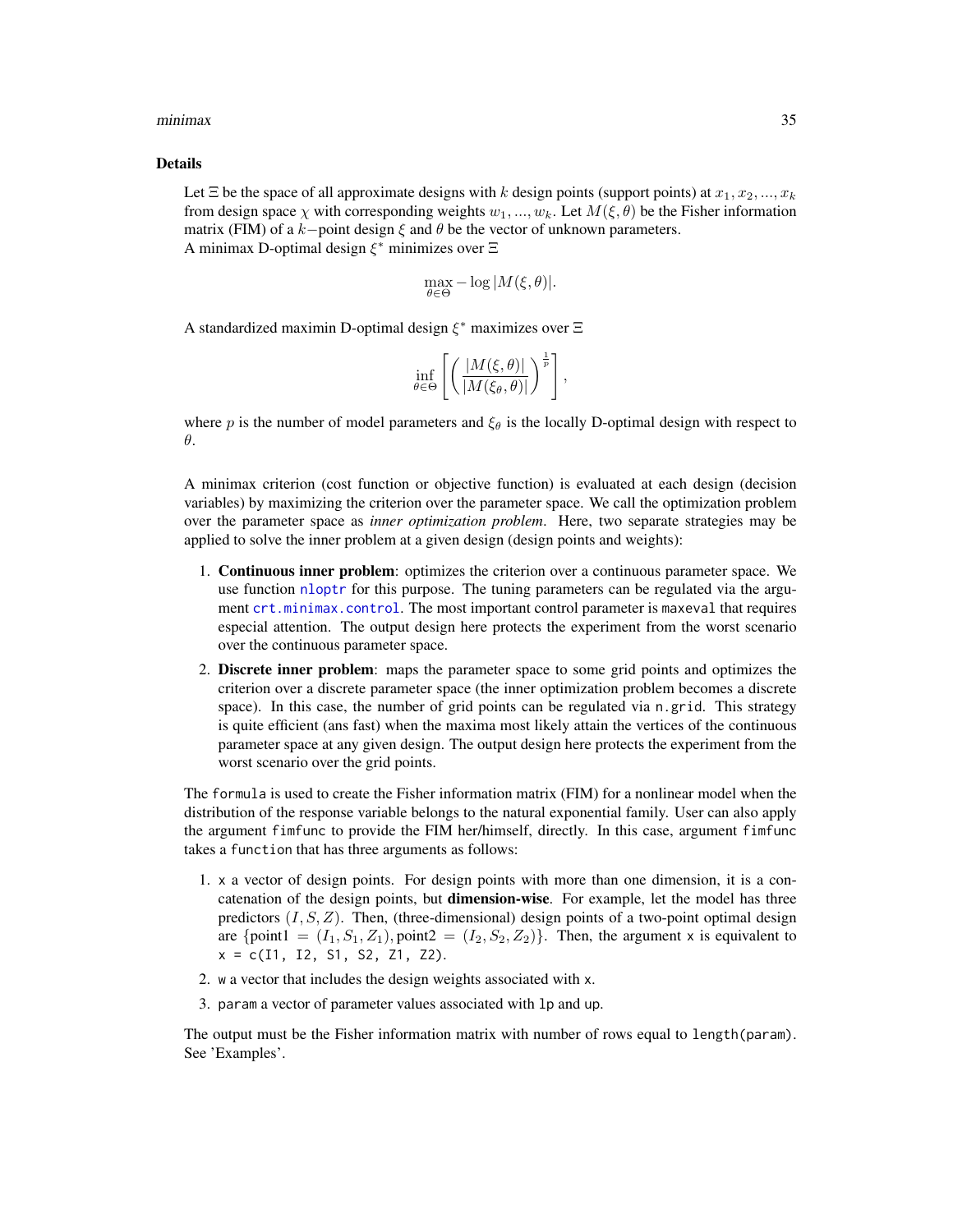Minimax optimal designs can have very different criterion values depending on the nominal set of parameter values. Accordingly, it is desirable to standardize the criterion and control for the potentially widely varying magnitude of the criterion (Dette, 1997). Evaluating a standardized maximin criterion requires knowing locally optimal designs. We strongly advise setting standardized = 'TRUE', only when analytical solutions for the locally D-optimal designs is available. When standardized = 'TRUE', the user must provide the closed-form of the locally optimal design (support points x and weights w) as a function of the model parameters.

localdes takes a function with the following arguments.

- If formula is given (!missing(formula)):
	- The parameter names given by parvars in the same order.
- FIM is given by the argument fimfunc (missing(formula)):
	- param: A vector of the parameters same as the argument param in fimfunc.

The function must return a list with components  $x$  and  $w$  (they match the same arguments in the function fimfunc). See 'Examples'.

The standardized D-criterion is equal to the D-efficiency and it must be between 0 and 1, theoretically. However, in practice, it may take values larger than one because the function given via localdes does not return the true (accurate) locally optimal designs for some requested parameter values from Θ. In this case, the function minimax stops and returns a set of values for the model parameters. The user here must investigate the accuracy of the locally D-optimal designs by checking the output of the function set via the argument localdes given this set of parameter values.

Each row of initial is one design, i.e. a concatenation of values for design (support) points and the associated design weights. Let  $x \theta$  and  $w \theta$  be the vector of initial values with exactly the same length and order as x and w (the arguments of fimfunc). As an example, the first row of the matrix initial is equal to initial[1,  $J = c(x0, w0)$ . For models with more than one predictors,  $x0$ is a concatenation of the initial values for design points, but dimension-wise. See the details of the argument fimfunc, above.

To verify the optimality of the output design by the general equivalence theorem, the user can either plot the results or set checkfreq in [ICA.control](#page-23-1) to Inf. In either case, the function [sensminimax](#page-64-1) is called for verification. Note that the function [sensminimax](#page-64-1) always verifies the optimality of a design assuming a continues parameter space. See 'Examples'.

#### Value

an object of class minimax that is a list including three sub-lists:

- arg A list of design and algorithm parameters.
- evol A list of length equal to the number of iterations that stores the information about the best design (design with least criterion value) of each iteration. evol[[iter]] contains:

| iter         | Iteration number.                                                 |
|--------------|-------------------------------------------------------------------|
| $\mathsf{x}$ | Design points.                                                    |
| W            | Design weights.                                                   |
| min_cost     | Cost (criterion value) of the best imperialist in iteration iter. |
| mean_cost    | Mean of costs of all imperialists in iteration iter.              |
| sens         | An object of class 'sensminimax'. See below.                      |
| param        | Vector of parameters.                                             |
|              |                                                                   |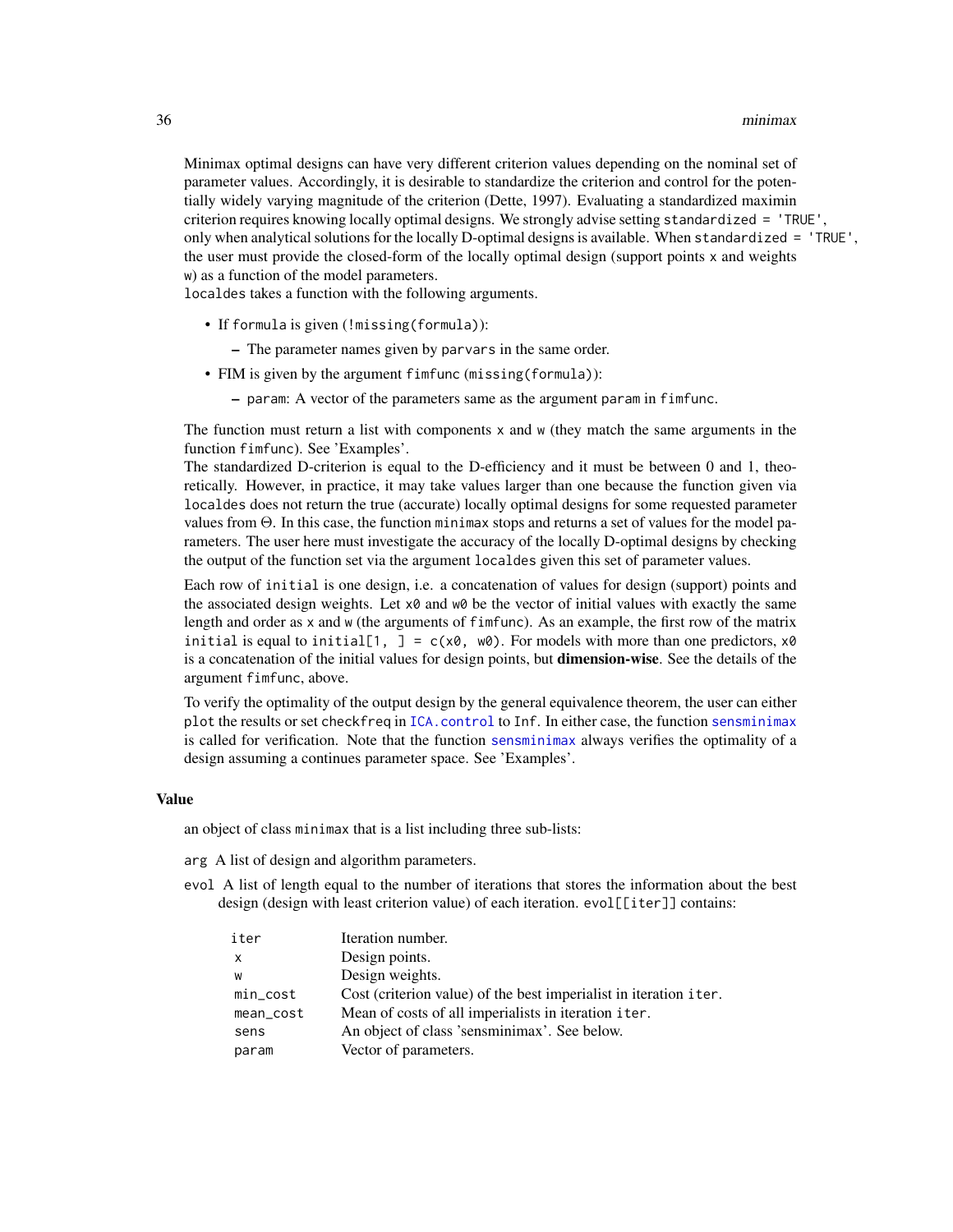### minimax 37

empires A list of all empires of the last iteration.

alg A list with following information:

| nfeval      | Number of function evaluations. See below.                                   |
|-------------|------------------------------------------------------------------------------|
| nlocal      | Number of successful local search.                                           |
| nrevol      | Number of successful revolutions.                                            |
| nimprove    | Number of successful movements toward the imperialists in assimilation step. |
| convergence | Stopped by 'maxiter' or 'equivalence'?                                       |

sens contains information about the design verification by the general equivalence theorem. See sensminimax for more details. It is only available every ICA.control\$checkfreq iterations and the last iteration if ICA.control\$checkfreq >= 0. Otherwise, NULL.

param is a vector of parameters that is the global minimum of the minimax criterion or the global maximum of the standardized maximin criterion over the parameter space, given x, w.

nfeval does not count the function evaluations from checking the general equivalence theorem.

### Note

For larger parameter space or model with more number of unknown parameters, it is always important to increase the value of ncount in ICA.control and optslist\$maxeval in crt.minimax.control to produce very accurate designs.

#### References

Masoudi E, Holling H, Wong W.K. (2017). Application of Imperialist Competitive Algorithm to Find Minimax and Standardized Maximin Optimal Designs. Computational Statistics and Data Analysis, 113, 330-345.

Dette, H. (1997). Designing experiments with respect to 'standardized' optimality criteria. Journal of the Royal Statistical Society: Series B (Statistical Methodology), 59(1), 97-110.

## See Also

[sensminimax](#page-64-0)

# Examples

```
########################################
# Two-parameter exponential growth model
########################################
res1 <- minimax (formula = \alpha + exp(-b*x), predvars = "x", parvars = c("a", "b"),1x = 0, ux = 1, 1p = c(1, 1), up = c(1, 10),
                 iter = 1, k = 4, ICA.control= ICA.control(rseed = 100))
## Not run:
 res1 <- iterate(res1, 150)
 # iterating the algorithm up to 150 more iterations
```
## End(Not run)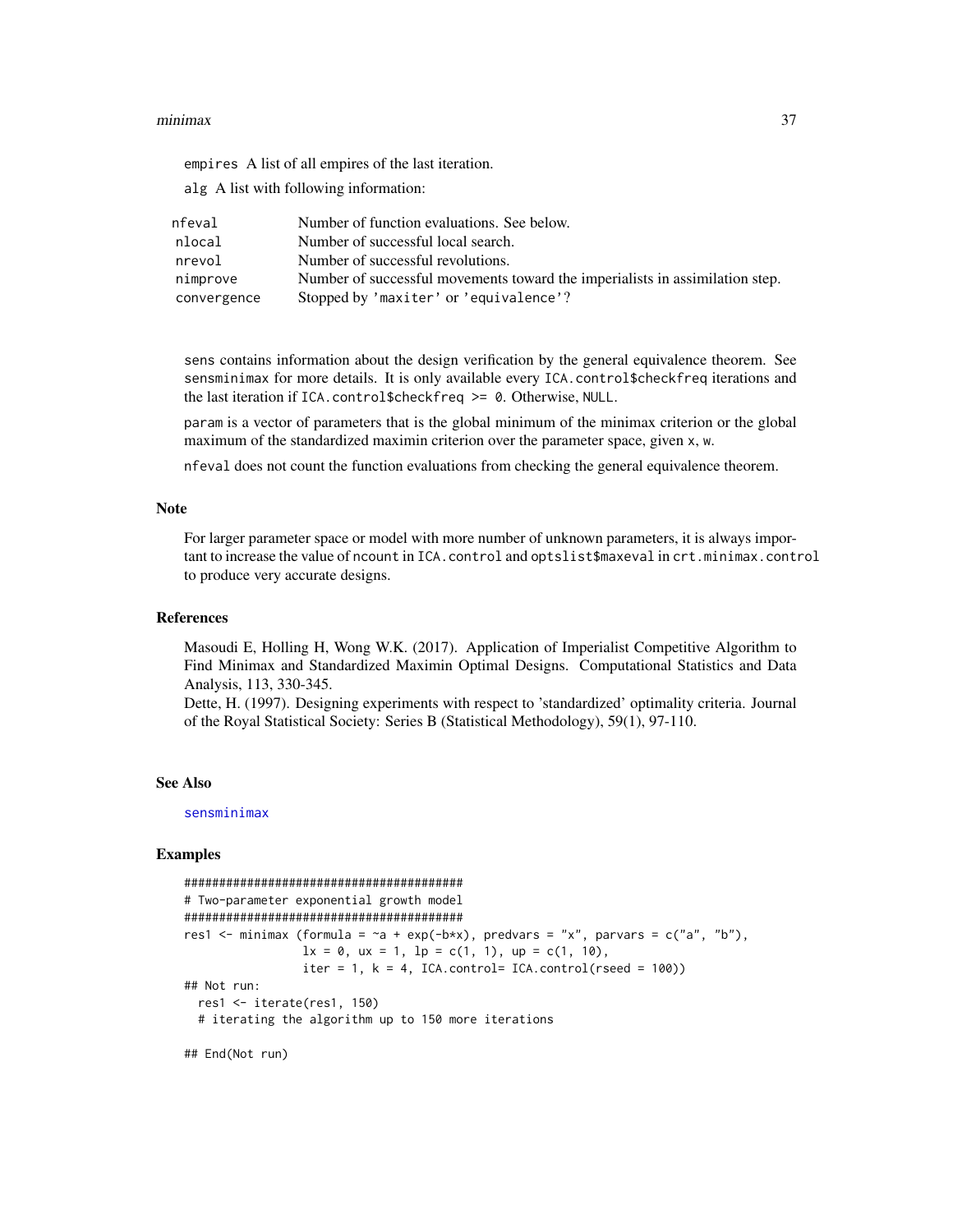```
res1 # print method
plot(res1) # veryfying the general equivalence theorem
########################################
# Two-parameter logistic model.
########################################
# A little bit tickling with the tuning parameters
# reducing the value of maxeval to 200 to increase the speed
cont1 <- crt.minimax.control(optslist = list(maxeval = 500))
\text{cont2} \leq \text{ICA}.\text{control}(\text{rseed} = 100, \text{ checkfreq} = \text{Inf}, \text{ncount} = 60)## Not run:
 res2 <- minimax (formula = \sim 1/(1 + \exp(-b \times (x - a))), predvars = "x",
                   parvars = c("a", "b"),
                   family = binomial(), 1x = -3, ux = 3,
                   lp = c(0, 1), up = c(1, 2.5), iter = 200, k = 3,ICA.control= cont2, crt.minimax.control = cont1)
 print(res2)
 plot(res2)
## End(Not run)
############################################
# An example of a model with two predictors
############################################
# Mixed inhibition model
lower <-c(1, 4, 2, 4)upper <- c(1, 5, 3, 5)
cont <- crt.minimax.control(optslist = list(maxeval = 100)) # to be faster
## Not run:
res3 <- minimax(formula = \sim V*S/(Km * (1 + I/Kic)+ S * (1 + I/Kiu)),
                predvars = c("S", "I"),parvars = c("V", "Km", "Kic", "Kiu"),
                lx = c(0, 0), ux = c(30, 60), k = 4,iter = 1, lp = lower, up = upper,
                ICA.control= list(rseed = 100),
                crt.minimax.control = cont)
 res3 <- iterate(res3, 100)
 print(res3)
 plot(res3) # sensitivity plot
## End(Not run)
# Now consider grid points instead of assuming continuous parameter space
# set n.grid to 5
## Not run:
 res4 <- minimax(formula = \sim V*S/(Km * (1 + I/Kic)+ S * (1 + I/Kiu)),
                  predvars = c("S", "I"),parvars = c("V", "Km", "Kic", "Kiu"),
                  lx = c(0, 0), ux = c(30, 60),
```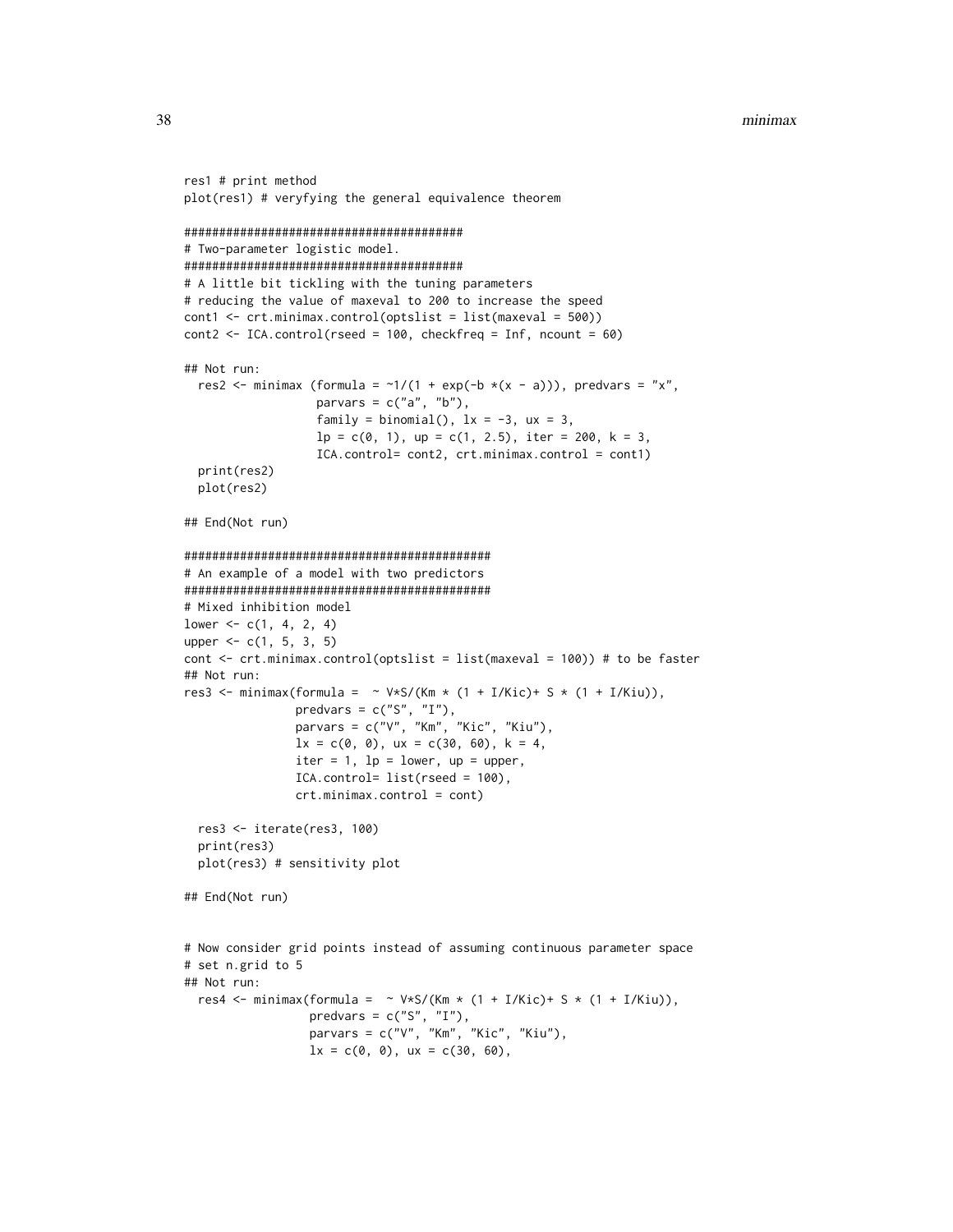```
k = 4, iter = 130, n.grid = 5, lp = lower, up = upper,
                  ICA.control= list(rseed = 100, checkfreq = Inf),
                  crt.minimax.control = cont)
  print(res4)
  plot(res4) # sensitivity plot
## End(Not run)
############################################
# Standardized maximin D-optimal designs
############################################
# Now assume the purpose is finding STANDARDIZED designs
# We know from the literature that the locally D-optimal design (LDOD)
# for this model has analytical solution.
# The follwoing function takes the parameter as input and returns
# the design points and weights of LDOD.
# x and w are exactly similar to the arguments of 'fimfunc'.
# x is a vector and returns the design points 'dimension-wise'.
# see explanation of the arguments of 'fimfunc' in 'Details'.
LDOD <- function(V, Km, Kic, Kiu){
  #first dimention is for S and the second one is for I.
  S min <- 0
  S_max <- 30
  I_min <- 0
  I_{max} < -60s2 <- max(S_min, S_max*Km*Kiu*(Kic+I_min)/
              (S_max*Kic*I_min+S_max*Kic*Kiu+2*Km*Kiu*I_min+2*Km*Kiu*Kic))
  i3 <- min((2*S_max*Kic*I_min + S_max*Kic*Kiu+2*Km*Kiu*I_min+Km*Kiu*Kic)/
              (Km*Kiu+S_max*Kic), I_max)
  i4 <- min(I_min + (sqrt((Kic+I_min)*(Km*Kic*Kiu+Km*Kiu*I_min+
                                         S_max*Kic*Kiu+S_max*Kic*I_min)/
                            (Km*Kiu+S_max*Kic))), I_max )
  s4 <- max(-Km*Kiu*(Kic+2*I_min-i4)/(Kic*(Kiu+2*I_min-i4)), S_min)
  x <- c(S_max, s2, S_max, s4, I_min, I_min, i3, i4)
  return(list(x = x, w = rep(1/4, 4)))}
formalArgs(LDOD)
## Not run:
  minimax(formula = \sim V*S/(Km * (1 + I/Kic)+ S * (1 + I/Kiu)),
          predvars = c("S", "I"),parvars = c("V", "Km", "Kic", "Kiu"),
          lx = c(0, 0), ux = c(30, 60),k = 4, iter = 300,
          lp = lower, up = upper,ICA.control= list(rseed = 100, checkfreq = Inf),
          crt.minimax.control = cont,
          standardized = TRUE,
          localdes = LDOD)
```
## End(Not run)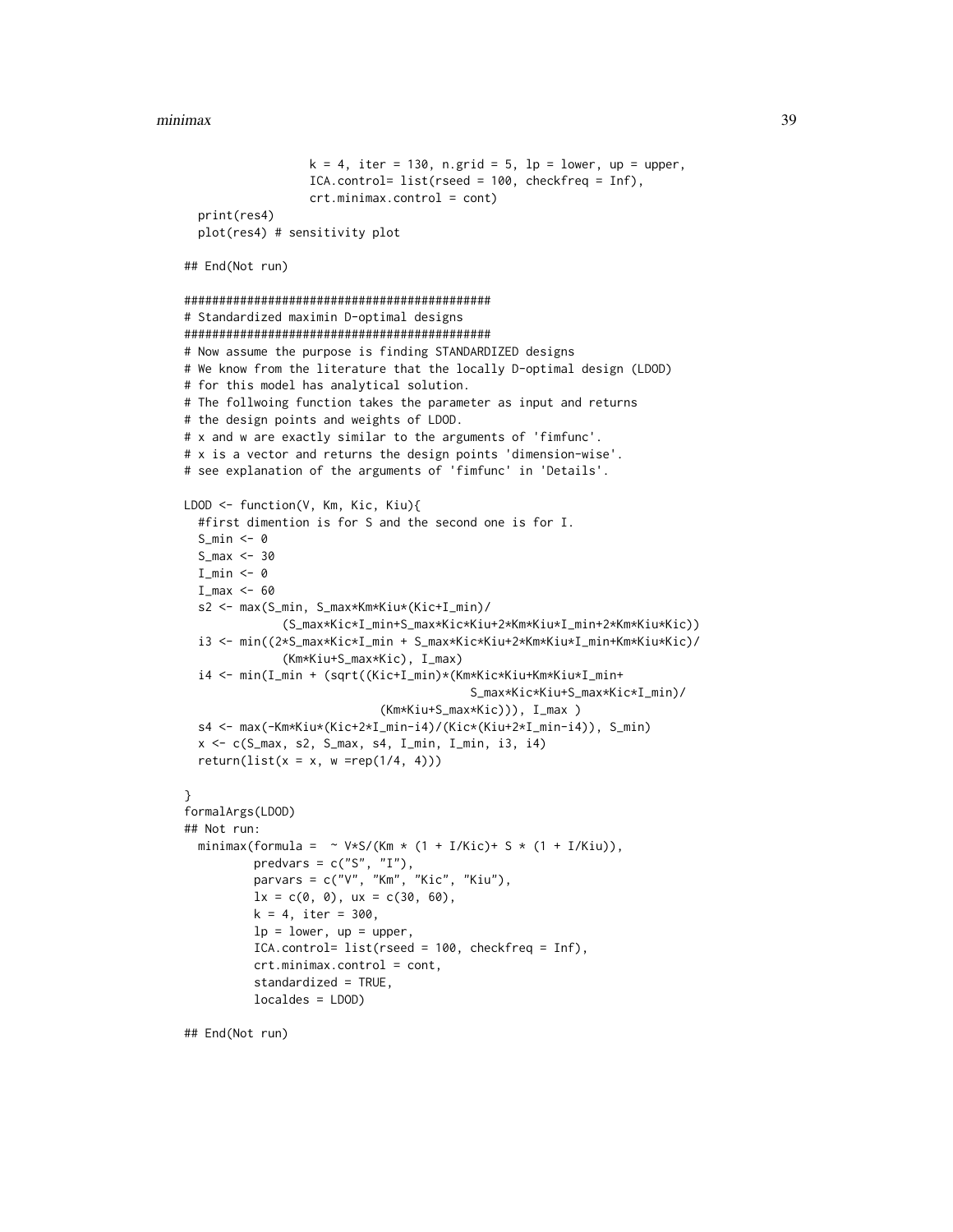```
################################################################
# Not necessary!
# The rest of the examples here are only for professional uses.
################################################################
# Imagine you have written your own FIM, say in Rcpp that is faster than
# the FIM created by the formula interface above.
###########################################
# An example of a model with two predictors
###########################################
# For example, th cpp FIM function for the mixed inhibition model is named:
formalArgs(FIM_mixed_inhibition)
# We should reparamterize the arguments to match the standard of the
# argument 'fimfunc' (see 'Details').
myfim <- function(x, w, param){
 npoint <- length(x)/2
  S \leftarrow x[1:npoint]I \leftarrow x[(\text{npoint+1}):(\text{npoint+2})]out \leq FIM_mixed_inhibition(S = S, I = I, w = w, param = param)
  return(out)
}
formalArgs(myfim)
# Finds minimax optimal design, exactly as before, but NOT using the
# formula interface.
## Not run:
  res5 <- minimax(fimfunc = myfim,
                  lx = c(0, 0), ux = c(30, 60), k = 4,iter = 100, lp = lower, up = upper,
                  ICA.control= list(rseed = 100),
                  crt.minimax.control = cont)
  print(res5)
  plot(res5) # sensitivity plot
## End(Not run)
#########################################
# Standardized maximin D-optimal designs
#########################################
# To match the argument 'localdes' when no formula inteface is used,
# we should reparameterize LDOD.
# The input must be 'param' same as the argument of 'fimfunc'
LDOD2 <- function(param)
  LDOD(V = param[1], Km = param[2], Kic = param[3], Kiu = param[4])# compare these two:
formalArgs(LDOD)
formalArgs(LDOD2)
## Not run:
  res6 <- minimax(fimfunc = myfim,
                  lx = c(0, 0), ux = c(30, 60), k = 4,iter = 300, lp = lower, up = upper,
```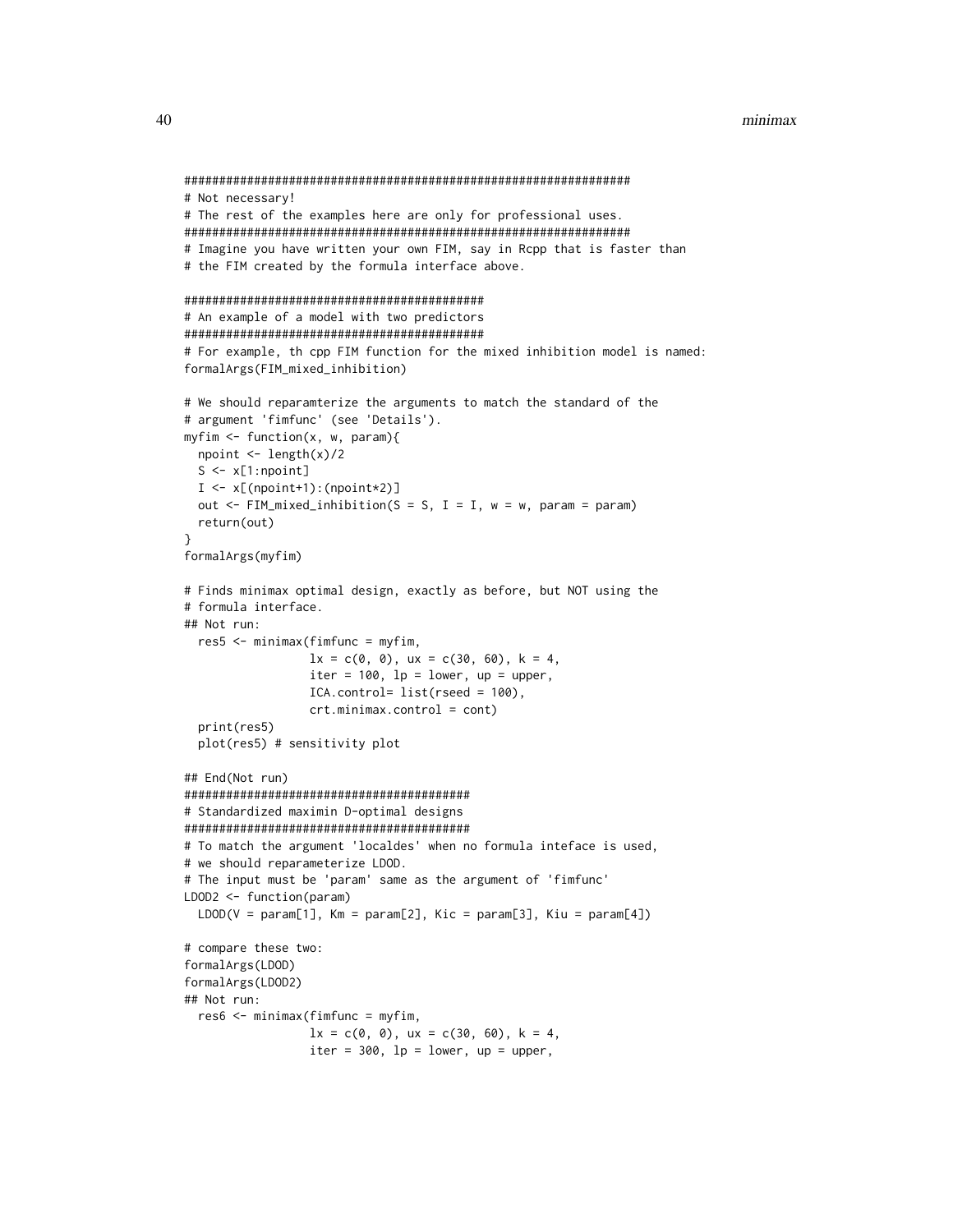### multiple that the contract of the contract of the contract of the contract of the contract of the contract of the contract of the contract of the contract of the contract of the contract of the contract of the contract of

```
ICA.control= list(rseed = 100, checkfreq = Inf),
                crt.minimax.control = cont,
                standardized = TRUE,
                localdes = LDOD2)
res6
plot(res6)
```
## End(Not run)

multiple *Locally Multiple Objective Optimal Designs for the 4-Parameter Hill Model*

# Description

The 4-parameter Hill model is of the form

$$
f(D) = c + \frac{(d-c)(\frac{D}{a})^b}{1+(\frac{D}{a})^b} + \epsilon,
$$

where  $\epsilon \sim N(0, \sigma^2)$ , D is the dose level and the predictor, a is the ED50, d is the upper limit of response,  $c$  is the lower limit of response and  $b$  denotes the Hill constant that control the flexibility in the slope of the response curve.

Sometimes, the Hill model is re-parameterized and written as

$$
f(x) = \frac{\theta_1}{1 + exp(\theta_2 x + \theta_3)} + \theta_4,
$$

where  $\theta_1 = d - c$ ,  $\theta_2 = -b$ ,  $\theta_3 = b \log(a)$ ,  $\theta_4 = c$ ,  $\theta_1 > 0$ ,  $\theta_2 \neq 0$ , and  $-\infty < E D 50 < \infty$ , where  $x = log(D) \in [-M, M]$  for some sufficiently large value of M. The new form is sometimes referred to as 4-parameter logistic model.

The function multiple finds locally multiple-objective optimal designs for estimating the model parameters, the ED50, and the MED, simultaneously. For more details, see Hyun and Wong (2015).

### Usage

```
multiple(minDose, maxDose, iter, k, inipars, Hill_par = FALSE, delta, lambda,
  fimfunc = NULL, ICA.control = list(), sens.minimax.control = list(),
  initial = NULL, tol = sqrt(.Machine$double.xmin))
```

| minDose | Minimum dose D. For the 4-parameter logistic model, i.e. when $Hill$ par = FALSE,<br>it is the minimum of $log(D)$ . |
|---------|----------------------------------------------------------------------------------------------------------------------|
| maxDose | Maximum dose D. For the 4-parameter logistic model, i.e. when $HilL$ par = FALSE,<br>it is the maximum of $log(D)$ . |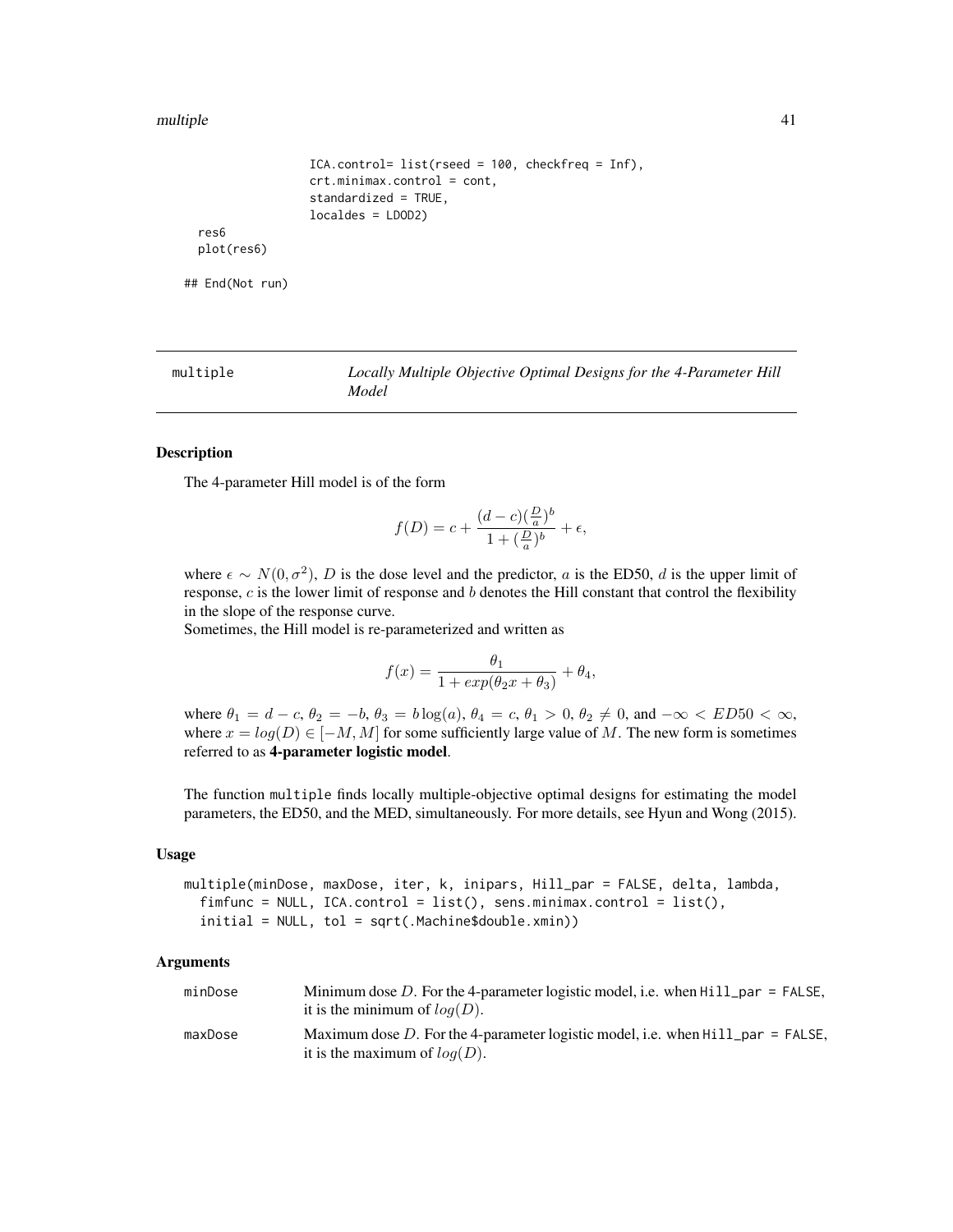| iter                 | Maximum number of iterations.                                                                                                                                                                                                           |  |
|----------------------|-----------------------------------------------------------------------------------------------------------------------------------------------------------------------------------------------------------------------------------------|--|
| k                    | Number of design points. Must be at least equal to the number of model param-<br>eters to avoid singularity of the FIM.                                                                                                                 |  |
| inipars              | A vector of initial estimates for the vector of parameters $(a, b, c, d)$ . For the 4-<br>parameter logistic model, i.e. when Hill_par = FALSE, it is a vector of initial<br>estimates for $(\theta_1, \theta_2, \theta_3, \theta_4)$ . |  |
| Hill_par             | Hill model parameterization? Defaults to TRUE.                                                                                                                                                                                          |  |
| delta                | Predetermined meaningful value of the minimum effective dose MED. When<br>$\delta$ < 0, then $\theta_2$ > 0 or when $\delta$ > 0, then $\theta_2$ < 0.                                                                                  |  |
| lambda               | A vector of relative importance of each of the three criteria, i.e. $\lambda = (\lambda_1, \lambda_2, \lambda_3)$ .<br>Here $0 < \lambda_i < 1$ and s $\sum \lambda_i = 1$ .                                                            |  |
| fimfunc              | A function. Returns the FIM as a matrix. Required when formula is missing.<br>See 'Details' of minimax.                                                                                                                                 |  |
| ICA.control          | ICA control parameters. For details, see ICA. control.                                                                                                                                                                                  |  |
| sens.minimax.control |                                                                                                                                                                                                                                         |  |
|                      | Control parameters to verify the general equivalence theorem. For details, see<br>the function sens.minimax.control.                                                                                                                    |  |
| initial              | A matrix of the initial designs that will be used as initial solutions (countries).<br>Every row is a design, i.e. a concatenation of x and w. Will be coerced to a<br>matrix if necessary. See 'Details' of minimax.                   |  |
| tol                  | Tolerance for finding the general inverse of the Fisher information matrix. De-<br>faults to . Machine\$double. xmin.                                                                                                                   |  |

# Details

When  $\lambda_1 > 0$ , then the number of support points k must at least be four to avoid singularity of the Fisher information matrix.

One can adjust the tuning parameters in [ICA.control](#page-23-0) to set a stopping rule based on the general equivalence theorem. See 'Examples'.

# Value

an object of class minimax that is a list including three sub-lists:

- arg A list of design and algorithm parameters.
- evol A list of length equal to the number of iterations that stores the information about the best design (design with least criterion value) of each iteration. evol[[iter]] contains:

| iter         | Iteration number.                                                 |
|--------------|-------------------------------------------------------------------|
| $\mathsf{x}$ | Design points.                                                    |
| W            | Design weights.                                                   |
| $min\_cost$  | Cost (criterion value) of the best imperialist in iteration iter. |
| mean_cost    | Mean of costs of all imperialists in iteration iter.              |
| sens         | An object of class 'sensminimax'. See below.                      |
| param        | Vector of parameters.                                             |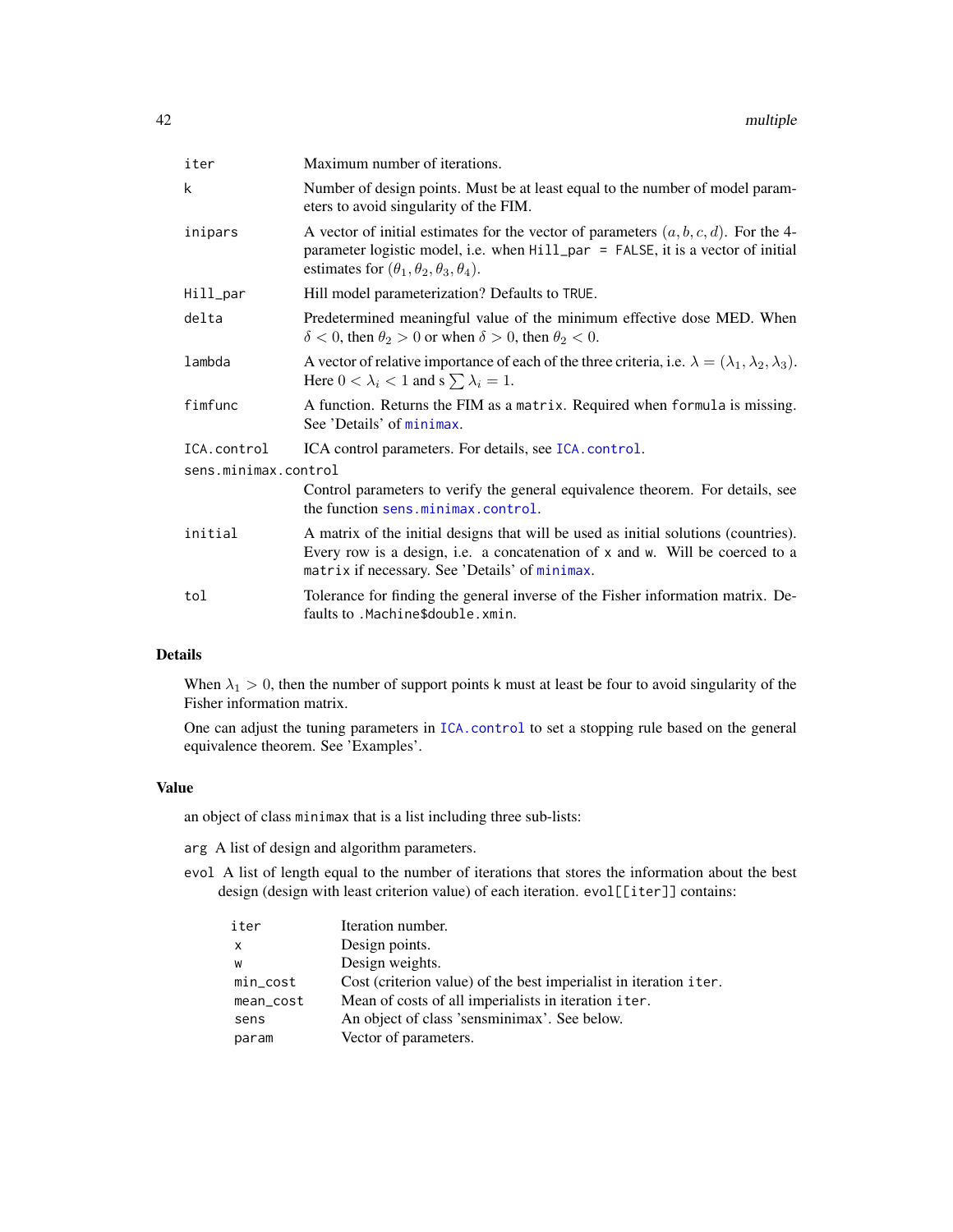### multiple that the contract of the contract of the contract of the contract of the contract of the contract of the contract of the contract of the contract of the contract of the contract of the contract of the contract of

empires A list of all empires of the last iteration.

alg A list with following information:

| nfeval      | Number of function evaluations. See below.                                   |
|-------------|------------------------------------------------------------------------------|
| nlocal      | Number of successful local search.                                           |
| nrevol      | Number of successful revolutions.                                            |
| nimprove    | Number of successful movements toward the imperialists in assimilation step. |
| convergence | Stopped by 'maxiter' or 'equivalence'?                                       |

sens contains information about the design verification by the general equivalence theorem. See sensminimax for more details. It is only available every ICA.control\$checkfreq iterations and the last iteration if ICA.control\$checkfreq >= 0. Otherwise, NULL.

param is a vector of parameters that is the global minimum of the minimax criterion or the global maximum of the standardized maximin criterion over the parameter space, given x, w.

nfeval does not count the function evaluations from checking the general equivalence theorem.

### Note

DO NOT use this function for finding c-optimal designs for estimating 'MED' or 'ED50' (single objective optimal designs) because the results may be not be stable. The reason is that for the coptimal criterion the generalized inverse of the Fisher information matrix is not stable and depends on the tolerance value (tol).

## **References**

Hyun, S. W., and Wong, W. K. (2015). Multiple-Objective Optimal Designs for Studying the Dose Response Function and Interesting Dose Levels. The international journal of biostatistics, 11(2), 253-271.

### See Also

[sensmultiple](#page-71-0)

### Examples

# All th examples here are available in Hyun and Wong (2015)

```
#################################
```

```
# 4-parameter logistic model
# Example 1, Table 3
#################################
lam \leftarrow c(0.05, 0.05, .90)# Initial estimates are derived from Table 1
# See how the stopping rules are set via 'stop_rul', checkfreq' and 'stoptol'
Theta1 <- c(1.563, 1.790, 8.442, 0.137)
res1 \leq - multiple(minDose = log(.001), maxDose = log(1000),
                 inipars = Theta1, k = 4, lambda = lam, delta = -1,
                 iter = 1,
```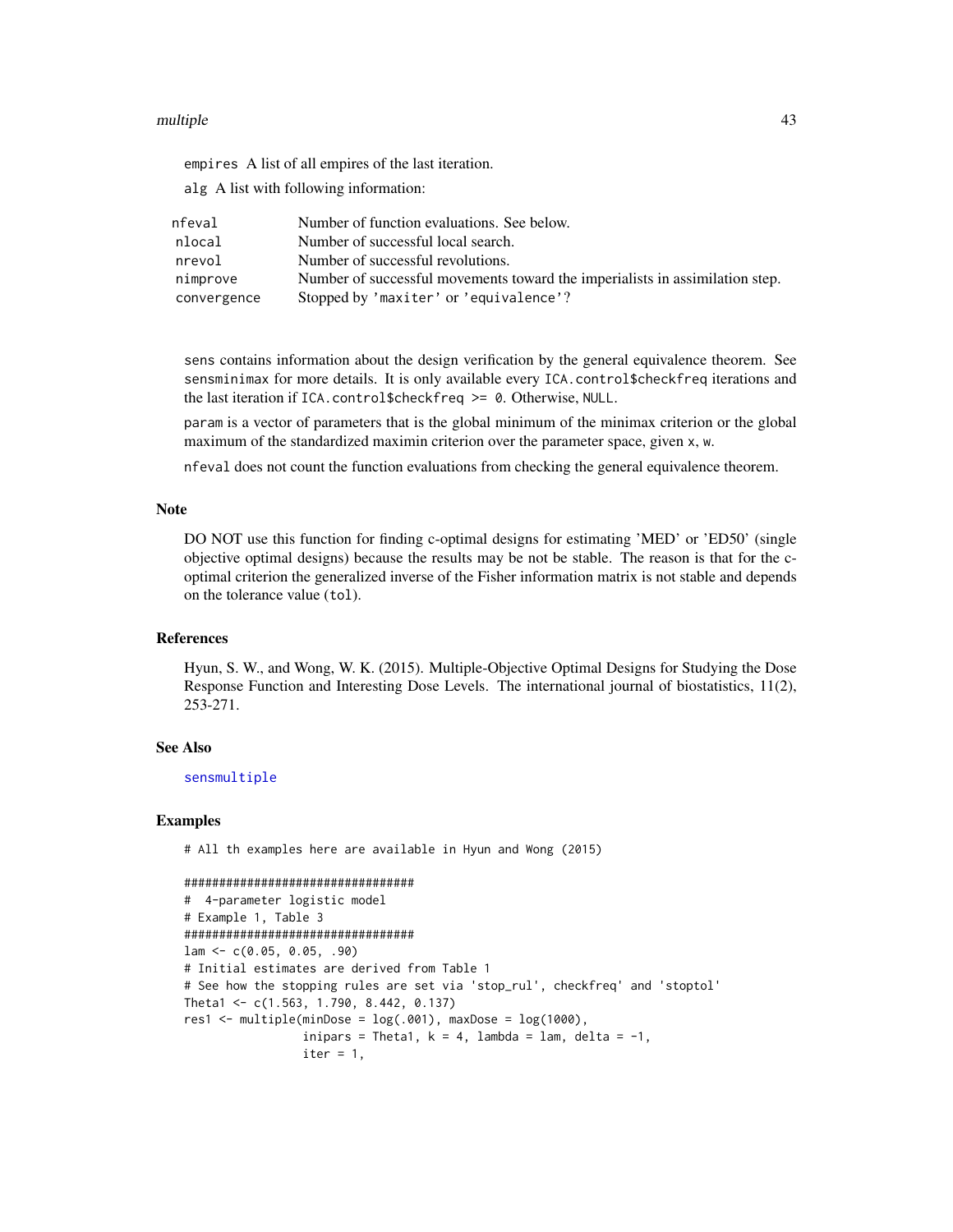44 normal

```
ICA.contrib = list(rseed = 1366, ncount = 100,stop_rule = "equivalence",
                                    checkfreq = 100, stoptol = .95)## Not run:
res1 <- iterate(res1, 1000)
# stops at iteration 101
## End(Not run)
#################################
# 4-parameter Hill model
#################################
## initial estimates for the parameters of Hill model:
a <- 0.008949 # ED50
b \le -1.79 # Hill constant
c <- 0.137 # lower limit
d \le -1.7 # upper limit
# D belongs to c(.001, 1000) ## dose in mg
## the vector of Hill parameters are now c(a, b, c, d)
## Not run:
res2 < - multiple(minDose = .001, maxDose = 1000,
                 inipars = c(a, b, c, d),
                 Hill\_par = TRUE, k = 4, lambda = lam,delta = -1, iter = 1000,
                 ICA.contrib = list(rseed = 1366, ncount = 100,stop_rule = "equivalence",
                                    checkfreq = 100, stoptol = .95)# stops at iteration 100
## End(Not run)
```
<span id="page-43-0"></span>normal *Multivariate Normal Prior Distribution for Model Parameters*

# Description

Creates a multivariate normal prior distribution for the unknown parameters as an object of class cprior.

### Usage

normal(mu, sigma, lower, upper)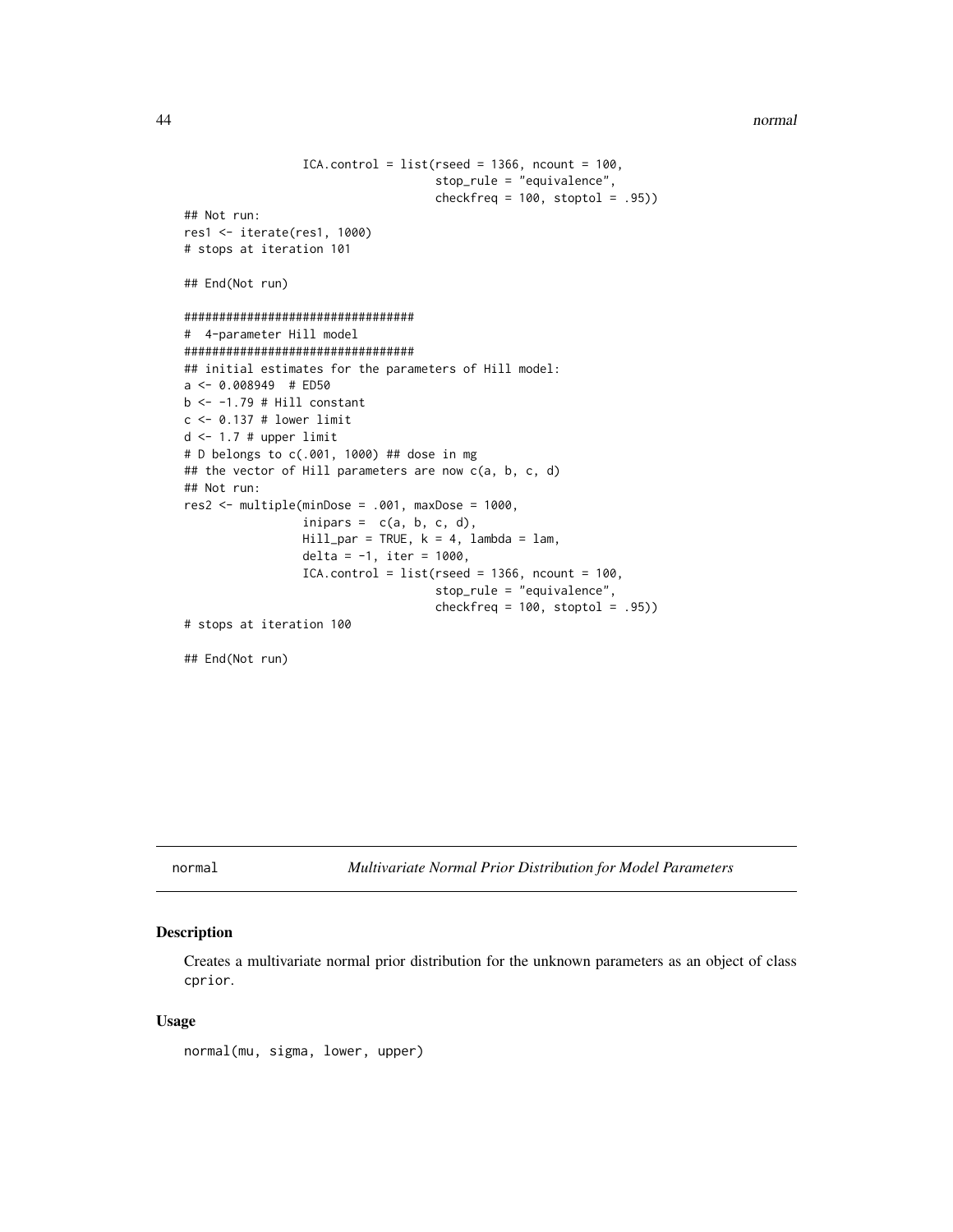### plot.bayes 45

#### Arguments

| mu    | A vector of length of parameters, representing the mean value.                                             |
|-------|------------------------------------------------------------------------------------------------------------|
| sigma | A symmetric positive-definite matrix representing the variance-covariance ma-<br>trix of the distribution. |
| lower | A vector of lower bounds for the unknown parameters.                                                       |
| upper | A vector of upper bounds for the unknown parameters.                                                       |

#### Value

An object of class cprior that is a list with components:

- fn: prior distribution as an R function with argument param that is the vector of the unknown parameters. See below.
- npar: Number of unknown parameters and is equal to the length of param.
- lower: Argument lower. It has the same length as param.
- upper: Argument lower. It has the same length as param.

The list will be passed to the argument prior of the function [bayes](#page-1-0). The order of the argument param in fn has the same order as the argument parvars when the model is specified by a formula. Otherwise, it is the same as the argument param in the function fimfunc.

#### See Also

[bayes](#page-1-0) [sensbayes](#page-56-0)

#### Examples

```
normal(m = c(0, 1), sigma = matrix(c(1, -0.17, -0.17, .5), nrow = 2),lower = c(-3, 1), upper = c(3, 2)
```
plot.bayes *Plotting* bayes *Objects*

## Description

This function plots the evolution of the algorithm till iteration number iter iteration and re-checks the general equivalence theorem by plotting the sensitivity function and calculating the ELB.

## Usage

```
## S3 method for class 'bayes'
plot(x, iter = NULL, sensitivity = TRUE,calculate_criterion = FALSE, sens.bayes.control = list(),
 crt.bayes.control = list(), silent = FALSE, plot_3d = c("lattice",
  "rgl"), evolution = FALSE, ...)
```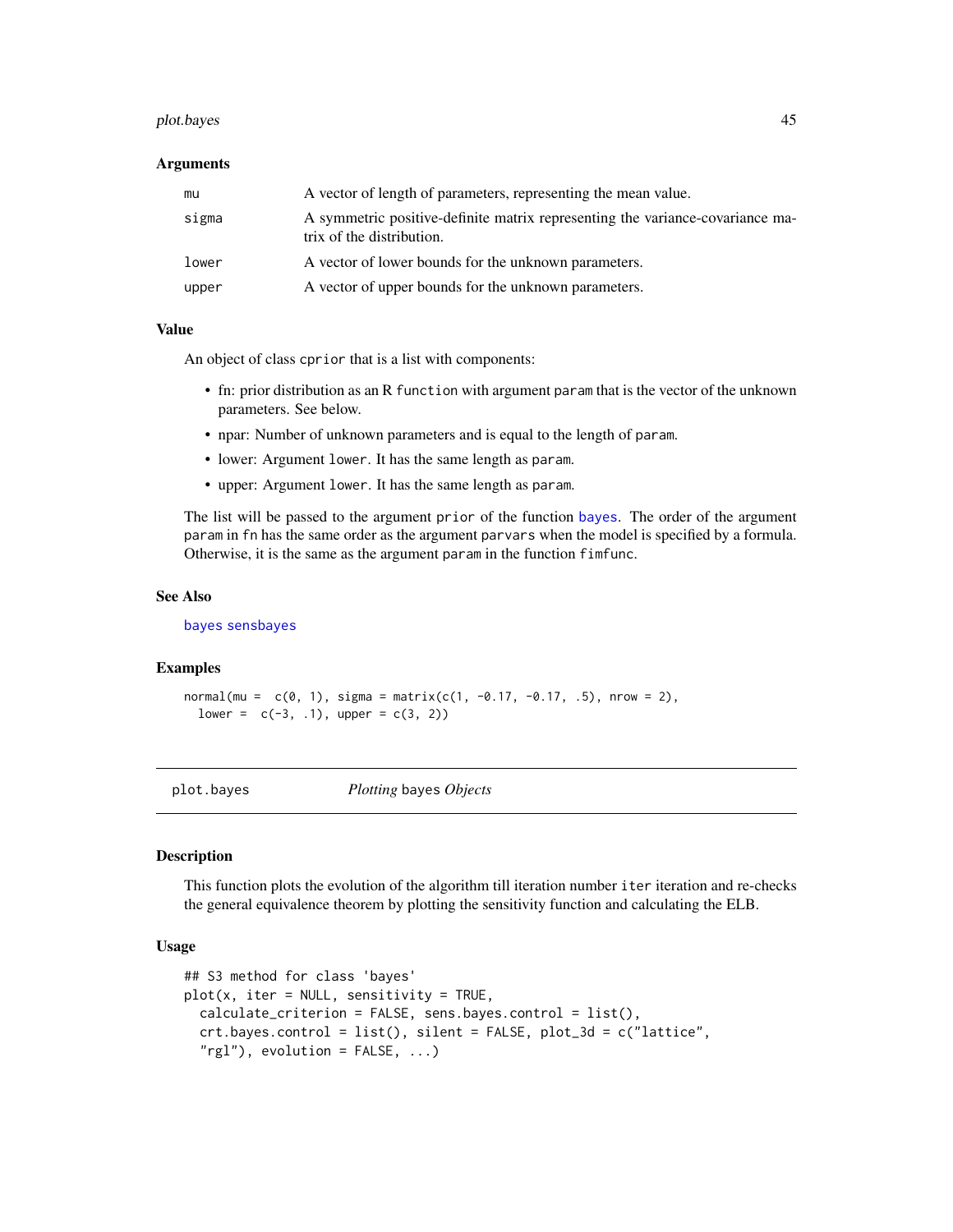## Arguments

| An object of class bayes.                                                                                                                                                           |  |
|-------------------------------------------------------------------------------------------------------------------------------------------------------------------------------------|--|
| Iteration number. if NULL, will be set to last iteration.                                                                                                                           |  |
| Logical. If TRUE, the general equivalence theorem is used to check the optimality<br>if the best design in iteration number i ter and the sensitivity plot will be plotted.         |  |
| calculate_criterion                                                                                                                                                                 |  |
| Re-calculate the criterion value? It only assumes a continuous parameter space<br>for the minimax and standardized maximin designs. Defaults to FALSE. See<br>'Details'.            |  |
| sens.bayes.control                                                                                                                                                                  |  |
| Control parameters to verify general equivalence theorem. For details, see sens. bayes. control.                                                                                    |  |
| crt.bayes.control                                                                                                                                                                   |  |
| Control parameters to approximate the integration in the Bayesian criterion at a<br>given design. For details, see crt.bayes.control.                                               |  |
| Do not print anything? Defaults to FALSE.                                                                                                                                           |  |
| Which package should be used to plot the sensitivity function for two-dimensional<br>design space. Defaults to $plot_3d = "lattice".$ Only applicable when<br>$sensitivity = TRUE.$ |  |
| Plot Evolution? Defaults to FALSE.                                                                                                                                                  |  |
| Argument with no further use.                                                                                                                                                       |  |
|                                                                                                                                                                                     |  |

# Details

The criterion value can also be re-calculated for the output designs using new set of tuning parameters in the function [crt.bayes.control](#page-13-0). This is useful for Bayesian optimal designs to assess the robustness of the criterion value with respect to different values of the tuning parameters. To put it simple, for these designs, the user can re-calculate the criterion value (approximate the integration given an output design in a Bayesian problem) with different values for maxEval and tol in [crt.bayes.control](#page-13-0) to be sure that the function hcubature approximates the integrals to an acceptable accuracy using the default values (or a new user-given values, in case it has been reset) of maxEval and tol.

#### See Also

[bayes](#page-1-0), [bayescomp](#page-10-0)

plot.minimax *Plotting* minimax *Objects*

# Description

This function plots the evolution of the algorithm till iteration number iter iteration and re-checks the general equivalence theorem by plotting the sensitivity function and calculating the ELB.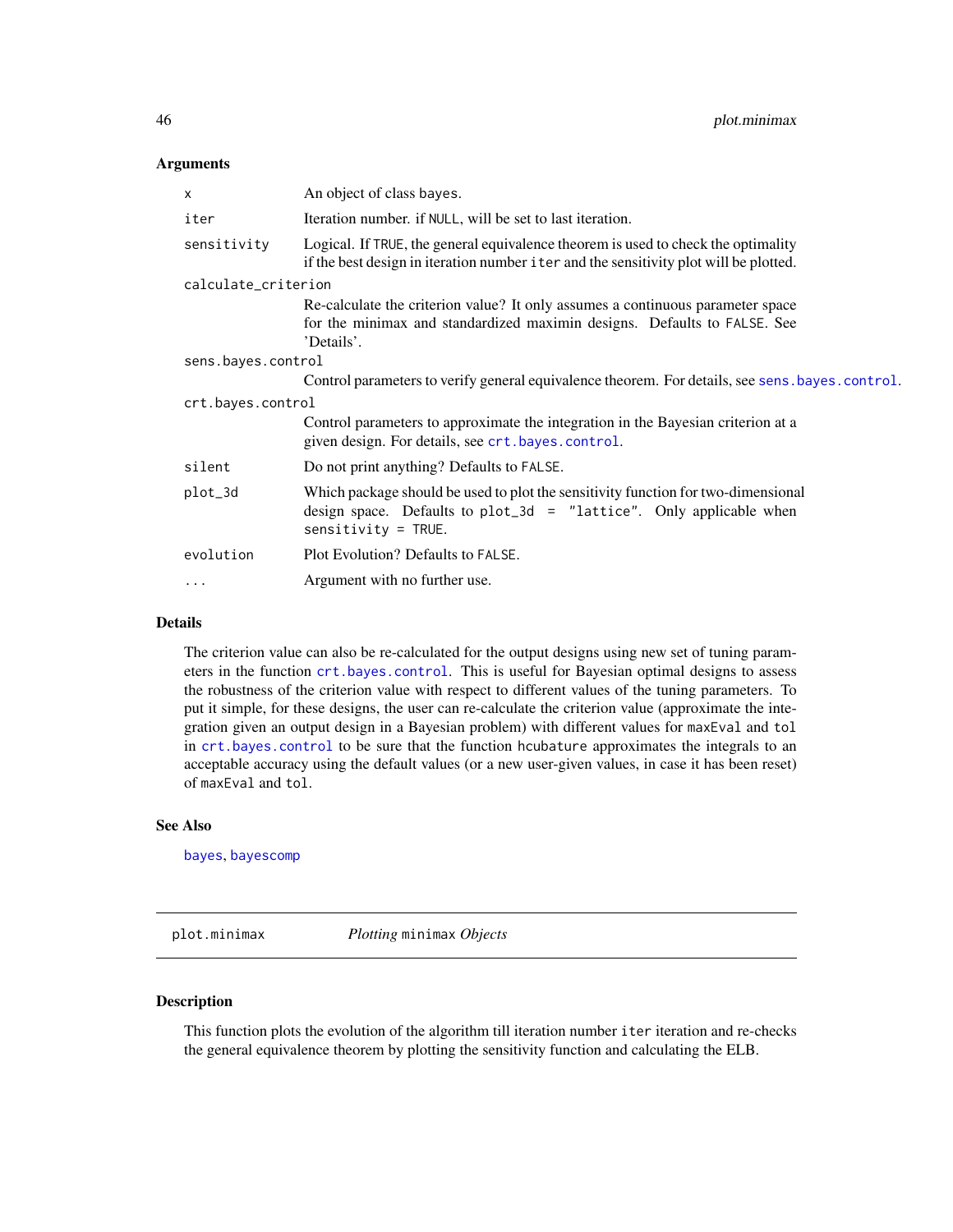# plot.minimax 47

## Usage

```
## S3 method for class 'minimax'
plot(x, iter = NULL, sensitivity = TRUE,calculate_criterion = FALSE, sens.minimax.control = list(),
  crt.minimax.control = list(), silent = FALSE, plot_3d = c("lattice",
  "rgl"), evolution = FALSE, ...)
```
# Arguments

| X                    | An object of class minimax.                                                                                                                                                            |  |
|----------------------|----------------------------------------------------------------------------------------------------------------------------------------------------------------------------------------|--|
| iter                 | Iteration number. if NULL, will be set to last iteration.                                                                                                                              |  |
| sensitivity          | Logical. If TRUE, the general equivalence theorem is used to check the optimality<br>if the best design in iteration number i ter and the sensitivity plot will be plotted.            |  |
| calculate_criterion  |                                                                                                                                                                                        |  |
|                      | Re-calculate the criterion value? It only assumes a continuous parameter space<br>for the minimax and standardized maximin designs. Defaults to FALSE. See<br>'Details'.               |  |
| sens.minimax.control |                                                                                                                                                                                        |  |
|                      | Control parameters to verify general equivalence theorem. For details, see sens. minimax.control.                                                                                      |  |
| crt.minimax.control  |                                                                                                                                                                                        |  |
|                      | Control parameters to optimize the minimax or standardized maximin crite-<br>rion at a given design over a <b>continuous</b> parameter space. For details, see<br>crt.minimax.control. |  |
| silent               | Do not print anything? Defaults to FALSE.                                                                                                                                              |  |
| plot_3d              | Which package should be used to plot the sensitivity function for two-dimensional<br>design space. Defaults to $plot_3d = "lattice".$ Only applicable when<br>$sensitivity = TRUE.$    |  |
| evolution            | Plot Evolution? Defaults to FALSE.                                                                                                                                                     |  |
| $\cdots$             | Argument with no further use.                                                                                                                                                          |  |
|                      |                                                                                                                                                                                        |  |

## Details

The criterion value can also be re-calculated for the output designs using new set of tuning parameters in the function [crt.minimax.control](#page-14-0). This is useful for minimax and standardized maximin optimal designs to assess the robustness of the criterion value with respect to different values of the tuning parameters. To put it simple, for these designs, the user can re-calculate the criterion value (finds the global maximum over the parameter space given an output design in a minimax problem) with larger values for maxeval in [crt.minimax.control](#page-14-0) to be sure that the function nloptr finds global optima of the inner optimization problem (over the parameter space) using the default value (or a new user-given value, in case it has been reset) of maxeval. If increasing the value of maxeval gives different criterion values, then the results can not be trusted and should be repeated with a higher value for maxeval.

## See Also

[minimax](#page-32-0), [locally](#page-28-0), [robust](#page-49-0)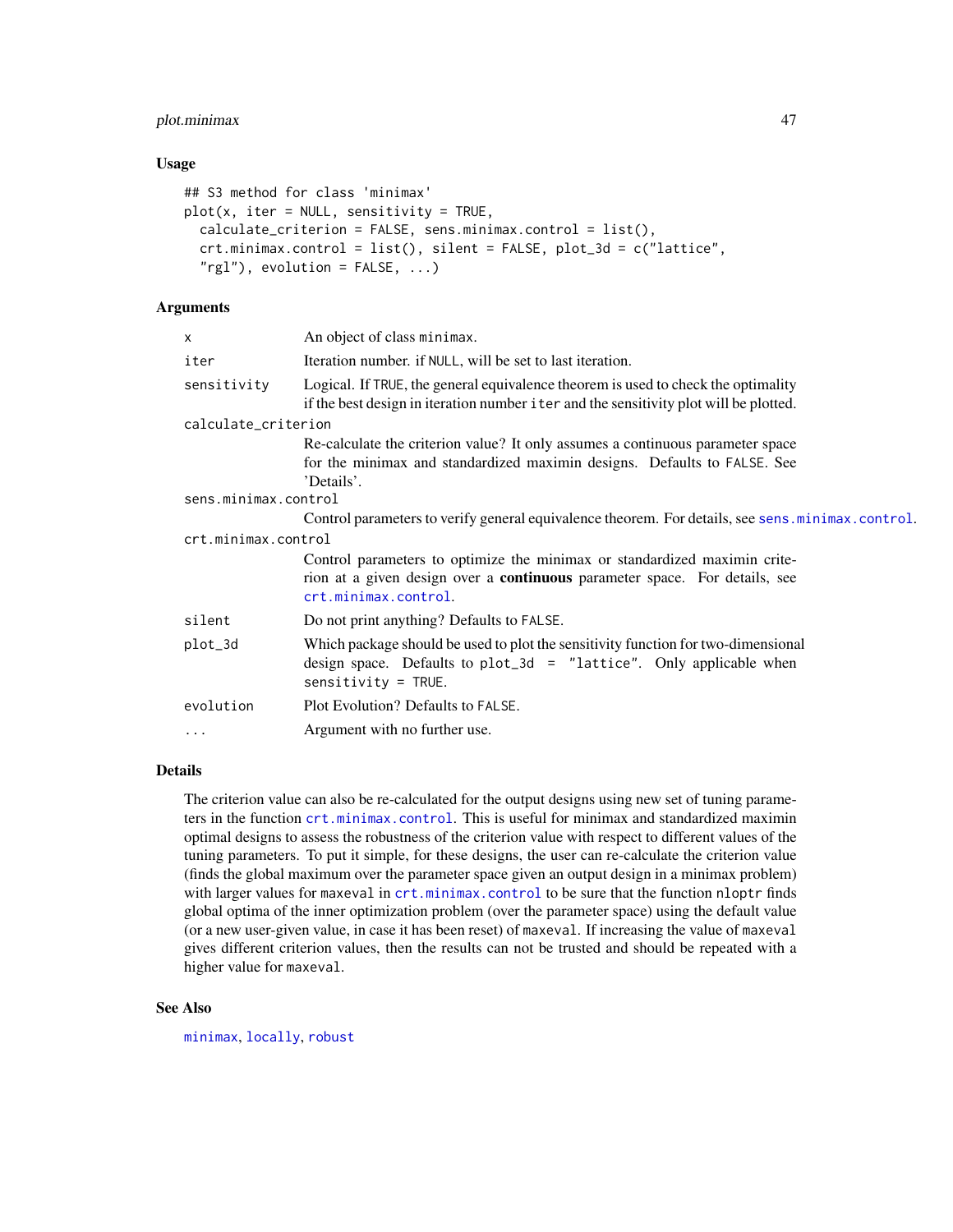# Description

Print method for an object of class bayes.

# Usage

```
## S3 method for class 'bayes'
print(x, iter = NULL, ...)
```
# Arguments

| X                 | an object of class bayes.                                 |
|-------------------|-----------------------------------------------------------|
| iter              | Iteration number, if NULL, will be set to last iteration. |
| $\cdot\cdot\cdot$ | Argument with no further use.                             |

# See Also

[bayes](#page-1-0)

print.minimax *Printing* minimax *Objects*

# Description

Print method for an object of class minimax.

# Usage

## S3 method for class 'minimax'  $print(x, iter = NULL, ...)$ 

# Arguments

|                         | An object of class minimax.                                     |
|-------------------------|-----------------------------------------------------------------|
| iter                    | Iteration number. if NULL, will be set equal to last iteration. |
| $\cdot$ $\cdot$ $\cdot$ | Argument with no further use.                                   |

# See Also

[minimax](#page-32-0), [locally](#page-28-0), [robust](#page-49-0)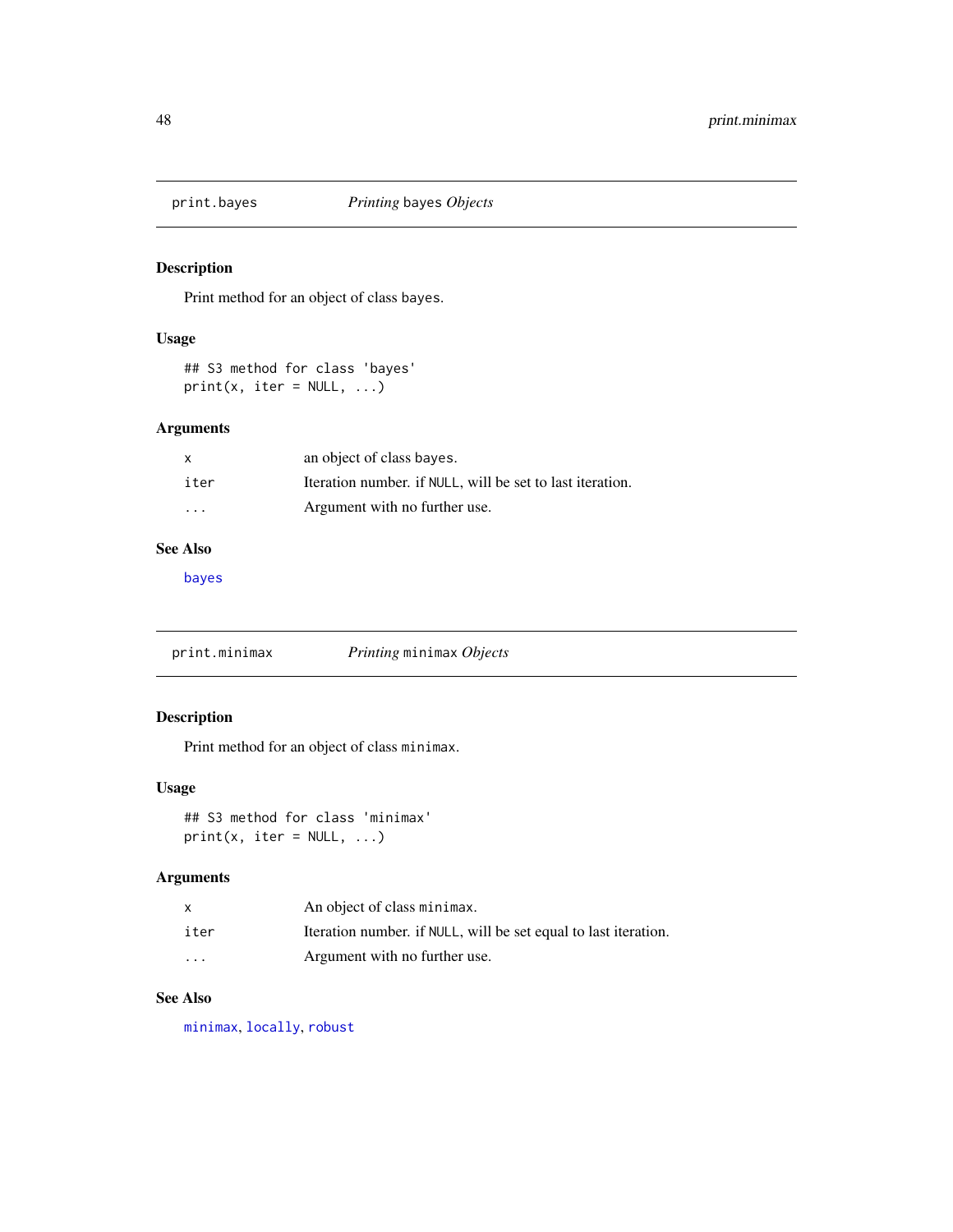print.sensbayes *Printing* sensbayes *Objects*

# Description

Print method for an object of class sensbayes.

## Usage

```
## S3 method for class 'sensbayes'
print(x, \ldots)
```
# Arguments

| $\boldsymbol{\mathsf{x}}$ | An object of class sensbayes. |
|---------------------------|-------------------------------|
| $\cdots$                  | Argument with no further use. |

# See Also

[sensbayes](#page-56-0), [sensbayescomp](#page-59-0)

print.sensminimax *Printing* sensminimax *Objects*

# Description

Print method for an object of class sensminimax.

## Usage

```
## S3 method for class 'sensminimax'
print(x, \ldots)
```
# Arguments

|          | An object of class sensminimax. |
|----------|---------------------------------|
| $\cdots$ | Argument with no further use.   |

# See Also

[sensminimax](#page-64-0), [senslocally](#page-61-0), [sensrobust](#page-74-0)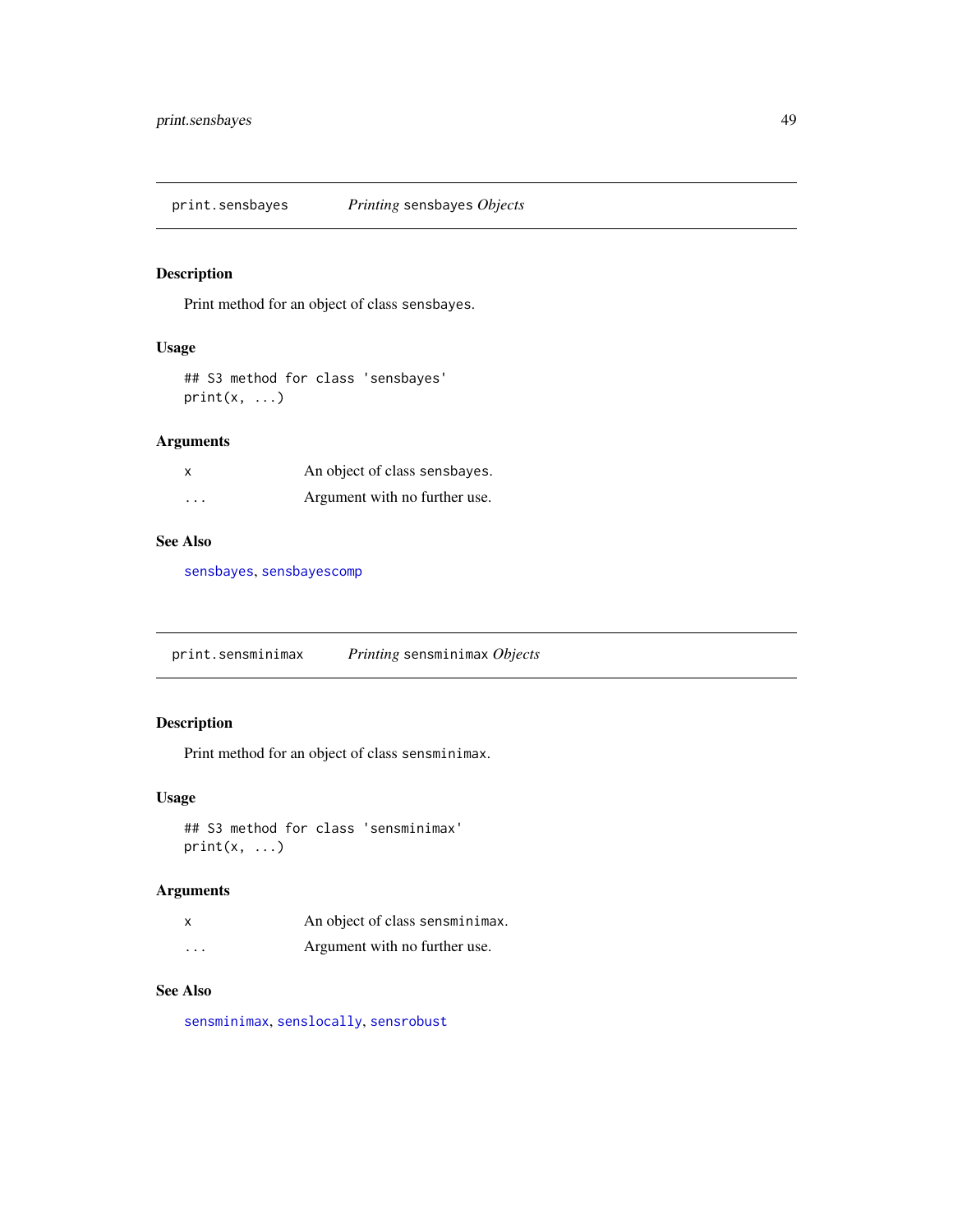<span id="page-49-0"></span>

# Description

Finds Robust designs or optimal designs in average for nonlinear models. It is useful when a set of initial estimates for the unknown model parameters along with a discrete probability measure on that set is available.

## Usage

```
robust(formula, predvars, parvars, family = gaussian(), lx, ux, iter, k, prob,
 parset, fimfunc = NULL, ICA.control = list(),
 sens.minimax.control = list(), initial = NULL, npar = dim(parset)[2],
 plot_3d = c("lattice", "rgl"))
```

| formula     | A nonlinear model formula. A symbolic description of the model consists of<br>predictors and the unknown model parameters. Will be coerced to a formula if<br>necessary.                                                                                                                                                                                                                                                                                      |
|-------------|---------------------------------------------------------------------------------------------------------------------------------------------------------------------------------------------------------------------------------------------------------------------------------------------------------------------------------------------------------------------------------------------------------------------------------------------------------------|
| predvars    | A vector of characters. Denotes the predictors in the formula.                                                                                                                                                                                                                                                                                                                                                                                                |
| parvars     | A vector of characters. Denotes the unknown parameters in the formula.                                                                                                                                                                                                                                                                                                                                                                                        |
| family      | A description of the response distribution and link function to be used in the<br>model. This can be a family function, a call to a family function or a character<br>string naming the family. Every family function has a link argument allowing to<br>specify the link function to be applied on the response variable. If not specified,<br>default links are used. For details see family. By default, a linear gaussian<br>model gaussian() is applied. |
| 1x          | Vector of lower bounds for the predictors. Should be in the same order as<br>predvars.                                                                                                                                                                                                                                                                                                                                                                        |
| <b>UX</b>   | Vector of upper bounds for the predictors. Should be in the same order as<br>predvars.                                                                                                                                                                                                                                                                                                                                                                        |
| iter        | Maximum number of iterations.                                                                                                                                                                                                                                                                                                                                                                                                                                 |
| k           | Number of design points. Must be at least equal to the number of model param-<br>eters to avoid singularity of the FIM.                                                                                                                                                                                                                                                                                                                                       |
| prob        | A vector of the probability measure $\pi$ associated with each row of parset.                                                                                                                                                                                                                                                                                                                                                                                 |
| parset      | A matrix to provide the set of initial estimates for the model parameters, <i>i.e.</i> sup-<br>port of $\pi$ . Every row is one vector of initial estimates for the model parameters<br>$(nrow(parest) == length(prob))$ . See 'Details'.                                                                                                                                                                                                                     |
| fimfunc     | A function. Returns the FIM as a matrix. Required when formula is missing.<br>See 'Details' of minimax.                                                                                                                                                                                                                                                                                                                                                       |
| ICA.control | ICA control parameters. For details, see ICA. control.                                                                                                                                                                                                                                                                                                                                                                                                        |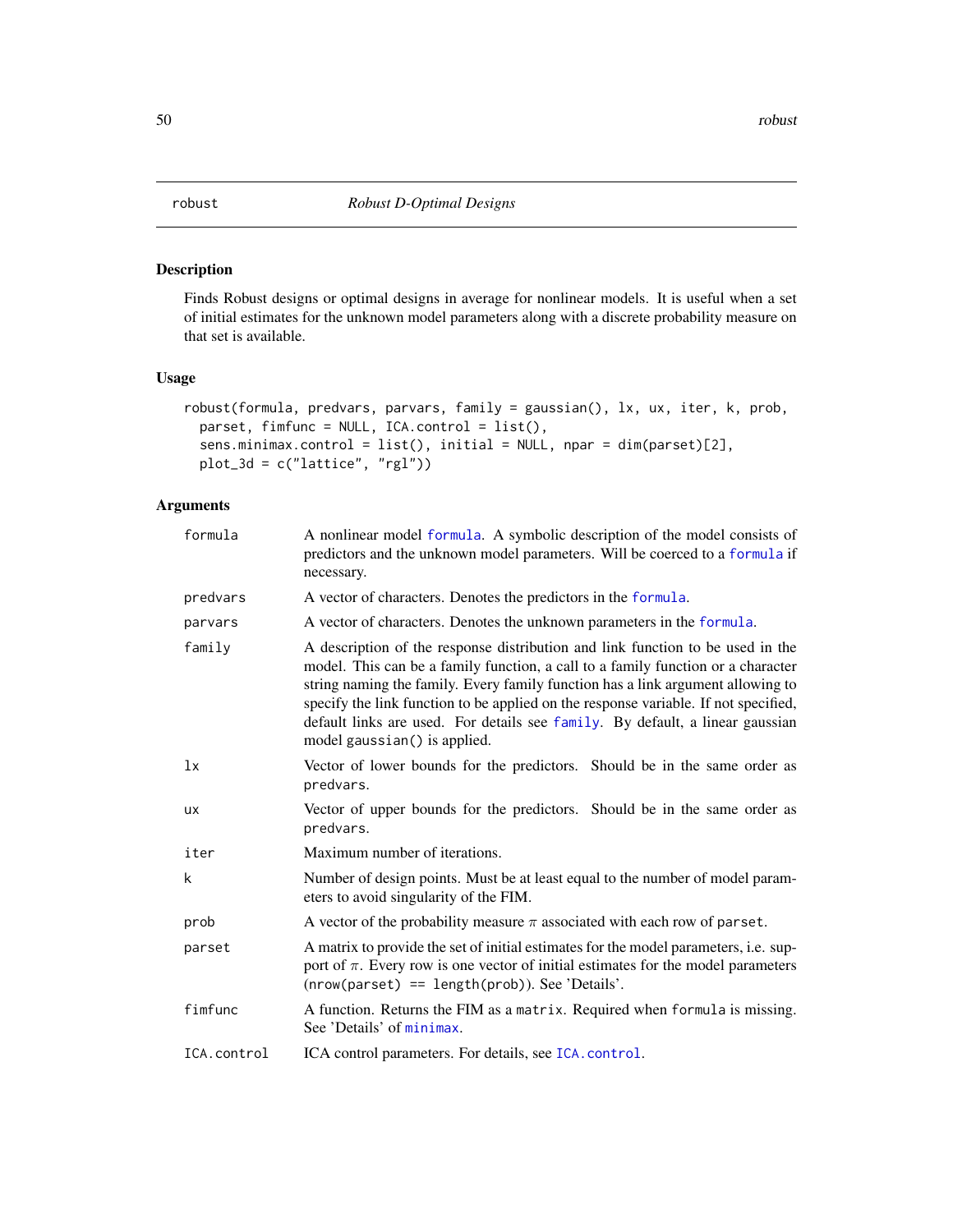### robust 51

| sens.minimax.control |                                                                                                                                                                                                                                             |
|----------------------|---------------------------------------------------------------------------------------------------------------------------------------------------------------------------------------------------------------------------------------------|
|                      | Control parameters to verify the general equivalence theorem. For details, see<br>the function sens.minimax.control.                                                                                                                        |
| initial              | A matrix of the initial designs that will be used as initial solutions (countries).<br>Every row is a design, i.e. a concatenation of x and w. Will be coerced to a<br>matrix if necessary. See 'Details' of minimax.                       |
| npar                 | Number of model parameters. Used when fimfunc is given instead of formula<br>to specify the number of model parameters. If not given, the sensitivity plot may<br>be shifted below the y-axis. When NULL, it will be set to dim(parset)[2]. |
| plot_3d              | Which package should be used to plot the sensitivity (derivative) function for<br>two-dimensional design space. Defaults to "lattice".                                                                                                      |

## Details

Let Θ be a set of initial estimates for the unknown parameters. A robust criterion is evaluated at the elements of  $\Theta$  weighted by a probability measure  $\pi$  as follows:

$$
B(\xi, \pi) = \int_{\Theta} |M(\xi, \theta)| \pi(\theta) d\theta.
$$

A robust design  $\xi^*$  maximizes  $B(\xi, \pi)$  over the space of all designs.

When the model is given via formula, columns of parset must match the parameters introduced in parvars. Otherwise, when the model is introduced via fimfunc, columns of parset must match the argument param in fimfunc.

To verify the optimality of the output design by the general equivalence theorem, the user can either plot the results or set checkfreq in [ICA.control](#page-23-0) to Inf. In either case, the function [sensrobust](#page-74-0) is called for verification. One can also adjust the tuning parameters in [ICA.control](#page-23-0) to set a stopping rule based on the general equivalence theorem. See 'Examples'.

### Value

an object of class minimax that is a list including three sub-lists:

arg A list of design and algorithm parameters.

evol A list of length equal to the number of iterations that stores the information about the best design (design with least criterion value) of each iteration. evol[[iter]] contains:

| iter         | Iteration number.                                                 |
|--------------|-------------------------------------------------------------------|
| $\mathsf{x}$ | Design points.                                                    |
| W            | Design weights.                                                   |
| $min\_cost$  | Cost (criterion value) of the best imperialist in iteration iter. |
| mean_cost    | Mean of costs of all imperialists in iteration iter.              |
| sens         | An object of class 'sensminimax'. See below.                      |
| param        | Vector of parameters.                                             |

empires A list of all empires of the last iteration.

alg A list with following information: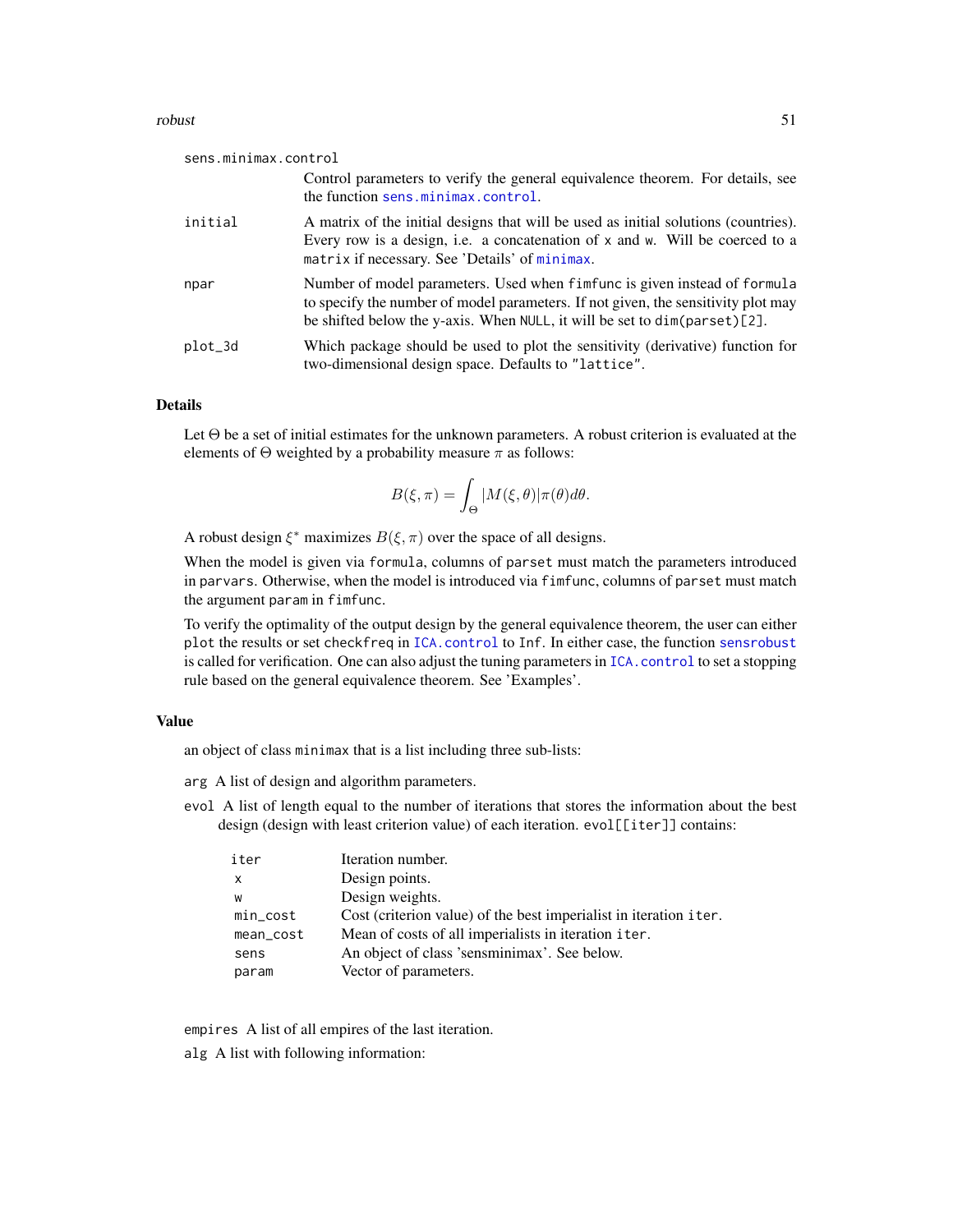52 robust and the contract of the contract of the contract of the contract of the contract of the contract of the contract of the contract of the contract of the contract of the contract of the contract of the contract of

| nfeval      | Number of function evaluations. See below.                                   |
|-------------|------------------------------------------------------------------------------|
| nlocal      | Number of successful local search.                                           |
| nrevol      | Number of successful revolutions.                                            |
| nimprove    | Number of successful movements toward the imperialists in assimilation step. |
| convergence | Stopped by 'maxiter' or 'equivalence'?                                       |

sens contains information about the design verification by the general equivalence theorem. See sensminimax for more details. It is only available every ICA.control\$checkfreq iterations and the last iteration if ICA.control\$checkfreq >= 0. Otherwise, NULL.

param is a vector of parameters that is the global minimum of the minimax criterion or the global maximum of the standardized maximin criterion over the parameter space, given x, w.

nfeval does not count the function evaluations from checking the general equivalence theorem.

## Note

When a continuous prior distribution for the unknown model parameters is available, use [bayes](#page-1-0). When only one initial estimates of the unknown model parameters is available (Θ has only one element), use [locally](#page-28-0).

#### See Also

[bayes](#page-1-0) [sensrobust](#page-74-0)

## Examples

```
# Finding a robust design for the two-parameter logistic model
# See how we set a stopping rule.
# The ELB is computed every checkfreq = 30 iterations
# The optimization stops when the ELB is larger than stoptol = .95
res <- robust(formula = \sim 1/(1 + \exp(-b \times (x - a))),
              predvars = c("x"), parvars = c("a", "b"),
              family = binomial(),
              1x = -5, ux = 5, prob = rep(1/4, 4),
              parset = matrix(c(0.5, 1.5, 0.5, 1.5, 4.0, 4.0, 5.0, 5.0), 4, 2),
              iter = 1, k = 3,ICA.control = list(stop_rule = "equivalence",
                                 stoptol = .95, checkfreq = 30))
## Not run:
res <- iterate(res, 100)
# stops at iteration 51
```
## End(Not run)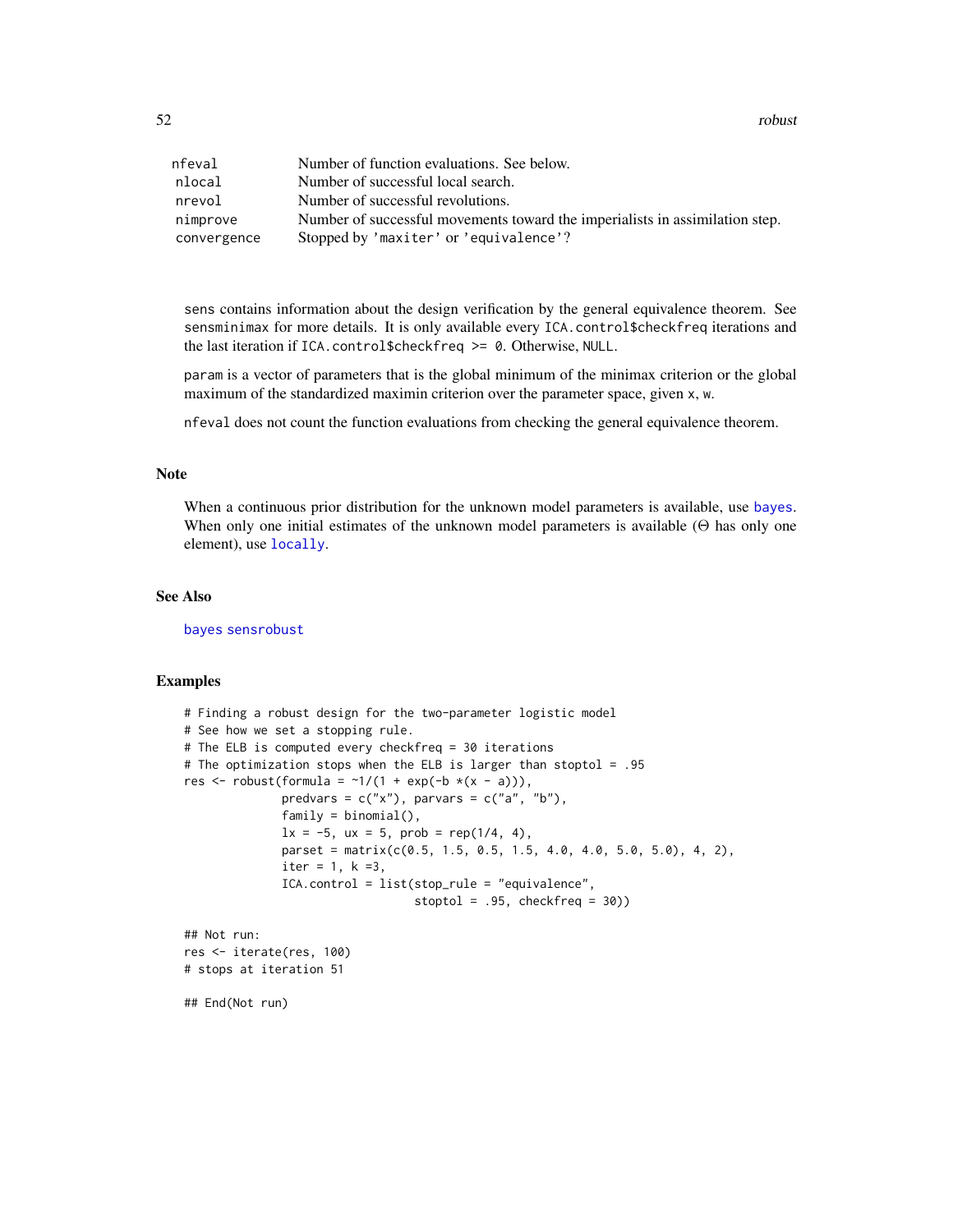<span id="page-52-0"></span>sens.bayes.control *Control Parameters for Verifying General Equivalence Theorem for Bayesian Designs*

## Description

The function sens.bayes.control returns a list of [hcubature](#page-0-0) control parameters for approximating the integrals in the sensitivity (derivative) function of Bayesian criteria and also [nloptr](#page-0-0) control parameters to find maximum of the sensitivity (derivative) function over the design space and calculate the efficiency lower bound (ELB).

## Usage

```
sens.bayes.control(cubature = list(tol = 1e-06, maxEval = 1e+05, absError =
 0), x0 = NULL, optslist = list(stopval = -Inf, algorithm =
 NLOPT_GN_DIRECT_L", xtol_rel = 1e-08, ftol_rel = 1e-10, maxval = 2000), ...
```
## Arguments

| cubature  | A list that will be passed to the arguments of the houbature function. See<br>'Details'.                                                                             |
|-----------|----------------------------------------------------------------------------------------------------------------------------------------------------------------------|
| x0        | Vector of starting values for maximizing the sensitivity (derivative) function over<br>the design space $x$ . It will be passed to the optimization function nloptr. |
| optslist  | A list will be passed to opts argument of the function nloptr to find the maxi-<br>mum of the sensitivity function over the design space. See 'Details'.             |
| $\ddotsc$ | Further arguments will be passed to nl. opts from package nloptr.                                                                                                    |

## Details

cubature is a list that its components will be passed to the function [hcubature](#page-0-0). Its components are:

tol The maximum tolerance. Defaults to 1e-6.

maxEval The maximum number of function evaluations needed. Note that the actual number of function evaluations performed is only approximately guaranteed not to exceed this number. Defaults to 100000.

absError The maximum absolute error tolerated. Defaults to 0.

ELB is a measure of proximity of a design to the optimal design without knowing the latter. Given a design, let  $\epsilon$  be the global maximum of the sensitivity (derivative) function with respect the vector of the model predictors  $x$  over the design space. ELB is given by

$$
ELB = p/(p + \epsilon),
$$

where p is the number of model parameters. Obviously, calculating ELB requires finding  $\epsilon$  and therefore, a maximization problem to be solved. The function [nloptr](#page-0-0) is used here to solve this maximization problem. The arguments  $x0$  and optslist will be passed to this function as follows: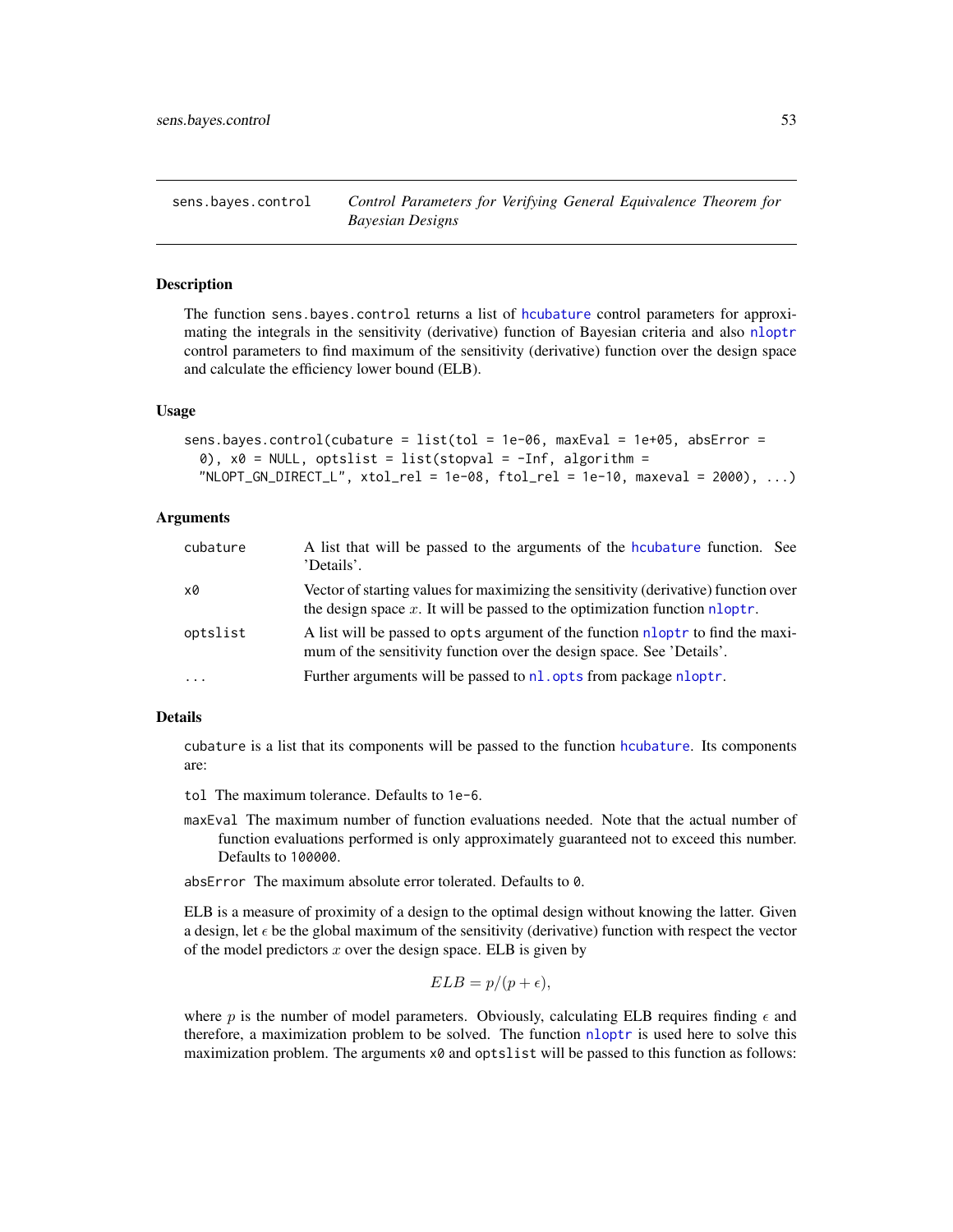Argument x0 provides the user initial values for this maximization problem and will be passed to the argument with the same name of the function [nloptr](#page-0-0).

Argument optslist will be passed to the argument opts of the function [nloptr](#page-0-0). optslist is a list and the most important components are listed as follows:

- stopval Stop minimization when an objective value <= stopval is found. Setting stopval to -Inf disables this stopping criterion (default).
- algorithm Defaults to NLOPT\_GN\_DIRECT\_L. DIRECT-L is a deterministic-search algorithm based on systematic division of the search domain into smaller and smaller hyperrectangles.
- xtol\_rel Stop when an optimization step (or an estimate of the optimum) changes every parameter by less than xtol\_rel multiplied by the absolute value of the parameter. Criterion is disabled if xtol\_rel is non-positive. Defaults to 1e-8.
- ftol\_rel Stop when an optimization step (or an estimate of the optimum) changes the objective function value by less than ftol\_rel multiplied by the absolute value of the function value. Criterion is disabled if ftol\_rel is non-positive. Defaults to 1e-10.
- maxeval Stop when the number of function evaluations exceeds maxeval. Criterion is disabled if maxeval is non-positive. Defaults to 6000. See below.

A full description of all options is shown by the function nloptr.print.options() in package [nloptr](#page-0-0).

## Value

A list of control parameters for verifying the general equivalence theorem with respect to the Bayesian optimality criteria.

#### **Note**

When the value of ELB is larger than 1, it means the maximum found by the optimization function set by algorithm is not global. In this case, please increase the value of the parameter maxeval to find the global maximum of the sensitivity (derivative) function and avoid false ELB.

### Examples

```
sens.bayes.control()
sens.bayes.control(cubature = list(maxEval = 50000))
sens.bayes.control(optslist = list(maxeval = 3000))
```
<span id="page-53-0"></span>sens.minimax.control *Control Parameters for Verifying General Equivalence Theorem*

#### Description

It returns a list of control parameters required for verifying the general equivalence theorem that is plotting the sensitivity (derivative) function of the optimality criterion at a given approximate (continuous) design and also calculating the efficiency lower bound (ELB).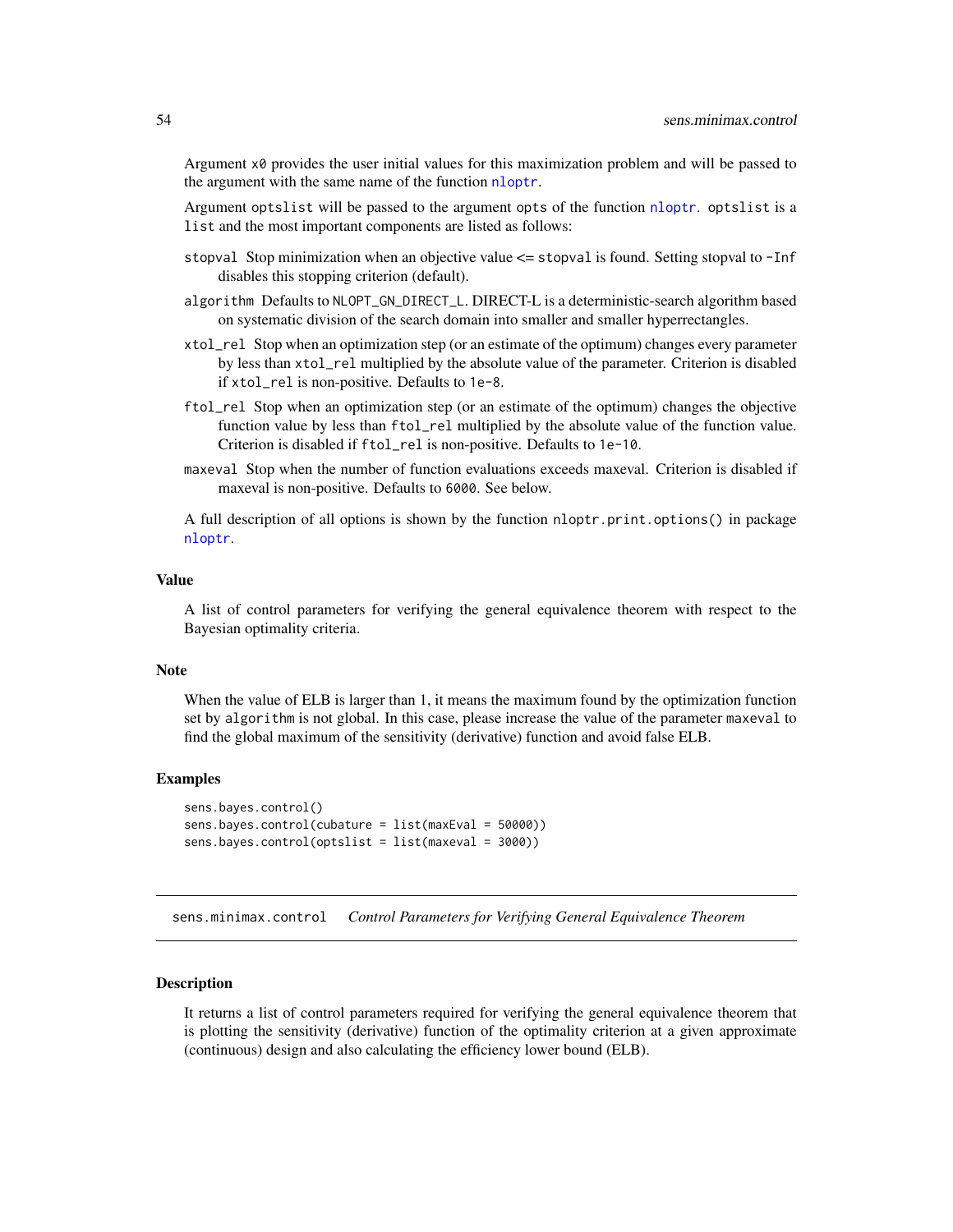### Usage

```
sens.minimax.control(answering.set = list(n\_seg = 6, merge_tol = 0.005),
 x0 = NULL, optslist = list(stopval = -Inf, algorithm =
 NLOPT_GN_DIRECT_L", xtol_rel = 1e-08, ftol_rel = 1e-10, maxeval = 6000), ...
```
#### Arguments

| answering.set | A list of control parameters to find the answering set in minimax and standard-<br>ized maximin optimal design problems. See 'Details'.                              |
|---------------|----------------------------------------------------------------------------------------------------------------------------------------------------------------------|
| x0            | Vector of starting values for maximizing the sensitivity (derivative) function over<br>the design space $x$ . It will be passed to the optimization function nloptr. |
| optslist      | A list. It will be passed to the argument opts of the function nloptr to find the<br>maximum of the sensitivity function over the design space. See 'Details'.       |
| $\ddots$      | Further arguments will be passed to nl. opts from package nloptr.                                                                                                    |

# Details

Given a design, answering set is a subset of all local optima of the optimality criterion over the parameter space (only in minimax and standardized maximin problems). Answering set (and its associated measure) is the basis of the creation of the sensitivity (derivative) functions in minimax and standardized maximin problems. That means, calculating the ELB or plotting the sensitivity (derivative) function requires a known answering set. Unfortunately, there is no theoretical rule on how to choose the number of elements of the answering set and they would have to be found by trial and error. Given a design, we find the answering set in two steps:

- Step 1: Find all local maxima of the minimax criterion (or local minima of the standardized maximin criterion) over the parameter space. Here, we divide the parameter space into  $(n$  seg + 1)<sup> $\alpha$ </sup> p segments (p is the number of unknown model parameters) and use the endpoints as initial values for local searches directed by function optim ("L-BFGS-B" method).
- Step 2: Pick the ones nearest to the global minimum (or maximum in standardized maximin problems) subject to a merging tolerance merge\_tol (default 0.005).

Obviously, the answering set is a subset of all local maxima (or local minima in standardized maximin problems), given a design. Therefore, it is very important to be able to find all the local maxima (or the local minima) to create the true answering set with no missing elements. Otherwise, even when the design is optimal, the sensitivity (derivative) plot may not verify the optimality of the design.

## Please increase the value of n\_seg for models with large number of unknown parameters or large parameter space.

We advise not changing the default value of the parameter merge\_tol as it has been tested for many examples. Finding all local optimal of a function is not an easy task and is the main reason that checking general equivalence theorem (even plotting) in minimax and standardized maximin problems is very time-consuming.

ELB is a measure of proximity of a design to the optimal design without knowing the latter. Given a design, let  $\epsilon$  be the global maximum of the sensitivity (derivative) function with respect the vector of the model predictors  $x$  over the design space. ELB is given by

$$
ELB = p/(p + \epsilon),
$$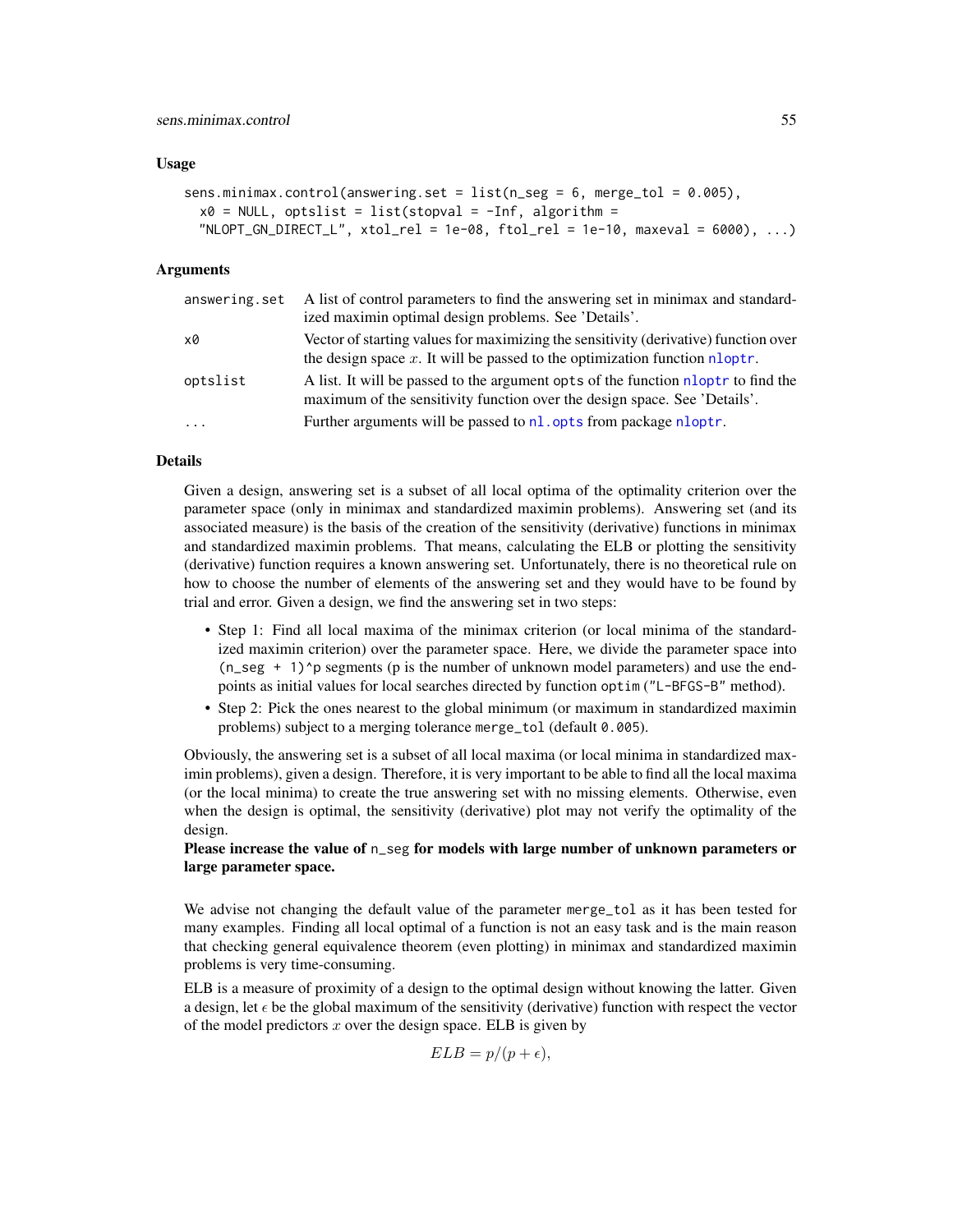where p is the number of model parameters. Obviously, calculating ELB requires finding  $\epsilon$  and therefore, a maximization problem to be solved. The function [nloptr](#page-0-0) is used here to solve this maximization problem. The arguments  $\times \emptyset$  and optslist will be passed to this function as follows:

Argument x0 provides the user initial values for this maximization problem and will be passed to the argument with the same name of the function [nloptr](#page-0-0).

Argument optslist will be passed to the argument opts of the function [nloptr](#page-0-0). optslist is a list and the most important components are listed as follows:

- stopval Stop minimization when an objective value <= stopval is found. Setting stopval to -Inf disables this stopping criterion (default).
- algorithm Defaults to NLOPT\_GN\_DIRECT\_L. DIRECT-L is a deterministic-search algorithm based on systematic division of the search domain into smaller and smaller hyperrectangles.
- xtol\_rel Stop when an optimization step (or an estimate of the optimum) changes every parameter by less than xtol\_rel multiplied by the absolute value of the parameter. Criterion is disabled if xtol\_rel is non-positive. Defaults to 1e-8.
- ftol\_rel Stop when an optimization step (or an estimate of the optimum) changes the objective function value by less than ftol\_rel multiplied by the absolute value of the function value. Criterion is disabled if ftol\_rel is non-positive. Defaults to 1e-10.
- maxeval Stop when the number of function evaluations exceeds maxeval. Criterion is disabled if maxeval is non-positive. Defaults to 6000. See below.

A full description of all options is shown by the function nloptr.print.options() in package [nloptr](#page-0-0).

### Value

A list of control parameters for verifying the general equivalence theorem.

### **Note**

When the value of ELB is larger than 1, it means the maximum found by the optimization function set by algorithm is not global. In this case, please increase the value of the parameter maxeval to find the global maximum of the derivative function over the design space and and avoid false ELB.

### Examples

```
sens.minimax.control()
sens.minimax.control(answering.set = list(n_seg = 4))
sens.minimax.control(answering.set = list(n_seg = 4), optslist = list(maxeval = 1000))
# faster checking process
sens.minimax.control(answering.set = list(n_seg = 4), optslist = list(maxeval = 2000))
```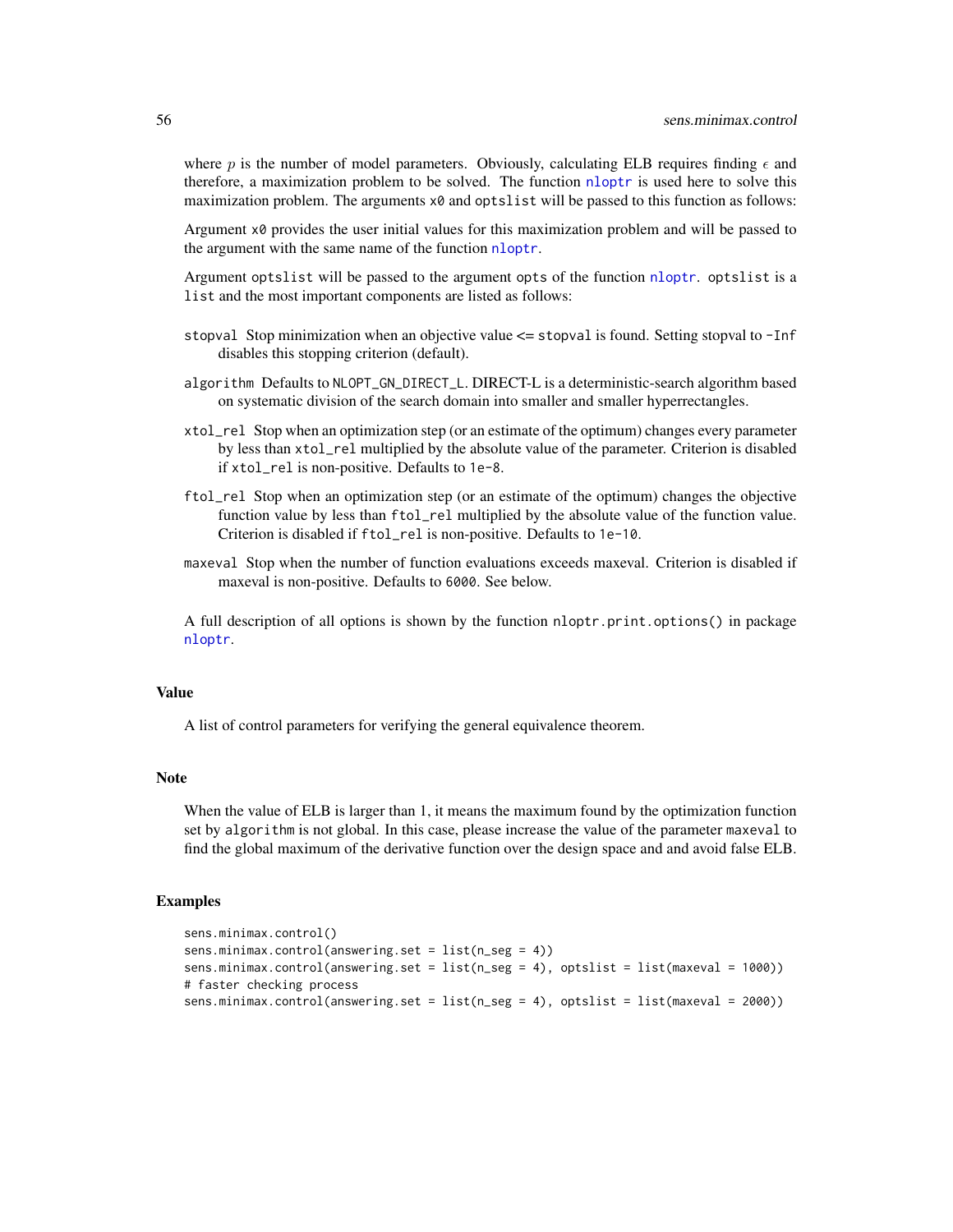<span id="page-56-0"></span>

## Description

This function plot the sensitivity (derivative) function given an approximate (continuous) design and calculate the efficiency lower bound (ELB) for Bayesian D-optimal designs. Let  $x$  belongs to  $\chi$  that denotes the design space. Based on the general equivalence theorem, generally, a design  $\xi^*$ is optimal if and only if the value of its sensitivity (derivative) function be non-positive for all  $x$  in  $\chi$  and it only reaches zero when x belong to the support of  $\xi^*$  (be equal to one of the design point). Therefore, the user can look at the sensitivity plot and the ELB and decide whether the design is optimal or close enough to the true optimal design (ELB tells us that without knowing the latter).

## Usage

```
sensbayes(formula, predvars, parvars, family = gaussian(), x, w, lx, ux,
  fimfunc = NULL, prior = list(), sens.bayes.control = list(),
 crt.bayes.control = list(), plot_3d = c("lattice", "rgl"),
 plot_sens = TRUE, npar = NULL, calculate_criterion = TRUE,
  silent = FALSE)
```

| formula   | A nonlinear model formula. A symbolic description of the model consists of<br>predictors and the unknown model parameters. Will be coerced to a formula if<br>necessary.                                                                                                                                                                                                                                                                                      |
|-----------|---------------------------------------------------------------------------------------------------------------------------------------------------------------------------------------------------------------------------------------------------------------------------------------------------------------------------------------------------------------------------------------------------------------------------------------------------------------|
| predvars  | A vector of characters. Denotes the predictors in the formula.                                                                                                                                                                                                                                                                                                                                                                                                |
| parvars   | A vector of characters. Denotes the unknown parameters in the formula.                                                                                                                                                                                                                                                                                                                                                                                        |
| family    | A description of the response distribution and link function to be used in the<br>model. This can be a family function, a call to a family function or a character<br>string naming the family. Every family function has a link argument allowing to<br>specify the link function to be applied on the response variable. If not specified,<br>default links are used. For details see family. By default, a linear gaussian<br>model gaussian() is applied. |
| X         | Vector of design (support) points. See 'Details' of sensminimax.                                                                                                                                                                                                                                                                                                                                                                                              |
| W         | Vector of corresponding design weights for x.                                                                                                                                                                                                                                                                                                                                                                                                                 |
| lx        | Vector of lower bounds for the predictors. Should be in the same order as<br>predvars.                                                                                                                                                                                                                                                                                                                                                                        |
| <b>UX</b> | Vector of upper bounds for the predictors. Should be in the same order as<br>predvars.                                                                                                                                                                                                                                                                                                                                                                        |
| fimfunc   | A function. Returns the FIM as a matrix. Required when formula is missing.<br>See 'Details' of minimax.                                                                                                                                                                                                                                                                                                                                                       |
| prior     | An object of class cprior. User can also use one of the functions uniform,<br>normal, skewnormal or student to create the prior. See 'Details' of bayes.                                                                                                                                                                                                                                                                                                      |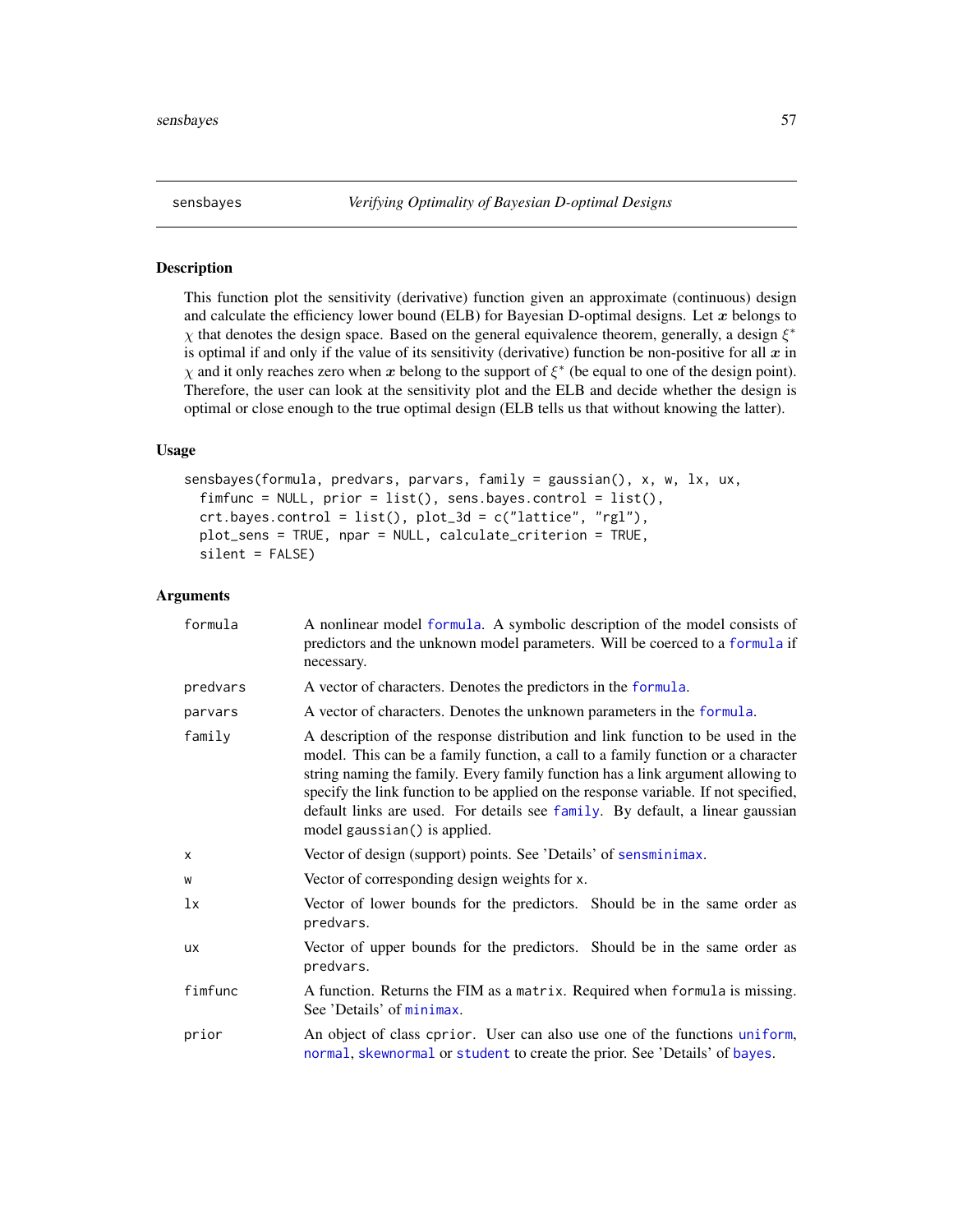| sens.bayes.control  |                                                                                                                                                                                                                                                                                                             |  |
|---------------------|-------------------------------------------------------------------------------------------------------------------------------------------------------------------------------------------------------------------------------------------------------------------------------------------------------------|--|
|                     | Control parameters to verify the general equivalence theorem. For details, see<br>sens.bayes.control.                                                                                                                                                                                                       |  |
| crt.bayes.control   |                                                                                                                                                                                                                                                                                                             |  |
|                     | Control parameters to approximate the integral in Bayesian criterion at a given<br>design over the parameter space. For details, see crt. bayes. control.                                                                                                                                                   |  |
| plot_3d             | Which package should be used to plot the sensitivity (derivative) function for<br>two-dimensional design space. Defaults to "lattice".                                                                                                                                                                      |  |
| plot_sens           | Plot the sensitivity (derivative) function? Defaults to TRUE.                                                                                                                                                                                                                                               |  |
| npar                | Number of model parameters. Used when fimfunc is given instead of formula<br>to specify the number of model parameters. If not specified truly, the sensitivity<br>(derivative) plot may be shifted below the y-axis. When NULL, it will be set to<br>length(parvars) or prior\$npar when missing(formula). |  |
| calculate_criterion |                                                                                                                                                                                                                                                                                                             |  |
|                     | Evaluate the D-criterion? See 'Details' of sensminimax.                                                                                                                                                                                                                                                     |  |
| silent              | Do not print anything? Defaults to FALSE.                                                                                                                                                                                                                                                                   |  |

#### Details

Let  $\Xi$  be the space of all approximate designs with k design points (support points) at  $x_1, x_2, ..., x_k$ from design space  $\chi$  with corresponding weights  $w_1, ..., w_k$ . Let  $M(\xi, \theta)$  be the Fisher information matrix (FIM) of a k–point design  $\xi$  and  $\pi(\theta)$  is a user-given prior distribution for the vector of unknown parameters  $\theta$ . A design  $\xi^*$  is Bayesian D-optimal among all designs on  $\chi$  if and only if the following inequality holds for all  $x \in \chi$ 

$$
c(\boldsymbol{x},\xi^*) = \int_{\theta \in \text{Theta}} tr M^{-1}(\xi^*,\theta) I(\boldsymbol{x},\theta) - p\pi(\theta) d\theta \le 0,
$$

with equality at all support points of  $\xi^*$ . Here, p is the number of model parameters.  $c(x, \xi^*)$  is called sensitivity or derivative function.

Sometimes, the CPU time can be considerably reduced by choosing less conservative values for the tuning parameters tol and maxEval in the function [sens.bayes.control](#page-52-0). The user should find a trade-off between accuracy and speed for his/her problem. See 'Examples'.

#### Note

Having accurate plots for the sensitivity (derivative) function and calculating ELB to a high precision is the primary goal here, although the process may take too long (even hours) due to requesting very accurate integral approximations.

## Examples

```
##################################################################
# Checking the Bayesian D-optimality of a design for the 2Pl model
##################################################################
skew2 <- skewnormal(xi = c(0, 1), Omega = matrix(c(1, -0.17, -0.17, .5), nrow = 2),
                    alpha = c(-1, 0), lower = c(-3, 1), upper = c(3, 2))
## Not run:
sensbayes(formula = \sim 1/(1 + \exp(-b \times (x - a))),
```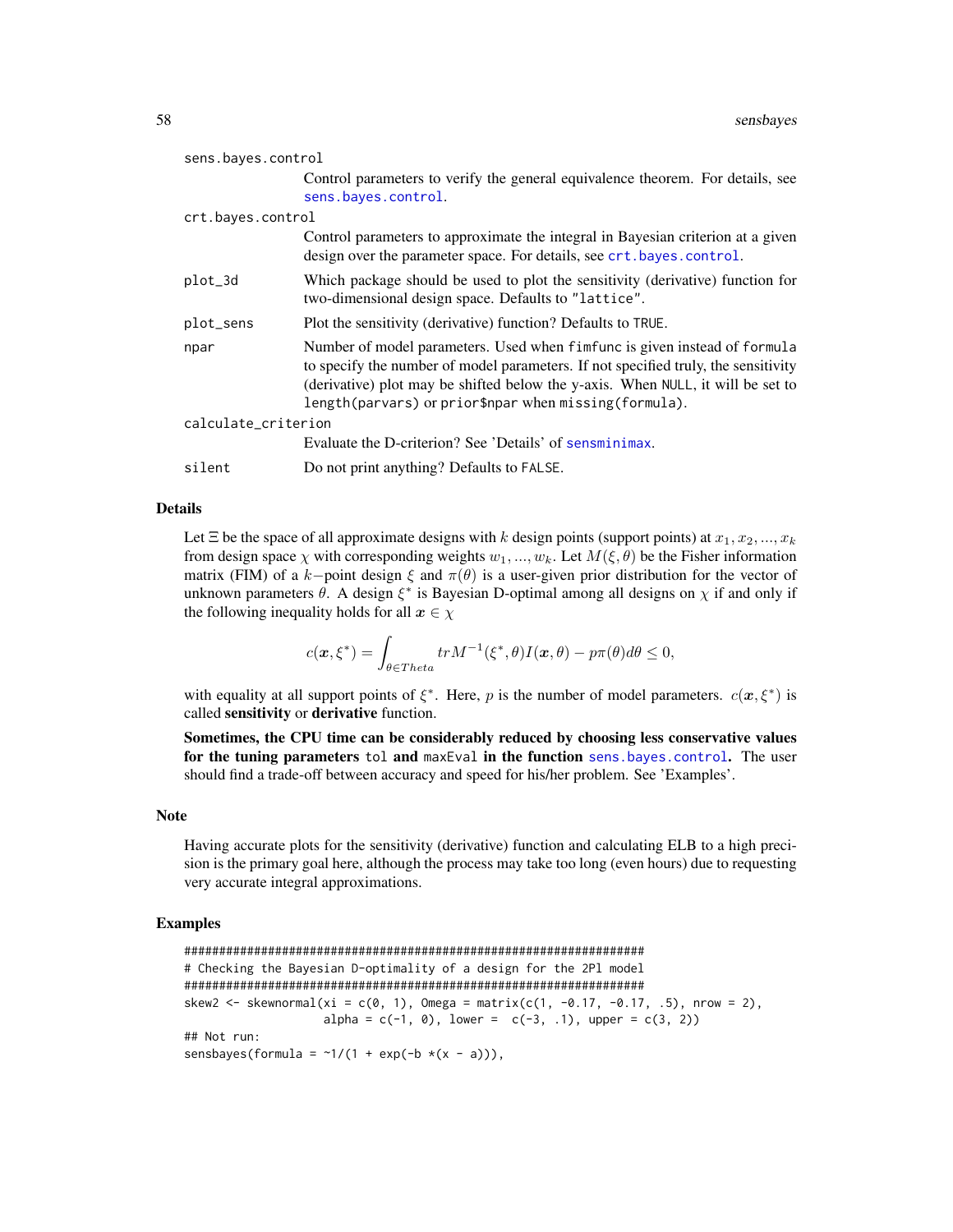```
predvars = "x", parvars = c("a", "b"),
          family = binomial(),
          x= c(-2.50914, -1.16780, -0.36904, 1.29227),
          w =c(0.35767, 0.11032, 0.15621, 0.37580),
          lx = -3, ux = 3,
          prior = skew2)
# took 29 seconds on my system!
## End(Not run)
# It took very long.
# We re-adjust the tuning parameters in sens.bayes.control to be faster
# See how we drastically reduce the maxEval and increase the tolerance
## Not run:
sensbayes(formula = \sim 1/(1 + \exp(-b \times (x - a))),
          predvars = "x", parvars = c("a", "b"),
          family = binomial(),
          x= c(-2.50914, -1.16780, -0.36904, 1.29227),
          w =c(0.35767, 0.11032, 0.15621, 0.37580),
          lx = -3, ux = 3, prior = skew2,
          sens.bayes.control = list(cubature = list(tol = 1e-4, maxEval = 300)))
# took 5 Seconds on my system!
## End(Not run)
# Compare it with the following:
sensbayes(formula = \sim 1/(1 + \exp(-b \times (x - a))),
          predvars = "x", parvars = c("a", "b"),
          family = binomial(),
          x= c(-2.50914, -1.16780, -0.36904, 1.29227),
          w =c(0.35767, 0.11032, 0.15621, 0.37580),
          lx = -3, ux = 3, prior = skew2,
          sens.bayes.control = list(cubature = list(tol = 1e-4, maxEval = 200)))
# Look at the plot!
# took 3 seconds on my system
########################################################################################
# Checking the Bayesian D-optimality of a design for the 4-parameter sigmoid emax model
########################################################################################
1b \leftarrow c(4, 11, 100, 5)ub <- c(9, 17, 140, 10)
## Not run:
sensbayes(formula = \sim theta1 + (theta2 - theta1)*(x^theta4)/(x^theta4 + theta3^theta4),
          predvars = c("x"), parvars = c("theta1", "theta2", "theta3", "theta44"),
          x = c(0.78990, 95.66297, 118.42964, 147.55809, 500),w = c(0.23426, 0.17071, 0.17684, 0.1827, 0.23549),
          lx = .001, ux = 500, prior = uniform(lb, ub)# took 200 seconds on my system
## End(Not run)
```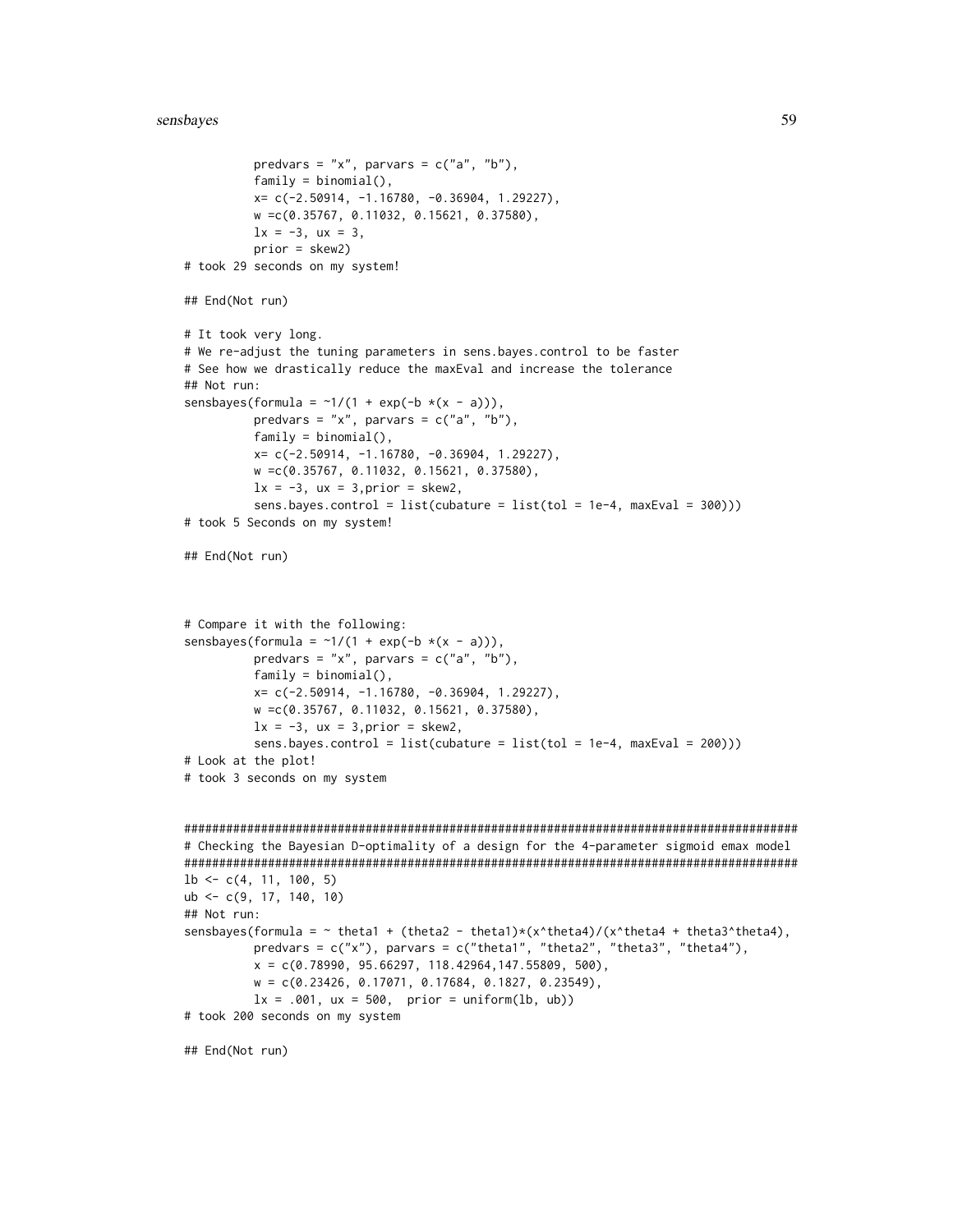```
# Re-adjust the tuning parameters to have it faster
## Not run:
sensbayes(formula = \sim theta1 + (theta2 - theta1)*(x^theta4)/(x^theta4 + theta3^theta4),
          predvars = c("x"), parvars = c("theta1", "theta2", "theta3", "theta44"),
          x = c(0.78990, 95.66297, 118.42964, 147.55809, 500),w = c(0.23426, 0.17071, 0.17684, 0.1827, 0.23549),
         lx = .001, ux = 500, prior = uniform(lb, ub),
          sens.bayes.control = list(cubature = list(tol = 1e-3, maxEval = 300)))
# took 4 seconds on my system. See how much it makes difference
## End(Not run)
```
<span id="page-59-0"></span>sensbayescomp *Verifying Optimality of Bayesian Compound DP-optimal Designs*

#### Description

This function plot the sensitivity (derivative) function given an approximate (continuous) design and calculate the efficiency lower bound (ELB) for Bayesian D-optimal designs. Let  $x$  belongs to  $\chi$  that denotes the design space. Based on the general equivalence theorem, generally, a design  $\xi^*$ is optimal if and only if the value of its sensitivity (derivative) function be non-positive for all  $x$  in  $\chi$  and it only reaches zero when x belong to the support of  $\xi^*$  (be equal to one of the design point). Therefore, the user can look at the sensitivity plot and the ELB and decide whether the design is optimal or close enough to the true optimal design (ELB tells us that without knowing the latter).

### Usage

```
sensbayescomp(formula, predvars, parvars, family = gaussian(), x, w, lx, ux,
  fimfunc = NULL, prior = list(), prob, alpha,
  sens.bayes.control = list(), crt.bayes.control = list(),
 plot_3d = c("lattice", "rgl"), plot_sens = TRUE, npar = NULL,
  calculate_criterion = TRUE, silent = FALSE)
```

| formula  | A nonlinear model formula. A symbolic description of the model consists of<br>predictors and the unknown model parameters. Will be coerced to a formula if<br>necessary.                                                                                                                                                                                                                                                                                      |
|----------|---------------------------------------------------------------------------------------------------------------------------------------------------------------------------------------------------------------------------------------------------------------------------------------------------------------------------------------------------------------------------------------------------------------------------------------------------------------|
| predvars | A vector of characters. Denotes the predictors in the formula.                                                                                                                                                                                                                                                                                                                                                                                                |
| parvars  | A vector of characters. Denotes the unknown parameters in the formula.                                                                                                                                                                                                                                                                                                                                                                                        |
| family   | A description of the response distribution and link function to be used in the<br>model. This can be a family function, a call to a family function or a character<br>string naming the family. Every family function has a link argument allowing to<br>specify the link function to be applied on the response variable. If not specified,<br>default links are used. For details see family. By default, a linear gaussian<br>model gaussian() is applied. |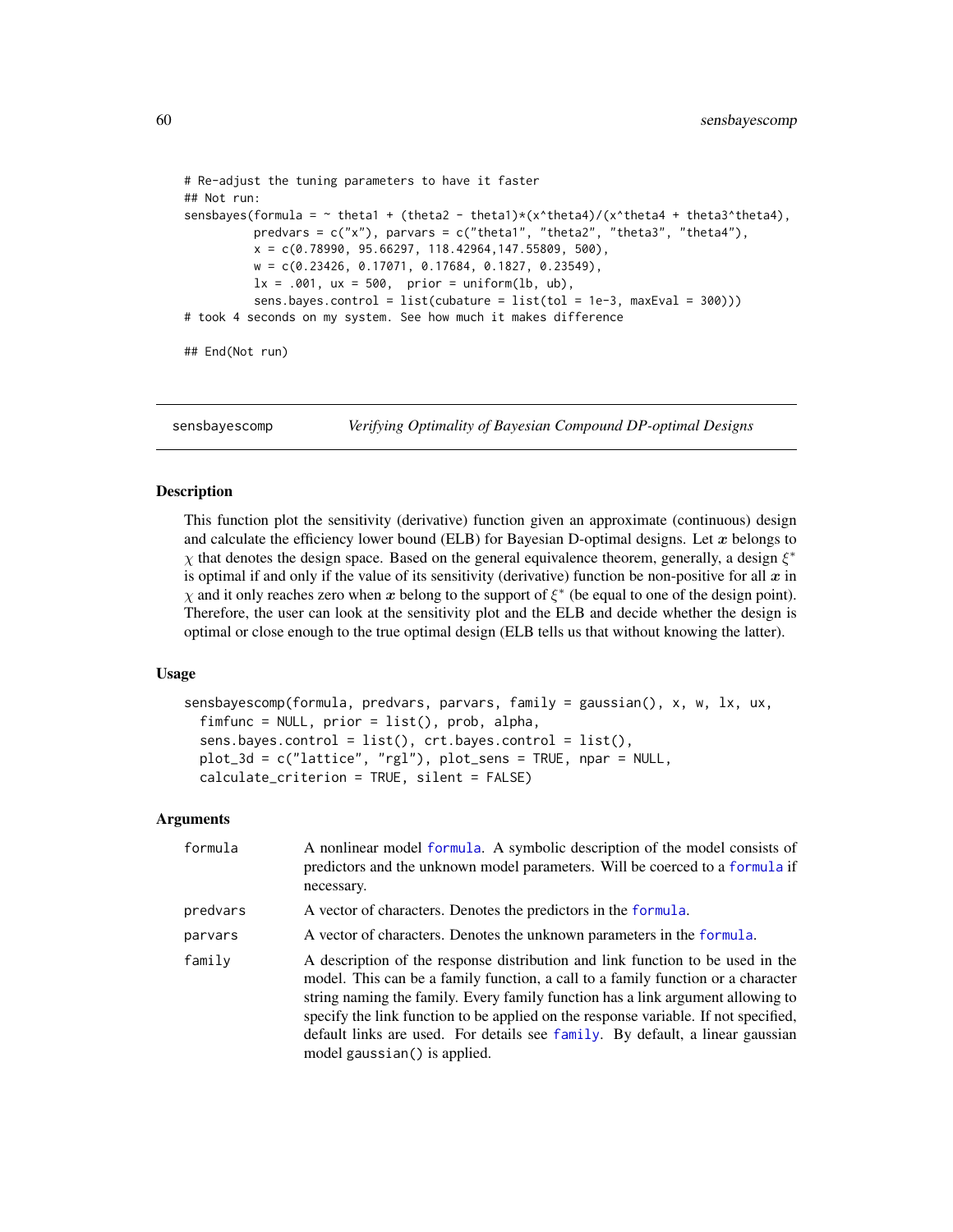| х                   | Vector of design (support) points. See 'Details' of sensminimax.                                                                                                                                                                                                                                            |
|---------------------|-------------------------------------------------------------------------------------------------------------------------------------------------------------------------------------------------------------------------------------------------------------------------------------------------------------|
| W                   | Vector of corresponding design weights for x.                                                                                                                                                                                                                                                               |
| lx                  | Vector of lower bounds for the predictors. Should be in the same order as<br>predvars.                                                                                                                                                                                                                      |
| ux                  | Vector of upper bounds for the predictors. Should be in the same order as<br>predvars.                                                                                                                                                                                                                      |
| fimfunc             | A function. Returns the FIM as a matrix. Required when formula is missing.<br>See 'Details' of minimax.                                                                                                                                                                                                     |
| prior               | An object of class cprior. User can also use one of the functions uniform,<br>normal, skewnormal or student to create the prior. See 'Details' of bayes.                                                                                                                                                    |
| prob                | Either formula or a function. when function, its argument is x and param<br>same as the arguments in fimfunc. prob as a function takes the design points<br>and vector of parameters and returns the probability of success at each design<br>points. See 'Examples'.                                       |
| alpha               | A value between 0 and 1. Compound or combined DP-criterion is the product<br>of the efficiencies of a design with respect to D- and average P- optimality,<br>weighted by alpha.                                                                                                                            |
| sens.bayes.control  |                                                                                                                                                                                                                                                                                                             |
|                     | Control parameters to verify the general equivalence theorem. For details, see<br>sens.bayes.control.                                                                                                                                                                                                       |
| crt.bayes.control   |                                                                                                                                                                                                                                                                                                             |
|                     | Control parameters to approximate the integral in Bayesian criterion at a given<br>design over the parameter space. For details, see crt.bayes.control.                                                                                                                                                     |
| plot_3d             | Which package should be used to plot the sensitivity (derivative) function for<br>two-dimensional design space. Defaults to "lattice".                                                                                                                                                                      |
| plot_sens           | Plot the sensitivity (derivative) function? Defaults to TRUE.                                                                                                                                                                                                                                               |
| npar                | Number of model parameters. Used when fimfunc is given instead of formula<br>to specify the number of model parameters. If not specified truly, the sensitivity<br>(derivative) plot may be shifted below the y-axis. When NULL, it will be set to<br>length(parvars) or prior\$npar when missing(formula). |
| calculate_criterion |                                                                                                                                                                                                                                                                                                             |
|                     | Evaluate the D-criterion? See 'Details' of sensminimax.                                                                                                                                                                                                                                                     |
| silent              | Do not print anything? Defaults to FALSE.                                                                                                                                                                                                                                                                   |

## Details

Sometimes, the CPU time can be considerably reduced by choosing less conservative values for the tuning parameters tol and maxEval in the function [sens.bayes.control](#page-52-0). The user should find a trade-off between accuracy and speed for his/her problem.

## Note

Having accurate plots for the sensitivity (derivative) function and calculating ELB to a high precision is the primary goal here, although the process may take too long (even hours) due to requesting very accurate integral approximations.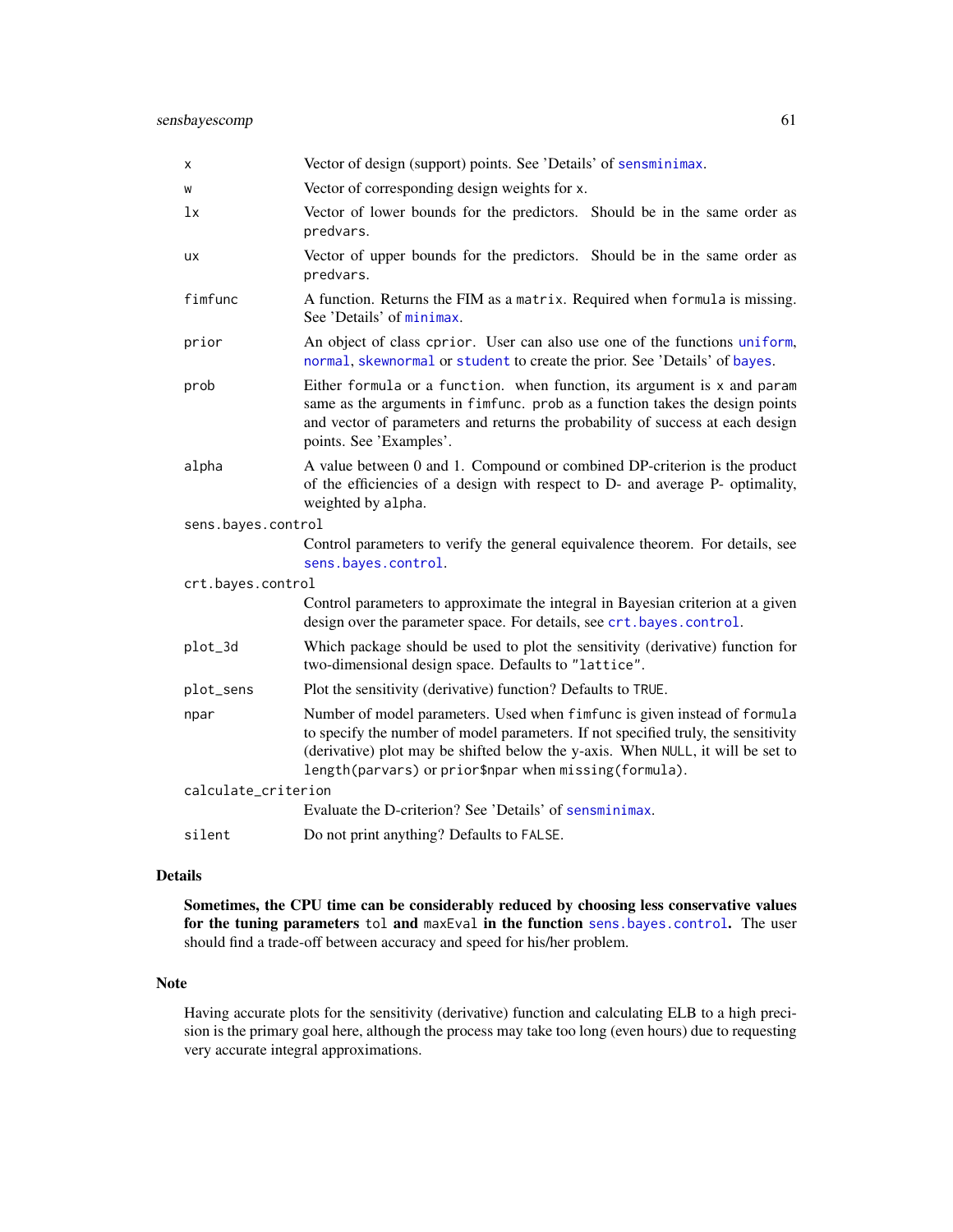### See Also

[bayescomp](#page-10-0)

## Examples

```
##########################################
# Verifing the DP-optimality of a design
# The logistic model with two predictors
##########################################
# The design points and corresponding weights are as follows:
# Point1 Point2 Point3 Point4 Point5 Point6 Point7
# 0.07410 -0.31953 -1.00000 1.00000 -1.00000 1.00000 0.30193
# -1.00000 1.00000 -1.00000 1.00000 -0.08251 -1.00000 1.00000
# Weight1 Weight2 Weight3 Weight4 Weight5 Weight6 Weight7
# 0.020 0.275 0.224 0.131 0.092 0.156 0.103
# It should be given to the function as two seperate vectors:
x1 <- c(0.07409639, -0.3195265, -1, 1, -1, 1, 0.3019317, -1, 1, -1, 1, -0.08251169, -1, 1)
w1 <- c(0.01992863, 0.2745394, 0.2236575, 0.1312331, 0.09161503, 0.1561454, 0.1028811)
p \leq -c(1, -2, 1, -1)## Not run:
sensbayescomp(formula = ~exp(b0+b1*x1+b2*x2+b3*x1*x2)/(1+exp(b0+b1*x1+b2*x2+b3*x1*x2)),
             predvars = c("x1", "x2"),parvars = c("b0", "b1", "b2", "b3"),
             family = binomial(),
             x = x1, w = w1,1x = c(-1, -1), ux = c(1, 1),prior = uniform(p -1.5, p + 1.5),
             prob = \sim1-1/(1+exp(b0 + b1 * x1 + b2 * x2 + b3 * x1 * x2)),
             alpha = .5, plot_3d = "rgl",sens.bayes.control = list(cubature = list(tol = 1e-3, maxEval = 1000)))
```
## End(Not run)

<span id="page-61-0"></span>senslocally *Verifying Optimality of Locally D-optimal Designs*

#### **Description**

It plots the sensitivity (derivative) function of the locally D-optimal criterion at a given approximate (continuous) design and also calculates its efficiency lower bound (ELB) with respect to this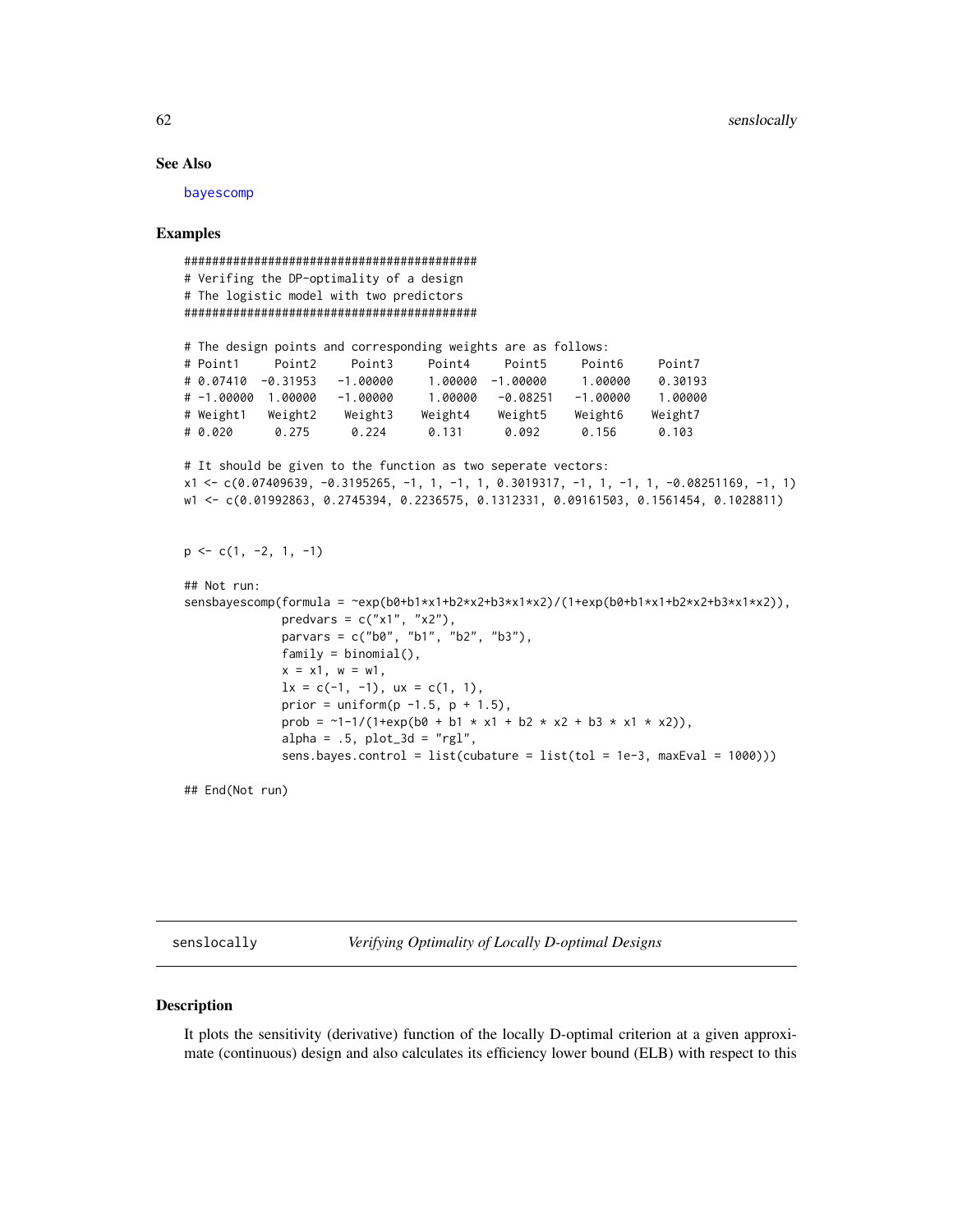# senslocally 63

optimality criterion. The user can confirm or reject the optimality of a design by looking at the sensitivity plot. ELB shows the proximity of a design to the true optimal design without knowing the latter. See, for more details, Masoudi et al. (2017).

# Usage

```
senslocally(formula, predvars, parvars, family = gaussian(), x, w, lx, ux,
  inipars, fimfunc = NULL, sens.minimax.control = list(),
 calculate_criterion = TRUE, plot_3d = c("lattice", "rgl"),
 plot_sens = TRUE, npar = length(inipars), silent = FALSE)
```

| formula              | A nonlinear model formula. A symbolic description of the model consists of<br>predictors and the unknown model parameters. Will be coerced to a formula if<br>necessary.                                                                                                                                                                                                                                                                                      |
|----------------------|---------------------------------------------------------------------------------------------------------------------------------------------------------------------------------------------------------------------------------------------------------------------------------------------------------------------------------------------------------------------------------------------------------------------------------------------------------------|
| predvars             | A vector of characters. Denotes the predictors in the formula.                                                                                                                                                                                                                                                                                                                                                                                                |
| parvars              | A vector of characters. Denotes the unknown parameters in the formula.                                                                                                                                                                                                                                                                                                                                                                                        |
| family               | A description of the response distribution and link function to be used in the<br>model. This can be a family function, a call to a family function or a character<br>string naming the family. Every family function has a link argument allowing to<br>specify the link function to be applied on the response variable. If not specified,<br>default links are used. For details see family. By default, a linear gaussian<br>model gaussian() is applied. |
| X                    | Vector of design (support) points. See 'Details' of sensminimax.                                                                                                                                                                                                                                                                                                                                                                                              |
| W                    | Vector of corresponding design weights for x.                                                                                                                                                                                                                                                                                                                                                                                                                 |
| lx                   | Vector of lower bounds for the predictors. Should be in the same order as<br>predvars.                                                                                                                                                                                                                                                                                                                                                                        |
| ux                   | Vector of upper bounds for the predictors. Should be in the same order as<br>predvars.                                                                                                                                                                                                                                                                                                                                                                        |
| inipars              | Vector. Initial values for the unknown parameters. Must match parvars or<br>argument param of the function provided in fimfunc.                                                                                                                                                                                                                                                                                                                               |
| fimfunc              | A function. Returns the FIM as a matrix. Required when formula is missing.<br>See 'Details' of minimax.                                                                                                                                                                                                                                                                                                                                                       |
| sens.minimax.control |                                                                                                                                                                                                                                                                                                                                                                                                                                                               |
|                      | Control parameters to verify the general equivalence theorem. For details, see<br>the function sens.minimax.control.                                                                                                                                                                                                                                                                                                                                          |
| calculate_criterion  |                                                                                                                                                                                                                                                                                                                                                                                                                                                               |
|                      | Evaluate the D-criterion? See 'Details' of sensminimax.                                                                                                                                                                                                                                                                                                                                                                                                       |
| plot_3d              | Which package should be used to plot the sensitivity (derivative) function for<br>models with two predictors. Either "rgl" or "lattice" (default).                                                                                                                                                                                                                                                                                                            |
| plot_sens            | Plot the sensitivity (derivative) function? Defaults to TRUE.                                                                                                                                                                                                                                                                                                                                                                                                 |
| npar                 | Number of model parameters. Used when fimfunc is given instead of formula<br>to specify the number of model parameters. If not given, the sensitivity plot may<br>be shifted below the y-axis. When NULL, it will be set here to length (inipars).                                                                                                                                                                                                            |
| silent               | Do not print anything? Defaults to FALSE.                                                                                                                                                                                                                                                                                                                                                                                                                     |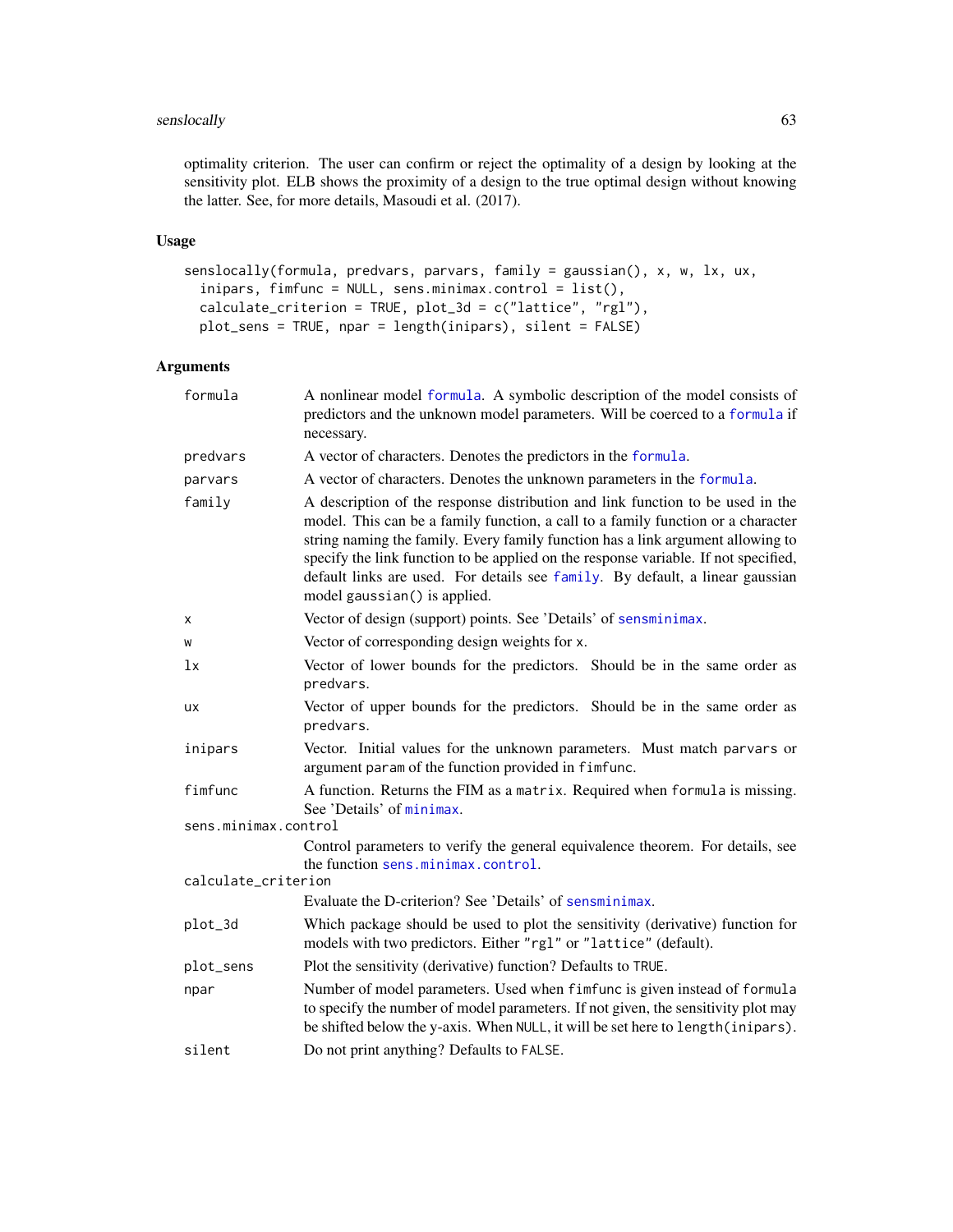#### Details

Let  $\theta_0$  denotes the vector of initial estimates for the unknown parameters. A design  $\xi^*$  is locally D-optimal among all designs on  $\chi$  if and only if the following inequality holds for all  $x \in \chi$ 

$$
c(\bm{x},\xi^*,\theta_0) = tr M^{-1}(\xi^*,\theta_0) I(\bm{x},\theta_0) - p \le 0,
$$

with equality at all support points of  $\xi^*$ . Here, p is the number of model parameters.  $c(\bm{x}, \xi^*, \theta_0)$  is called sensitivity or derivative function.

ELB is a measure of proximity of a design to the optimal design without knowing the latter. Given a design, let  $\epsilon$  be the global maximum of the sensitivity (derivative) function over  $x \in \chi$ . ELB is given by

$$
ELB = p/(p + \epsilon),
$$

where p is the number of model parameters. Obviously, calculating ELB requires finding  $\epsilon$  and another optimization problem to be solved. The tuning parameters of this optimization can be regulated via the argument [sens.minimax.control](#page-53-0). See, for more details, Masoudi et al. (2017).

## Value

an object of class sensminimax that is a list contains:

type Argument type that is required for print methods.

- optima A matrix that stores all the local optima over the parameter space given the best design of the iteration. The cost (criterion) values are stored in a column named Criterion\_Value. The last column (Answering\_Set) shows if the optimum, based on a merging tolerance merge\_tol, belongs to the answering set (1) or not (0). Only applicable for minimax or standardized maximin designs.
- mu Probability measure on the answering set. Corresponds to the rows of optima when the associated row in column Answering\_Set is equal to 1. Only applicable for minimax or standardized maximin designs.
- max\_deriv Global maximum of the sensitivity (derivative) function ( $\epsilon$  in 'Details').
- ELB D-efficiency lower bound. Can not be larger than 1. See 'Note' in [sensminimax](#page-64-0) or 'Details' in [sens.minimax.control](#page-53-0).
- merge\_tol Merging tolerance to create the answering set from the set of all local optima. See 'Details' in [sens.minimax.control](#page-53-0). Only applicable for minimax or standardized maximin designs.
- crtval Criterion value. Compare with column Crtiterion\_Value in optima for minimax and standardized maximin designs.
- time Required CPU time (rough approximation).

### Note

Theoretically, ELB can not be larger than 1. But if so, it may have one of the following reasons:

- max\_deriv is not a GLOBAL maximum. Please increase the value of the parameter maxeval in [sens.minimax.control](#page-53-0) to find the global maximum.
- The sensitivity function is shifted below the y-axis because the number of model parameters has not been specified correctly (less value given). Please specify the correct number of model parameters via argument npar.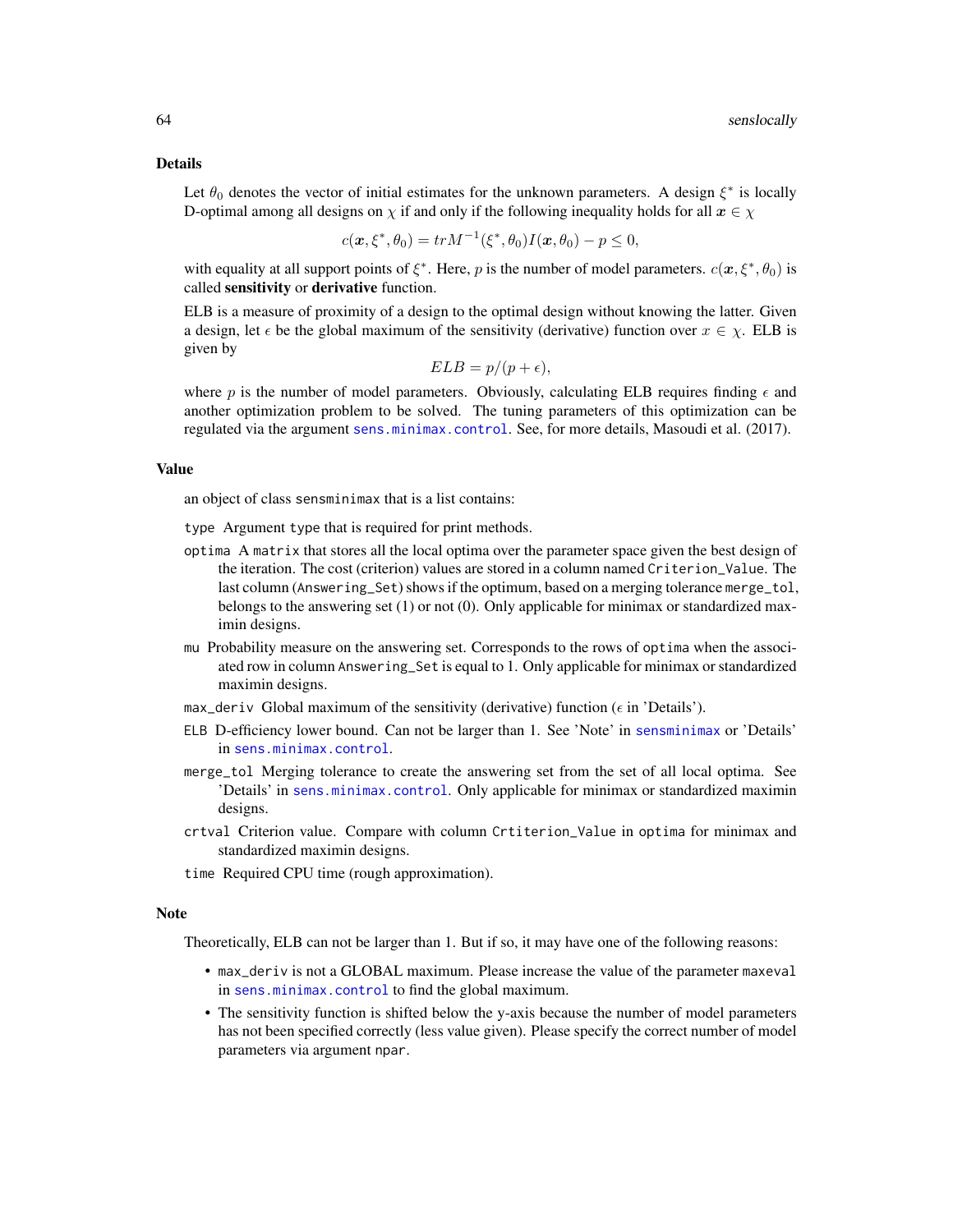### sensminimax 65

### References

Masoudi E, Holling H, Wong W.K. (2017). Application of Imperialist Competitive Algorithm to Find Minimax and Standardized Maximin Optimal Designs. Computational Statistics and Data Analysis, 113, 330-345.

## Examples

```
############################
# Exponential growth model
############################
# Verifying optimailty of a locally D-optimal design
senslocally(formula = -a + \exp(-b*x),
            predvars = "x", parvars = c("a", "b"),
            x = c(.1, 1), w = c(.5, .5),1x = 0, ux = 1, inipars = c(1, 10))
##############################
# A model with two predictors
##############################
x0 <- c(30, 3.861406, 30, 4.600633, 0, 0, 5.111376, 4.168798)
w0 <- rep(.25, 4)
senslocally(formula = \sim V*S/(Km * (1 + I/Kic)+ S * (1 + I/Kiu)),
            predvars = c("S", "I"),parvars = c("V", "Km", "Kic", "Kiu"),
            x = x0, w = w0,
            lx = c(0, 0), ux = c(30, 60),inipars = c(1.5, 5.2, 3.4, 5.6))
## Not run:
# using package rgl for 3d plot:
res<- senslocally(formula = \sim V*S/(Km * (1 + I/Kic)+ S * (1 + I/Kiu)),
                  predvars = c("S", "I"),parvars = c("V", "Km", "Kic", "Kiu"),
                  x = x0, w = w0,lx = c(0, 0), ux = c(30, 60),inipars = c(1.5, 5.2, 3.4, 5.6),
                  plot_3d = "rgl")
```
## End(Not run)

<span id="page-64-0"></span>sensminimax *Verifying Optimality of Minimax and Standardized maximin D-optimal Designs*

#### Description

It plots the sensitivity (derivative) function of the minimax or standardized maximin D-optimal criterion at a given approximate (continuous) design and also calculates its efficiency lower bound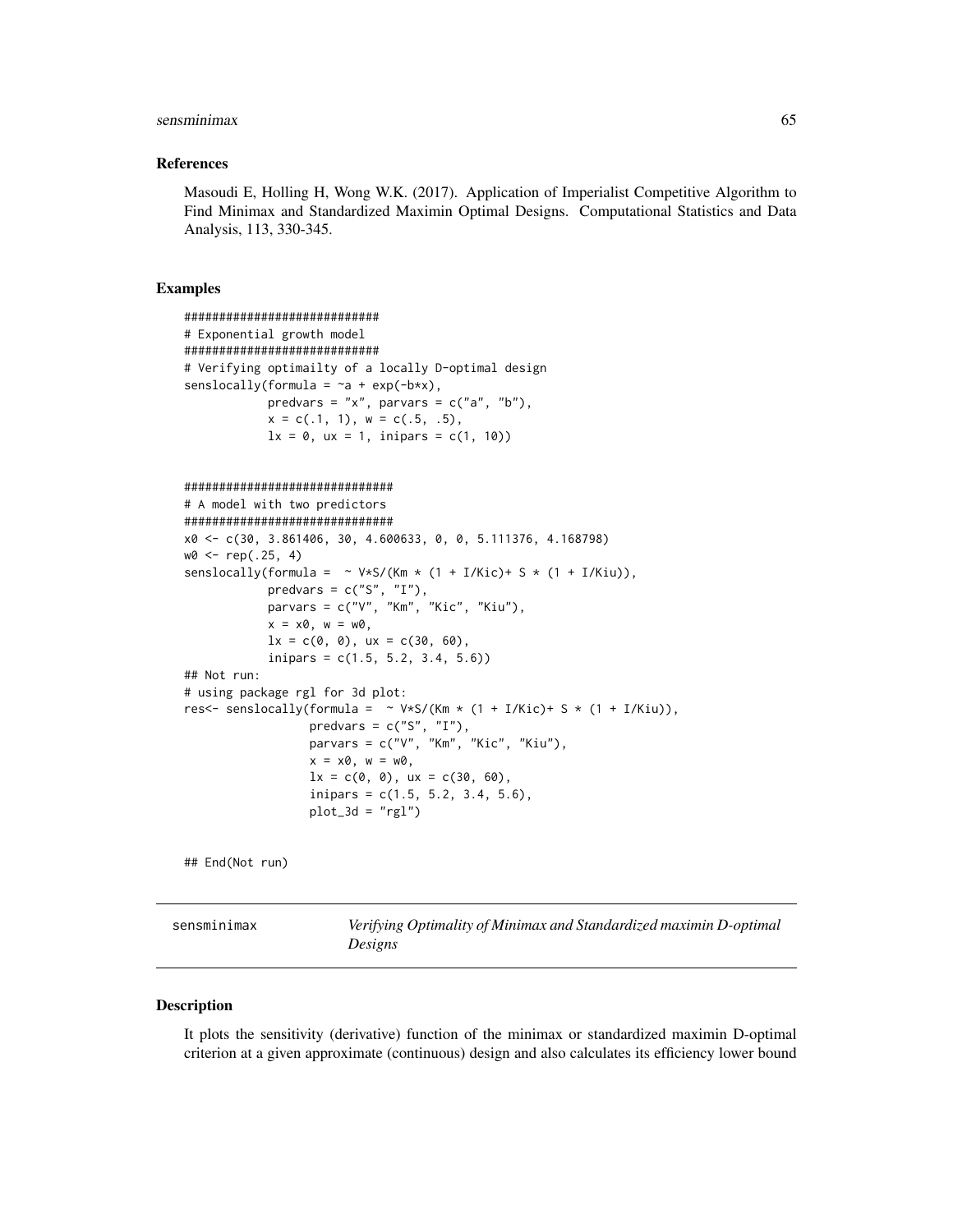(ELB) with respect to the optimality criterion. The user can confirm or reject the optimality of a design by looking at the sensitivity plot. ELB shows the proximity of a design to the true optimal design without knowing the latter. See, for more details, Masoudi et al. (2017).

## Usage

```
sensminimax(formula, predvars, parvars, family = gaussian(), x, w, lx, ux, lp,
 up, fimfunc = NULL, standardized = FALSE, localdes = NULL,
  sens.minimax.control = list(), calculate_criterion = TRUE,
 crt.minimax.control = list(), plot_3d = c("lattice", "rgl"),
 plot_sens = TRUE, npar = length(lp), silent = FALSE)
```

| formula      | A nonlinear model formula. A symbolic description of the model consists of<br>predictors and the unknown model parameters. Will be coerced to a formula if<br>necessary.                                                                                                                                                                                                                                                                                      |
|--------------|---------------------------------------------------------------------------------------------------------------------------------------------------------------------------------------------------------------------------------------------------------------------------------------------------------------------------------------------------------------------------------------------------------------------------------------------------------------|
| predvars     | A vector of characters. Denotes the predictors in the formula.                                                                                                                                                                                                                                                                                                                                                                                                |
| parvars      | A vector of characters. Denotes the unknown parameters in the formula.                                                                                                                                                                                                                                                                                                                                                                                        |
| family       | A description of the response distribution and link function to be used in the<br>model. This can be a family function, a call to a family function or a character<br>string naming the family. Every family function has a link argument allowing to<br>specify the link function to be applied on the response variable. If not specified,<br>default links are used. For details see family. By default, a linear gaussian<br>model gaussian() is applied. |
| X            | Vector of design (support) points. See 'Details' of sensminimax.                                                                                                                                                                                                                                                                                                                                                                                              |
| W            | Vector of corresponding design weights for x.                                                                                                                                                                                                                                                                                                                                                                                                                 |
| 1x           | Vector of lower bounds for the predictors. Should be in the same order as<br>predvars.                                                                                                                                                                                                                                                                                                                                                                        |
| <b>UX</b>    | Vector of upper bounds for the predictors. Should be in the same order as<br>predvars.                                                                                                                                                                                                                                                                                                                                                                        |
| 1p           | Vector of lower bounds for the model parameters. Should be in the same order<br>as parvars or param in the argument fimfunc.                                                                                                                                                                                                                                                                                                                                  |
| up           | Vector of upper bounds for the model parameters. Should be in the same order<br>as parvars or param in the argument fimfunc. When a parameter is known<br>(has a fixed value), set its associated lower and upper bounds in 1p and up equal<br>to the known value.                                                                                                                                                                                            |
| fimfunc      | A function. Returns the FIM as a matrix. Required when formula is missing.<br>See 'Details' of minimax.                                                                                                                                                                                                                                                                                                                                                       |
| standardized | Maximin standardized design? When standardized = TRUE, the argument<br>localdes must be given. Defaults to FALSE. See 'Details' of minimax.                                                                                                                                                                                                                                                                                                                   |
| localdes     | A function that takes the parameter values as inputs and returns the design points<br>and weights of the locally optimal design. Required when standardized = "TRUE".<br>See 'Details' of minimax.                                                                                                                                                                                                                                                            |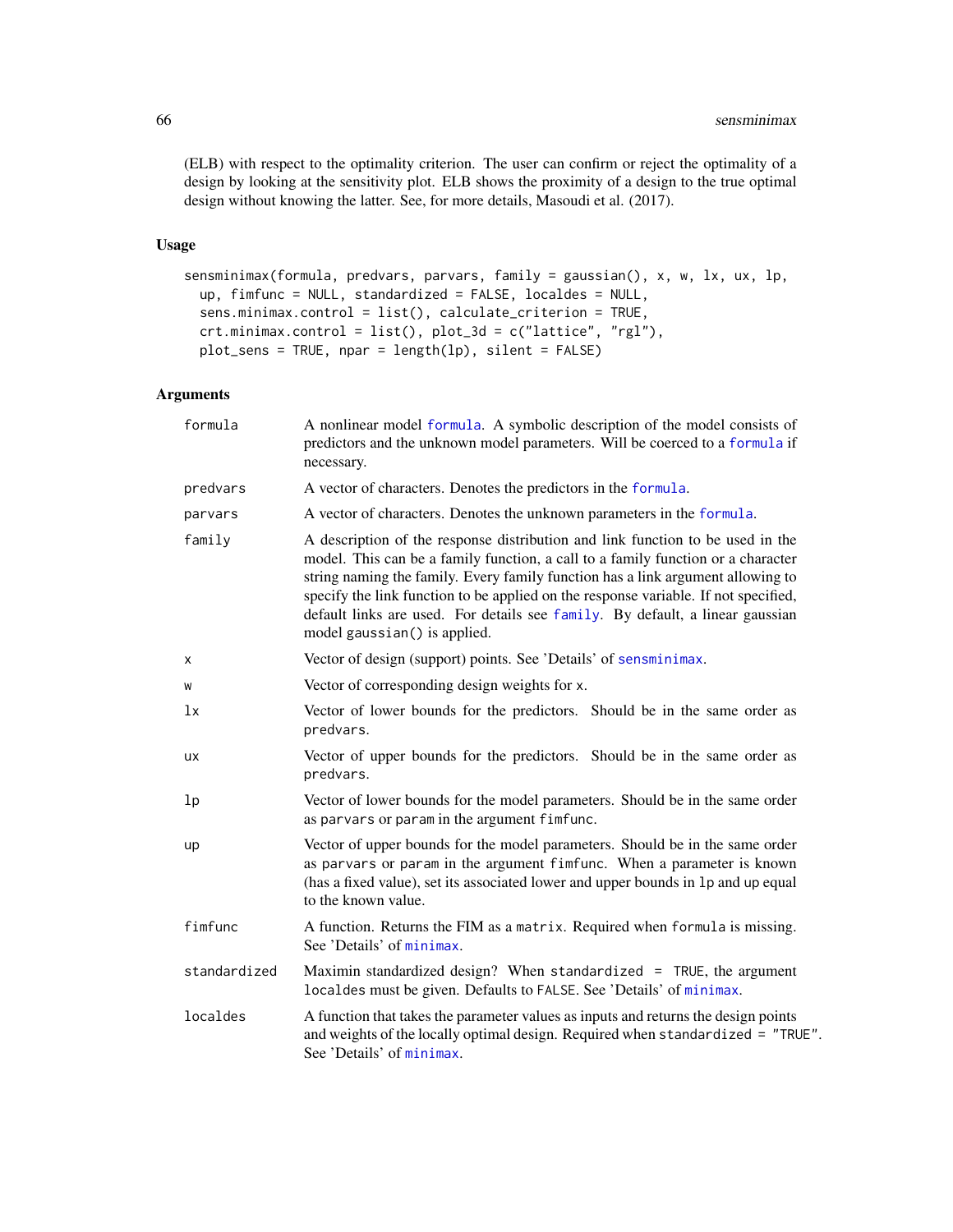### sensminimax 67

| sens.minimax.control |                                                                                                                                                                                                                                                                            |
|----------------------|----------------------------------------------------------------------------------------------------------------------------------------------------------------------------------------------------------------------------------------------------------------------------|
|                      | Control parameters to verify the general equivalence theorem. For details, see                                                                                                                                                                                             |
|                      | the function sens.minimax.control.                                                                                                                                                                                                                                         |
| calculate_criterion  |                                                                                                                                                                                                                                                                            |
|                      | Evaluate the D-criterion? See 'Details' of sensminimax.                                                                                                                                                                                                                    |
| crt.minimax.control  |                                                                                                                                                                                                                                                                            |
|                      | Control parameters to optimize the minimax or standardized maximin criterion<br>at a given design over a <b>continuous</b> parameter space. For details, see the func-<br>tion crt.minimax.control. Only applicable when calculate_criterion = TRUE.                       |
| plot_3d              | Which package should be used to plot the sensitivity (derivative) function for<br>models with two predictors. Either "rgl" or "lattice" (default).                                                                                                                         |
| plot_sens            | Plot the sensitivity (derivative) function? Defaults to TRUE.                                                                                                                                                                                                              |
| npar                 | Number of model parameters. Used when fimfunc is given instead of formula<br>to specify the number of model parameters. If not specified truly, the sensitivity<br>(derivative) plot may be shifted below the y-axis. When NULL, it will be set here<br>to length $(lp)$ . |
| silent               | Do not print anything? Defaults to FALSE.                                                                                                                                                                                                                                  |

## Details

Let the unknown parameters belong to Θ, that is a Cartesian product of (user-given) intervals for the unknown model parameters. A design  $\xi^*$  is minimax D-optimal among all designs on  $\chi$  if and only if there exists a probability measure  $\mu^*$  on

$$
A(\xi^*) = \left\{ \nu \in \Theta \mid -log|M(\xi^*, \nu)| = \max_{\theta \in \Theta} -log|M(\xi^*, \theta)| \right\},\,
$$

such that the following inequality holds for all  $x \in \chi$ 

$$
c(\mathbf{x}, \mu^*, \xi^*) = \int_{A(\xi^*)} tr M^{-1}(\xi^*, \nu) I(\mathbf{x}, \nu) \mu^* d(\nu) - p \le 0,
$$

with equality at all support points of  $\xi^*$ . Here, p is the number of model parameters.  $c(\mathbf{x}, \mu^*, \xi^*)$ is called sensitivity or derivative function. The set  $A(\xi^*)$  is sometimes called answering set of  $\xi^*$ and the measure  $\mu^*$  is a subgradient of the non-differentiable criterion evaluated at  $M(\xi^*, \nu)$ . For standardized maximin D-optimal designs, the answering set  $N(\xi^*)$  is

$$
N(\xi^*) = \left\{ \boldsymbol{\nu} \in \Theta \mid \mathrm{eff}_D(\xi^*, \boldsymbol{\nu}) = \min_{\boldsymbol{\theta} \in \Theta} \mathrm{eff}_D(\xi^*, \boldsymbol{\theta}) \right\}.
$$

where eff $_D(\xi, \theta) = (\frac{|M(\xi, \theta)|}{|M(\xi_{\theta}, \theta)|})^{\frac{1}{p}}$  and  $\xi_{\theta}$  is the locally D-optimal design with respect to  $\theta$ . See 'Details' of [sens.minimax.control](#page-53-0) on how to calculate the answering set  $N(\xi^*)$  and  $A(\xi^*)$ .

The argument  $x$  is the vector of design points. For design points with more than one dimension, it is a concatenation of the design points, but dimension-wise. For example, let the model has three predictors  $(I, S, Z)$ . Then, (three-dimensional) design points of a two-point optimal design are {point1 =  $(I_1, S_1, Z_1)$ , point2 =  $(I_2, S_2, Z_2)$ }. Then, the argument x is equivalent to  $x = c(11, 12, 51, 52, 71, 72).$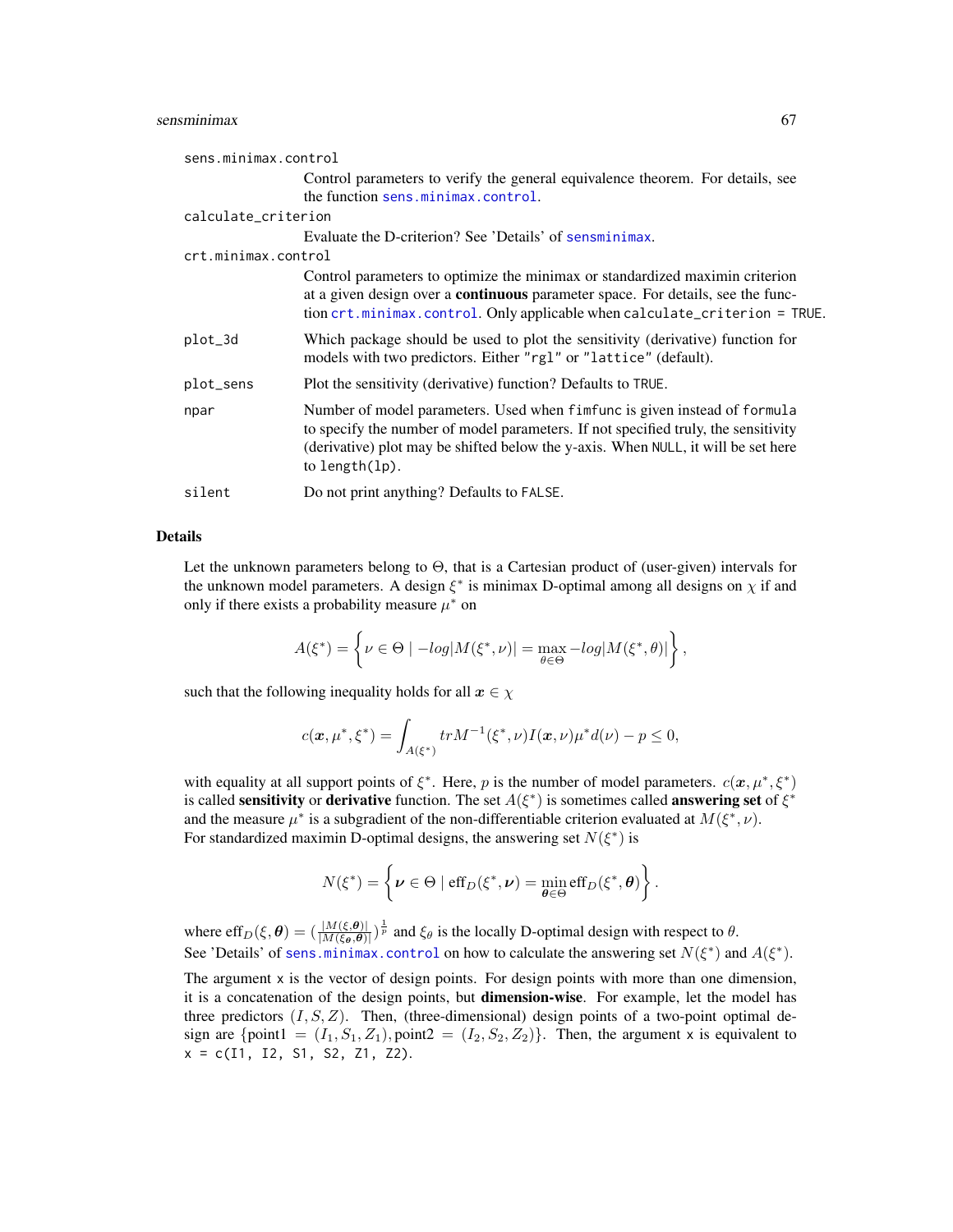ELB is a measure of proximity of a design to the optimal design without knowing the latter. Given a design, let  $\epsilon$  be the global maximum of the sensitivity (derivative) function with respect x where  $x \in \chi$ . ELB is given by

$$
ELB = p/(p + \epsilon),
$$

where p is the number of model parameters. Obviously, calculating ELB requires finding  $\epsilon$  and another optimization problem to be solved. The tuning parameters of this optimization can be regulated via the argument [sens.minimax.control](#page-53-0). See, for more details, Masoudi et al. (2017).

The criterion value for the minimax D-optimal design is (global maximum over  $\Theta$ )

$$
\max_{\theta \in \Theta} -\log |M(\xi, \theta)|;
$$

for standardized maximin D-optimal design is (global minimum over Θ)

$$
\inf_{\theta \in \Theta} \left[ \left( \frac{|M(\xi,\theta)|}{|M(\xi_{\theta},\theta)|} \right)^{\frac{1}{p}} \right].
$$

For locally optimal designs, the criterion value is obtained simply by evaluating the criterion at the design (design points and weights) and the initial values for the parameters.

This function confirms the optimality assuming only a continuous parameter space Θ.

#### Value

an object of class sensminimax that is a list contains:

type Argument type that is required for print methods.

- optima A matrix that stores all the local optima over the parameter space given the best design of the iteration. The cost (criterion) values are stored in a column named Criterion\_Value. The last column (Answering\_Set) shows if the optimum, based on a merging tolerance merge\_tol, belongs to the answering set (1) or not (0). Only applicable for minimax or standardized maximin designs.
- mu Probability measure on the answering set. Corresponds to the rows of optima when the associated row in column Answering\_Set is equal to 1. Only applicable for minimax or standardized maximin designs.
- max\_deriv Global maximum of the sensitivity (derivative) function ( $\epsilon$  in 'Details').
- ELB D-efficiency lower bound. Can not be larger than 1. See 'Note' in [sensminimax](#page-64-0) or 'Details' in [sens.minimax.control](#page-53-0).
- merge\_tol Merging tolerance to create the answering set from the set of all local optima. See 'Details' in [sens.minimax.control](#page-53-0). Only applicable for minimax or standardized maximin designs.
- crtval Criterion value. Compare with column Crtiterion\_Value in optima for minimax and standardized maximin designs.
- time Required CPU time (rough approximation).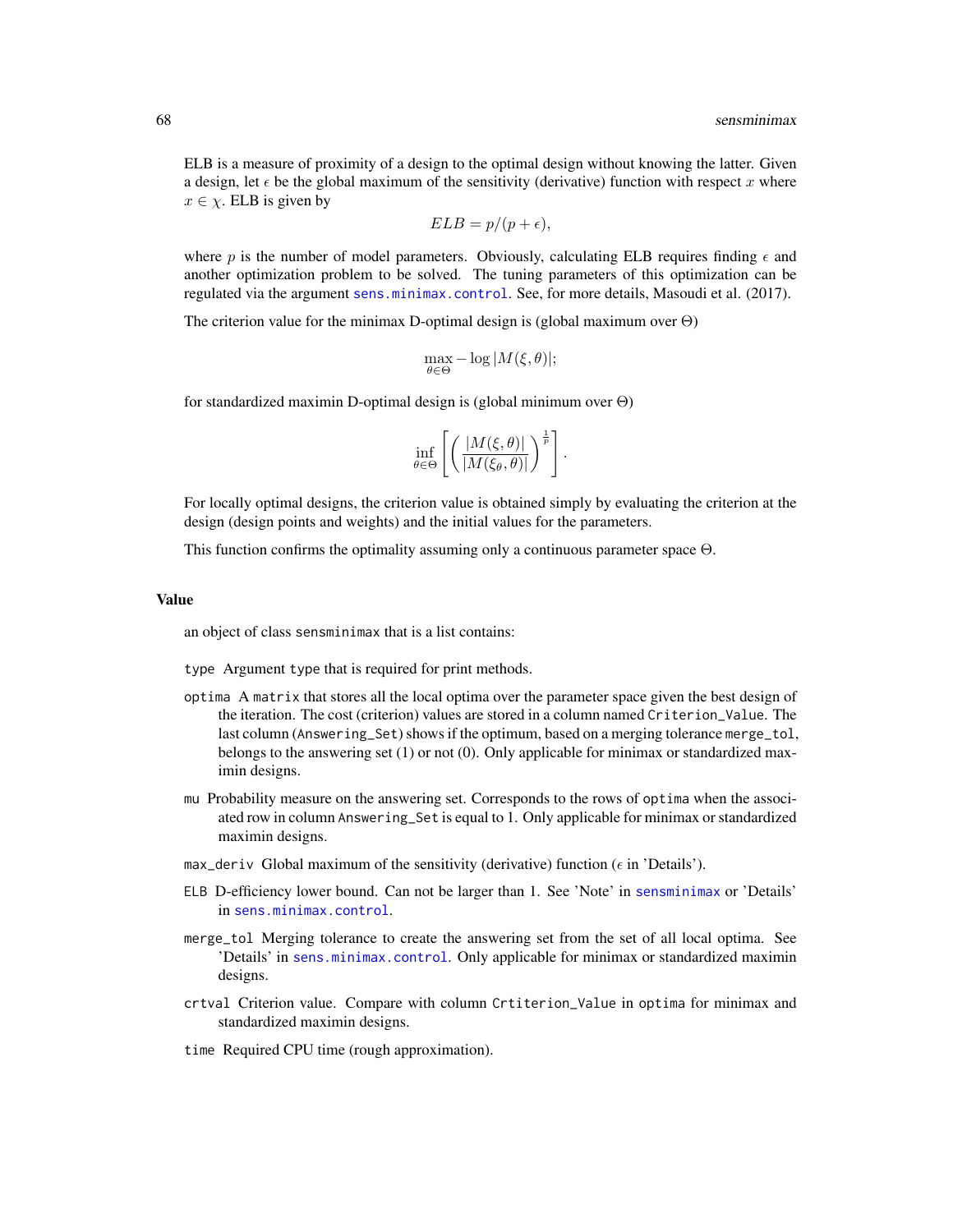### sensminimax 69

### Note

Theoretically, ELB can not be larger than 1. But if so, it may have one of the following reasons:

- max\_deriv is not a GLOBAL maximum. Please increase the value of the parameter maxeval in [sens.minimax.control](#page-53-0) to find the global maximum.
- The sensitivity function is shifted below the y-axis because the number of model parameters has not been specified correctly (less value given). Please specify the correct number of model parameters via argument npar.

Please increase the value of the parameter n\_seg in [sens.minimax.control](#page-53-0) for models with large number of parameters or large parameter space.

### References

Masoudi E, Holling H, Wong W.K. (2017). Application of Imperialist Competitive Algorithm to Find Minimax and Standardized Maximin Optimal Designs. Computational Statistics and Data Analysis, 113, 330-345.

### Examples

```
##########################
# Power logistic model
##########################
# verifying the minimax D-optimality of a design with points x0 and weights w0
x0 <- c(-4.5515, 0.2130, 2.8075)
w0 <- c(0.4100, 0.3723, 0.2177)
# Power logistic model when s = .2
sensminimax(formula = \sim (1/(1 + exp(-b * (x-a))))^.2,
            predvars = "x",
            parvars = c("a", "b"),
            family = binomial(),
            x = x0, w = w0,
            lx = -5, ux = 5,
            lp = c(0, 1), up = c(3, 1.5)##############################
# A model with two predictors
##############################
# Verifying the minimax D-optimality of a design for a model with two predictors
# The model is the mixed inhibition model.
# X0 is the vector of four design points that are:
# (3.4614, 0) (4.2801, 3.1426) (30, 0) (30, 4.0373)
x0 <- c(3.4614, 4.2801, 30, 30, 0, 3.1426, 0, 4.0373)
w0 \leq -rep(1/4, 4)sensminimax(formula = \sim V*S/(Km * (1 + I/Kic)+ S * (1 + I/Kiu)),
            predvars = c("S", "I"),parvars = c("V", "Km", "Kic", "Kiu"),
            family = "gaussian",
            x = x0, w = w0,
            lx = c(0, 0), ux = c(30, 60),
```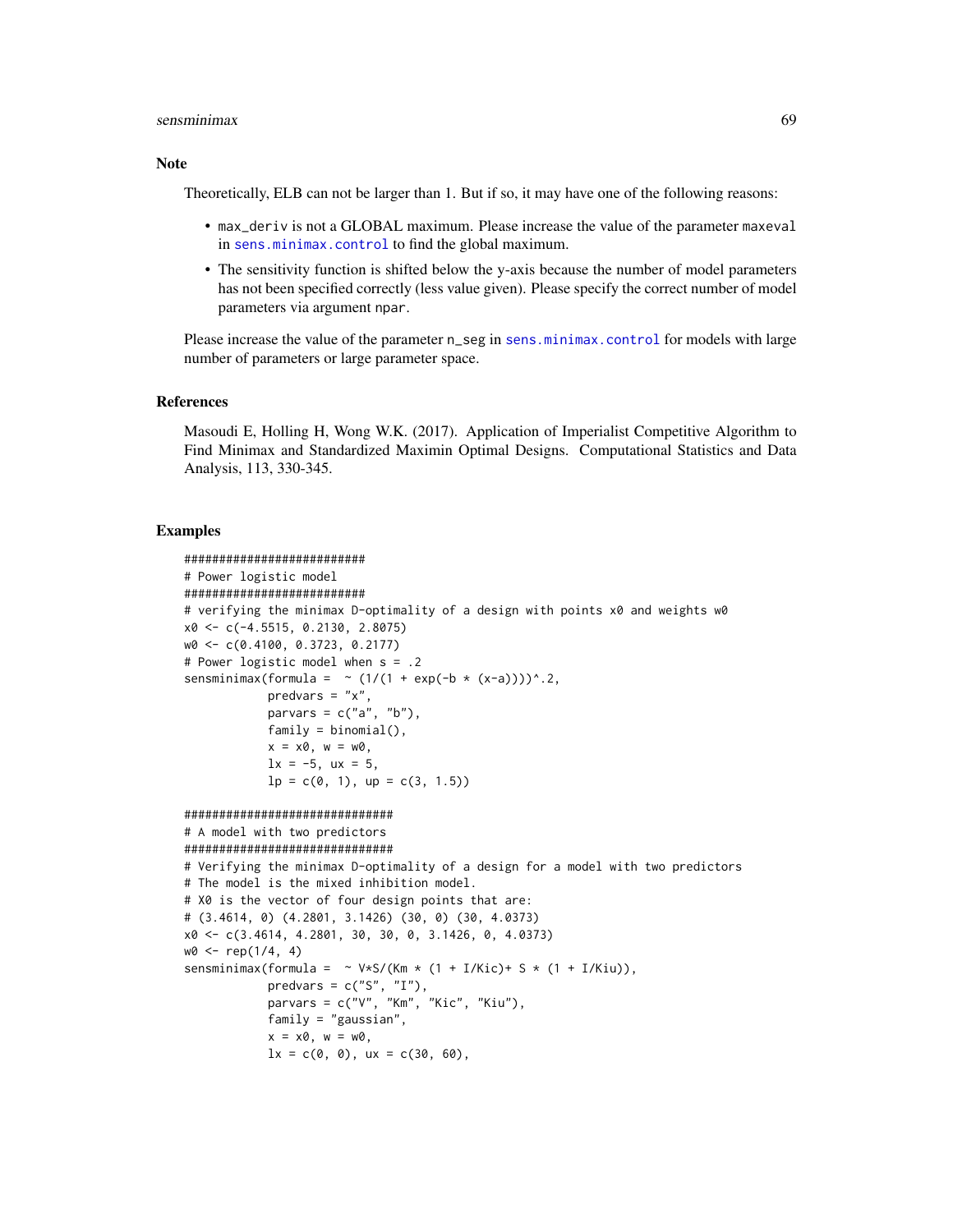```
lp = c(1, 4, 2, 4), up = c(1, 5, 3, 5)##########################################
# Standardized maximin D-optimal designs
##########################################
# Verifying the standardized maximin D-optimality of a design for
# the loglinear model
# First we should define the function for 'localdes' argument
# The function LDOD takes the parameters and returns the points and
# weights of the locally D-optimal design
LDOD <- function(theta0, theta1, theta2){
  ## param is the vector of theta = (theta0, theta1, theta2)
  lx \leq 0 # lower bound of the design space
  ux <- 150 # upper bound of the design space
  param \leq c()
  param[1] <- theta0
  param[2] <- theta1
  param[3] <- theta2
  xstar <- (ux+param[3]) * (lx + param[3]) *(\log(ux + param[3]) - \log(lx + param[3]))/(ux - lx) - param[3]return(list(x = c(lx, xstar, ux), w = rep(1/3, 3)))}
x0 <- c(0, 4.2494, 17.0324, 149.9090)
w0 <- c(0.3204, 0.1207, 0.2293, 0.3296)
## Not run:
sensminimax(formula = \simtheta0 + theta1* log(x + theta2),
            predvars = c("x"),
            parvars = c("theta0", "theta1", "theta2"),
            x = x0, w = w0,lx = 0, ux = 150,
            lp = c(2, 2, 1), up = c(2, 2, 15),localdes = LDOD,
            standardized = TRUE,
            sens.minimax.control = list(answering.set = list(n_seg = 10)))
## End(Not run)
################################################################
# Not necessary!
# The rest of the examples here are only for professional uses.
################################################################
# Imagine you have written your own FIM, say in Rcpp that is faster than
# the FIM created by the formula interface here.
##########################
# Power logistic model
##########################
# For example, th cpp FIM function for the power logistic model is named:
FIM_power_logistic
args(FIM_power_logistic)
# The arguments do not match the standard of the argument 'fimfunc'
# in 'sensminimax'
# So we reparameterize it:
myfin1 < - function(x, w, param)
```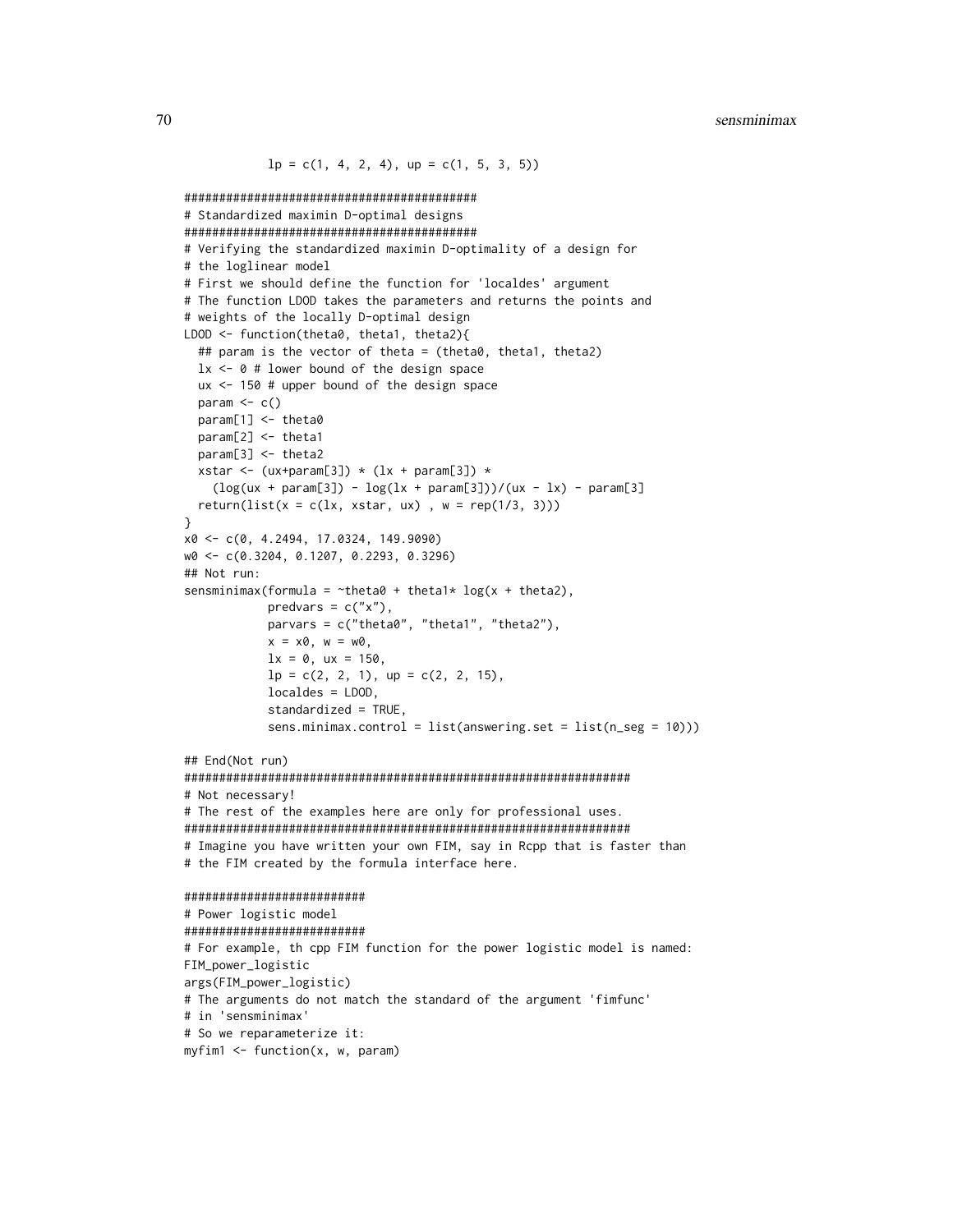```
FIM_power_logistic(x = x, w = w, param =param, s = .2)
args(myfim1)
## Not run:
# Verify minimax D-optimality of a design
sensminimax(fimfunc = myfim1,
            x = c(-4.5515, 0.2130, 2.8075),
            w = c(0.4100, 0.3723, 0.2177),
            lx = -5, ux = 5,
            lp = c(0, 1), up = c(3, 1.5)## End(Not run)
##############################
# A model with two predictors
##############################
# An example of a model with two-predictors: mixed inhibition model
# Fisher information matrix:
FIM_mixed_inhibition
args(FIM_mixed_inhibition)
# We should first reparameterize the FIM to match the standard of the
# argument 'fimfunc'
myfim2 <- function(x, w, param){
  npoint <- length(x)/2
  S \leftarrow x[1:npoint]I \leftarrow x[(\text{npoint+1}) : (\text{npoint+2})]out \leq FIM_mixed_inhibition(S = S, I = I, w = w, param = param)
  return(out)
}
args(myfim2)
## Not run:
# Verifyng minimax D-optimality of a design
sensminimax(fimfunc = myfim2,
            x = c(3.4614, 4.2801, 30, 30, 0, 3.1426, 0, 4.0373),w = rep(1/4, 4),lx = c(0, 0), ux = c(30, 60),lp = c(1, 4, 2, 4), up = c(1, 5, 3, 5))## End(Not run)
#########################################
# Standardized maximin D-optimal designs
#########################################
# An example of a user-written FIM function:
help(FIM_loglin)
# An example of verfying standardaized maximin D-optimality for a design
# Look how we re-define the function LDOD above
LDOD2 <- function(param){
  ## param is the vector of theta = (theta0, theta1, theta2)
  lx \leftarrow 0 # lower bound of the design space
  ux <- 150 # upper bound of the design space
  xstar <- (ux + param[3]) * (lx + param[3]) *
    (\log(ux + param[3]) - \log(lx + param[3]))/(ux - lx) - param[3]
```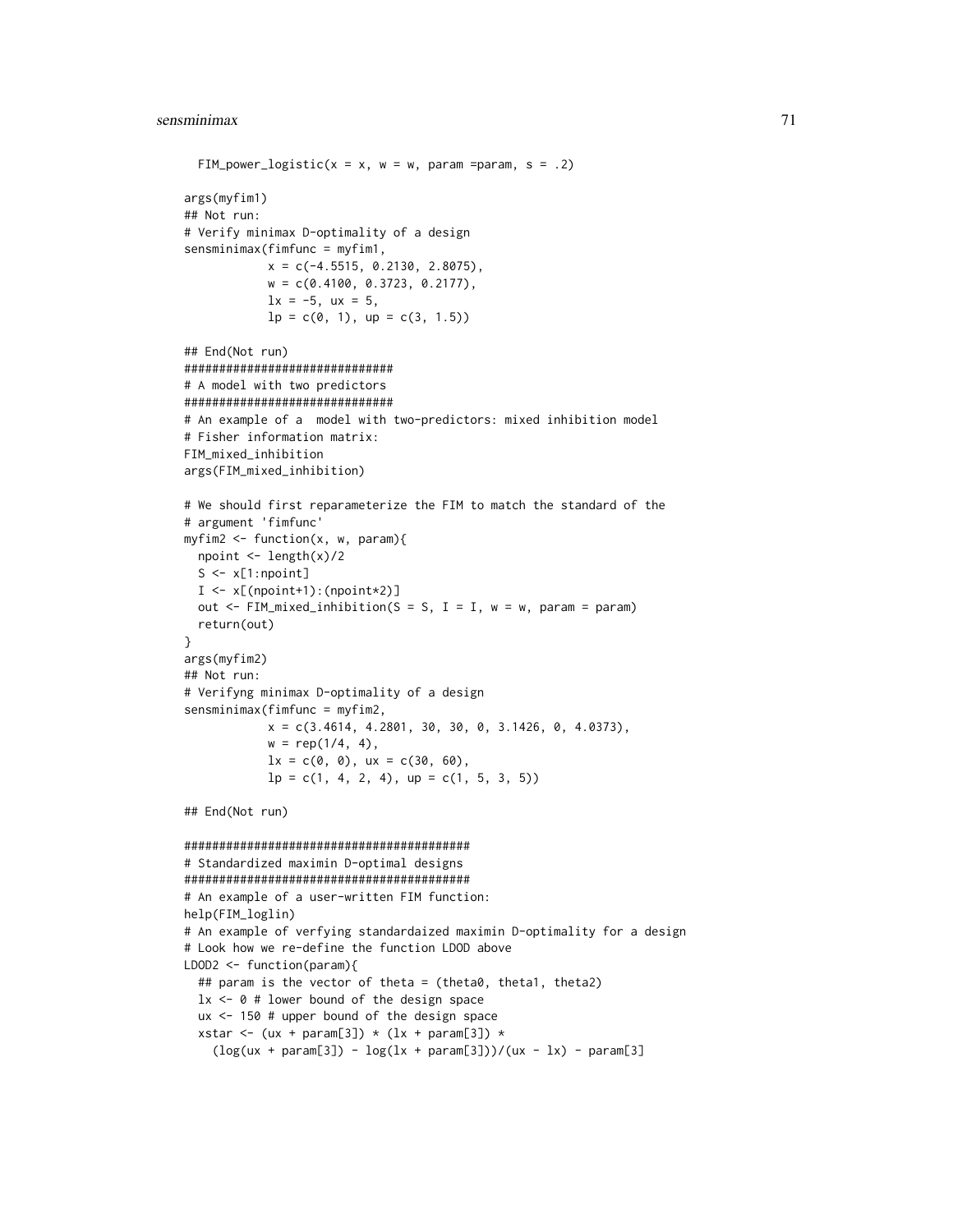```
return(list(x = c(lx, xstar, ux), w = rep(1/3, 3)))
}
args(LDOD2)
sensminimax(fimfunc = FIM_loglin,
            x = x0,
            w = w0,lx = 0, ux = 150,
            lp = c(2, 2, 1), up = c(2, 2, 15),localdes = LDOD2,
            standardized = TRUE)
```
<span id="page-71-0"></span>sensmultiple *Verifying Optimality of Multiple Objective Designs for The 4- Parameter Hill Model*

# Description

This function uses general equivalence theorem to verify optimality of a multiple objective optimal design found for either the 4-Parameter Hill model or its another re-parameterization, the 4-parameter logistic model. See, for details, Hyun and Wong (2015).

### Usage

```
sensmultiple(dose, w, minDose, maxDose, inipars, lambda, delta,
 Hill_par = FALSE, sens.minimax.control = list(),
 calculate_criterion = TRUE, plot_sens = TRUE,
  tol = sqrt(.Machine$double.xmin), silent = FALSE)
```

| dose    | A vector of design points. It is a vector of either dose values or logarithm of<br>dose values, when $Hill\_par = TRUE$ .                                                                                                                 |
|---------|-------------------------------------------------------------------------------------------------------------------------------------------------------------------------------------------------------------------------------------------|
| W       | A vector of design weights, i.e. associated weights for dose.                                                                                                                                                                             |
| minDose | Minimum dose D. For the 4-parameter logistic model, i.e. when $Hill\_par = FALSE$ ,<br>it is the minimum of $log(D)$ .                                                                                                                    |
| maxDose | Maximum dose D. For the 4-parameter logistic model, i.e. when $Hill\_par = FALSE$ ,<br>it is the maximum of $log(D)$ .                                                                                                                    |
| inipars | A vector of initial estimates for the vector of parameters $(a, b, c, d)$ . For the 4-<br>parameter logistic model, i.e. when $HilL$ par = FALSE, it is a vector of initial<br>estimates for $(\theta_1, \theta_2, \theta_3, \theta_4)$ . |
| lambda  | A vector of relative importance of each of the three criteria, i.e. $\lambda = (\lambda_1, \lambda_2, \lambda_3)$ .<br>Here $0 < \lambda_i < 1$ and s $\sum \lambda_i = 1$ .                                                              |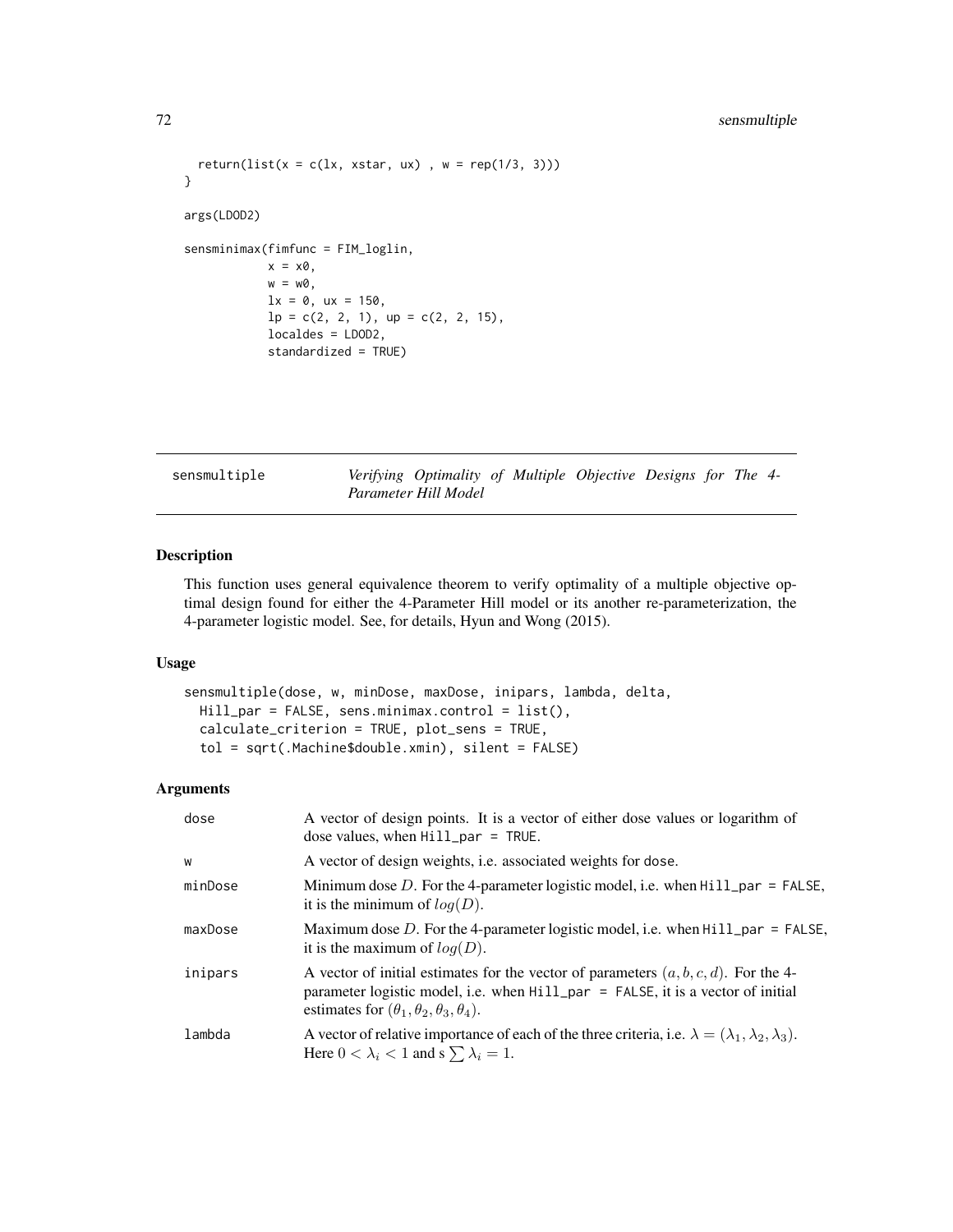#### <span id="page-72-0"></span>sensmultiple 73

| delta                | Predetermined meaningful value of the minimum effective dose MED. When<br>$\delta$ < 0, then $\theta_2$ > 0 or when $\delta$ > 0, then $\theta_2$ < 0. |  |
|----------------------|--------------------------------------------------------------------------------------------------------------------------------------------------------|--|
| Hill_par             | Hill model parameterization? Defaults to TRUE.                                                                                                         |  |
| sens.minimax.control |                                                                                                                                                        |  |
|                      | Control parameters to verify the general equivalence theorem. For details, see<br>the function sens.minimax.control.                                   |  |
| calculate_criterion  |                                                                                                                                                        |  |
|                      | Calculate the criterion? Defaults to TRUE.                                                                                                             |  |
| plot_sens            | Plot the sensitivity (derivative) function? Defaults to TRUE.                                                                                          |  |
| tol                  | Tolerance for finding the general inverse of the Fisher information matrix. De-<br>faults to . Machine\$double. xmin.                                  |  |
| silent               | Do not print anything? Defaults to FALSE.                                                                                                              |  |

#### Details

ELB is a measure of proximity of a design to the optimal design without knowing the latter. Given a design, let  $\epsilon$  be the global maximum of the sensitivity (derivative) function over  $x \in \chi$ . ELB is given by

 $ELB = p/(p + \epsilon),$ 

where p is the number of model parameters. Obviously, calculating ELB requires finding  $\epsilon$  and another optimization problem to be solved. The tuning parameters of this optimization can be regulated via the argument [sens.minimax.control](#page-53-0). See, for more details, Masoudi et al. (2017).

#### Value

an object of class sensminimax that is a list contains:

type Argument type that is required for print methods.

- optima A matrix that stores all the local optima over the parameter space given the best design of the iteration. The cost (criterion) values are stored in a column named Criterion\_Value. The last column (Answering\_Set) shows if the optimum, based on a merging tolerance merge\_tol, belongs to the answering set (1) or not (0). Only applicable for minimax or standardized maximin designs.
- mu Probability measure on the answering set. Corresponds to the rows of optima when the associated row in column Answering\_Set is equal to 1. Only applicable for minimax or standardized maximin designs.
- max\_deriv Global maximum of the sensitivity (derivative) function ( $\epsilon$  in 'Details').
- ELB D-efficiency lower bound. Can not be larger than 1. See 'Note' in [sensminimax](#page-64-0) or 'Details' in [sens.minimax.control](#page-53-0).
- merge\_tol Merging tolerance to create the answering set from the set of all local optima. See 'Details' in [sens.minimax.control](#page-53-0). Only applicable for minimax or standardized maximin designs.
- crtval Criterion value. Compare with column Crtiterion\_Value in optima for minimax and standardized maximin designs.
- time Required CPU time (rough approximation).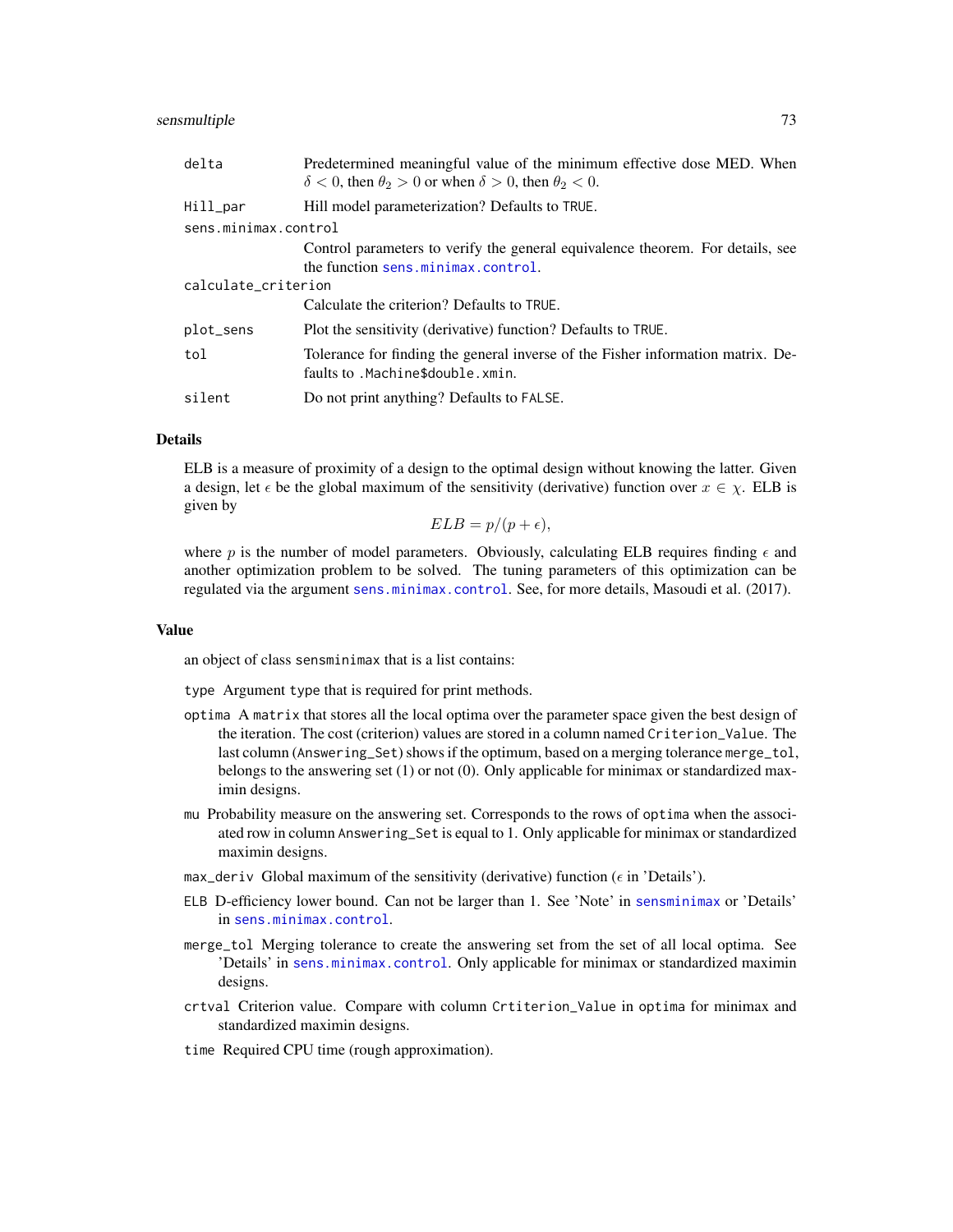DO NOT use this function to verify c-optimal designs for estimating 'MED' or 'ED50' (verifying single objective optimal designs) because the results may be unstable. The reason is that for the coptimal criterion the generalized inverse of the Fisher information matrix is not stable and depends on the tolerance value (tol).

Theoretically, ELB can not be larger than 1. But if so, it may have one of the following reasons:

- max\_deriv is not a GLOBAL maximum. Please increase the value of the parameter maxeval in [sens.minimax.control](#page-53-0) to find the global maximum.
- The sensitivity function is shifted below the y-axis because the number of model parameters has not been specified correctly (less value given). Please specify the correct number of model parameters via argument npar.

#### References

Hyun, S. W., and Wong, W. K. (2015). Multiple-Objective Optimal Designs for Studying the Dose Response Function and Interesting Dose Levels. The international journal of biostatistics, 11(2), 253-271.

#### See Also

#### [multiple](#page-40-0)

### Examples

```
#################################################################
# Verifying optimality of a design for the 4-parameter Hill model
#################################################################
## initial estiamtes for the parameters of the Hill model
a \leq 0.008949 # ED50
b \le -1.79 # Hill constant
c <- 0.137 # lower limit
d \le -1.7 # upper limit
# D belongs to c(.001, 1000) ## dose in mg
## Hill parameters are c(a, b, c, d)
# dose, minDose and maxDose vector in mg scale
sensmultiple (dose = c(0.001, 0.009426562, 0.01973041, 999.9974),
              w = c(0.4806477, 0.40815, 0.06114173, 0.05006055),
             minDose = .001, maxDose = 1000,
             Hill_par = TRUE,
              inipars = c(a, b, c, d),
             lambda = c(0.05, 0.05, .90),
              delta = -1)
```
#### <span id="page-73-0"></span>**Note**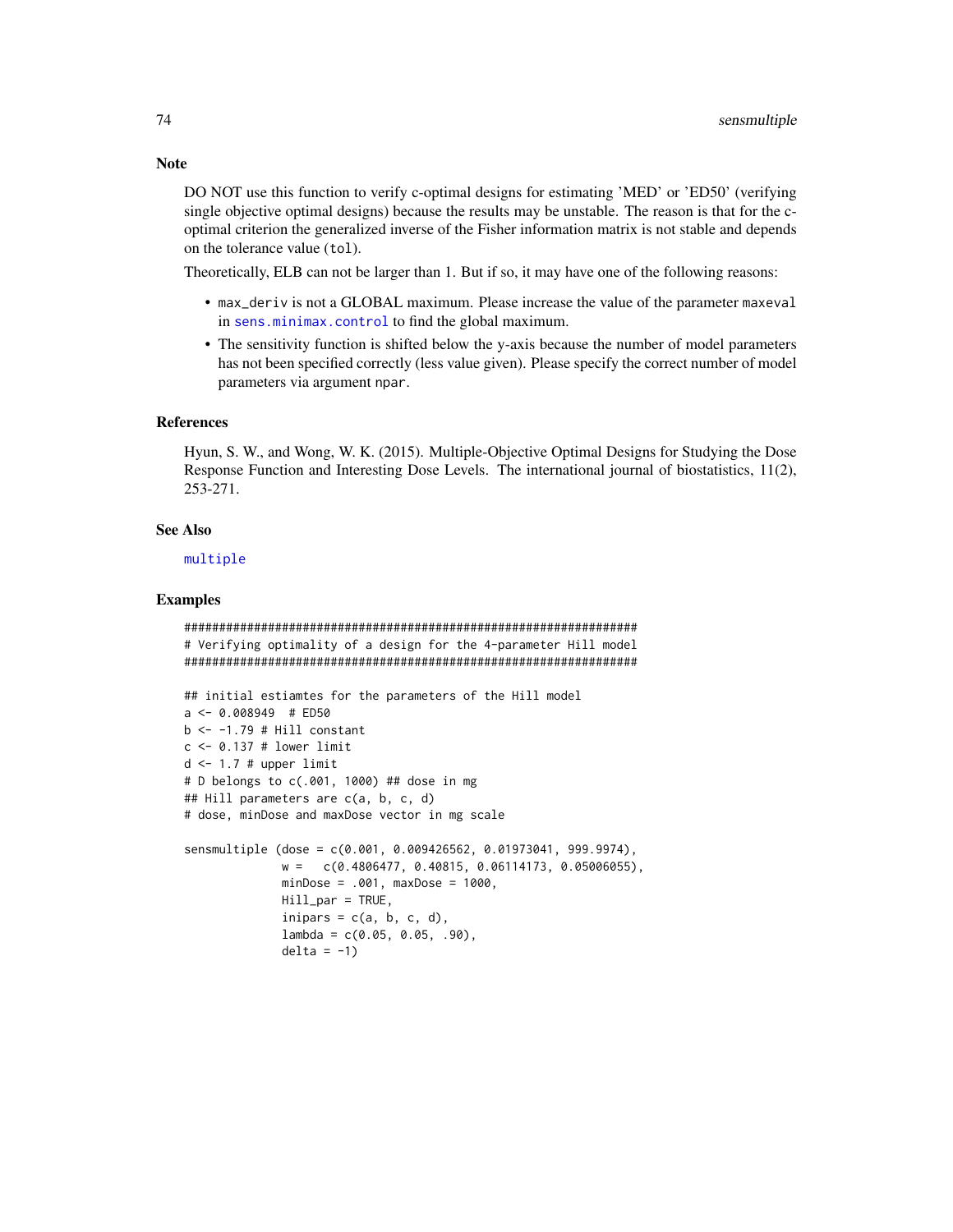<span id="page-74-0"></span>

## Description

It plots the sensitivity (derivative) function of the robust criterion at a given approximate (continuous) design and also calculates its efficiency lower bound (ELB) with respect to this optimality criterion. The user can confirm or reject the optimality of a design by looking at the sensitivity plot. ELB shows the proximity of a design to the true optimal design without knowing the latter.

#### Usage

```
sensrobust(formula, predvars, parvars, family = gaussian(), x, w, lx, ux,
 prob, parset, fimfunc = NULL, sens.minimax.control = list(),
 calculate_criterion = TRUE, plot_3d = c("lattice", "rgl"),
 plot_sens = TRUE, npar = dim(parset)[2], silent = FALSE)
```
## Arguments

| formula  | A nonlinear model formula. A symbolic description of the model consists of<br>predictors and the unknown model parameters. Will be coerced to a formula if<br>necessary.                                                                                                                                                                                                                                                                                      |  |
|----------|---------------------------------------------------------------------------------------------------------------------------------------------------------------------------------------------------------------------------------------------------------------------------------------------------------------------------------------------------------------------------------------------------------------------------------------------------------------|--|
| predvars | A vector of characters. Denotes the predictors in the formula.                                                                                                                                                                                                                                                                                                                                                                                                |  |
| parvars  | A vector of characters. Denotes the unknown parameters in the formula.                                                                                                                                                                                                                                                                                                                                                                                        |  |
| family   | A description of the response distribution and link function to be used in the<br>model. This can be a family function, a call to a family function or a character<br>string naming the family. Every family function has a link argument allowing to<br>specify the link function to be applied on the response variable. If not specified,<br>default links are used. For details see family. By default, a linear gaussian<br>model gaussian() is applied. |  |
| X        | Vector of design (support) points. See 'Details' of sensminimax.                                                                                                                                                                                                                                                                                                                                                                                              |  |
| W        | Vector of corresponding design weights for x.                                                                                                                                                                                                                                                                                                                                                                                                                 |  |
| lx       | Vector of lower bounds for the predictors. Should be in the same order as<br>predvars.                                                                                                                                                                                                                                                                                                                                                                        |  |
| ux       | Vector of upper bounds for the predictors. Should be in the same order as<br>predvars.                                                                                                                                                                                                                                                                                                                                                                        |  |
| prob     | A vector of the probability measure $\pi$ associated with each row of parset.                                                                                                                                                                                                                                                                                                                                                                                 |  |
| parset   | A matrix to provide the set of initial estimates for the model parameters, i.e. sup-<br>port of $\pi$ . Every row is one vector of initial estimates for the model parameters<br>$(nrow(parest) == length(prob))$ . See 'Details'.                                                                                                                                                                                                                            |  |
| fimfunc  | A function. Returns the FIM as a matrix. Required when formula is missing.<br>See 'Details' of minimax.                                                                                                                                                                                                                                                                                                                                                       |  |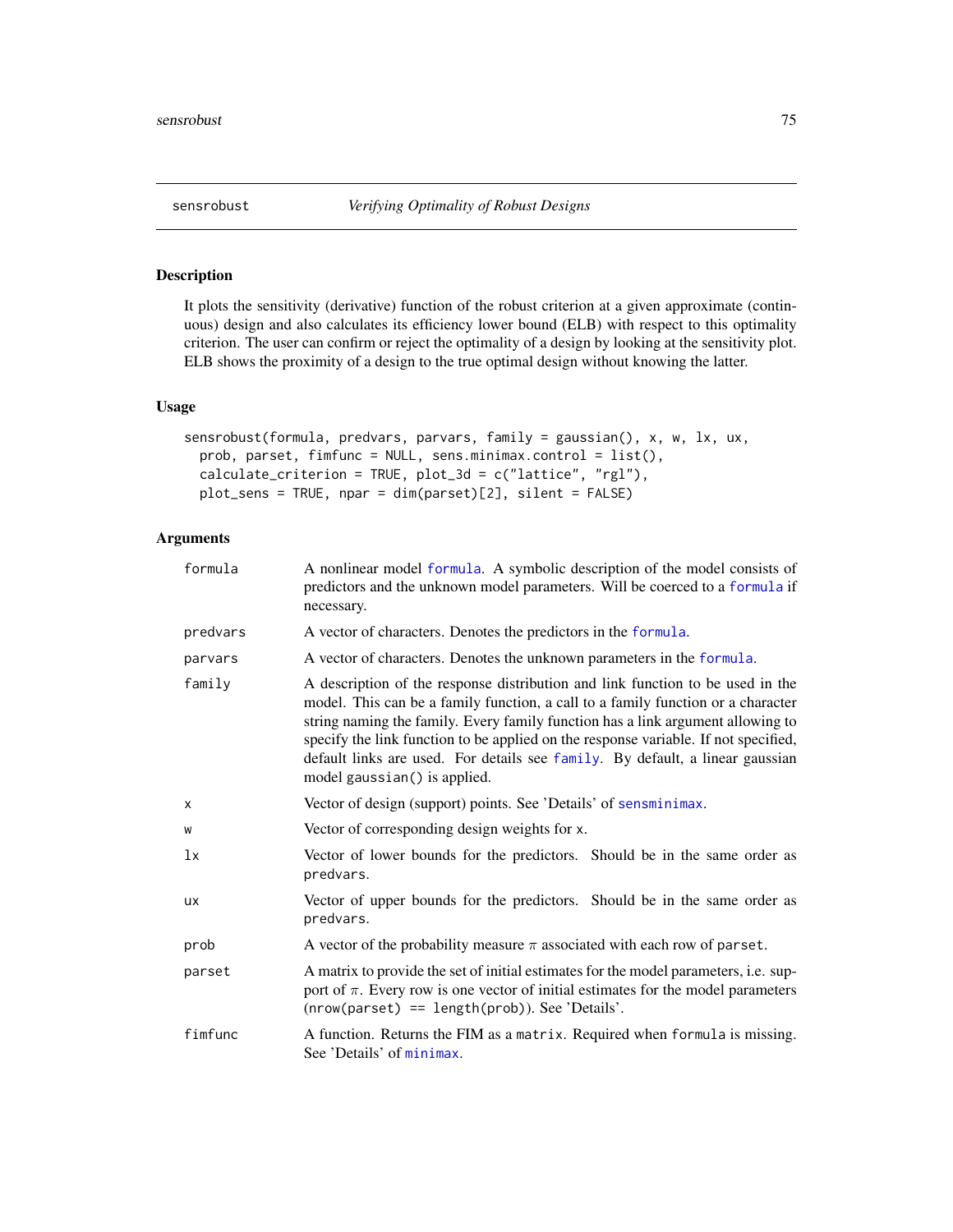<span id="page-75-0"></span>

| sens.minimax.control |                                                                                                                                                                                                                                                    |
|----------------------|----------------------------------------------------------------------------------------------------------------------------------------------------------------------------------------------------------------------------------------------------|
|                      | Control parameters to verify the general equivalence theorem. For details, see                                                                                                                                                                     |
|                      | the function sens.minimax.control.                                                                                                                                                                                                                 |
| calculate_criterion  |                                                                                                                                                                                                                                                    |
|                      | Evaluate the D-criterion? See 'Details' of sensminimax.                                                                                                                                                                                            |
| plot_3d              | Which package should be used to plot the sensitivity (derivative) function for<br>models with two predictors. Either "rgl" or "lattice" (default).                                                                                                 |
| plot_sens            | Plot the sensitivity (derivative) function? Defaults to TRUE.                                                                                                                                                                                      |
| npar                 | Number of model parameters. Used when fimfunc is given instead of formula<br>to specify the number of model parameters. If not given, the sensitivity plot may<br>be shifted below the y-axis. When NULL, it will be set here to length (inipars). |
| silent               | Do not print anything? Defaults to FALSE.                                                                                                                                                                                                          |

#### Details

Let  $\Theta$  be the set initial estimates for the model parameters and  $\pi$  be a probability measure having support in  $\Theta$ . A design  $\xi^*$  is robust with respect to  $\pi$  if the following inequality holds for all  $x \in \chi$ :

$$
c(\boldsymbol{x},\pi,\xi^*) = \int_{\pi} tr M^{-1}(\xi^*,\theta) I(\boldsymbol{x},\theta) \pi(\theta) d(\theta) - p \le 0,
$$

with equality at all support points of  $\xi^*$ . Here, p is the number of model parameters.

ELB is a measure of proximity of a design to the optimal design without knowing the latter. Given a design, let  $\epsilon$  be the global maximum of the sensitivity (derivative) function over  $x \in \chi$ . ELB is given by

$$
ELB = p/(p + \epsilon),
$$

where p is the number of model parameters. Obviously, calculating ELB requires finding  $\epsilon$  and another optimization problem to be solved. The tuning parameters of this optimization can be regulated via the argument [sens.minimax.control](#page-53-0).

### Value

an object of class sensminimax that is a list contains:

type Argument type that is required for print methods.

- optima A matrix that stores all the local optima over the parameter space given the best design of the iteration. The cost (criterion) values are stored in a column named Criterion\_Value. The last column (Answering\_Set) shows if the optimum, based on a merging tolerance merge\_tol, belongs to the answering set (1) or not (0). Only applicable for minimax or standardized maximin designs.
- mu Probability measure on the answering set. Corresponds to the rows of optima when the associated row in column Answering\_Set is equal to 1. Only applicable for minimax or standardized maximin designs.
- max\_deriv Global maximum of the sensitivity (derivative) function ( $\epsilon$  in 'Details').
- ELB D-efficiency lower bound. Can not be larger than 1. See 'Note' in [sensminimax](#page-64-0) or 'Details' in [sens.minimax.control](#page-53-0).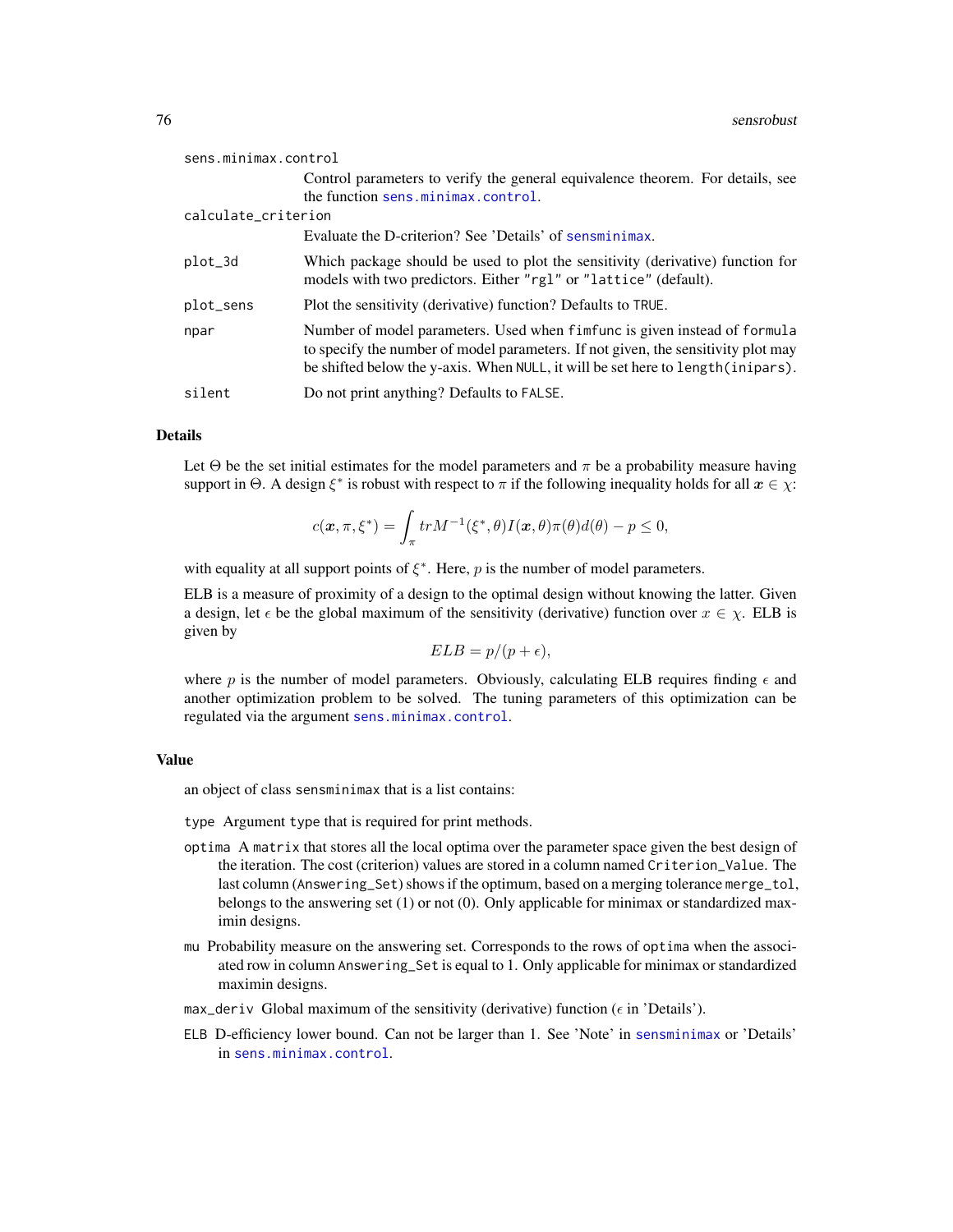- <span id="page-76-0"></span>merge\_tol Merging tolerance to create the answering set from the set of all local optima. See 'Details' in [sens.minimax.control](#page-53-0). Only applicable for minimax or standardized maximin designs.
- crtval Criterion value. Compare with column Crtiterion\_Value in optima for minimax and standardized maximin designs.

time Required CPU time (rough approximation).

#### Note

Theoretically, ELB can not be larger than 1. But if so, it may have one of the following reasons:

- max\_deriv is not a GLOBAL maximum. Please increase the value of the parameter maxeval in [sens.minimax.control](#page-53-0) to find the global maximum.
- The sensitivity function is shifted below the y-axis because the number of model parameters has not been specified correctly (less value given). Please specify the correct number of model parameters via argument npar.

## See Also

[bayes](#page-1-0) [sensbayes](#page-56-0) [robust](#page-49-0)

#### Examples

```
# Verifying a robust design for the two-parameter logistic model
sensrobust(formula = \sim 1/(1 + \exp(-b \times (x - a))),
           predvars = c("x"),
           parvars = c("a", "b"),
           family = binomial(),
           prob = rep(1/4, 4),parset = matrix(c(0.5, 1.5, 0.5, 1.5, 4.0, 4.0, 5.0, 5.0), 4, 2),
           x = c(0.260, 1, 1.739), w = c(0.275, 0.449, 0.275),lx = -5, ux = 5)
```
skewnormal *Multivariate Skewed Normal Prior Distribution for Model Parameters*

#### Description

Creates a multivariate skewed normal prior distribution for the unknown parameters as an object of class cprior.

#### Usage

skewnormal(xi, Omega, alpha, lower, upper)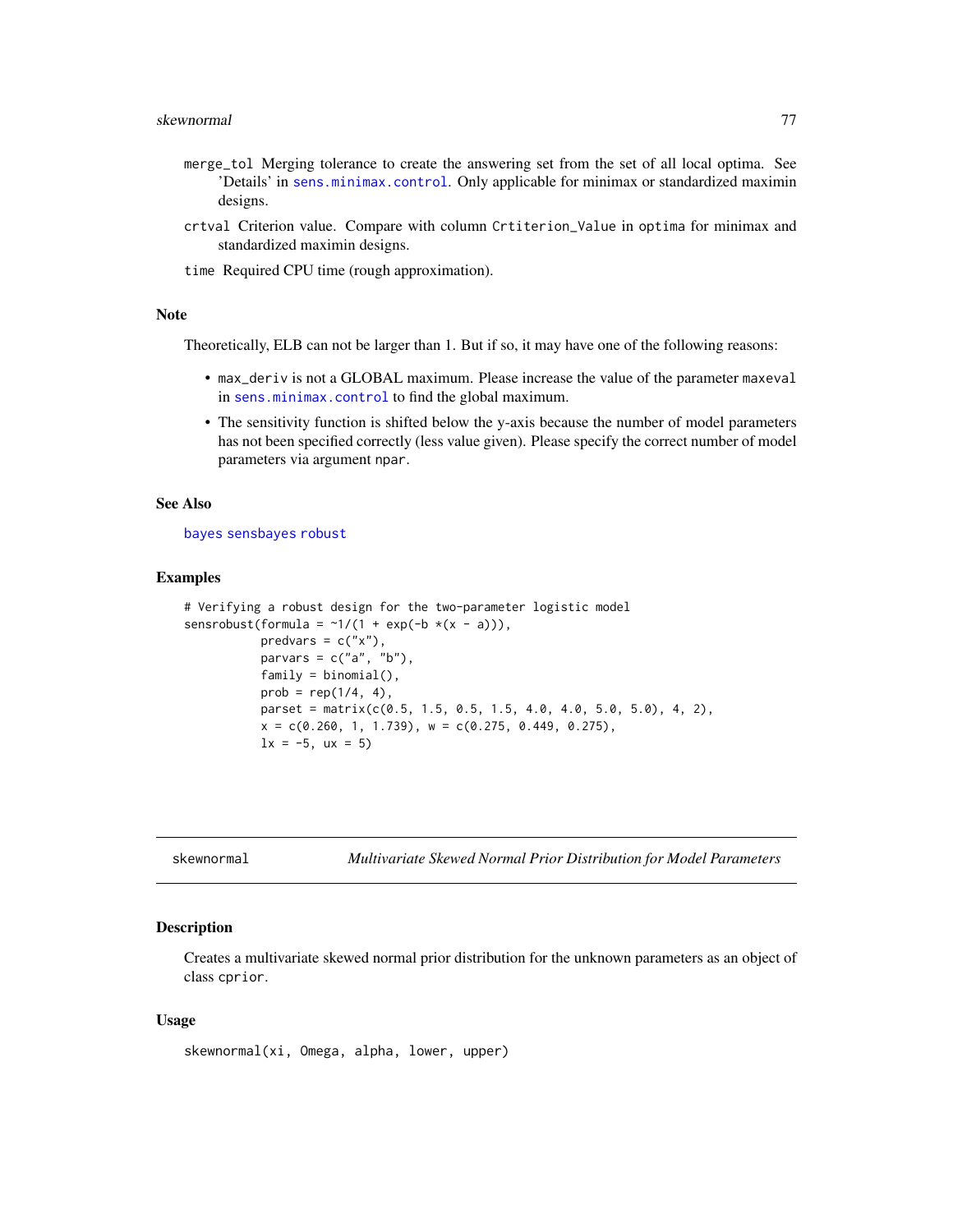### <span id="page-77-0"></span>Arguments

| хi    | A numeric vector of length d=length (alpha) representing the location param-<br>eter of the distribution. See 'Background' in dmsn. |
|-------|-------------------------------------------------------------------------------------------------------------------------------------|
| Omega | A symmetric positive-definite matrix of dimension (d, d). See 'Background' in<br>dmsn.                                              |
| alpha | A numeric vector which regulates the slant of the density. See 'Background' in<br>dmsn.                                             |
| lower | A vector of lower bounds for the unknown parameters.                                                                                |
| upper | A vector of upper bounds for the unknown parameters.                                                                                |

## Value

An object of class cprior that is a list with components:

- fn: prior distribution as an R function with argument param that is the vector of the unknown parameters. See below.
- npar: Number of unknown parameters and is equal to the length of param.
- lower: Argument lower. It has the same length as param.
- upper: Argument lower. It has the same length as param.

The list will be passed to the argument prior of the function [bayes](#page-1-0). The order of the argument param in fn has the same order as the argument parvars when the model is specified by a formula. Otherwise, it is the same as the argument param in the function fimfunc.

#### See Also

#### [bayes](#page-1-0) [sensbayes](#page-56-0)

#### Examples

```
skewnormal(xi = c(0, 1),
Omega = matrix(c(1, -0.17, -0.17, .5), nrow = 2),
 alpha = c(1, 0), lower = c(-3, 1), upper = c(3, 2))
```

```
student Multivariate Student's t Prior Distribution for Model Parameters
```
## Description

Creates the prior distribution for the parameters as an object of class cprior.

#### Usage

```
student(mean, S, df, lower, upper)
```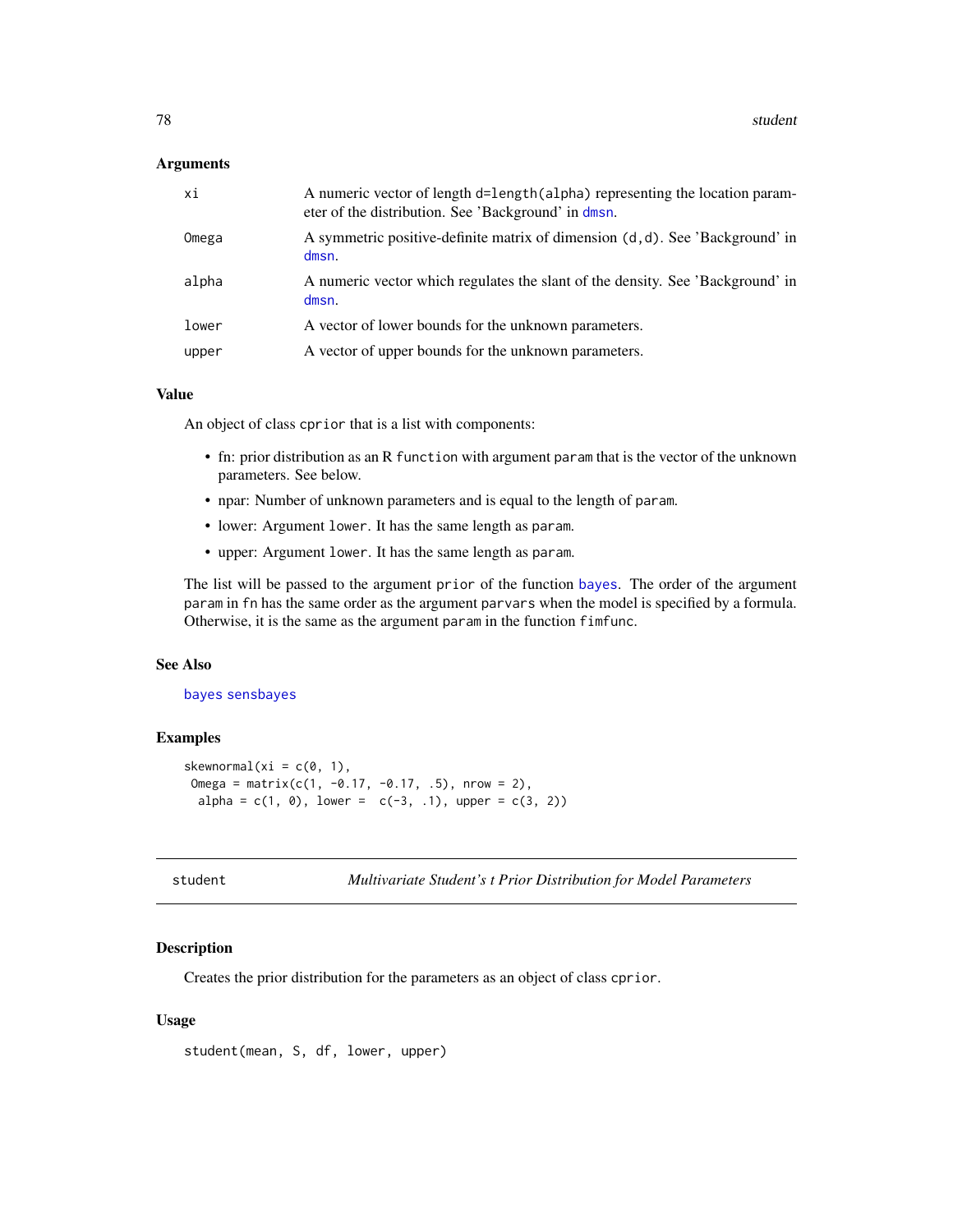#### <span id="page-78-0"></span>uniform 79

#### Arguments

| mean  | A vector of length d=ncol(S), representing the location parameter (equal to the<br>mean vector when df>1). See 'Arguments' in dmt.                                                              |
|-------|-------------------------------------------------------------------------------------------------------------------------------------------------------------------------------------------------|
|       | A symmetric positive-definite matrix representing the scale matrix of the dis-<br>tribution, such that $S*df/(df-2)$ is the variance-covariance matrix when $df>2$ .<br>See 'Arguments' in dmt. |
| df    | Degrees of freedom; it must be a positive integer. See 'Arguments' in dmt.                                                                                                                      |
| lower | A vector of lower bounds for the unknown parameters.                                                                                                                                            |
| upper | A vector of upper bounds for the unknown parameters.                                                                                                                                            |

#### Value

An object of class cprior that is a list with components:

- fn: prior distribution as an R function with argument param that is the vector of the unknown parameters. See below.
- npar: Number of unknown parameters and is equal to the length of param.
- lower: Argument lower. It has the same length as param.
- upper: Argument lower. It has the same length as param.

The list will be passed to the argument prior of the function [bayes](#page-1-0). The order of the argument param in fn has the same order as the argument parvars when the model is specified by a formula. Otherwise, it is the same as the argument param in the function fimfunc.

#### See Also

[bayes](#page-1-0) [sensbayes](#page-56-0)

## Examples

```
skewnormal(xi = c(0, 1),
Omega = matrix(c(1, -0.17, -0.17, .5), nrow = 2),
 alpha = c(1, 0), lower = c(-3, 1), upper = c(3, 2))
```

```
uniform Multivariate Uniform Prior Distribution for Model Parameters
```
### Description

Creates independent uniform prior distributions for the unknown model parameters as an object of class cprior.

#### Usage

uniform(lower, upper)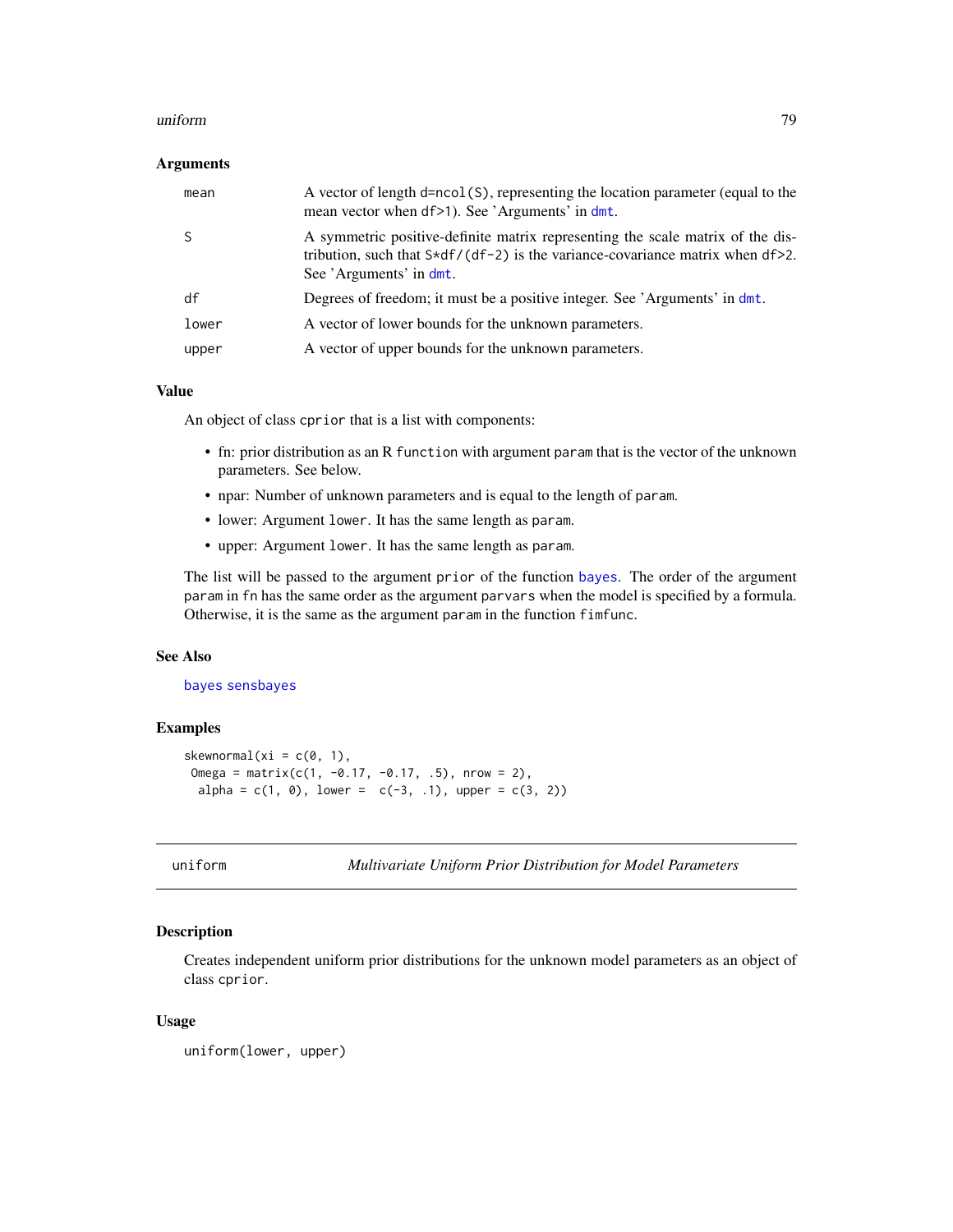<span id="page-79-0"></span>80 uniform and the contract of the contract of the contract of the contract of the contract of the contract of the contract of the contract of the contract of the contract of the contract of the contract of the contract of

#### Arguments

| lower | A vector of lower bounds for the unknown parameters. |
|-------|------------------------------------------------------|
| upper | A vector of upper bounds for the unknown parameters. |

## Value

An object of class cprior that is a list with components:

- fn: prior distribution as an R function with argument param that is the vector of the unknown parameters. See below.
- npar: Number of unknown parameters and is equal to the length of param.
- lower: Argument lower. It has the same length as param.
- upper: Argument lower. It has the same length as param.

The list will be passed to the argument prior of the function [bayes](#page-1-0). The order of the argument param in fn has the same order as the argument parvars when the model is specified by a formula. Otherwise, it is the same as the argument param in the function fimfunc.

## Note

The order of the argument param in fn has the same order as the argument parvars when the model is specified by a formula. Otherwise, it is the same as the argument param in the function fimfunc.

## See Also

[bayes](#page-1-0) [sensbayes](#page-56-0)

#### Examples

uniform(lower =  $c(-3, 1)$ , upper =  $c(3, 2)$ )